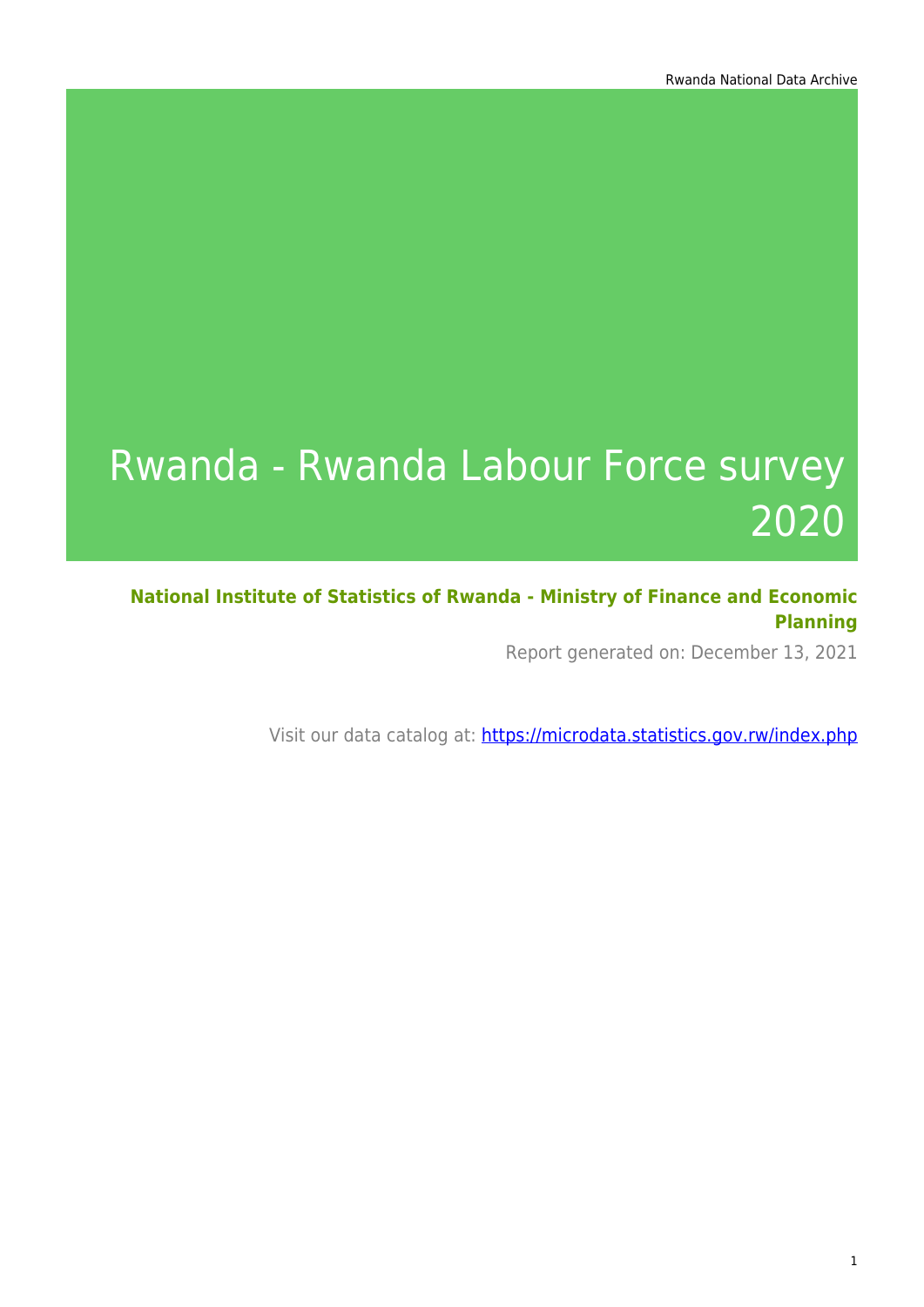### **Overview**

### **Identification**

ID NUMBER RWA-NISR-RLFS-2020-v0.1

#### **Version**

VERSION DESCRIPTION Edited, anonymous dataset for public use

#### **Overview**

#### **ABSTRACT**

Labour statistics play an essential role in the efforts of the country to achieve decent work for all. These statistics are needed for the development of policies towards this goal and for assessing progress towards decent work.

The government of Rwanda needs updated information for monitoring progress on programs and policies as stipulated in the first National Strategy for Transformation (NST1) 2017-24, Sustainable Development Goals (SDGs) as well as vision 2050. To monitor progress towards these goals and targets, relevant, reliable, coherent, timely and accessible labour statistics have to be produced.

The National Institute of Statistics of Rwanda introduced the labour force survey (LFS) program since 2016 to provide key stakeholders, Ministry of Public Service and Labour and Ministry of Finance and Economic Planning, the Ministry of Education, International Labour Organization and other users, with needed labour statistics.

The ultimate goal of the labour force survey is to collect data on employment and labour underutilization characteristics of the population on a continuous basis, providing quarterly estimates of the main labour force aggregates. The Rwanda Labour Force survey programme begun in 2016 with an annual sample spread into two rounds to provide bi-annual estimates of main indicators at the National level. From February 2019, the annual sample was spread into four rounds to provide estimates of main labour market indicators on quarterly basis at the National level. This specific report combine data of all four rounds for which the data collection was conducted in 2020, specifically in February, May, August and November, to provide 2020 annual estimates at national and district level where applicable. Note that May 2020 round was not including all the questions asked in other rounds of Labour force as is was conduct through a subsample of February 2020 and was only among households whose telephone were valid(74%), May and Nov. 2020 round were conduct online using CAPI.

UNITS OF ANALYSIS Household and individual

#### **Coverage**

#### GEOGRAPHIC COVERAGE

Labor force survey data are at the National level coverage but Employment and Labour force participation rate are represented at District level as well as by residential area.

#### UNIVERSE

The target population eligible for Labor force survey is 16 years old and above resident of selected households. However, the survey also collected data on certain particular labour-market related issues such as income from employment, migrant workers and workers with disabilities. The survey consider all persons living in private households. It excludes the institutional population permanently residing in houses such as hostels; health resorts; correctional establishments etc., as well as persons living in seasonal dwellings not covered in the survey. It also excludes workers living at their work-sites.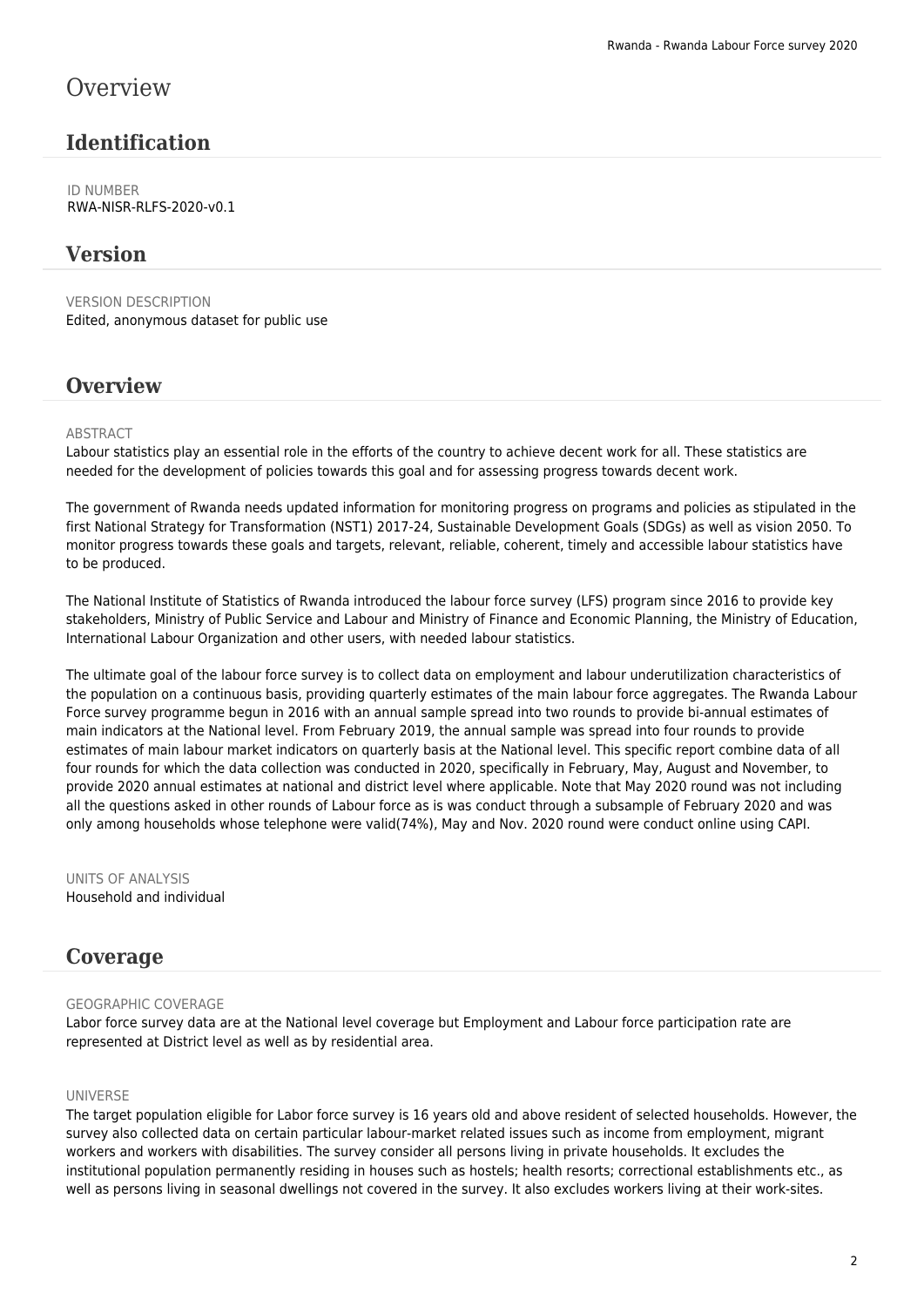### **Producers and Sponsors**

PRIMARY INVESTIGATOR(S)

| <b>Name</b>                                | <b>Affiliation</b>                        |
|--------------------------------------------|-------------------------------------------|
| National Institute of Statistics of Rwanda | Ministry of Finance and Economic Planning |

OTHER PRODUCER(S)

| Name                                       | <b>Affiliation</b>                        | Role                   |
|--------------------------------------------|-------------------------------------------|------------------------|
| National Institute of Statistics of Rwanda | Ministry of Finance and Economic Planning | Producer of this study |

### **Metadata Production**

METADATA PRODUCED BY

| <b>Name</b>                                   | Abbreviation Affiliation |                                                                    | Role |
|-----------------------------------------------|--------------------------|--------------------------------------------------------------------|------|
| National Institute of Statistics of<br>Rwanda | <b>NISR</b>              | Ministry of Finance and Economic Planning   Producer of this Study |      |

DDI DOCUMENT ID RWA-NISR-RLFS-2020-v0.1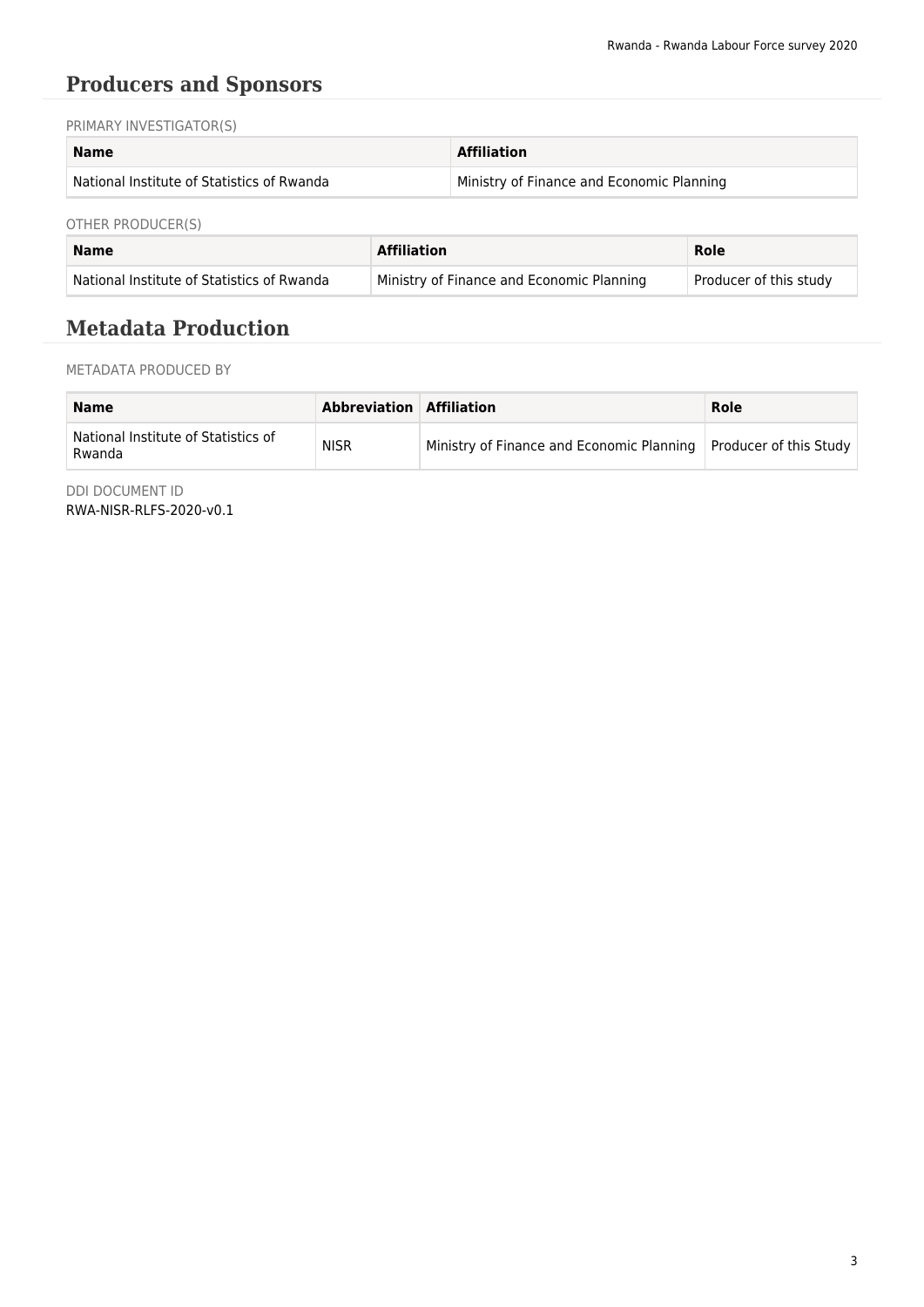### Sampling

### **Sampling Procedure**

Sample size determination in most household-based surveys with multi-stage stratified design is based on the principle of first calculating the required sample size for a single «domain» assuming a simple random sample design and no non-response. A domain is a well-defined population group for which estimates with pre-determined accuracy are sought. The results are then extended to allow for non-response and deviation from simple random sampling. The sample design of the LFS is a two-stage stratified design according to which at the first stage of sampling, a stratified sample of enumeration areas from the latest population census is drawn with probabilities proportional to size measured in terms of the census number of households or census number of household members, and at the second stage of sampling, a fixed number of sample of households is selected with equal probability within each sample enumeration areas. Finally, all household members in the sample households are selected for survey interviewing.

The response rate for labor force survey 2020 is 94.6%

### **Weighting**

Three steps were involved in the calculation of the sample weights: Calculation of the design weight, Adjustment for non-response; and Calibration to known population projections. The design weight of a given sample household is the inverse of the probability of selection of a sample household. This probability is calculated as the product of two probabilities.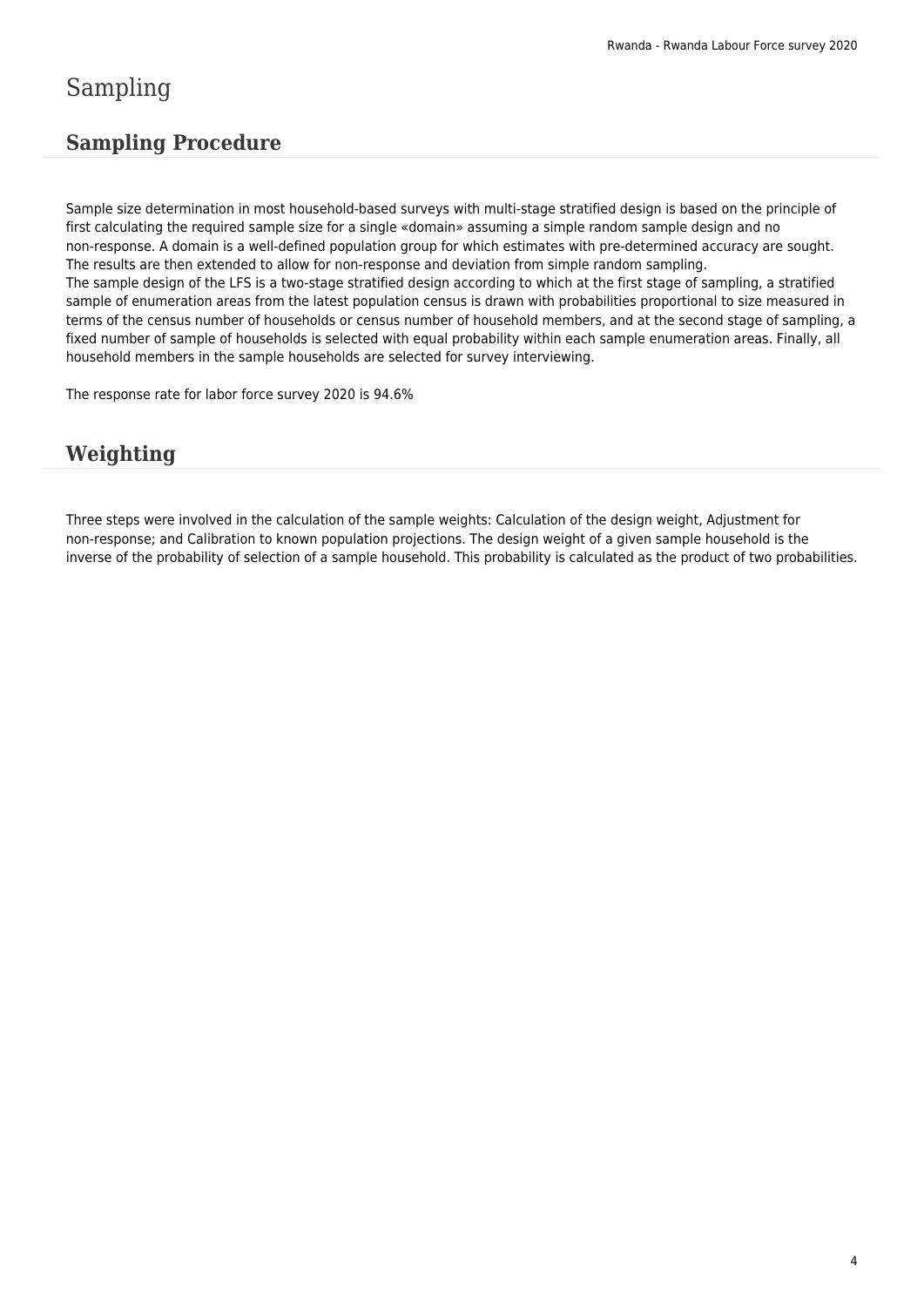### Questionnaires

No content available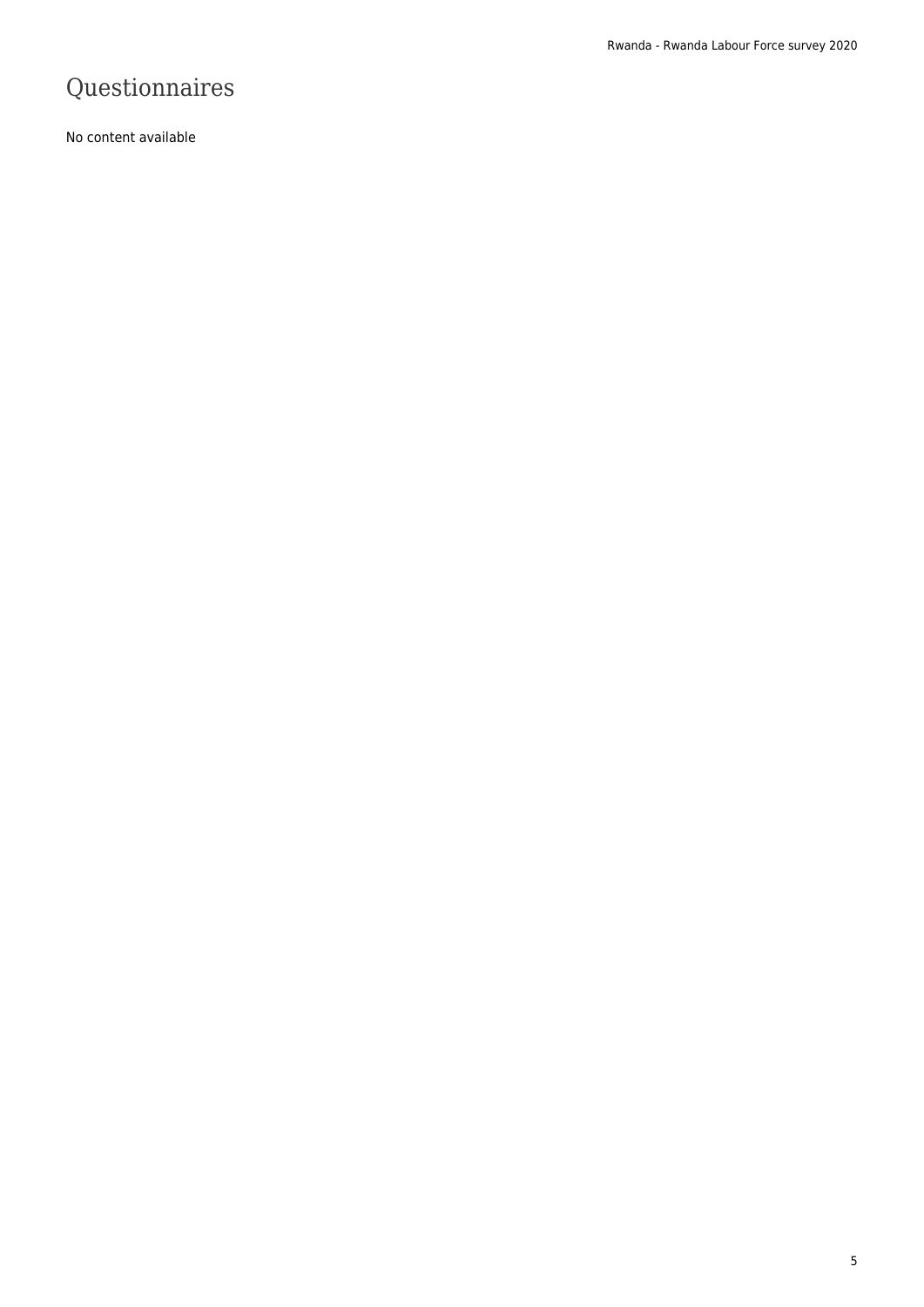# Data Collection

### **Data Collection Mode**

Computer Assisted Personal Interview [capi]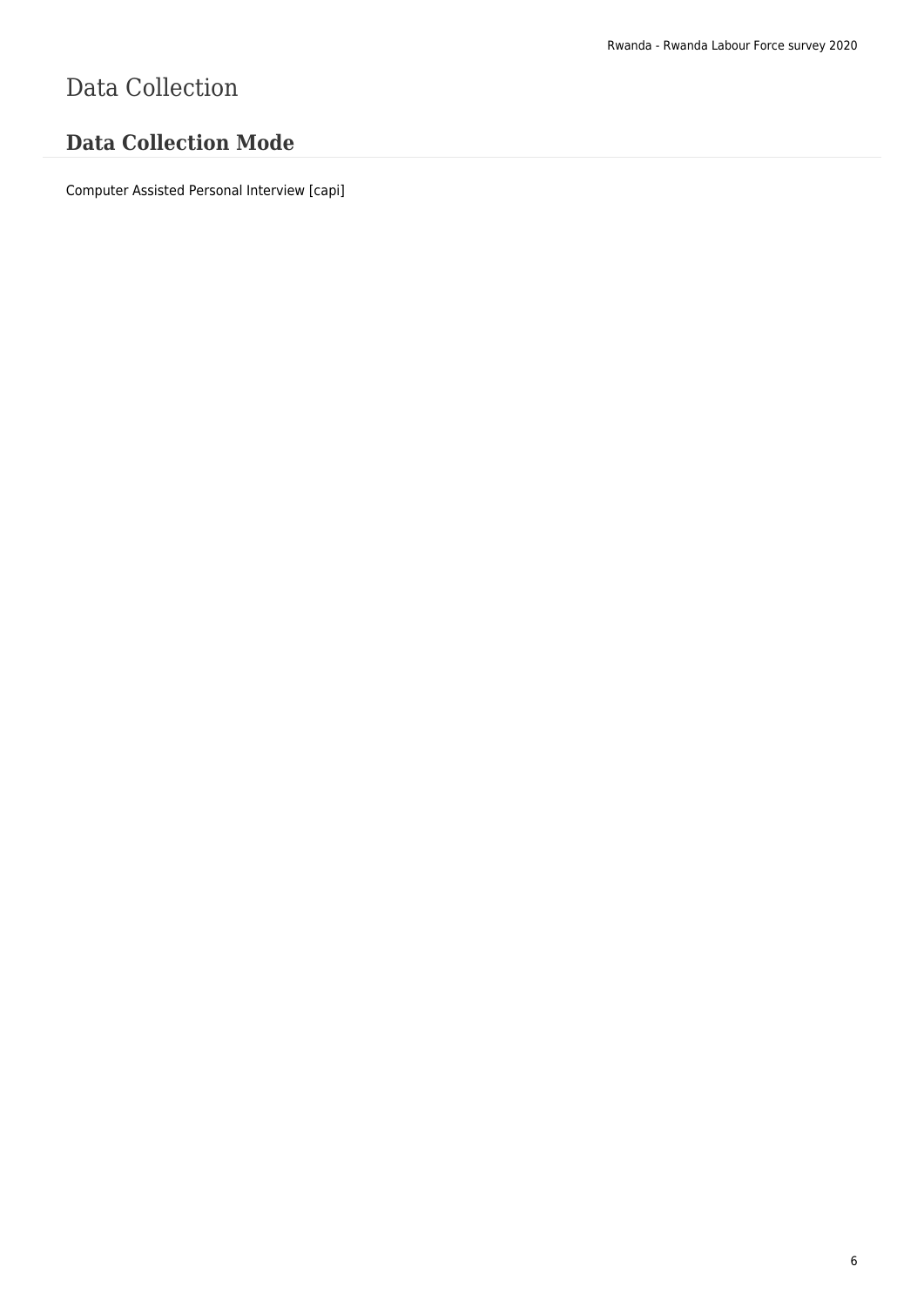# Data Processing

No content available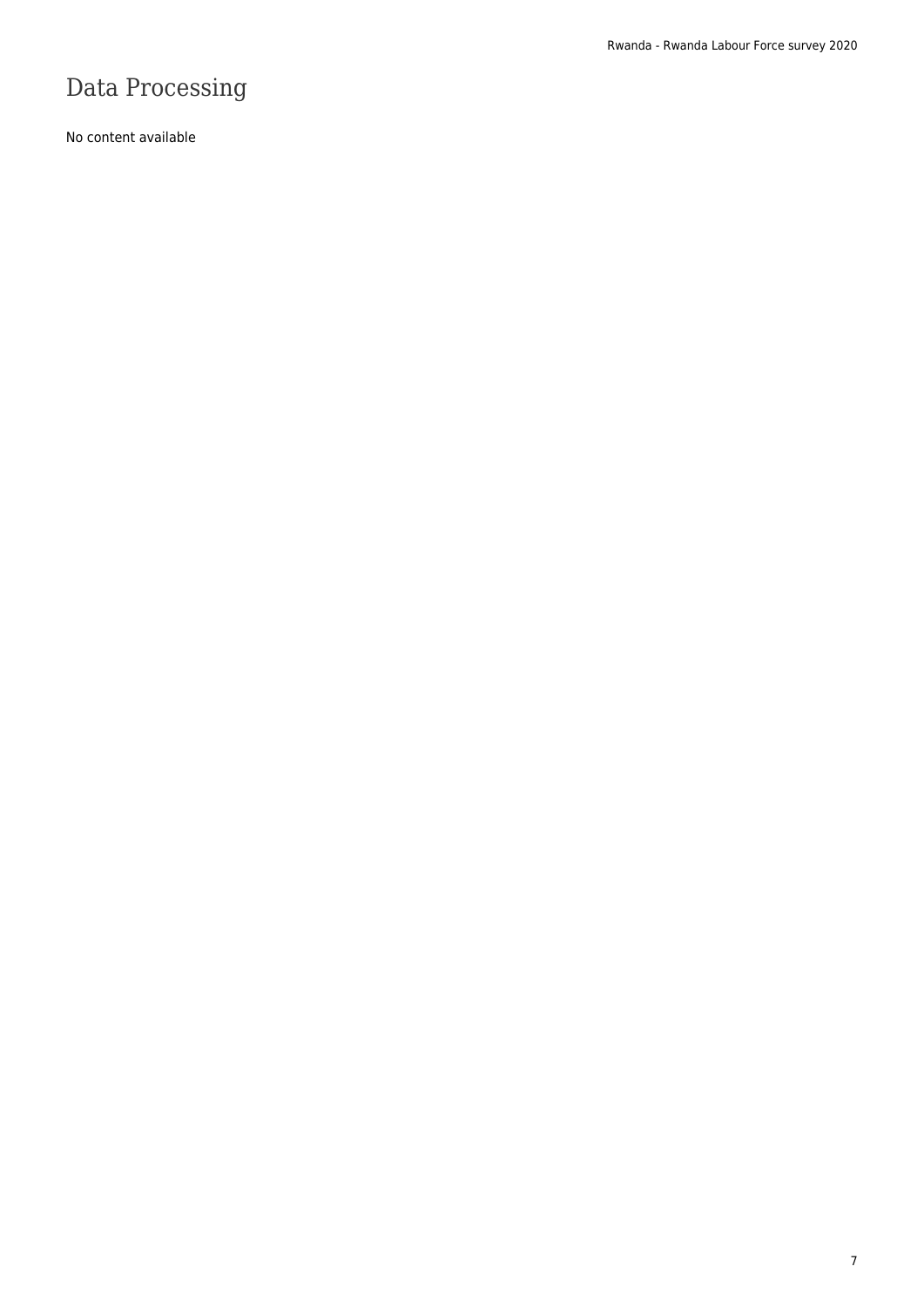### Data Appraisal

No content available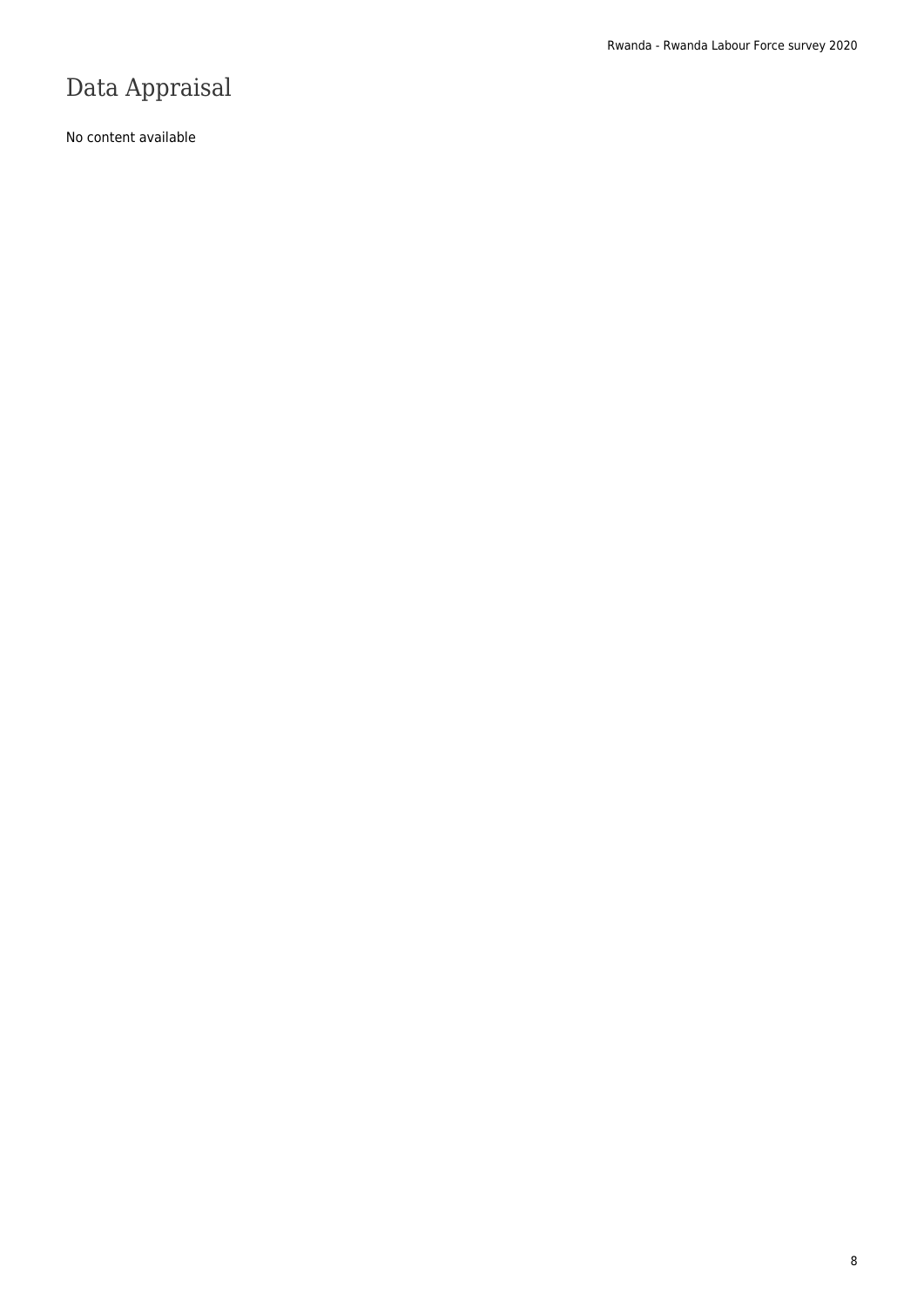# **File Description**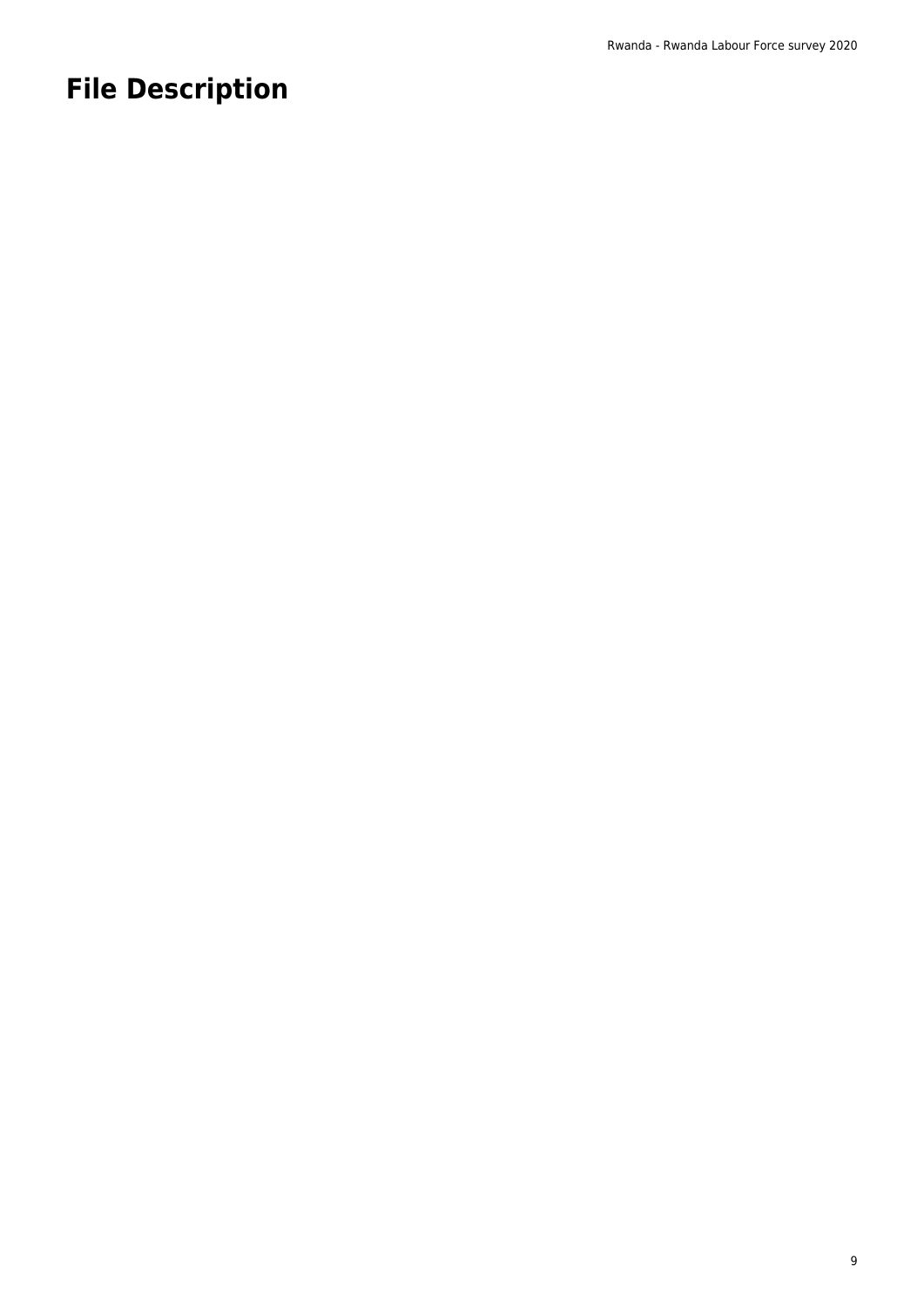# **Variable List**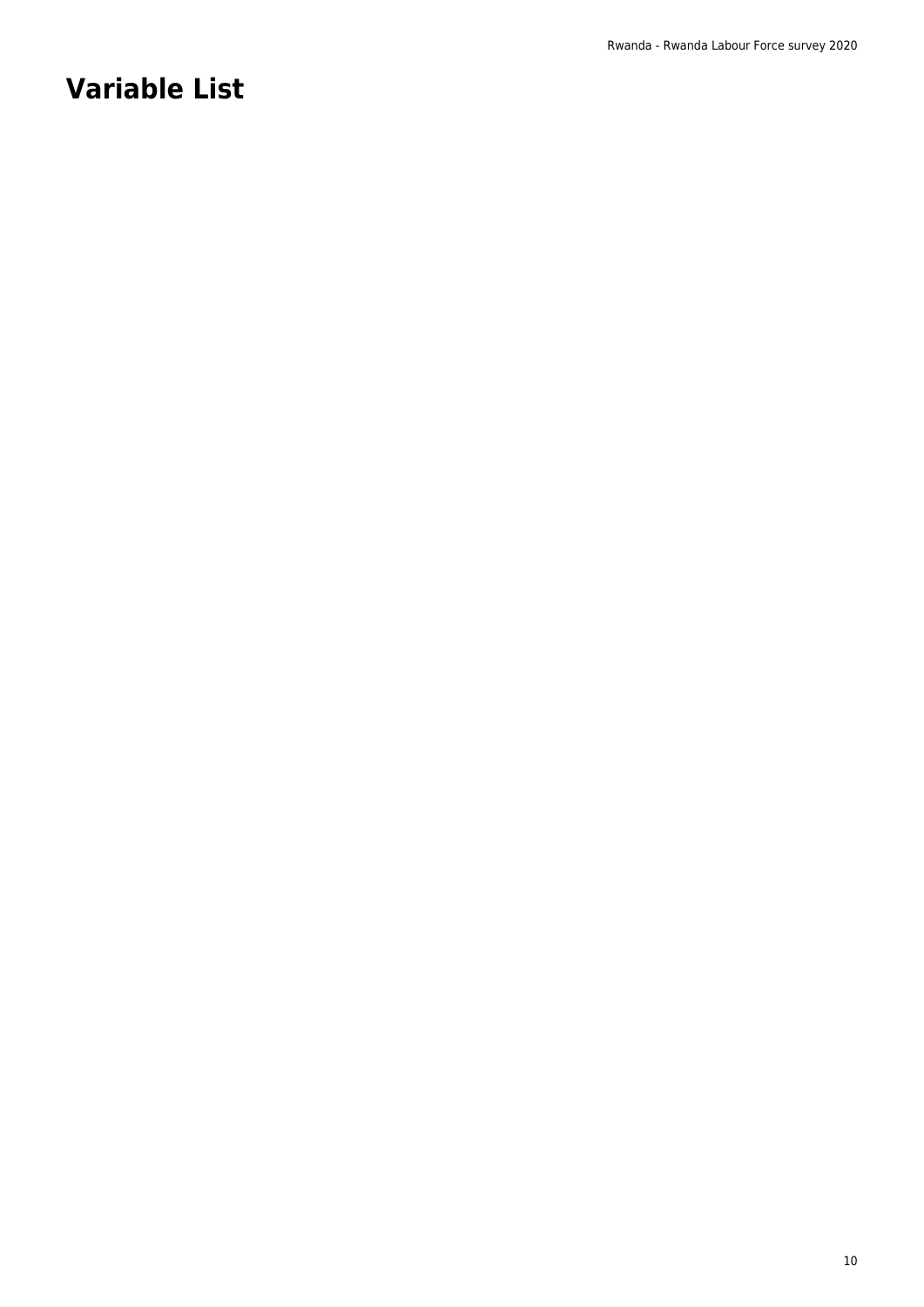### **Labour\_force\_survey\_2020\_pub**

| Content      |                   |
|--------------|-------------------|
| Cases        | 70172             |
| Variable(s)  | 365               |
| Structure    | Type:<br>Keys: () |
| Version      |                   |
| Producer     |                   |
| Missing Data |                   |

### **Variables**

| ID              | <b>Name</b>       | <b>Label</b>                 | <b>Type</b> | Format               | Question |
|-----------------|-------------------|------------------------------|-------------|----------------------|----------|
| V1              | PSU_NO            | <b>PSU NUMBER</b>            | contin      | numeric              |          |
| V <sub>2</sub>  | QH_NO             | QUESTIONNAIRE NUMBER         | discrete    | numeric              |          |
| V3              | SNO               | Serial Number                | discrete    | numeric              |          |
| V <sub>4</sub>  | DISTRICT_NAME     | District name                | discrete    | character            |          |
| V <sub>5</sub>  | <b>HHID</b>       | Household identification     | contin      | numeric              |          |
| V <sub>6</sub>  | PROVINCE_NAME     | Province name                | discrete    | character            |          |
| V <sub>7</sub>  | <b>RESIDENCEA</b> | Area of residence            | discrete    | character            |          |
| V8              | <b>HHLSTRUCT</b>  | <b>Structure Number</b>      | contin      | numeric              |          |
| V <sub>9</sub>  | CONSENT           | Consent                      | discrete    | numeric              |          |
| V10             | REASON_OTHERS     | Reason others                | discrete    | character            |          |
| V11             | A01               | Sex                          | discrete    | numeric              |          |
| V12             | A02               | Relationship                 | discrete    | numeric              |          |
| V13             | A03M              | Date of birth Month          | discrete    | numeric              |          |
| V14             | A03Y              | date of birth year           | contin      | numeric              |          |
| V15             | A04               | Age at last birthday         | contin      | numeric              |          |
| V16             | A05               | Present marital status       | discrete    | numeric              |          |
| V17             | MORE_PERSON       | More person                  | discrete    | numeric              |          |
| V18             | NEW_SERIAL        | new serial                   | discrete    | numeric              |          |
| V19             | <b>DEPLOYMENT</b> | <b>DEPLOYMENT</b>            | discrete    | character            |          |
| V20             | <b>POST</b>       | <b>POST</b>                  | discrete    | character            |          |
| V <sub>21</sub> | <b>TELEPHONE</b>  | Tel                          | discrete    | character            |          |
| V <sub>22</sub> | A12               | What is nationality?         | discrete    | numeric              |          |
| V <sub>23</sub> | A12_OTHER_COUNTRY | A12 other country            |             | discrete   character |          |
| V24             | A13               | Residential Status in Rwanda | discrete    | numeric              |          |
| V25             | A14A              | Country/Area of birth        | discrete    | numeric              |          |
| V26             | A14A OTHER COUTRY | A14A other coutry            | discrete    | character            |          |
| V27             | A14B              | District of birth            | discrete    | numeric              |          |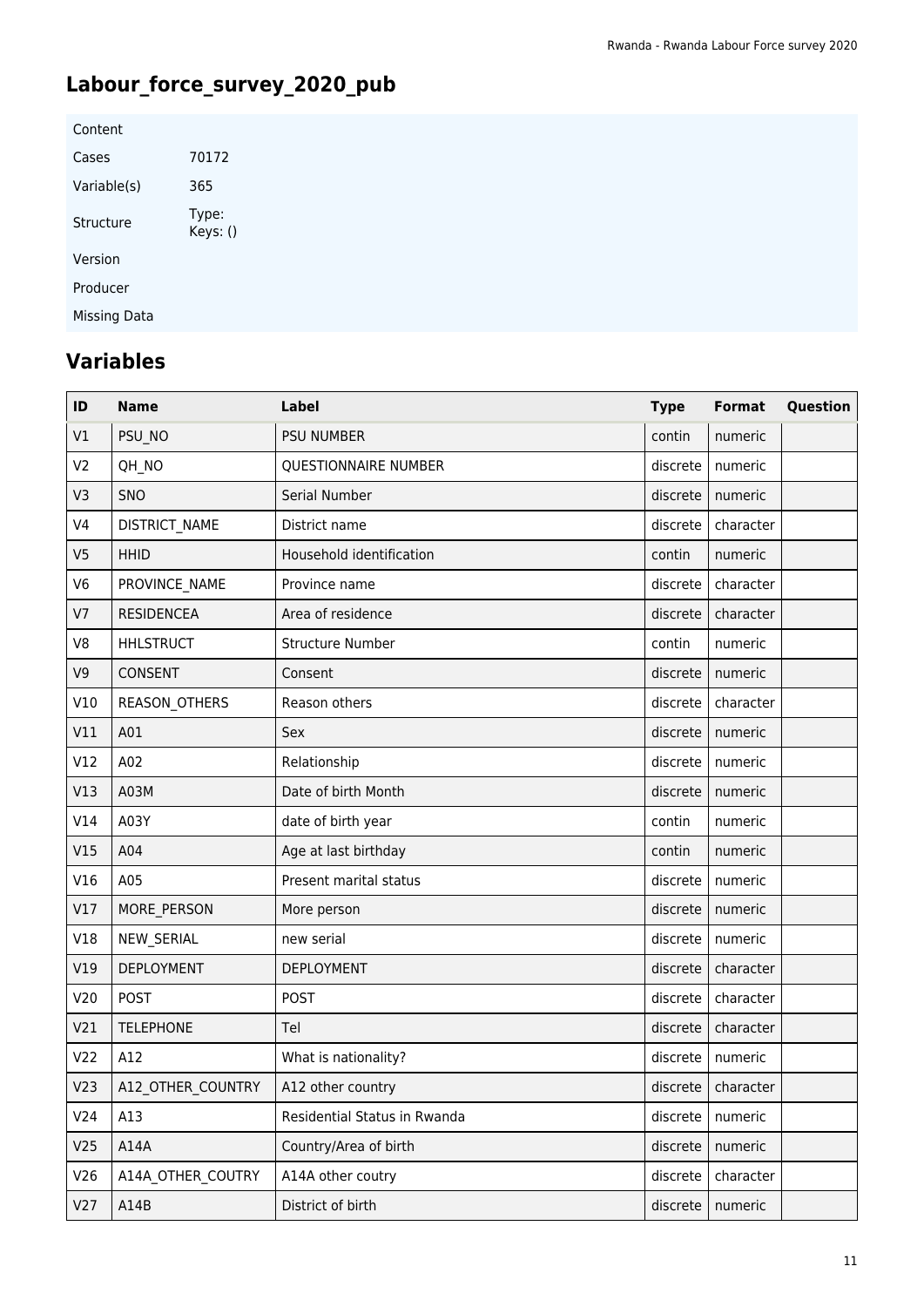| ID              | <b>Name</b>        | Label                                                                               | <b>Type</b> | <b>Format</b> | Question |
|-----------------|--------------------|-------------------------------------------------------------------------------------|-------------|---------------|----------|
| V28             | A15                | Did he/she lived outside this district for at least 6<br>consecutive months?        | discrete    | numeric       |          |
| V29             | A16Y               | The period of usual place of residence( last move)-Years                            | contin      | numeric       |          |
| V30             | A17A               | District or foreign country did he/she live.                                        | discrete    | numeric       |          |
| V31             | A17A OTHER COUNTRY | A17A other country                                                                  | discrete    | character     |          |
| V32             | A17B               | District code                                                                       | discrete    | numeric       |          |
| V33             | A18                | Kind of place he/she lived in prior to arriving here?                               | discrete    | numeric       |          |
| V34             | A18 OTHER PLACE    | A18 other place                                                                     | discrete    | character     |          |
| V35             | A19                | How long did he/she live in the previous location prior to<br>arriving here?        | contin      | numeric       |          |
| V36             | A20                | Reason to move away from previous location                                          | discrete    | numeric       |          |
| V37             | A20 OTHER REASON   | A20 other reason                                                                    | discrete    | character     |          |
| V38             | A21                | Has he/she been away from home in this last 12 months?                              | discrete    | numeric       |          |
| V39             | A22                | Months during the past 12 months has he/she been<br>away from this HH               | discrete    | numeric       |          |
| V40             | A23                | While absent, is/was he/she a member of another<br>household?                       | discrete    | numeric       |          |
| V41             | A24                | Is he/she household member?                                                         | discrete    | numeric       |          |
| V42             | A06                | Do you have difficulty seeing, even if wearing glasses?                             | discrete    | numeric       |          |
| V43             | A07                | Do you have difficulty hearing, even if using a hearing<br>aid?                     | discrete    | numeric       |          |
| V44             | A08                | Do you have difficulty walking or climbing steps?                                   | discrete    | numeric       |          |
| V45             | A09                | Do you have difficulty remembering or concentrating?                                | discrete    | numeric       |          |
| V46             | A10                | Do you have difficulty (with self-care such as) washing<br>all over or dressing?    | discrete    | numeric       |          |
| V47             | A11                | Using your usual language, do you have difficulty<br>communicating, mple understand | discrete    | numeric       |          |
| V48             | <b>B01</b>         | IS [NAME] currently studying?                                                       | discrete    | numeric       |          |
| V49             | <b>B02A</b>        | What is the Highest educational level is/ have [NAME]<br>attending / attended?      | discrete    | numeric       |          |
| V50             | B <sub>02</sub> B  | How many years have you completed in that level of<br>education?                    | discrete    | numeric       |          |
| V51             | <b>B03</b>         | Highest certificate obtained                                                        | discrete    | numeric       |          |
| V <sub>52</sub> | <b>B04</b>         | The place of the highest qualification attained                                     | discrete    | numeric       |          |
| V <sub>53</sub> | <b>B05A</b>        | Area of specialization                                                              | discrete    | character     |          |
| V <sub>54</sub> | B05B               | <b>ESCED</b> code                                                                   | discrete    | numeric       |          |
| V <sub>55</sub> | <b>B05C</b>        | <b>ESCED</b> name                                                                   | discrete    | character     |          |
| V56             | <b>B06</b>         | Ability to read and write                                                           | discrete    | numeric       |          |
| V <sub>57</sub> | <b>B07</b>         | Currently attending any trade or technical Skills school                            | discrete    | numeric       |          |
| V58             | <b>B08</b>         | Did you learn any Trade or Technical vocational course<br>(TVET)?                   | discrete    | numeric       |          |
| V59             | <b>B09</b>         | How long will/did this Training take?                                               | discrete    | numeric       |          |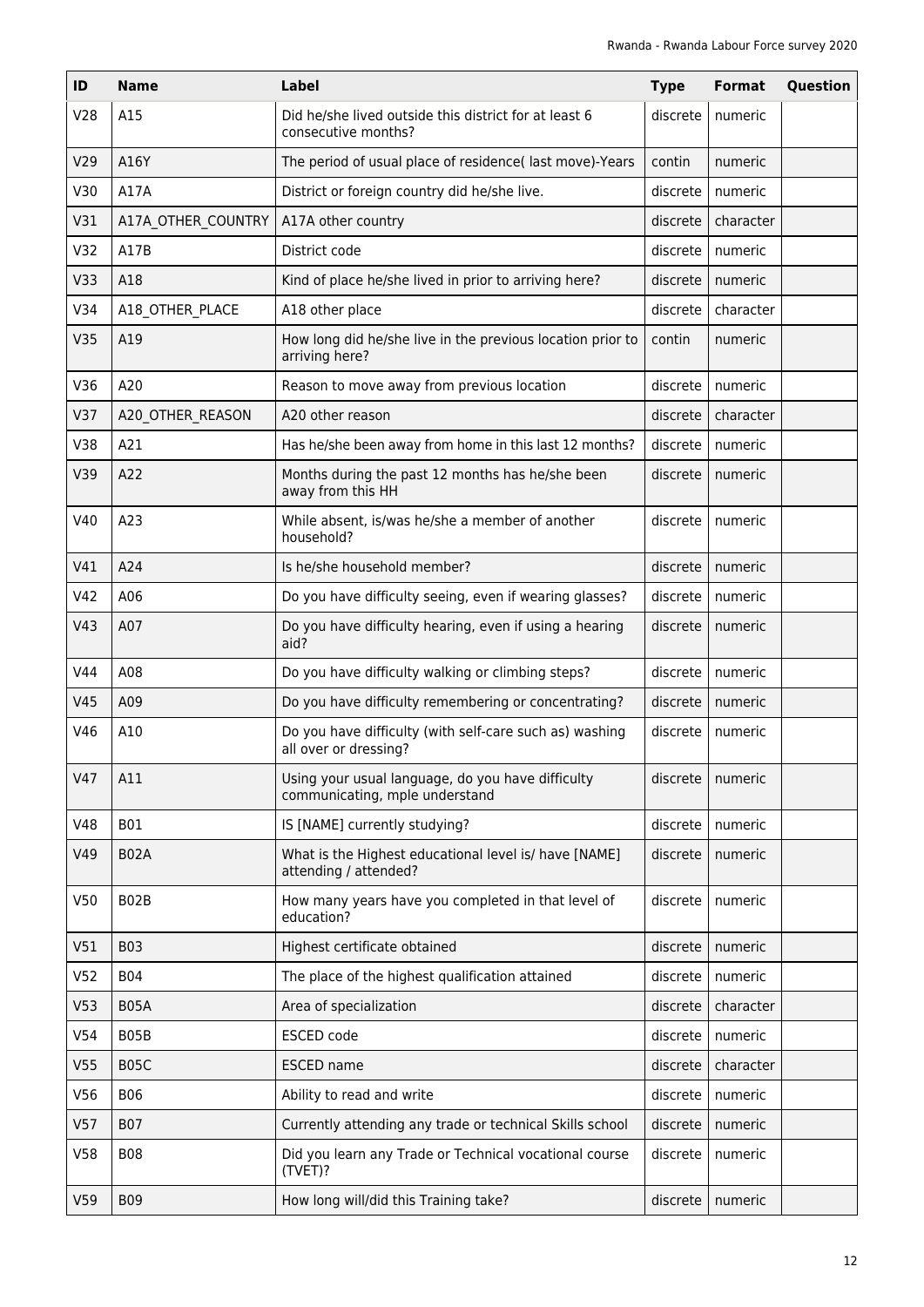| ID              | <b>Name</b>              | Label                                                                                | <b>Type</b> | Format    | Question |
|-----------------|--------------------------|--------------------------------------------------------------------------------------|-------------|-----------|----------|
| V60             | <b>B10</b>               | Type of technical skills learned?                                                    | discrete    | numeric   |          |
| V61             | <b>B10 OTHER TYPE</b>    | B10 Other type                                                                       | discrete    | character |          |
| V62             | <b>B11</b>               | Where did (NAME) acquire these skills                                                | discrete    | numeric   |          |
| V63             | B11 OTHER PLACE          | B11 other place                                                                      | discrete    | character |          |
| V64             | <b>B12</b>               | Who was the main sponsor for this course?                                            | discrete    | numeric   |          |
| V65             | <b>B12 OTHER SPONSOR</b> | B12 other sponsor                                                                    | discrete    | character |          |
| V66             | <b>B13</b>               | Did [NAME] complete the course?                                                      | discrete    | numeric   |          |
| V67             | <b>B13A</b>              | In which year did (Name) complete this course?                                       | contin      | numeric   |          |
| <b>V68</b>      | <b>B14</b>               | What happened after you completed the course?                                        | discrete    | numeric   |          |
| V69             | B14 OTHER                | B14 other                                                                            | discrete    | character |          |
| V70             | <b>B15</b>               | At what level could you use of computer?                                             | discrete    | numeric   |          |
| V71             | <b>B16A</b>              | At what level could (Name) speak English                                             | discrete    | numeric   |          |
| V72             | <b>B16B</b>              | At what level could (Name) speak French                                              | discrete    | numeric   |          |
| V <sub>73</sub> | <b>B16C</b>              | At what level could (Name) speak Swahili                                             | discrete    | numeric   |          |
| V74             | <b>B17</b>               | Is [Name] able to apply any of the following ICT skills<br>(Choose all applicable s  | discrete    | character |          |
| V75             | B17_A                    | Is [Name] able to apply Copying or moving file or folder                             | discrete    | numeric   |          |
| V76             | <b>B17 B</b>             | Is [Name] able to apply Using copy and paste to<br>duplicate or move document        | discrete    | numeric   |          |
| V77             | B17 C                    | Is [Name] able to apply Sending email with attached<br>files                         | discrete    | numeric   |          |
| V78             | <b>B17 D</b>             | Is [Name] able to apply Using basic arithmetic formulae<br>in a spreadsheet          | discrete    | numeric   |          |
| V79             | B17 E                    | Is [Name] able to apply Connecting and installing new<br>devices (E.g. Modem, print  | discrete    | numeric   |          |
| <b>V80</b>      | <b>B17 F</b>             | Is [Name] able to apply Transferring files between a<br>computer and other devices   | discrete    | numeric   |          |
| V81             | <b>B17 G</b>             | Is [Name] able to apply (NONE)                                                       | discrete    | numeric   |          |
| V82             | <b>B18</b>               | Has [Name] in last three months used any social media<br>(facebook, whatsapp, tweet  | discrete    | numeric   |          |
| V83             | <b>B19</b>               | Has [Name] in the last three months used intenet? (for<br>individual use not for of  | discrete    | numeric   |          |
| V84             | CO <sub>1</sub>          | During the last 7 days, did he/she do any work for wage,<br>salary, commission, tips | discrete    | numeric   |          |
| <b>V85</b>      | CO <sub>2</sub>          | During the past 7 days, did (NAME) run or do any kind<br>of business, farming or ot  | discrete    | numeric   |          |
| V86             | CO <sub>3</sub>          | During the past 7 days, did (NAME) help unpaid in a<br>business owned by a househol  | discrete    | numeric   |          |
| <b>V87</b>      | CO <sub>4</sub>          | Was this work in agriculture, farming or fishing?                                    | discrete    | numeric   |          |
| <b>V88</b>      | CO <sub>5</sub>          | In general, are the products obtained from this activity<br>for sale or for family   | discrete    | numeric   |          |
| V89             | C <sub>06</sub>          | During the last 7 days, did (NAME) have a paid job or a<br>business from which he/s  | discrete    | numeric   |          |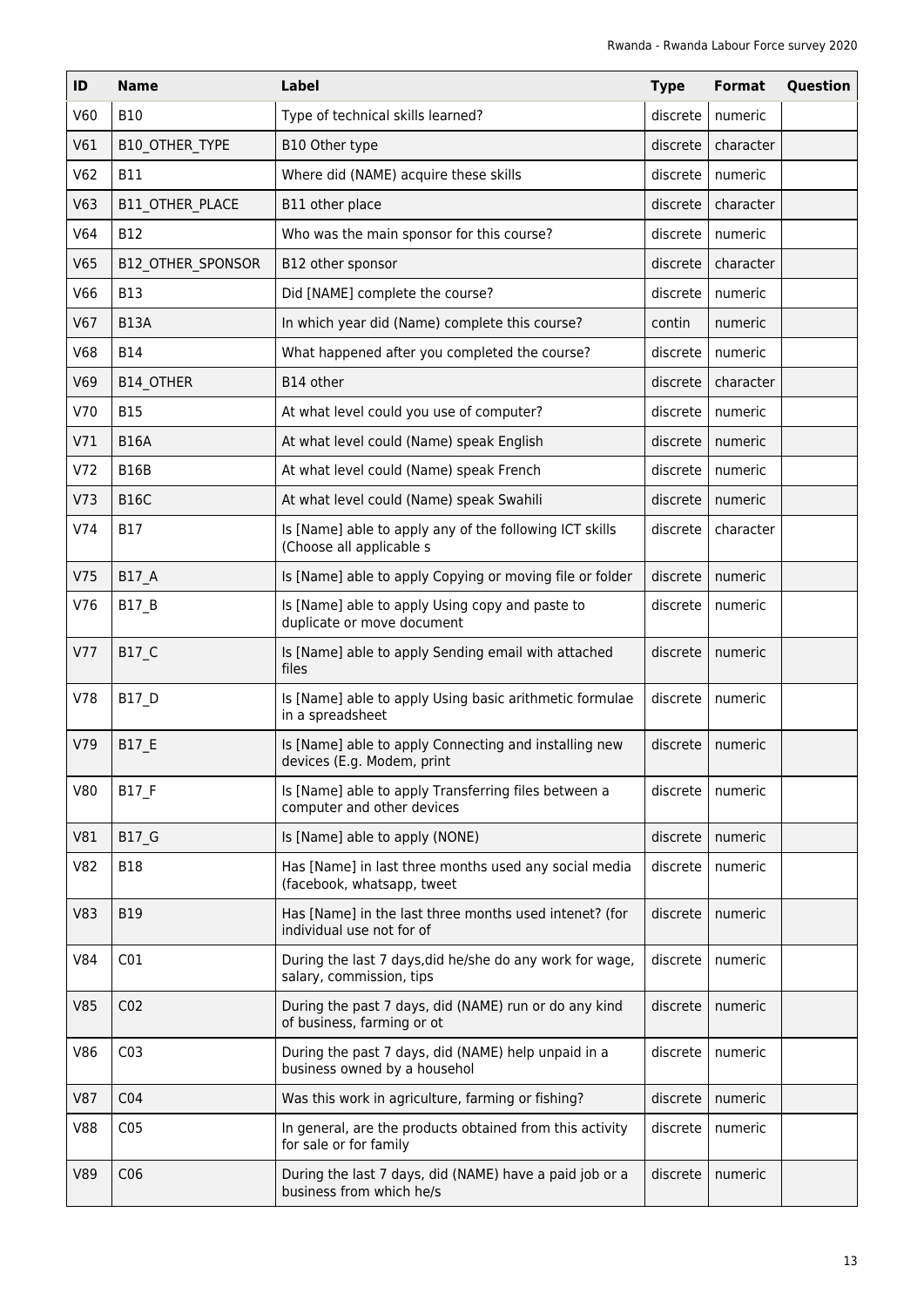| ID   | <b>Name</b>      | Label                                                                               | <b>Type</b> | <b>Format</b> | Question |
|------|------------------|-------------------------------------------------------------------------------------|-------------|---------------|----------|
| V90  | CO <sub>7</sub>  | What was the main reason (NAME) was absent from<br>work during the last 7 days?     | discrete    | numeric       |          |
| V91  | C07 OTHER REASON | C07 other reason                                                                    | discrete    | character     |          |
| V92  | CO8              | What is the expected total absence from work for<br>(NAME)?                         | discrete    | numeric       |          |
| V93  | CO <sub>9</sub>  | Does (NAME) continue receiving an income from his/her<br>job during absence?        | discrete    | numeric       |          |
| V94  | C09A             | Among the following categories, which correspond to<br>the (NAME)'s situation       | discrete    | numeric       |          |
| V95  | C10              | Did [NAME] have any other paid job or business or<br>performed any secondary activi | discrete    | numeric       |          |
| V96  | C11A             | How many hours does [NAME] usually work per<br>week?Main job/activity               | contin      | numeric       |          |
| V97  | C11B             | How many hours does [NAME] usually work per<br>week?Secondary job/activity          | contin      | numeric       |          |
| V98  | C12A             | During the past 7 days, how many days did (NAME)<br>actually work?Main job/activity | discrete    | numeric       |          |
| V99  | C12B             | During the past 7 days, how many days did (NAME)<br>actually work?Secondary job/act | discrete    | numeric       |          |
| V100 | C13A             | During the past 7 days, how many hours per day did<br>(NAME) actually worked?Main j | contin      | numeric       |          |
| V101 | C13B             | During the past 7 days, how many hours per day did<br>(NAME) actually worked?second | contin      | numeric       |          |
| V102 | C14              | How many hours did [NAME) usually worked at all jobs<br>combined?                   | discrete    | numeric       |          |
| V103 | C15              | What was the main reason (NAME) usually worked long<br>hours per week?              | discrete    | numeric       |          |
| V104 | C15 OTHER REASON | C15 other reason                                                                    | discrete    | character     |          |
| V105 | C16              | During the last 4 weeks, did (NAME) look for additional<br>or other work?           | discrete    | numeric       |          |
| V106 | C17              | Would want to work more hours per week than usualy<br>worked provided the extra hou | discrete    | numeric       |          |
| V107 | C18              | If an opportunity for additional work became available,<br>could (NAME) start worki | discrete    | numeric       |          |
| V108 | C19              | During the last 4 weeks, did [NAME] look for any kind of<br>paid job or try to star | discrete    | numeric       |          |
| V109 | C <sub>20</sub>  | Has [NAME] already found a job or arranged to start a<br>business in the next 4 wee | discrete    | numeric       |          |
| V110 | C21              | what did [NAME] do in the last 4 weeks to find a paid<br>job or start a business?   | discrete    | character     |          |
| V111 | C21_OTHER        | C21 Other                                                                           | discrete    | character     |          |
| V112 | C <sub>22</sub>  | For how long has [NAME] been without work and trying<br>to find a paid job or start | contin      | numeric       |          |
| V113 | C <sub>23</sub>  | Would [NAME] want to work if a paid job or business<br>opportunity became availabl  | discrete    | numeric       |          |
| V114 | C <sub>24</sub>  | What was the main reason (NAME) did not try to find a<br>paid job or start a busine | discrete    | numeric       |          |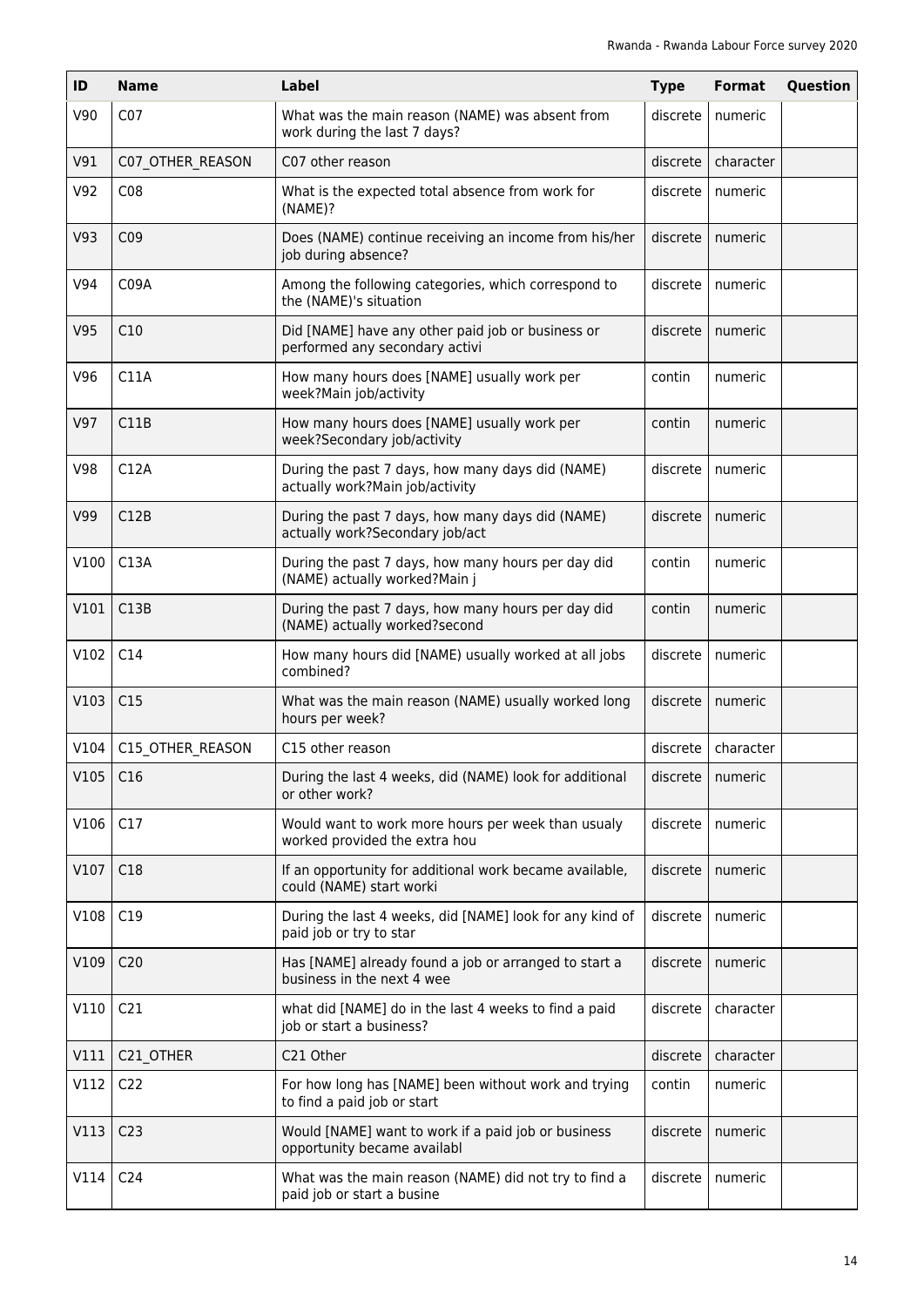| ID   | <b>Name</b>       | <b>Label</b>                                                                            | <b>Type</b> | <b>Format</b>      | Question |
|------|-------------------|-----------------------------------------------------------------------------------------|-------------|--------------------|----------|
| V115 | C24_OTHER_REASON  | C24 other reason                                                                        | discrete    | character          |          |
| V116 | C <sub>25</sub>   | If a paid job or business opportunity become available,<br>could [NAME] have starte     | discrete    | numeric            |          |
| V117 | C <sub>26</sub>   | What is the mean reason why (NAME) could not start<br>working in the last 7 days o      | discrete    | numeric            |          |
| V118 | C26_OTHER_REASON  | C26 Other reason                                                                        | discrete    | character          |          |
| V119 | C <sub>21A</sub>  | Arranging for financial ressources, applying for<br>permits, licences                   | discrete    | numeric            |          |
| V120 | C21B              | Looking for land, premises, machinery, supplies, farming<br>inputs                      | discrete    | numeric            |          |
| V121 | C21C              | Seeking the assistance of friends, relatives or other<br>types of intermediaries        | discrete    | numeric            |          |
| V122 | C21D              | Registering with or contacting public or private<br>employment services                 | discrete    | numeric            |          |
| V123 | <b>C21E</b>       | Applying to employers directly, checking at<br>worksites, farms, factory gates, markets | discrete    | numeric            |          |
| V124 | C <sub>2</sub> 1F | Placing or answering newspaper or online job<br>advertisements                          | discrete    | numeric            |          |
| V125 | C21G              | Placing and updating resumes on professional or social<br>networking sites online       | discrete    | numeric            |          |
| V126 | C21H              | No method                                                                               | discrete    | numeric            |          |
| V127 | C21L              | Other                                                                                   | discrete    | numeric            |          |
| V128 | D01B2             | Main tasks and duties(ISCO CODE)                                                        | discrete    | numeric            |          |
| V129 | D01B3             | <b>ISCO NAME</b>                                                                        | discrete    | character          |          |
| V130 | D <sub>02</sub>   | What do you think could be the minimum level of<br>education to carry out the job (     | discrete    | numeric            |          |
|      | V131   D03B1      | Main goods and services (ISIC code)                                                     |             | discrete   numeric |          |
| V132 | D03B2             | <b>ISIC NAME</b>                                                                        | discrete    | character          |          |
| V133 | D04               | Does (Name) work in                                                                     | discrete    | numeric            |          |
| V134 | D04 OTHER         | D04 Other                                                                               | discrete    | character          |          |
| V135 | D05               | In this job, is [NAME] working as??                                                     | discrete    | numeric            |          |
| V136 | D05_OTHER         | D05 Other                                                                               | discrete    | character          |          |
| V137 | D06               | Have [NAME] been employed on the basis of:                                              | discrete    | numeric            |          |
| V138 | D07               | Is [NAME]'s contract or agreement :                                                     | discrete    | numeric            |          |
| V139 | D08               | The duration of the contract or agreement?                                              | discrete    | numeric            |          |
| V140 | D09A              | Does employer pay contributions on [NAME]?s behalf to<br>social security fund           | discrete    | numeric            |          |
| V141 | D09B              | Does employer pay contributions on [NAME]?s behalf to<br>health insurance fund          | discrete    | numeric            |          |
| V142 | <b>D10A</b>       | Benefits paid for annual leave                                                          | discrete    | numeric            |          |
| V143 | D10B              | Benefits paid for sick leave                                                            | discrete    | numeric            |          |
| V144 | D10C              | Benefits paid for maternity/paternity leave                                             | discrete    | numeric            |          |
| V145 | D10D              | Is (Name)'s salary subjected to deduction of taxe (PAYE)                                | discrete    | numeric            |          |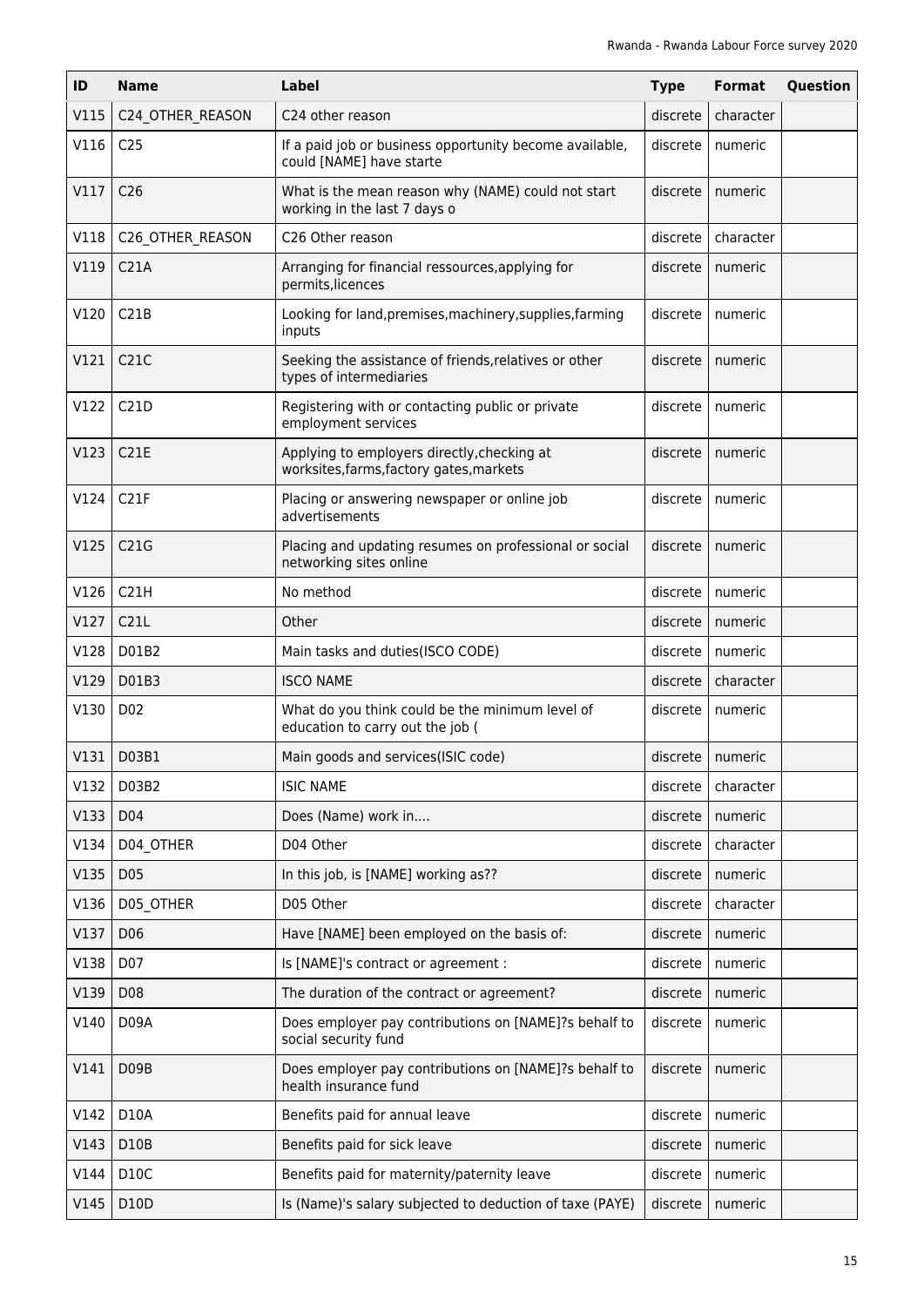| ID   | <b>Name</b>       | Label                                                                                | <b>Type</b> | Format             | Question |
|------|-------------------|--------------------------------------------------------------------------------------|-------------|--------------------|----------|
| V146 | D11               | Does [NAME] belong to any trade union or syndicate                                   | discrete    | numeric            |          |
| V147 | D12               | How much did he/she earn at main job last time in cash<br>and in kind, before taxe   | discrete    | numeric            |          |
| V148 | D12A              | Amount in Rwandan francs                                                             | contin      | numeric            |          |
| V149 | D13               | How long did it cover?                                                               | discrete    | numeric            |          |
| V150 | D14               | Does [NAME] receive in-kind payments in main job such<br>as food, agricultural prod  | discrete    | numeric            |          |
| V151 | D15               | What is the value of these in-kind payments?                                         | discrete    | numeric            |          |
| V152 | <b>D15A</b>       | Amount in Rwandan francs                                                             | contin      | numeric            |          |
| V153 | D16               | What period did it cover?                                                            | discrete    | numeric            |          |
| V154 | D17               | Taking into account both cash and in kind<br>payments, Would you say the monthly amo | discrete    | numeric            |          |
| V155 | D18A              | What is the net monthly earnings of (NAME) from<br>his/her business Activity?        | discrete    | numeric            |          |
| V156 | D18A1             | What is the net monthly earnings of (NAME) from<br>his/her business Activity?(Amoun  | contin      | numeric            |          |
| V157 | D18B              | What is the net monthly earnings of (NAME) from<br>his/her business or activity?     | discrete    | numeric            |          |
| V158 | D19               | Was this below average, above average, or average of<br>monthly earnings during las  | discrete    | numeric            |          |
| V159 | D <sub>20</sub>   | Is the business/establishment where [NAME] works<br>registered with the RRA or pay   | discrete    | numeric            |          |
| V160 | D21               | In order to report to an authority, does the<br>business/establishment where (NAME)  | discrete    | numeric            |          |
| V161 | D <sub>22</sub> A | How many regular paid or unpaid employees including<br>[NAME], work at [NAME]'s pl   | discrete    | numeric            |          |
| V162 | D <sub>2</sub> 2B | How many regular paid or unpaid employees including<br>[NAME], work at [NAME]'s pl   |             | discrete   numeric |          |
| V163 | D <sub>23</sub>   | In what type of place does [NAME] usually work?                                      | discrete    | numeric            |          |
| V164 | D23 OTHER         | D23 Other                                                                            | discrete    | character          |          |
| V165 | <b>D24A</b>       | How long have [NAME] been working (total<br>experience)-Years?                       | contin      | numeric            |          |
| V166 | D <sub>25</sub>   | In day to day work does [NAME] need the computer to<br>perform his/her duties?       | discrete    | numeric            |          |
| V167 | D <sub>26</sub>   | Does (name) use computer in his/her day to day work?                                 | discrete    | numeric            |          |
| V168 | D <sub>27</sub>   | Is a secondary paid job or business/activity reported                                | discrete    | numeric            |          |
| V169 | D28               | In the past 12 months, has (NAME) ever been hurt in an<br>accident while working t   | discrete    | numeric            |          |
| V170 | D <sub>29</sub>   | Did this injury result in (NAME) being absent or unable<br>to work, for at least o   | discrete    | numeric            |          |
| V171 | D30A              | How long(NAME) were away from work (or are likely to<br>be) because of the injury    | discrete    | numeric            |          |
| V172 | D30B              | How long(NAME) were away from work (or are likely to<br>be) because of the injury    | contin      | numeric            |          |
| V173 | D31               | Did (NAME) report the injury to the management?                                      | discrete    | numeric            |          |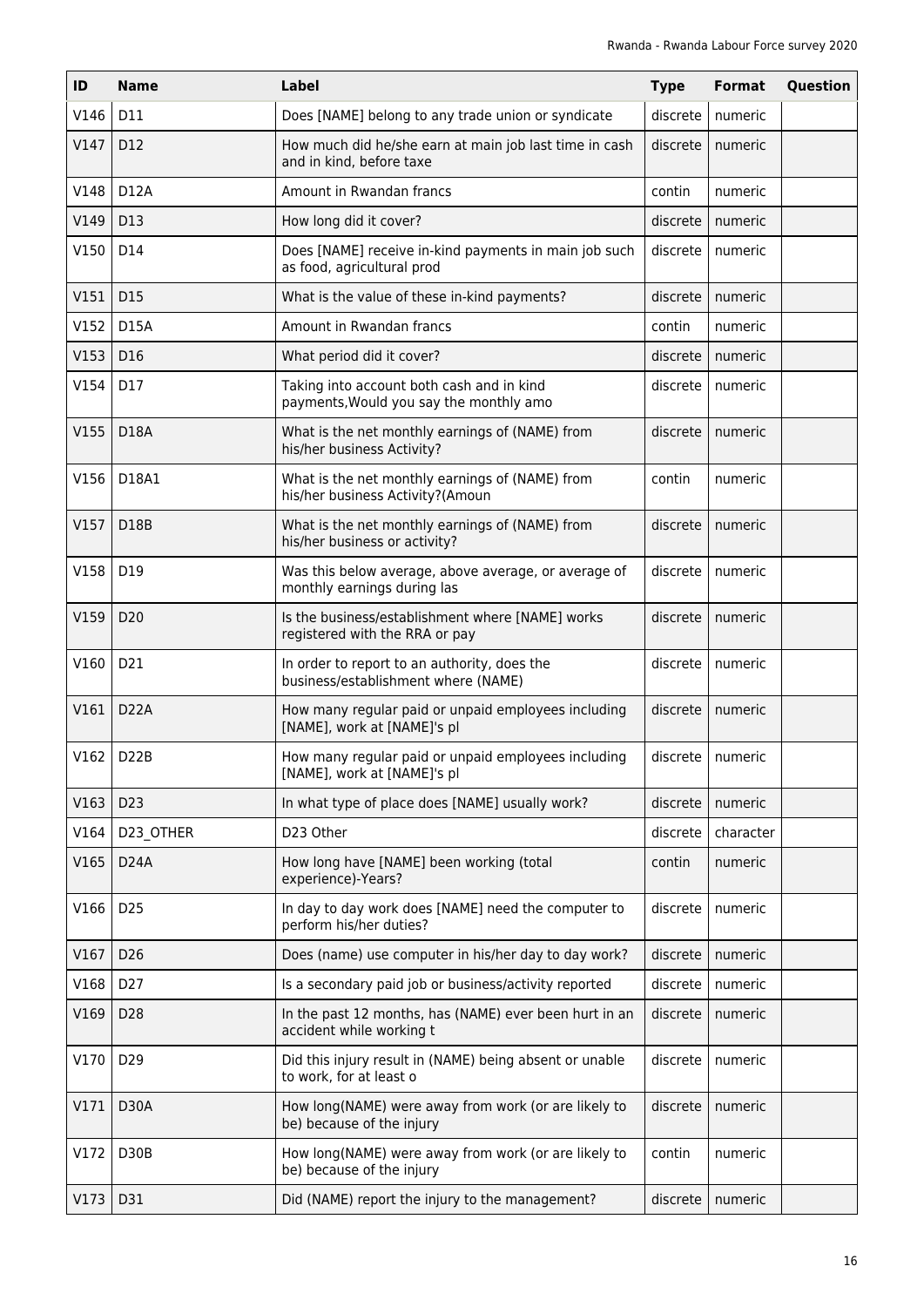| ID   | <b>Name</b> | Label                                                                              | <b>Type</b> | <b>Format</b> | Question |
|------|-------------|------------------------------------------------------------------------------------|-------------|---------------|----------|
| V174 | D32         | Did you receive any financial compensation for the<br>injury?                      | discrete    | numeric       |          |
| V175 | E01A        | What was (NAME)'s occupational position in his/her<br>secondary job/activity?      | discrete    | character     |          |
| V176 | E01B1       | Main tasks and duties(ISCO CODE)                                                   | discrete    | numeric       |          |
| V177 | E02B1       | Main goods or services(ISIC CODE)                                                  | discrete    | numeric       |          |
| V178 | E02B2       | <b>ISIC NAME</b>                                                                   | discrete    | character     |          |
| V179 | E03         | In his/her secondary job/activity, does (NAME) work in                             | discrete    | numeric       |          |
| V180 | E03 OTHER   | E03 other                                                                          | discrete    | character     |          |
| V181 | E04         | In his/her secondary job/business, does (NAME) work as<br>??                       | discrete    | numeric       |          |
| V182 | E05A        | Does the employer pay contributions on (Name)'s<br>behalf to social security fund? | discrete    | numeric       |          |
| V183 | E05B        | Does the employer pay contributions on (Name)'sbehalf<br>to health insurance?      | discrete    | numeric       |          |
| V184 | E06A        | Is (Name) paid annual leave                                                        | discrete    | numeric       |          |
| V185 | E06B        | Is (Name) paid sick leave.                                                         | discrete    | numeric       |          |
| V186 | <b>E06C</b> | Is (NAME)Paid maternity/paternity leave?                                           | discrete    | numeric       |          |
| V187 | E07         | Is the business/establishment where (Name) works for<br>registered with the RRA or | discrete    | numeric       |          |
| V188 | E08         | Does [NAME]'s employer keep any written records or<br>accounts?                    | discrete    | numeric       |          |
| V189 | E09A        | Including (Name) how many regular paid or unpaid<br>employees(less than 10)        | discrete    | numeric       |          |
| V190 | E09B        | Including (Name) how many regular paid or unpaid<br>employees(More than 10)        | discrete    | numeric       |          |
| V191 | E10         | In what type of place does (Name) usually work?                                    | discrete    | numeric       |          |
| V192 | E10 OTHERS  | E10 others                                                                         | discrete    | character     |          |
| V193 | E11         | Apart from the main job:how many Job did(Name) had<br>in the last 7 days?          | discrete    | numeric       |          |
| V194 | E12         | How much did (Name) earn from other jobs or activities<br>had last week in cash?   | discrete    | numeric       |          |
| V195 | E12B        | Amount in Rwandan francs                                                           | contin      | numeric       |          |
| V196 | E13         | How long did it cover?                                                             | discrete    | numeric       |          |
| V197 | F01         | Has [NAME]ever worked previously for a wage, salary or<br>for other income in cash | discrete    | numeric       |          |
| V198 | F02         | The main reason to stop working in his/her last paid job<br>/ business?            | discrete    | numeric       |          |
| V199 | F02_OTHER   | F02 other                                                                          | discrete    | character     |          |
| V200 | F03B1       | Main tasks and duties(ISCO CODE)                                                   | discrete    | numeric       |          |
| V201 | F03B2       | <b>ISCO NAME</b>                                                                   | discrete    | character     |          |
| V202 | F04A1       | Name of workplace                                                                  | discrete    | character     |          |
| V203 | F04B1       | Main goods and services(ISIC CODE)                                                 | discrete    | numeric       |          |
| V204 | F04B2       | <b>ISIC NAME</b>                                                                   | discrete    | character     |          |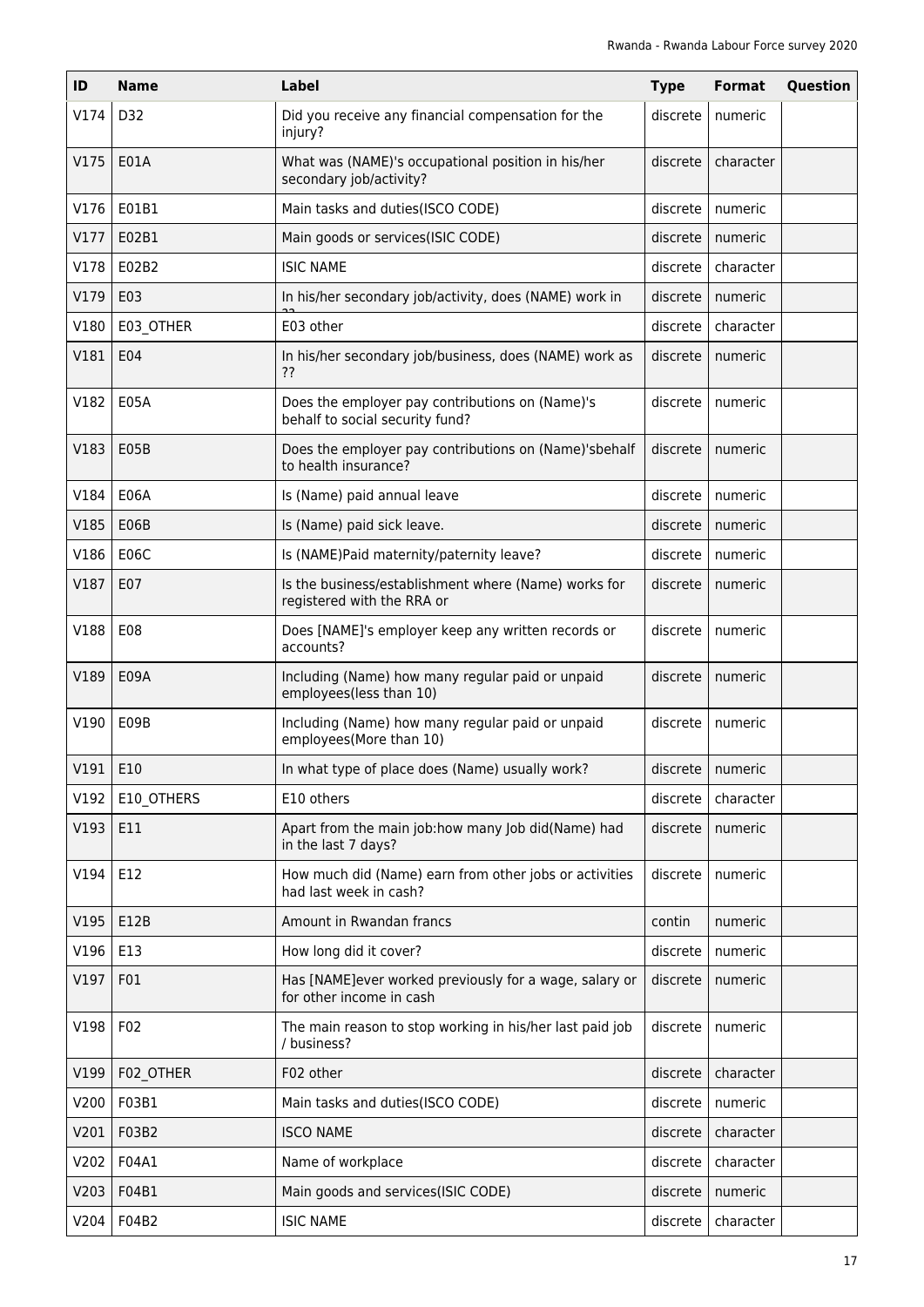| ID   | <b>Name</b>      | Label                                                                               | <b>Type</b> | <b>Format</b> | Question |
|------|------------------|-------------------------------------------------------------------------------------|-------------|---------------|----------|
| V205 | F05              | What is (Name) main source of income at present?                                    | discrete    | numeric       |          |
| V206 | F05_OTHER        | F05 other                                                                           | discrete    | character     |          |
| V207 | F07              | What Competencies do you need to increase your<br>employment opportunities?         | discrete    | numeric       |          |
| V208 | F07_OTHER        | F07 other                                                                           | discrete    | character     |          |
| V209 | G01A             | In the last 7 days, did [NAME] spend time collecting<br>firewood for the household  | discrete    | numeric       |          |
| V210 | G01              | In the last 7 days, how many hours did [NAME] spend<br>collecting firewood for the  | contin      | numeric       |          |
| V211 | G02A             | In the last 7 days, Did [Name] spent time on fetching<br>water for the household?   | discrete    | numeric       |          |
| V212 | G <sub>02</sub>  | In the last 7 days, how many hours did [NAME] spend<br>fetching water for the house | contin      | numeric       |          |
| V213 | G03A             | In the last 7 days, Did [Name] spent time on grazing or<br>feeding hiusehold animal | discrete    | numeric       |          |
| V214 | G03              | In the last 7 days, how many hours did [NAME] spend<br>searching for fodder or gra  | contin      | numeric       |          |
| V215 | G04A             | In the last 7 days, Did [Name] spent time on<br>manufacturing of goods for family u | discrete    | numeric       |          |
| V216 | G04              | In the last 7 days, how many hours did [NAME] spend<br>manufacturing household good | contin      | numeric       |          |
| V217 | G05A             | In the last 7 days, Did [Name] spent time on<br>construction of own building?       | discrete    | numeric       |          |
| V218 | G05              | In the last 7 days, how many hours did [NAME] spend<br>constructing your dwelling,  | contin      | numeric       |          |
| V219 | G06A             | In the last 7 days, Did [Name] spent time on doing<br>household chores?             | discrete    | numeric       |          |
| V220 | G06              | In the last 7 days, how many hours did [NAME] spend<br>doing household chores inclu | contin      | numeric       |          |
| V221 | G07A             | In the last 7 days, Did [Name] tooktime to look under<br>children or adults         | discrete    | numeric       |          |
| V222 | G07              | In the last 7 days, how many hours did [NAME] spend<br>looking after children and e | contin      | numeric       |          |
| V223 | H <sub>0</sub> 0 | How would you describe your main situation on labour<br>market at present?          | discrete    | numeric       |          |
| V224 | H00_OTHER        | H00 other                                                                           | discrete    | character     |          |
| V225 | H01              | During the last four weeks did he/she do any of the<br>following work mainly for o  | discrete    | numeric       |          |
| V226 | H <sub>02</sub>  | How many days per week did [NAME] usually worked in<br>these activities?            | discrete    | numeric       |          |
| V227 | H <sub>0</sub> 3 | How many hours per day has [NAME] usually worked in<br>these activities?            | discrete    | numeric       |          |
| V228 | H <sub>0</sub> 5 | In general, did the household sell or barter any part of<br>the goods obtained from | discrete    | numeric       |          |
| V229 | H <sub>06</sub>  | About how much does the household regularly sell?                                   | discrete    | numeric       |          |
| V230 | H07              | What was the net Value in Frw the household get from<br>agricultural activities dur | discrete    | numeric       |          |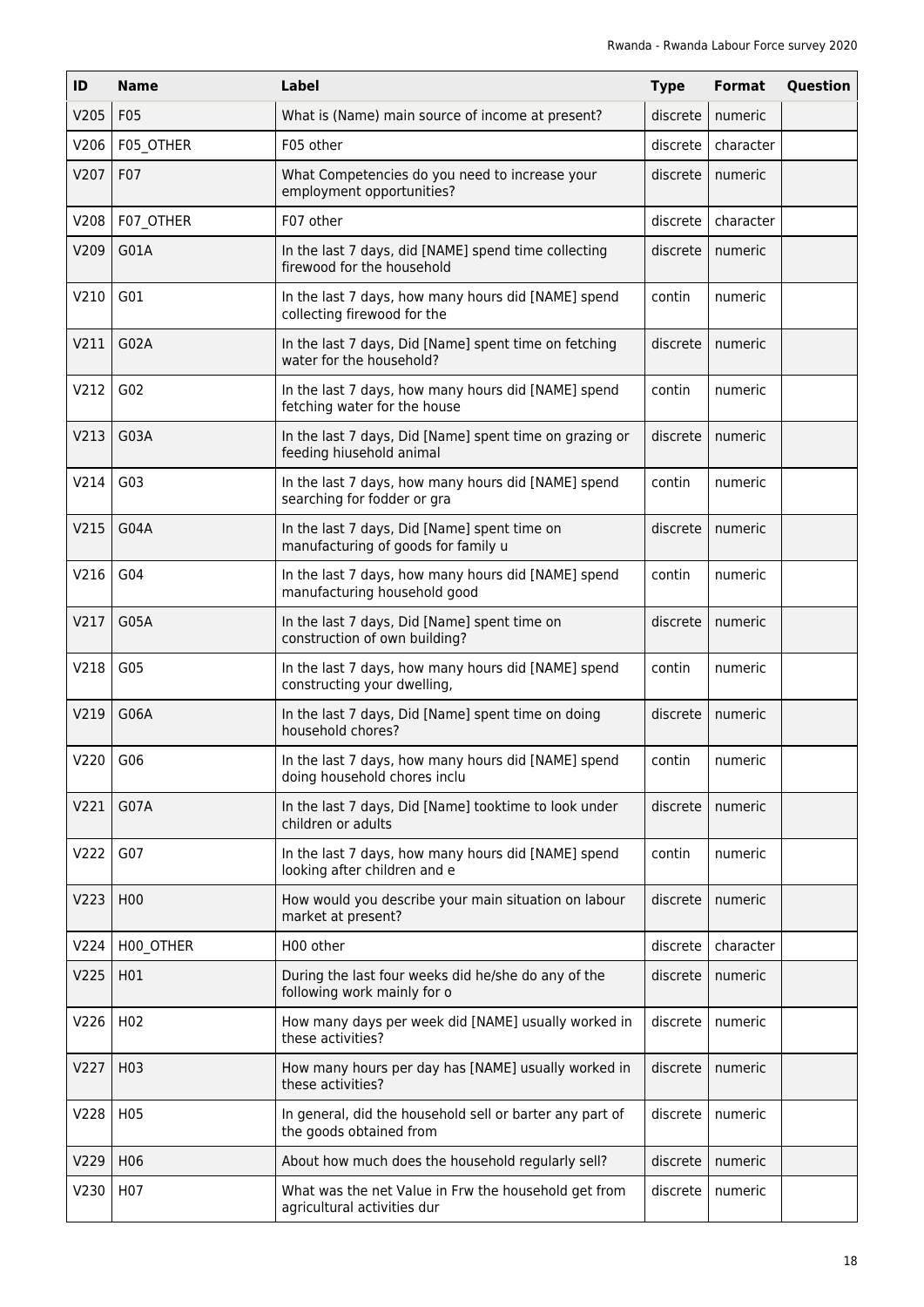| ID           | <b>Name</b>        | Label                                                                               | <b>Type</b> | <b>Format</b>      | Question |
|--------------|--------------------|-------------------------------------------------------------------------------------|-------------|--------------------|----------|
| V231         | H <sub>0</sub> 8   | Compared to previous season Was the production<br>below/above average or an avera   | discrete    | numeric            |          |
| V232         | H <sub>09</sub>    | Do you regularly or sometimes engage paid employee<br>in the farming activity?      | discrete    | numeric            |          |
| V233         | H10                | Excluding family members, how many paid employees<br>do you usually engage in thes  | discrete    | numeric            |          |
| V234         | <b>H11A</b>        | Did you get access to the land for the agricultural work<br>by leasing (have land t | discrete    | numeric            |          |
| V235         | <b>H11B</b>        | Did you get access to the land for the agricultural work<br>by Renting (share-cropp | discrete    | numeric            |          |
| V236         | <b>H11C</b>        | Did you get access to the land for the agricultural work<br>by renting (fixed rent) | discrete    | numeric            |          |
| V237         | H11D               | Did you get access to the land for the agricultural work<br>by renting (free of cha | discrete    | numeric            |          |
| V238         | <b>H11E</b>        | Did you get access to the land for the agricultural work<br>by communal rights/publ | discrete    | numeric            |          |
| V239         | $101_A$            | Main material used in building this house for roof                                  | discrete    | numeric            |          |
| V240         | 101 B              | Main material used in building this house for exterior<br>walls                     | discrete    | numeric            |          |
| V241         | I01B_OTHER         | I01B Other                                                                          | discrete    | character          |          |
| V242         | $101_C$            | Main material used in building this house for floor                                 | discrete    | numeric            |          |
| V243         | <b>IO1 C OTHER</b> | 101 c other                                                                         | discrete    | character          |          |
| V244         | 102                | How many rooms in your household are used for<br>sleeping?                          | discrete    | numeric            |          |
| V245         | 103                | What type of toilet does your household have?                                       | discrete    | numeric            |          |
| V246         | 103_OTHER          | I03 other                                                                           | discrete    | character          |          |
| $V247$   104 |                    | What is the main source of energy in your household for<br>lighting?                |             | discrete   numeric |          |
| V248         | 104 OTHER          | 104 other                                                                           | discrete    | character          |          |
| V249         | 105                | What is the main source of energy in your household for<br>cooking?                 | discrete    | numeric            |          |
| V250         | 105_OTHER          | 105 other                                                                           | discrete    | character          |          |
| V251         | <b>I06A</b>        | What is the main source of water in your household for<br>drinking?                 | discrete    | numeric            |          |
| V252         | I06A_OTHER         | 106A other                                                                          | discrete    | character          |          |
| V253         | <b>I06B</b>        | What is the main source of water in your household for<br>other uses?               | discrete    | numeric            |          |
| V254         | <b>I07A</b>        | Does this household own Refrigerator/Freezer?                                       | discrete    | numeric            |          |
| V255         | <b>I07B</b>        | Does this household own radio?                                                      | discrete    | numeric            |          |
| V256         | <b>107C</b>        | Does this household own TV set?                                                     | discrete    | numeric            |          |
| V257         | <b>I07D</b>        | Does this household own parabolic antena?                                           | discrete    | numeric            |          |
| V258         | <b>I07E</b>        | Does this household own Video/DVD player?                                           | discrete    | numeric            |          |
| V259         | <b>IO7F</b>        | Does this household own Computer and accessories?                                   | discrete    | numeric            |          |
| V260         | <b>107G</b>        | Does this household own Music system?                                               | discrete    | numeric            |          |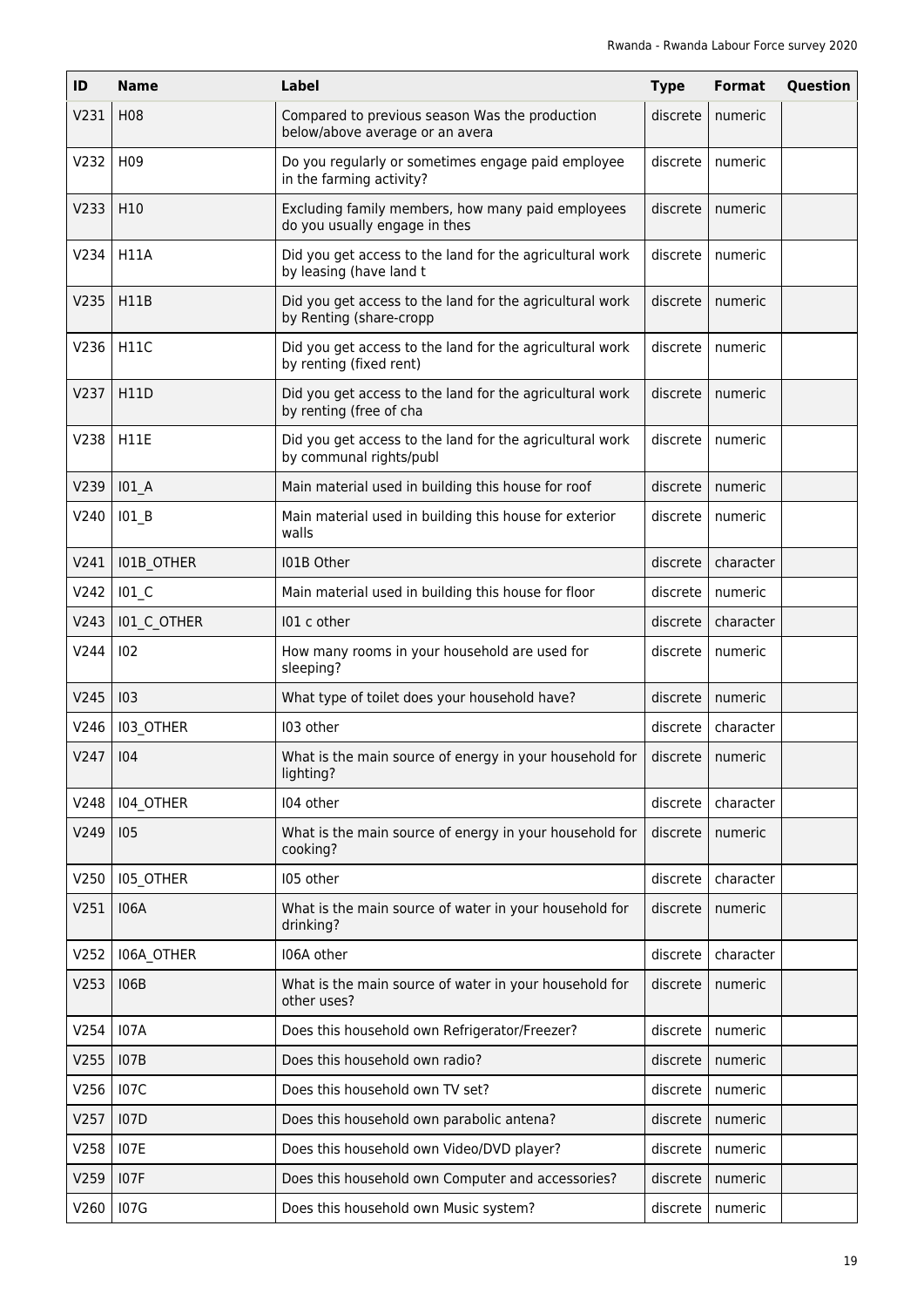| ID         | <b>Name</b> | <b>Label</b>                                                                        | <b>Type</b> | <b>Format</b>      | Question |
|------------|-------------|-------------------------------------------------------------------------------------|-------------|--------------------|----------|
| V261       | <b>I07H</b> | Does this household own Cooker?                                                     | discrete    | numeric            |          |
| V262       | 1071        | Does this household own Sewing machine?                                             | discrete    | numeric            |          |
| V263       | 107         | Does this household own Laundry machine?                                            | discrete    | numeric            |          |
| V264       | 107K        | Does this household own Electric fan?                                               | discrete    | numeric            |          |
| V265       | 107L        | Does this household own Camera?                                                     | discrete    | numeric            |          |
| V266       | <b>I07M</b> | Does this household own Mobile phone?                                               | discrete    | numeric            |          |
| V267       | <b>I07N</b> | Does this household own Car?                                                        | discrete    | numeric            |          |
| V268       | 1070        | Does this household own Bicycle ?                                                   | discrete    | numeric            |          |
| V269       | <b>I07P</b> | Does this household own Motorcycle ?                                                | discrete    | numeric            |          |
| V270       | <b>107Q</b> | Does this household own internet connection?                                        | discrete    | numeric            |          |
| V271       | 113         | How many of this household members aged 10 and<br>above who know to use at least on | discrete    | numeric            |          |
| V272       | <b>PID</b>  | Serial Number                                                                       | discrete    | numeric            |          |
| V273       | code_dis    | <b>District</b>                                                                     | discrete    | numeric            |          |
| V274       | weight      | Weight                                                                              | contin      | numeric            |          |
| V275       | status1     | Labour force status with 14+                                                        | discrete    | numeric            |          |
| V276       | wap16       | Working age population                                                              | discrete    | numeric            |          |
| V277       | employed16  | Employment to population ratio                                                      | contin      | numeric            |          |
| V278       | UR1         | Unemployment rate                                                                   | contin      | numeric            |          |
| V279       | <b>LFPR</b> | Labour force particiaption rate                                                     | contin      | numeric            |          |
| V280       | sub         | Dimunished Subsistance foodstaff producers                                          | discrete    | numeric            |          |
| V281       | jobsearch   | Not employed with jobseach                                                          | discrete    | numeric            |          |
| V282   PLF |             | Potential labour force                                                              |             | discrete   numeric |          |
| V283       | youth       | Youth 16 to 24 years old                                                            | discrete    | numeric            |          |
| V284       | young       | Young 16 to 30 years old                                                            | discrete    | numeric            |          |
| V285       | disable     | person with disability                                                              | discrete    | numeric            |          |
| V286       | head        | Head of the household                                                               | discrete    | numeric            |          |
| V287       | dG01        | fetch firewood                                                                      | discrete    | numeric            |          |
| V288       | dG02        | fetch water                                                                         | discrete    | numeric            |          |
| V289       | dG03        | searching fooder or grazing                                                         | discrete    | numeric            |          |
| V290       | dG04        | manufacturing household goods                                                       | discrete    | numeric            |          |
| V291       | dG05        | repairing household                                                                 | discrete    | numeric            |          |
| V292       | dG06        | Cooking and shopping                                                                | discrete    | numeric            |          |
| V293       | dG07        | Looking after children and aldery                                                   | discrete    | numeric            |          |
| V294       | G           | Participation in unpaid homework                                                    | discrete    | numeric            |          |
| V295       | LFS_round   |                                                                                     | discrete    | numeric            |          |
| V296       | Code_UR     | Urban_rural                                                                         | discrete    | numeric            |          |
| V297       | hhlno       | Household Number                                                                    | contin      | numeric            |          |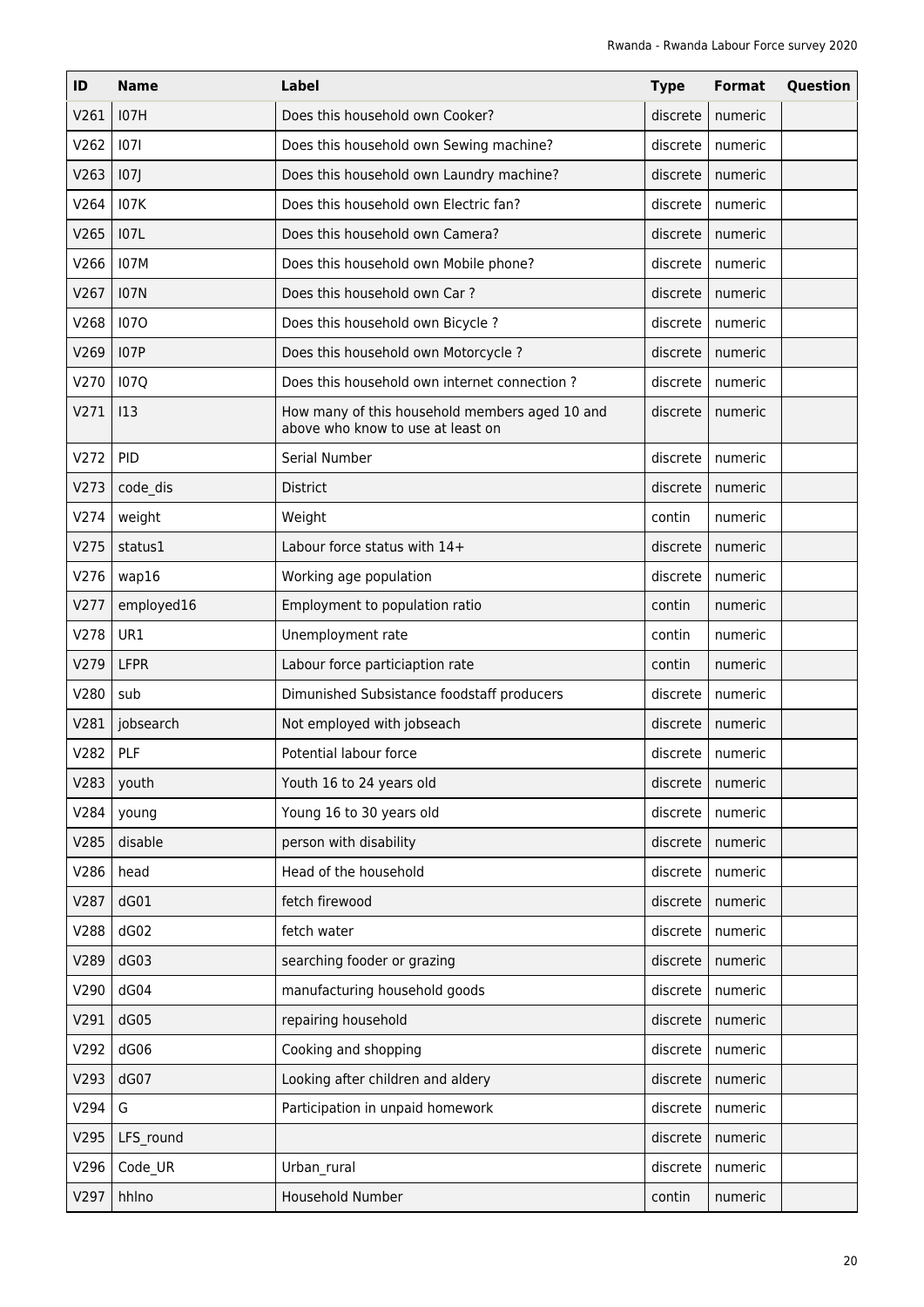| ID   | <b>Name</b> | Label                                                                                   | <b>Type</b> | Format    | Question |
|------|-------------|-----------------------------------------------------------------------------------------|-------------|-----------|----------|
| V298 | a04m        | Date of birth year(MONTH)                                                               | discrete    | numeric   |          |
| V299 | a04y        | Date of Birth(YEAR)                                                                     | contin      | numeric   |          |
| V300 | V300        | Anyone aged 15years and above joined you                                                | discrete    | numeric   |          |
| V301 | V301        | new serial                                                                              | discrete    | numeric   |          |
| V302 | V302        | Highest level of education                                                              | discrete    | numeric   |          |
| V303 | V303        | Any trade or technical Vocational                                                       | discrete    | numeric   |          |
| V304 | V304        | Did [NAME] do at least one of the following given even if<br>only for one hour?         | discrete    | numeric   |          |
| V305 | b02         | Did [NAME] have a paid job or a business temporaly<br>absent and expect to return       | discrete    | numeric   |          |
| V306 | V306        | The main reason [NAME] was absent from work                                             | discrete    | numeric   |          |
| V307 | b03_other   | B03 other                                                                               | discrete    | character |          |
| V308 | V308        | The expected total absence from work for [NAME]                                         | discrete    | numeric   |          |
| V309 | b05         | Does [NAME] continue receiving an income from job<br>during absence?                    | discrete    | numeric   |          |
| V310 | V310        | Was [NAME] employed in March 2020?                                                      | discrete    | numeric   |          |
| V311 | b07c        | Write Main goods or Services                                                            | discrete    | character |          |
| V312 | b07a        | Main goods or services(ISIC CODE)                                                       | discrete    | numeric   |          |
| V313 | b07b        | <b>ISIC Description</b>                                                                 | discrete    | character |          |
| V314 | V314        | why did [NAME] stop working?                                                            | discrete    | numeric   |          |
| V315 | b08_other   | b08 other                                                                               | discrete    | character |          |
| V316 | V316        | Did [NAME] look for any kind of paid job or try to start<br>any kind of business?       | discrete    | numeric   |          |
| V317 | V317        | Has [NAME] already found a job or arranged to start a<br>business in next 4 weeks?      | discrete    | numeric   |          |
| V318 | V318        | What did [NAME] do in the last 4 weeks to find a paid<br>job or start a business?       | discrete    | character |          |
| V319 | b11a        | Arranging for financial ressources, applying for<br>permits, licences                   | discrete    | numeric   |          |
| V320 | b11b        | Looking for land, premises, machinery, supplies, farming<br>inputs                      | discrete    | numeric   |          |
| V321 | b11c        | Seeking the assistance of friends, relatives or other<br>types of intermediaries        | discrete    | numeric   |          |
| V322 | b11d        | Registering with or contacting public or private<br>employment services                 | discrete    | numeric   |          |
| V323 | b11e        | Applying to employers directly, checking at<br>worksites, farms, factory gates, markets | discrete    | numeric   |          |
| V324 | b11f        | Placing or answering newspaper or online job<br>advertisements                          | discrete    | numeric   |          |
| V325 | b11g        | Placing and updating resumes on professional or social<br>networking sites online       | discrete    | numeric   |          |
| V326 | b11h        | No method                                                                               | discrete    | numeric   |          |
| V327 | b11i        | Other                                                                                   | discrete    | numeric   |          |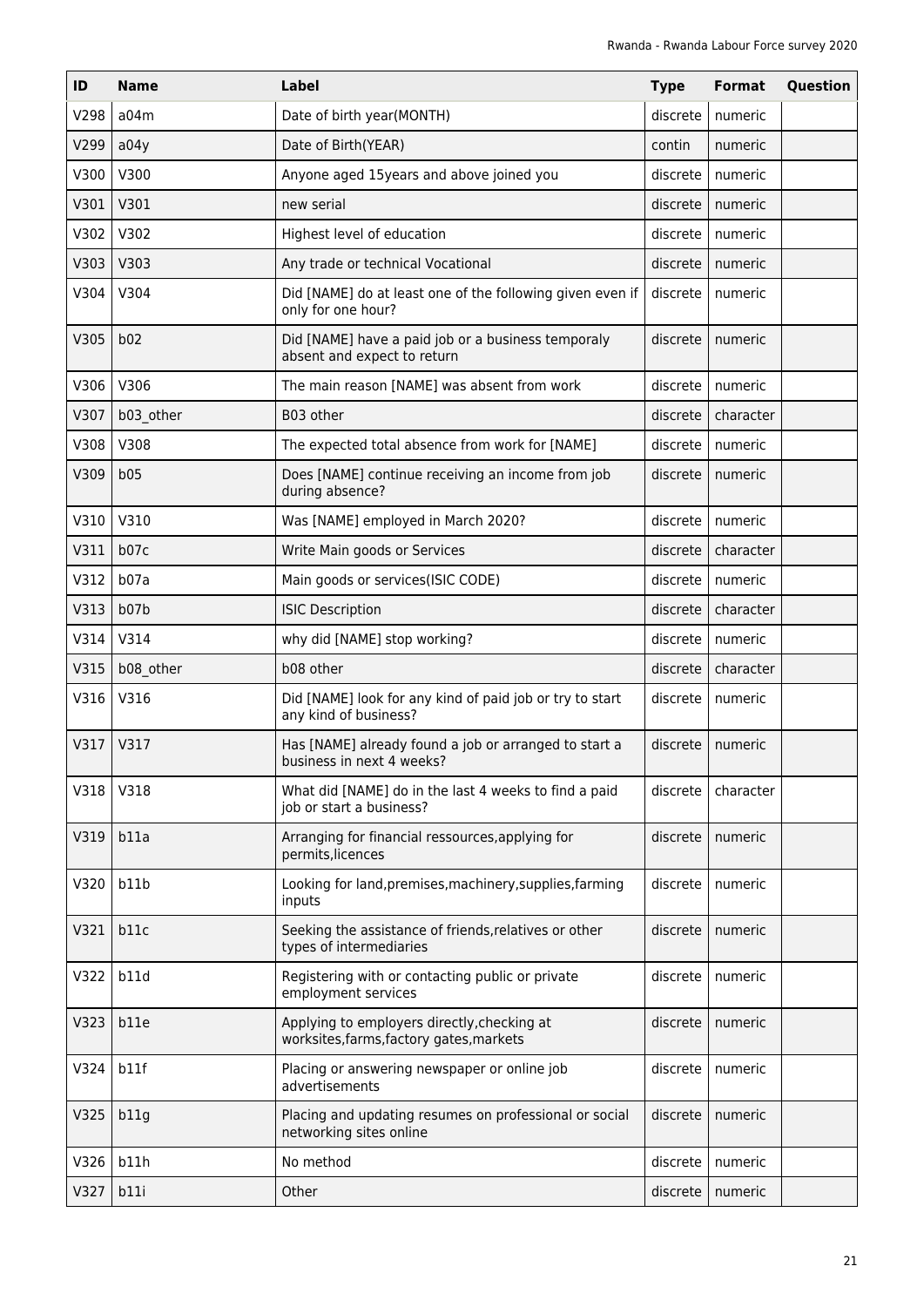| ID   | <b>Name</b>          | Label                                                                               | <b>Type</b> | <b>Format</b>          | Question |
|------|----------------------|-------------------------------------------------------------------------------------|-------------|------------------------|----------|
| V328 | V328                 | What was the main reason [NAME] did not try to find a<br>paid job or to start a bus | discrete    | numeric                |          |
| V329 | b12_other            | B12 Other                                                                           | discrete    | character              |          |
| V330 | V330                 | could [NAME] have started work during the 7days or<br>within next 2 weeks?          | discrete    | numeric                |          |
| V331 | V331                 | How many Hours does [NAME] usually work per week?                                   | contin      | numeric                |          |
| V332 | V332                 | How many hours did [NAME] actually workks in total?                                 | contin      | numeric                |          |
| V333 | V333                 | Main goods or services(ISIC CODE)                                                   | discrete    | numeric                |          |
| V334 | V334                 | <b>ISIC Description</b>                                                             | discrete    | character              |          |
| V335 | V335                 | b16c                                                                                | discrete    | character              |          |
| V336 | V336                 | Does [NAME] work in?                                                                | discrete    | numeric                |          |
| V337 | b17_other_work_place | B17 Other work place                                                                | discrete    | character              |          |
| V338 | V338                 | In this job, is [NAME] working as?                                                  | discrete    | numeric                |          |
| V339 | b18_other            | B18 Other                                                                           | discrete    | character              |          |
| V340 | V340                 | The duration of the contract or agreement                                           | discrete    | numeric                |          |
| V341 | b20                  | what is the net monthly earnings of (NAME) from his/her<br>business or activity?    | discrete    | numeric                |          |
| V342 | b20a                 | Amount(FRW)                                                                         | contin      | numeric                |          |
| V343 | b21                  | How long did it cover?                                                              | discrete    | numeric                |          |
| V344 | b22                  | What was the range of income from business?                                         | discrete    | numeric                |          |
| V345 | b23                  | Same job was (NAME) doing in March 2020 or he/she<br>was not working?               | discrete    | numeric                |          |
| V346 | b24                  | Salary / income (NAME) received the same as before<br>March or different?           | discrete    | numeric                |          |
| V347 | b25c                 | Write Main goods or Services                                                        |             | $discrete$   character |          |
| V348 | b25a                 | Main goods or services produced (ISIC CODE)                                         | discrete    | numeric                |          |
| V349 | b25b                 | <b>ISIC Description</b>                                                             | discrete    | character              |          |
| V350 | b26                  | Did (NAME) continue working or continue to receive<br>income without working in Apr | discrete    | numeric                |          |
| V351 | b26a                 | b26a: Is this the same job(Name) was doing in april<br>2020?                        | discrete    | numeric                |          |
| V352 | b <sub>26</sub> b    | b26b_isic description                                                               | discrete    | character              |          |
| V353 | b26c                 | b26c isic code                                                                      | discrete    | character              |          |
| V354 | b <sub>26</sub> d    | b26c isic code                                                                      | contin      | numeric                |          |
| V355 | b26cc                | b26c isic code                                                                      | contin      | numeric                |          |
| V356 | b27                  | Did (NAME) do any of the following work mainly for own<br>consumption?              | discrete    | numeric                |          |
| V357 | b28                  | Did (NAME) participated in one of this activities since<br>the beginning of 2020.   | discrete    | numeric                |          |
| V358 | b29                  | Why did (NAME) Stop working in subsistance farming?                                 | discrete    | numeric                |          |
| V359 | respond PID          | PID OF RESPONDENT                                                                   | contin      | numeric                |          |
| V360 | LF                   | Labour force                                                                        | contin      | numeric                |          |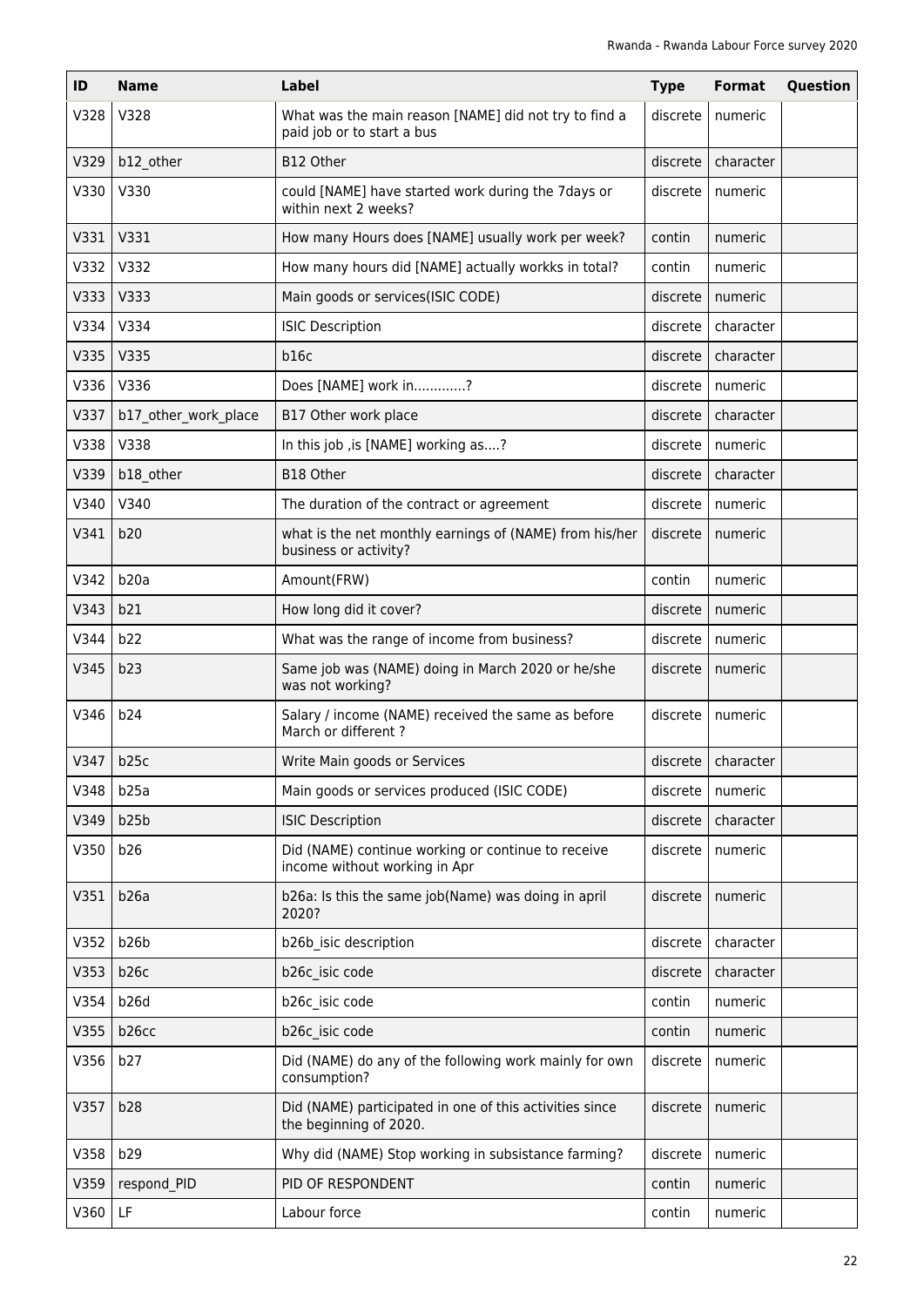| ID   | <b>Name</b> | Label                                            | <b>Type</b> | <b>Format</b> | Question |
|------|-------------|--------------------------------------------------|-------------|---------------|----------|
| V361 | <b>TVT</b>  | Attended TVT or not                              | discrete l  | numeric       |          |
| V362 | F00A        | employed for pay or profit in June or July 2020? | discrete l  | numeric       |          |
| V363 | F00B        | employed in the same economic activity?          | discrete    | numeric       |          |
| V364 | emp sept    |                                                  | discrete    | numeric       |          |
| V365 | weight2     | Annual weight 2020                               | contin      | numeric       |          |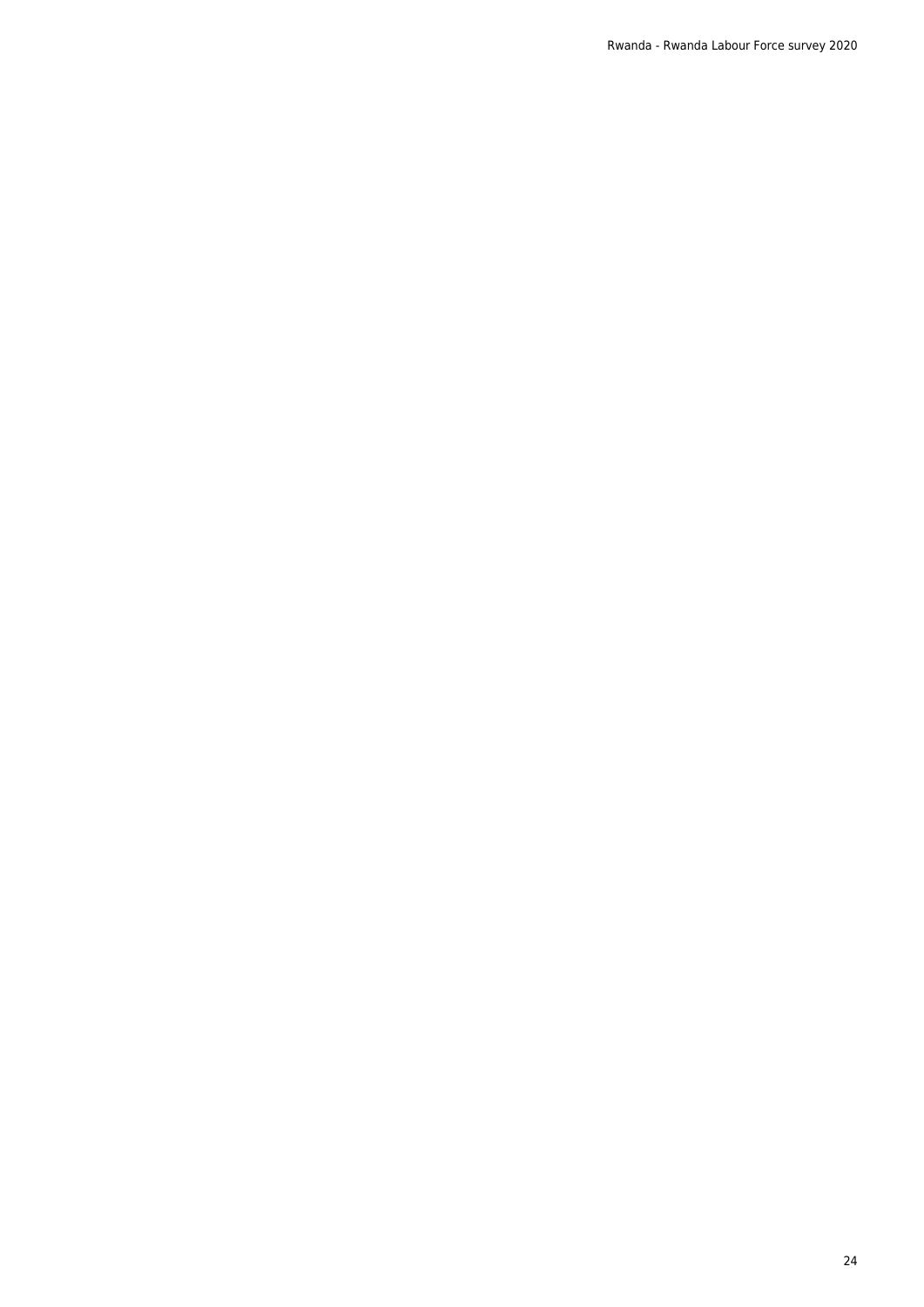### PSU NUMBER (PSU\_NO) File: Labour force survey 2020 pub

#### **Overview**

Type: Continuous Format: numeric Width: 8 Decimals: 0 Range: 1055-1790

Valid cases: 70172 Invalid: 0 Minimum: 1055 Maximum: 1790 Mean: 1430.3 Standard deviation: 179.4

### QUESTIONNAIRE NUMBER (QH\_NO) File: Labour\_force\_survey\_2020\_pub

#### **Overview**

Type: Discrete Format: numeric Width: 8 Decimals: 0 Range: 1-16

Valid cases: 70172 Invalid: 0

### Serial Number (SNO) File: Labour force survey 2020 pub

#### **Overview**

Type: Discrete Format: numeric Width: 8 Decimals: 0 Range: 1-18

Valid cases: 55389 Invalid: 14783

### District name (DISTRICT\_NAME) File: Labour force survey 2020 pub

#### **Overview**

Type: Discrete Format: character Width: 10

Valid cases: 55389 Invalid: 0

### Household identification (HHID) File: Labour force survey 2020 pub

#### **Overview**

Type: Continuous Format: numeric Width: 12 Decimals: 0 Range: 105501-179016 Valid cases: 55389 Invalid: 14783 Minimum: 105501 Maximum: 179016 Mean: 145228.7 Standard deviation: 17825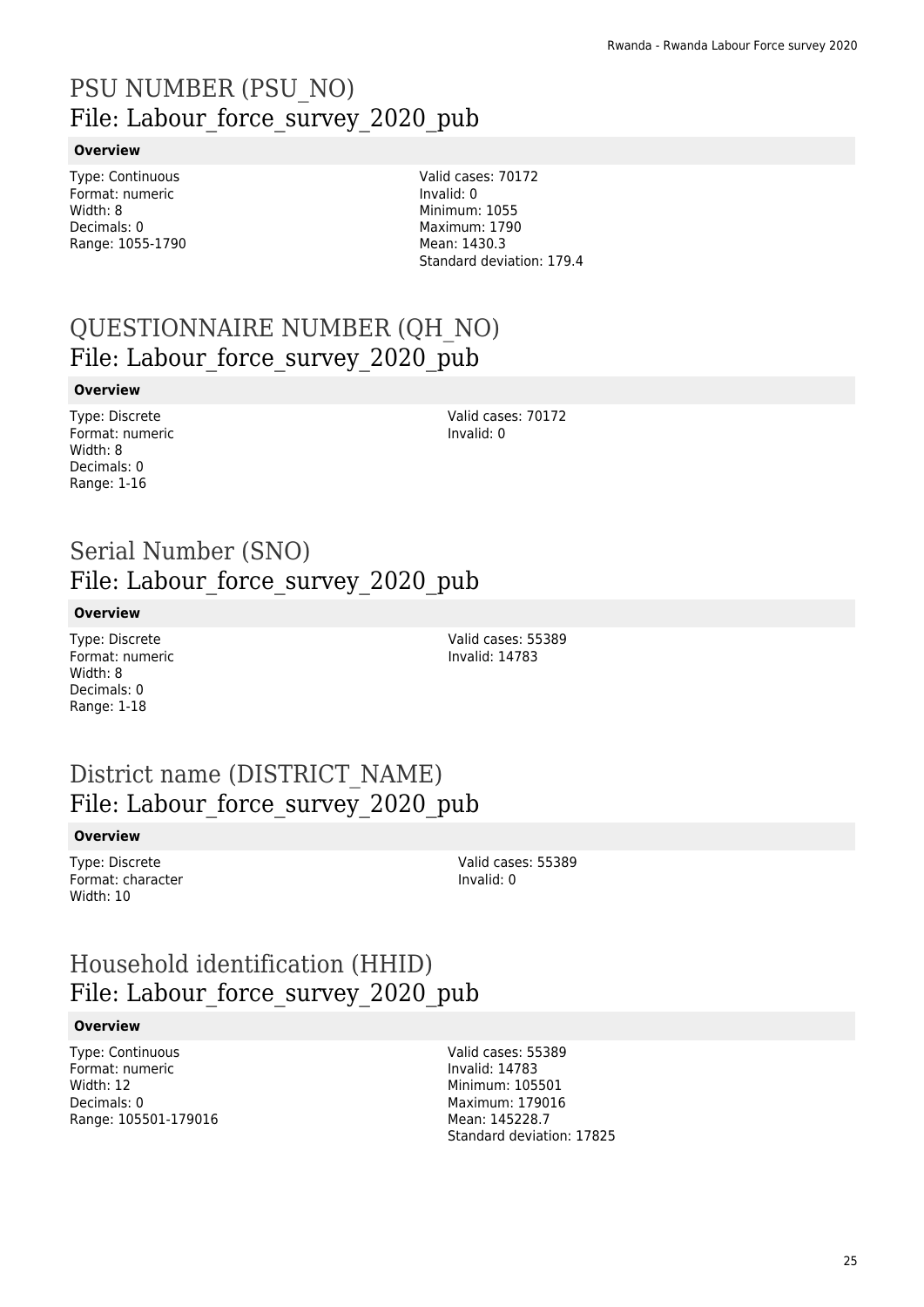### Province name (PROVINCE\_NAME) File: Labour\_force\_survey\_2020\_pub

#### **Overview**

Type: Discrete Format: character Width: 16

Valid cases: 55389 Invalid: 0

### Area of residence (RESIDENCEA) File: Labour force survey 2020 pub

#### **Overview**

Type: Discrete Format: character Width: 5

Valid cases: 55389 Invalid: 0

### Structure Number (HHLSTRUCT) File: Labour force survey 2020 pub

#### **Overview**

Type: Continuous Format: numeric Width: 8 Decimals: 0 Range: 1-551

Valid cases: 55389 Invalid: 14783 Minimum: 1 Maximum: 551 Mean: 101.1 Standard deviation: 76.7

### Consent (CONSENT) File: Labour force survey 2020 pub

#### **Overview**

Type: Discrete Format: numeric Width: 8 Decimals: 0 Range: 1-2

Valid cases: 55389 Invalid: 14783

### Reason others (REASON\_OTHERS) File: Labour force survey 2020 pub

#### **Overview**

Type: Discrete Format: character Width: 30

Valid cases: 8 Invalid: 0

### Sex (A01) File: Labour force survey 2020 pub

#### **Overview**

26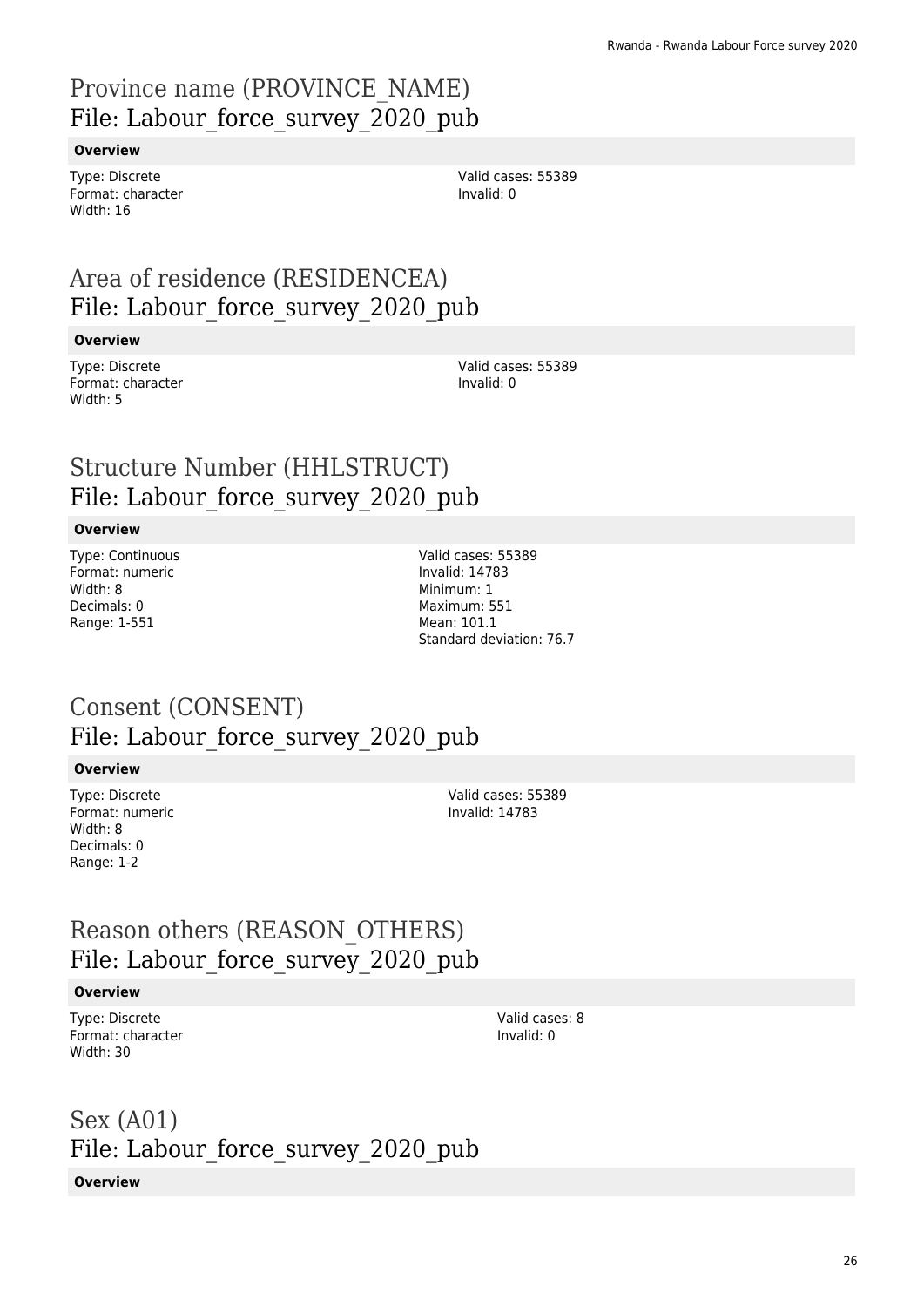## Sex (A01) File: Labour force survey 2020 pub

Type: Discrete Format: numeric Width: 8 Decimals: 0 Range: 1-2

Valid cases: 70172 Invalid: 0

### Relationship (A02) File: Labour force survey 2020 pub

#### **Overview**

Type: Discrete Format: numeric Width: 25 Decimals: 0 Range: 1-11

Valid cases: 70172 Invalid: 0

### Date of birth Month (A03M) File: Labour\_force\_survey\_2020\_pub

#### **Overview**

Type: Discrete Format: numeric Width: 8 Decimals: 0 Range: 1-12

Valid cases: 55389 Invalid: 14783

### date of birth year (A03Y) File: Labour force survey 2020 pub

#### **Overview**

Type: Continuous Format: numeric Width: 8 Decimals: 0 Range: 1920-2020 Valid cases: 55389 Invalid: 14783 Minimum: 1920 Maximum: 2020 Mean: 1995.7 Standard deviation: 18.4

### Age at last birthday (A04) File: Labour force survey 2020 pub

#### **Overview**

Type: Continuous Format: numeric Width: 8 Decimals: 0 Range: 0-95

Valid cases: 70172 Invalid: 0 Minimum: 0 Maximum: 95 Mean: 23.9 Standard deviation: 18.3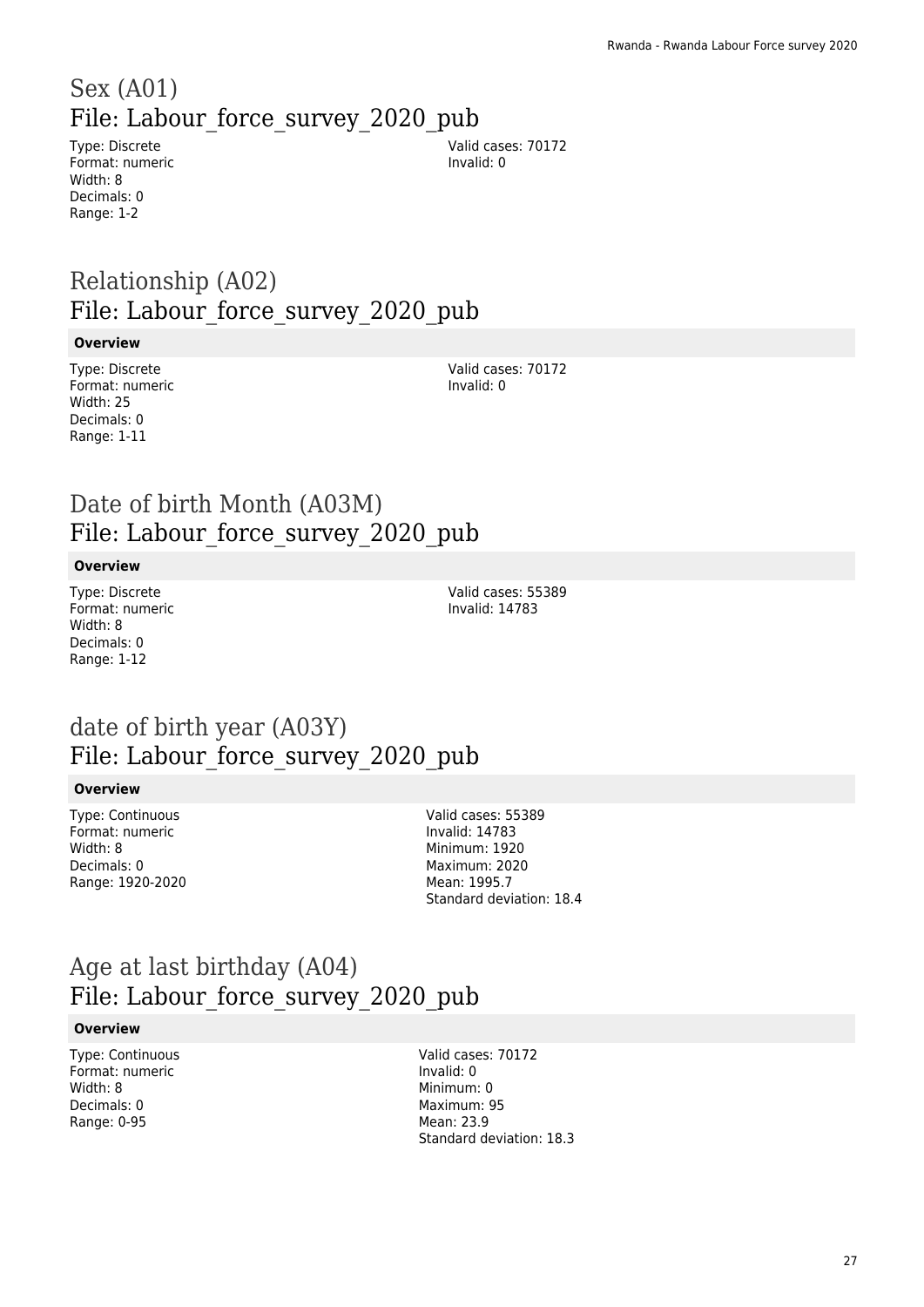### Present marital status (A05) File: Labour force survey 2020 pub

#### **Overview**

Type: Discrete Format: numeric Width: 20 Decimals: 0 Range: 1-7

Valid cases: 38465 Invalid: 31707

### More person (MORE\_PERSON) File: Labour force survey 2020 pub

#### **Overview**

Type: Discrete Format: numeric Width: 8 Decimals: 0 Range: 1-2

Valid cases: 55389 Invalid: 14783

### new serial (NEW\_SERIAL) File: Labour force survey 2020 pub

#### **Overview**

Type: Discrete Format: numeric Width: 8 Decimals: 0 Range: 1-18

Valid cases: 55389 Invalid: 14783

### DEPLOYMENT (DEPLOYMENT) File: Labour force survey 2020 pub

#### **Overview**

Type: Discrete Format: character Width: 19

Valid cases: 18593 Invalid: 0

### POST (POST) File: Labour force survey 2020 pub

#### **Overview**

Type: Discrete Format: character Width: 11

Valid cases: 18593 Invalid: 0

### Tel (TELEPHONE) File: Labour force survey 2020 pub **Overview**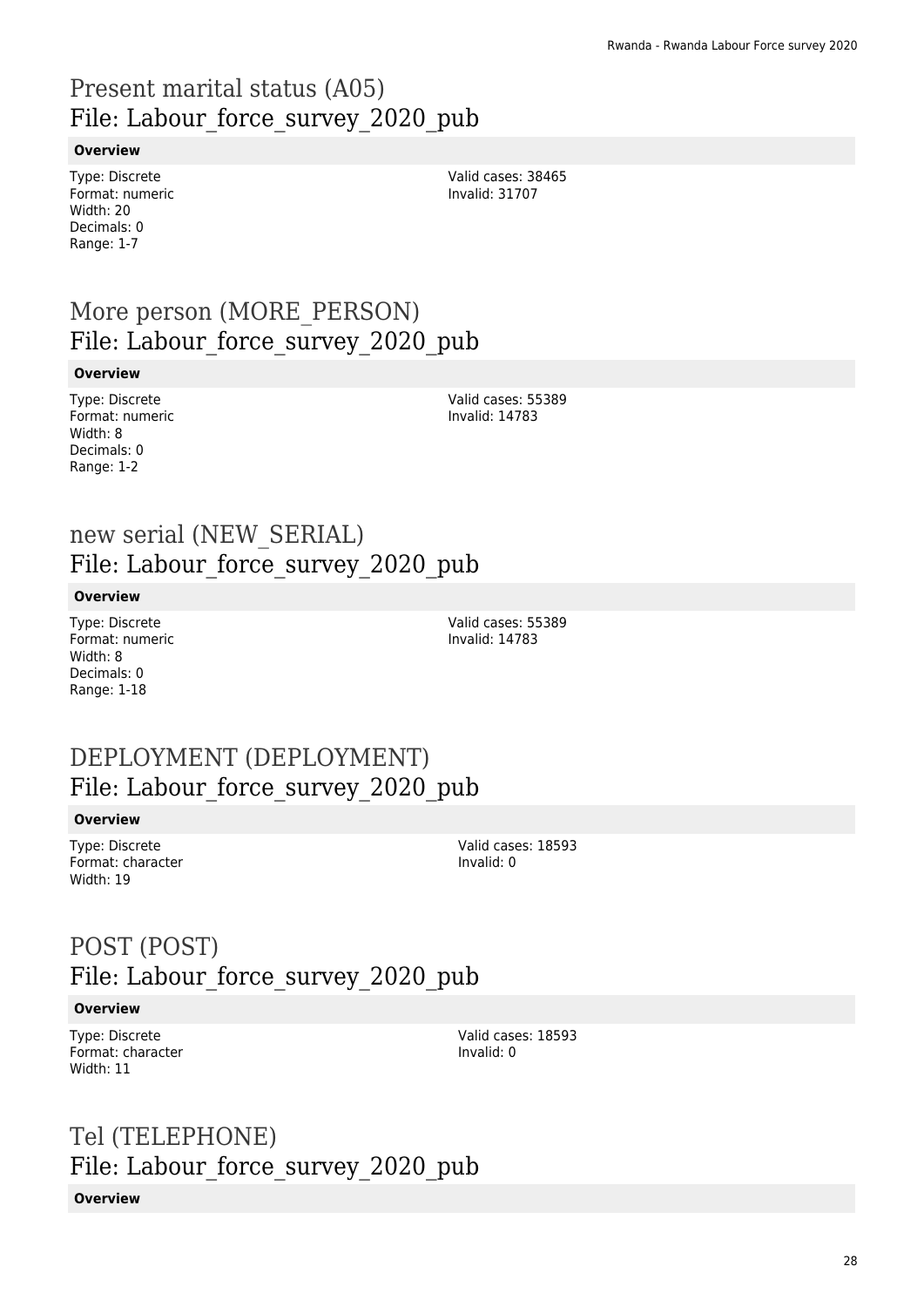### Tel (TELEPHONE) File: Labour force survey 2020 pub

Type: Discrete Format: character Width: 21

Valid cases: 18593 Invalid: 0

### What is nationality? (A12) File: Labour force survey 2020 pub

#### **Overview**

Type: Discrete Format: numeric Width: 19 Decimals: 0 Range: 1-8

Valid cases: 55389 Invalid: 14783

### A12 other country (A12\_OTHER\_COUNTRY) File: Labour\_force\_survey\_2020\_pub

#### **Overview**

Type: Discrete Format: character Width: 20

Valid cases: 88 Invalid: 0

### Residential Status in Rwanda (A13) File: Labour force survey 2020 pub

#### **Overview**

Type: Discrete Format: numeric Width: 18 Decimals: 0 Range: 1-2

Valid cases: 55389 Invalid: 14783

### Country/Area of birth (A14A) File: Labour\_force\_survey\_2020\_pub

#### **Overview**

Type: Discrete Format: numeric Width: 19 Decimals: 0 Range: 1-8

Valid cases: 55389 Invalid: 14783

### A14A other coutry (A14A\_OTHER\_COUTRY) File: Labour force survey 2020 pub

#### **Overview**

29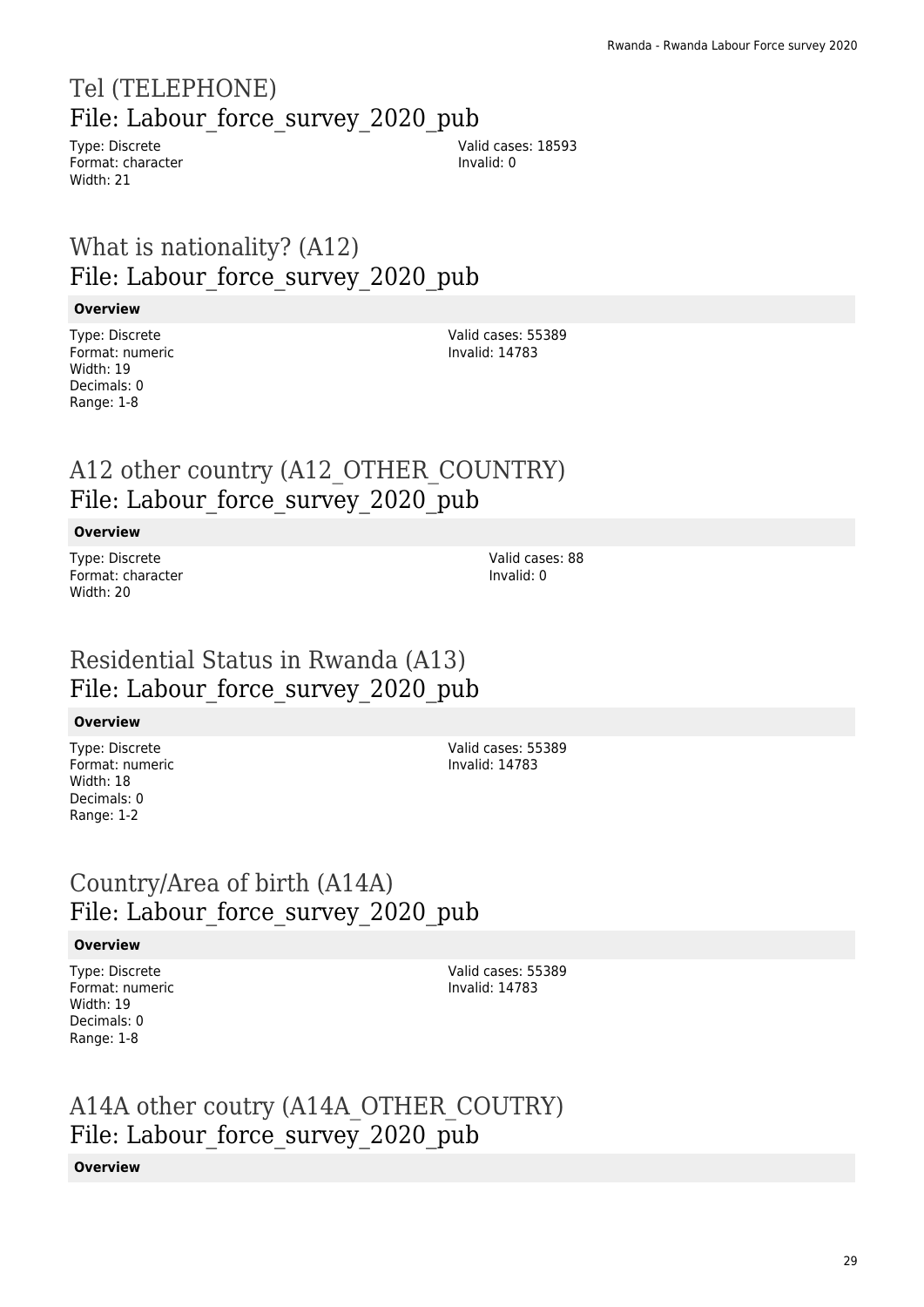### A14A other coutry (A14A\_OTHER\_COUTRY) File: Labour force\_survey\_2020\_pub

Type: Discrete Format: character Width: 20

Valid cases: 70 Invalid: 0

### District of birth (A14B) File: Labour force survey 2020 pub

#### **Overview**

Type: Discrete Format: numeric Width: 10 Decimals: 0 Range: 11-57

Valid cases: 53291 Invalid: 16881

# Did he/she lived outside this district for at least 6 consecutive months? (A15)

File: Labour force survey 2020 pub

#### **Overview**

Type: Discrete Format: numeric Width: 8 Decimals: 0 Range: 1-2

Valid cases: 55389 Invalid: 14783

### The period of usual place of residence( last move)-Years (A16Y) File: Labour force survey 2020 pub

#### **Overview**

Type: Continuous Format: numeric Width: 8 Decimals: 0 Range: 0-81

Valid cases: 18146 Invalid: 52026 Minimum: 0 Maximum: 81 Mean: 10 Standard deviation: 10.7

### District or foreign country did he/she live. (A17A) File: Labour force survey 2020 pub

#### **Overview**

Type: Discrete Format: numeric Width: 19 Decimals: 0 Range: 1-8

Valid cases: 18146 Invalid: 52026

A17A other country (A17A\_OTHER\_COUNTRY) File: Labour force survey 2020 pub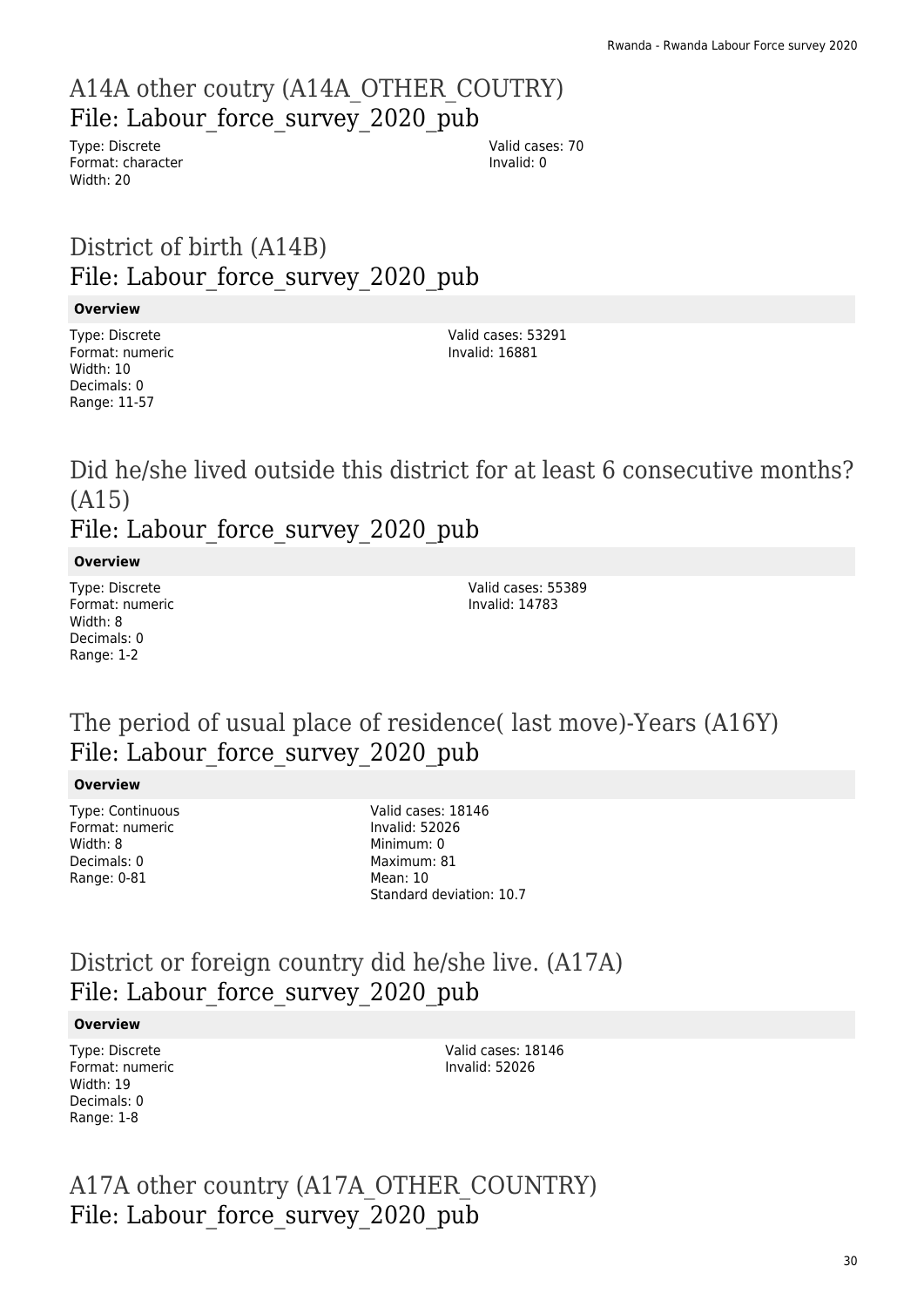### A17A other country (A17A\_OTHER\_COUNTRY) File: Labour force survey 2020 pub

#### **Overview**

Type: Discrete Format: character Width: 20

Valid cases: 71 Invalid: 0

### District code (A17B) File: Labour force survey 2020 pub

#### **Overview**

Type: Discrete Format: numeric Width: 10 Decimals: 0 Range: 11-57

Valid cases: 15885 Invalid: 54287

### Kind of place he/she lived in prior to arriving here? (A18) File: Labour force survey 2020 pub

#### **Overview**

Type: Discrete Format: numeric Width: 15 Decimals: 0 Range: 1-4

Valid cases: 18146 Invalid: 52026

### A18 other place (A18\_OTHER\_PLACE) File: Labour force survey 2020 pub

#### **Overview**

Type: Discrete Format: character Width: 20

Valid cases: 8 Invalid: 0

### How long did he/she live in the previous location prior to arriving here? (A19) File: Labour force survey 2020 pub

#### **Overview**

Type: Continuous Format: numeric Width: 8 Decimals: 0 Range: 0-95

Valid cases: 18146 Invalid: 52026 Minimum: 0 Maximum: 95 Mean: 13.2 Standard deviation: 11.9

Reason to move away from previous location (A20) File: Labour force survey 2020 pub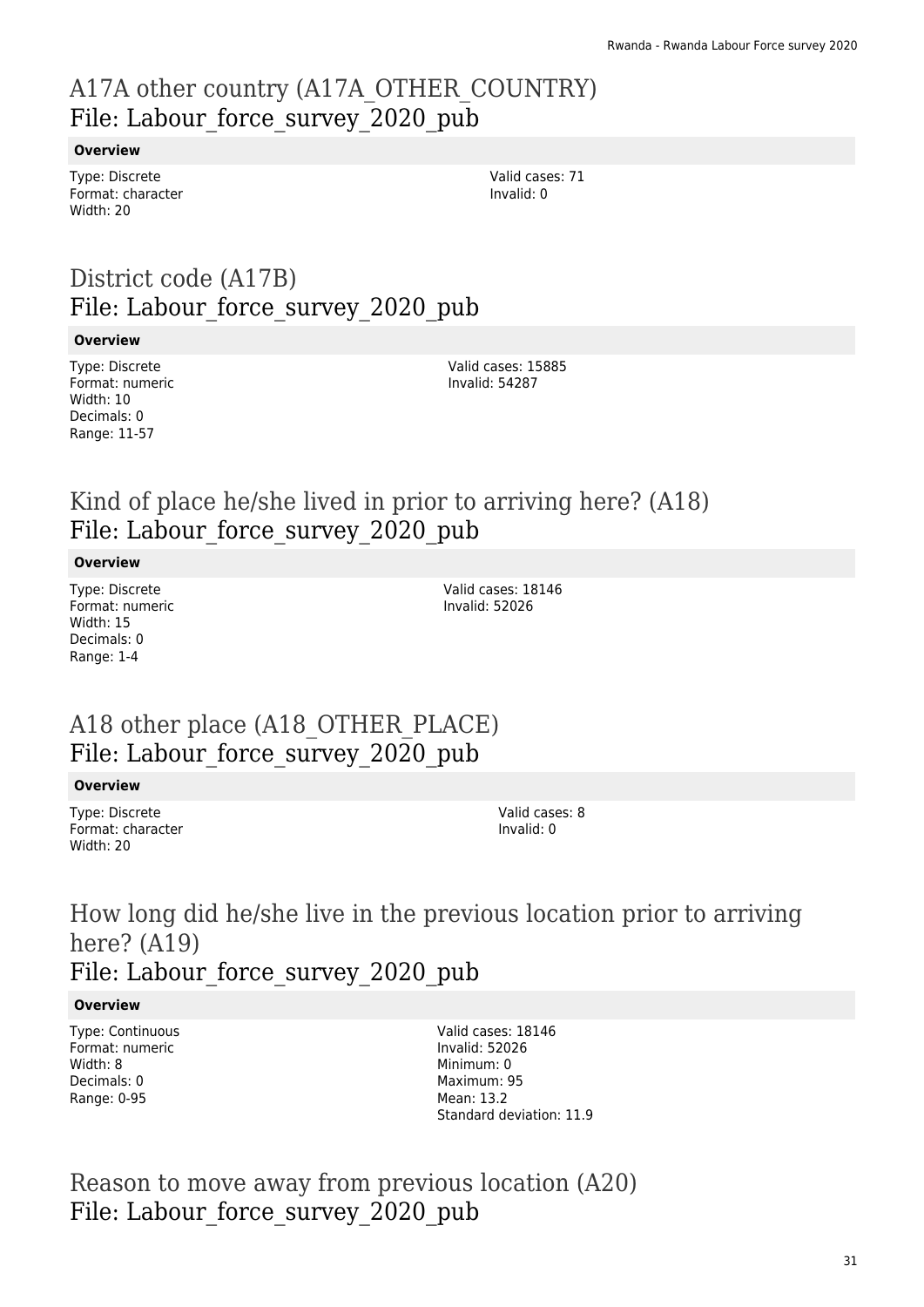### Reason to move away from previous location (A20) File: Labour force survey 2020 pub

#### **Overview**

Type: Discrete Format: numeric Width: 41 Decimals: 0 Range: 1-14

Valid cases: 18146 Invalid: 52026

### A20 other reason (A20\_OTHER\_REASON) File: Labour force survey 2020 pub

#### **Overview**

Type: Discrete Format: character Width: 30

Valid cases: 56 Invalid: 0

### Has he/she been away from home in this last 12 months? (A21) File: Labour force survey 2020 pub

#### **Overview**

Type: Discrete Format: numeric Width: 8 Decimals: 0 Range: 1-2

Valid cases: 55389 Invalid: 14783

### Months during the past 12 months has he/she been away from this HH (A22) File: Labour force survey 2020 pub

#### **Overview**

Type: Discrete Format: numeric Width: 8 Decimals: 0 Range: 1-12

Valid cases: 3398 Invalid: 66774

### While absent, is/was he/she a member of another household? (A23) File: Labour\_force\_survey\_2020\_pub

#### **Overview**

Type: Discrete Format: numeric Width: 8 Decimals: 0 Range: 1-2

Valid cases: 1542 Invalid: 68630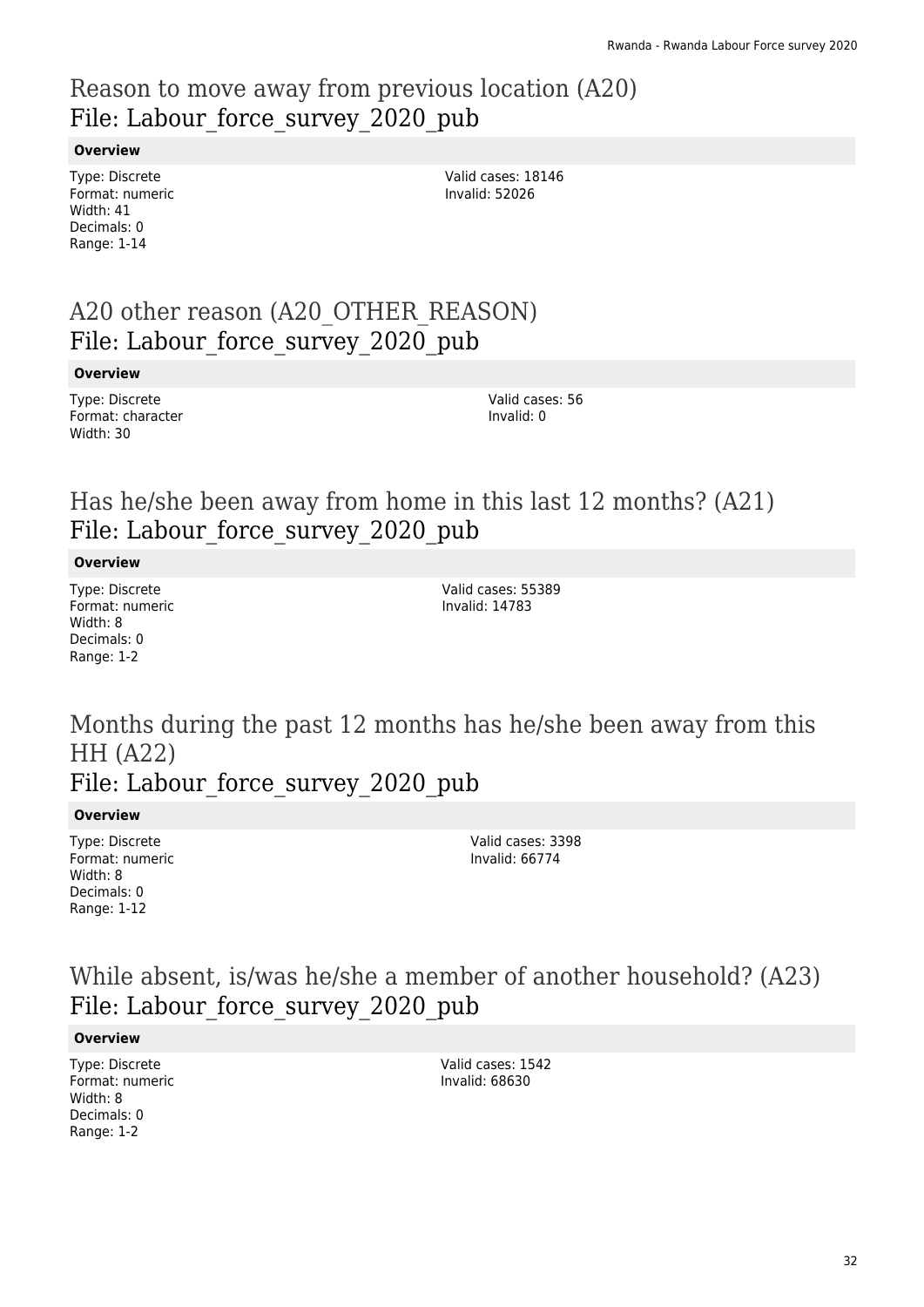### Is he/she household member? (A24) File: Labour force survey 2020 pub

#### **Overview**

Type: Discrete Format: numeric Width: 8 Decimals: 0 Range: 1-2

Valid cases: 55389 Invalid: 14783

### Do you have difficulty seeing, even if wearing glasses? (A06) File: Labour force survey 2020 pub

#### **Overview**

Type: Discrete Format: numeric Width: 24 Decimals: 0 Range: 1-4

Valid cases: 47922 Invalid: 22250

### Do you have difficulty hearing, even if using a hearing aid? (A07) File: Labour force survey 2020 pub

#### **Overview**

Type: Discrete Format: numeric Width: 24 Decimals: 0 Range: 1-6

Valid cases: 47922 Invalid: 22250

### Do you have difficulty walking or climbing steps? (A08) File: Labour force survey 2020 pub

#### **Overview**

Type: Discrete Format: numeric Width: 24 Decimals: 0 Range: 1-4

Valid cases: 47922 Invalid: 22250

### Do you have difficulty remembering or concentrating? (A09) File: Labour force survey 2020 pub

#### **Overview**

Type: Discrete Format: numeric Width: 24 Decimals: 0 Range: 1-4

Valid cases: 47922 Invalid: 22250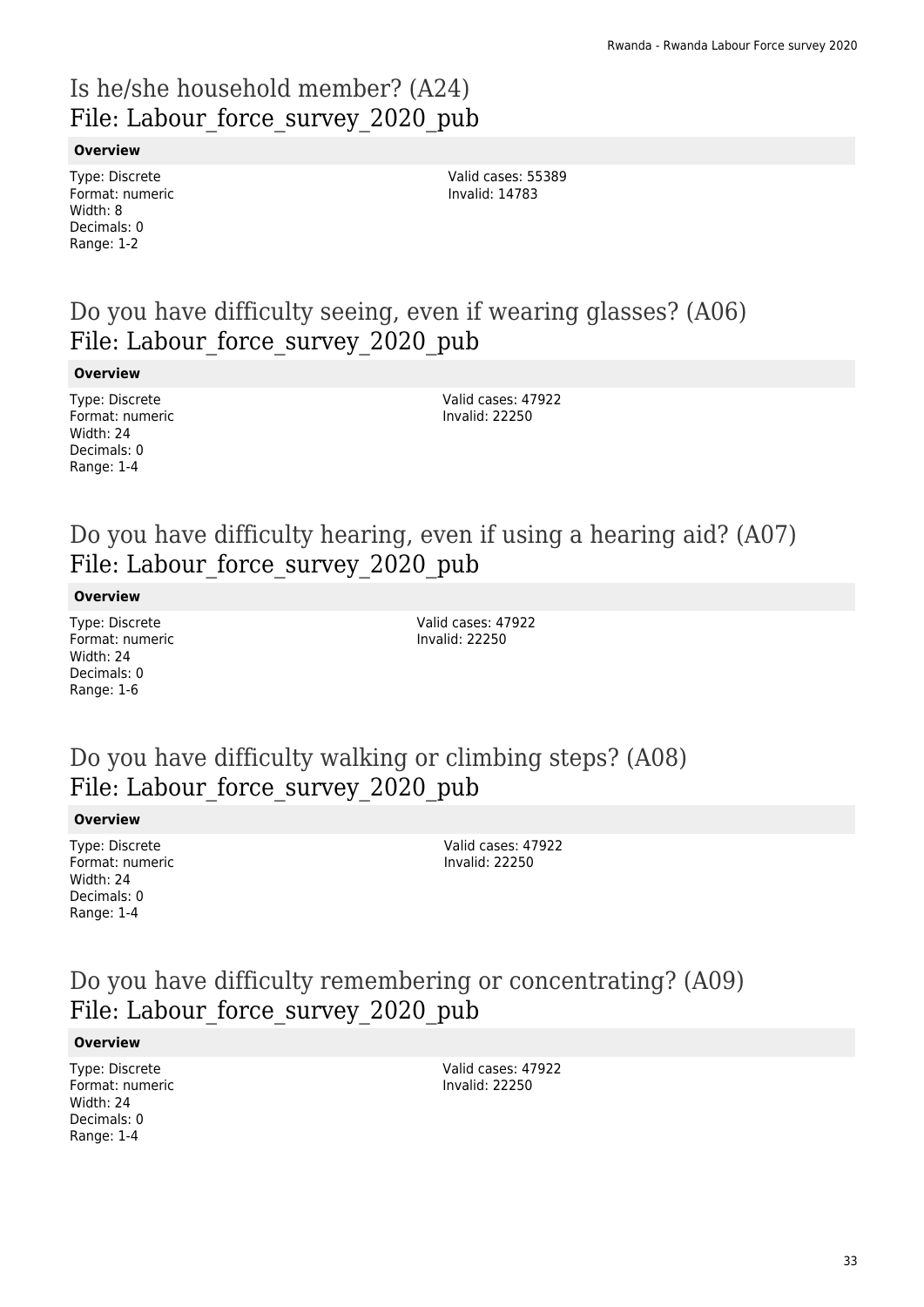### Do you have difficulty (with self-care such as) washing all over or dressing? (A10) File: Labour force survey 2020 pub

#### **Overview**

Type: Discrete Format: numeric Width: 24 Decimals: 0 Range: 1-4

Valid cases: 47922 Invalid: 22250

### Using your usual language, do you have difficulty communicating, mple understand (A11) File: Labour force survey 2020 pub

#### **Overview**

Type: Discrete Format: numeric Width: 24 Decimals: 0 Range: 1-4

Valid cases: 47922 Invalid: 22250

### IS [NAME] currently studying? (B01) File: Labour force survey 2020 pub

#### **Overview**

Type: Discrete Format: numeric Width: 8 Decimals: 0 Range: 1-2

Valid cases: 35712 Invalid: 34460

### What is the Highest educational level is/ have [NAME] attending / attended? (B02A) File: Labour force survey 2020 pub

#### **Overview**

Type: Discrete Format: numeric Width: 25 Decimals: 0 Range: 1-6

Valid cases: 35712 Invalid: 34460

How many years have you completed in that level of education? (B02B) File: Labour force survey 2020 pub

#### **Overview**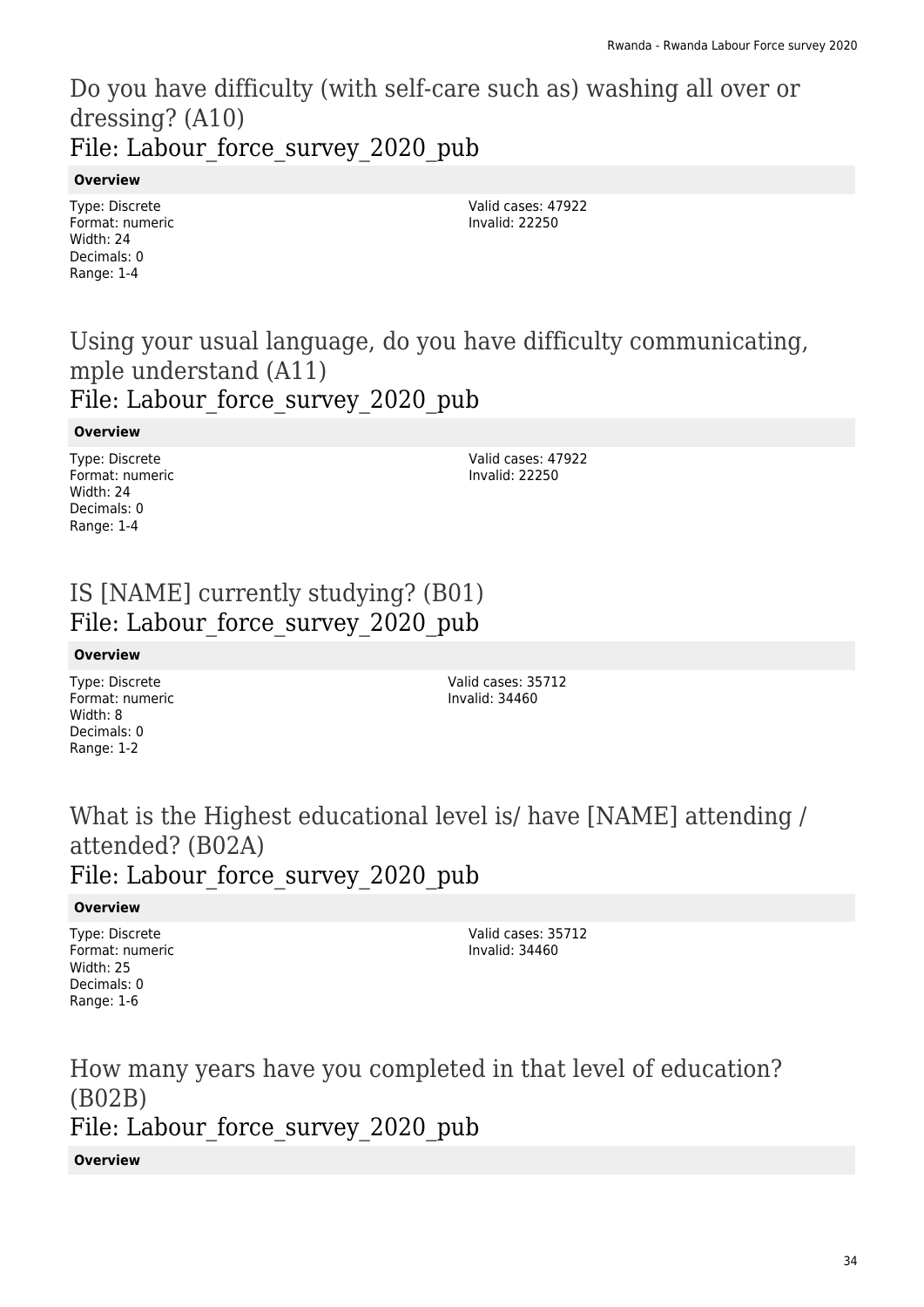How many years have you completed in that level of education? (B02B) File: Labour force survey 2020 pub

Type: Discrete Format: numeric Width: 8 Decimals: 0 Range: 0-12

Valid cases: 35712 Invalid: 34460

### Highest certificate obtained (B03) File: Labour force survey 2020 pub

#### **Overview**

Type: Discrete Format: numeric Width: 21 Decimals: 0 Range: 1-13

Valid cases: 7721 Invalid: 62451

### The place of the highest qualification attained (B04) File: Labour force survey 2020 pub

#### **Overview**

Type: Discrete Format: numeric Width: 22 Decimals: 0 Range: 1-13

Valid cases: 3938 Invalid: 66234

### Area of specialization (B05A) File: Labour force survey 2020 pub

#### **Overview**

Type: Discrete Format: character Width: 40

Valid cases: 7721 Invalid: 0

### ESCED code (B05B) File: Labour force survey 2020 pub

#### **Overview**

Type: Discrete Format: numeric Width: 110 Decimals: 0 Range: 0-9999

Valid cases: 15790 Invalid: 54382

### ESCED name (B05C) File: Labour force survey 2020 pub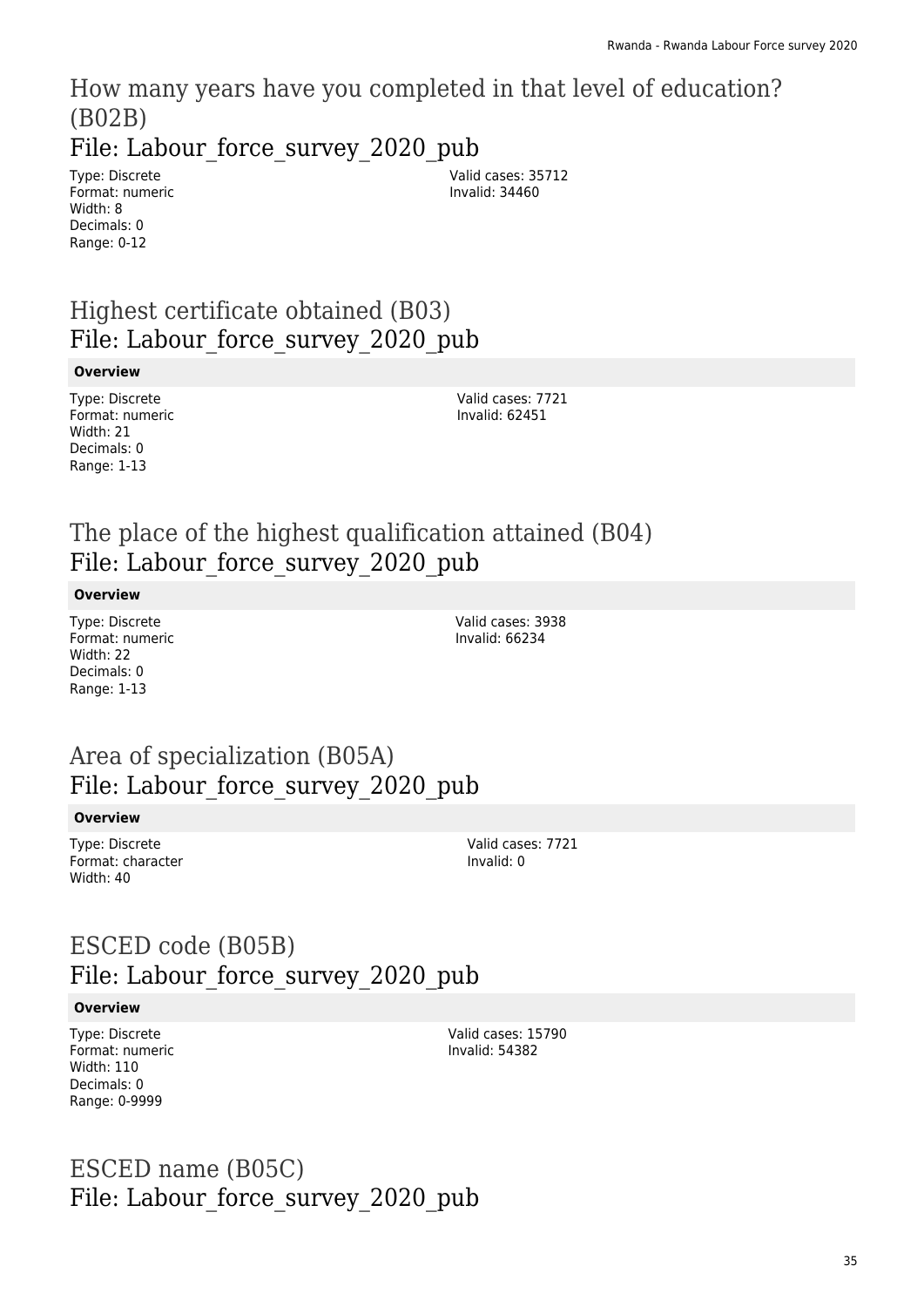### ESCED name (B05C) File: Labour force survey 2020 pub

#### **Overview**

Type: Discrete Format: character Width: 40

Valid cases: 7735 Invalid: 0

### Ability to read and write (B06) File: Labour force survey 2020 pub

#### **Overview**

Type: Discrete Format: numeric Width: 8 Decimals: 0 Range: 1-2

Valid cases: 22944 Invalid: 47228

### Currently attending any trade or technical Skills school (B07) File: Labour force survey 2020 pub

#### **Overview**

Type: Discrete Format: numeric Width: 8 Decimals: 0 Range: 1-2

Valid cases: 35712 Invalid: 34460

### Did you learn any Trade or Technical vocational course (TVET)? (B08) File: Labour force survey 2020 pub

#### **Overview**

Type: Discrete Format: numeric Width: 8 Decimals: 0 Range: 1-99

Valid cases: 34707 Invalid: 35465

### How long will/did this Training take? (B09) File: Labour force survey 2020 pub

#### **Overview**

Type: Discrete Format: numeric Width: 19 Decimals: 0 Range: 1-6

Valid cases: 6224 Invalid: 63948

Type of technical skills learned? (B10) File: Labour force survey 2020 pub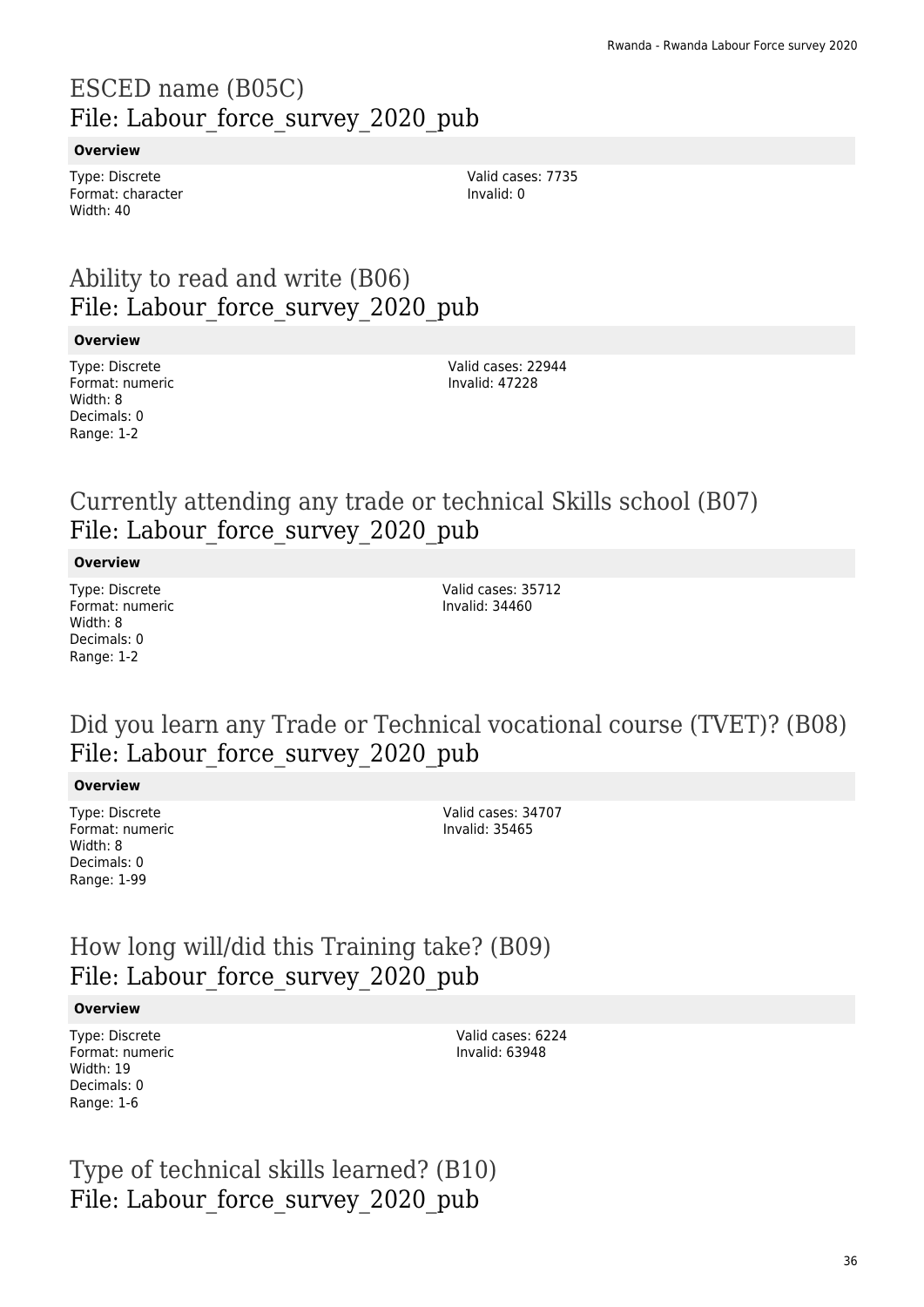# Type of technical skills learned? (B10) File: Labour force survey 2020 pub

#### **Overview**

Type: Discrete Format: numeric Width: 41 Decimals: 0 Range: 1-97

Valid cases: 6224 Invalid: 63948

## B10 Other type (B10\_OTHER\_TYPE) File: Labour force survey 2020 pub

#### **Overview**

Type: Discrete Format: character Width: 30

Valid cases: 138 Invalid: 0

## Where did (NAME) acquire these skills (B11) File: Labour force survey 2020 pub

#### **Overview**

Type: Discrete Format: numeric Width: 33 Decimals: 0 Range: 1-6

Valid cases: 4231 Invalid: 65941

## B11 other place (B11\_OTHER\_PLACE) File: Labour force survey 2020 pub

#### **Overview**

Type: Discrete Format: character Width: 30

Valid cases: 19 Invalid: 0

## Who was the main sponsor for this course? (B12) File: Labour force survey 2020 pub

#### **Overview**

Type: Discrete Format: numeric Width: 37 Decimals: 0 Range: 1-18

Valid cases: 4230 Invalid: 65942

# B12 other sponsor (B12\_OTHER\_SPONSOR) File: Labour force survey 2020 pub

### **Overview**

37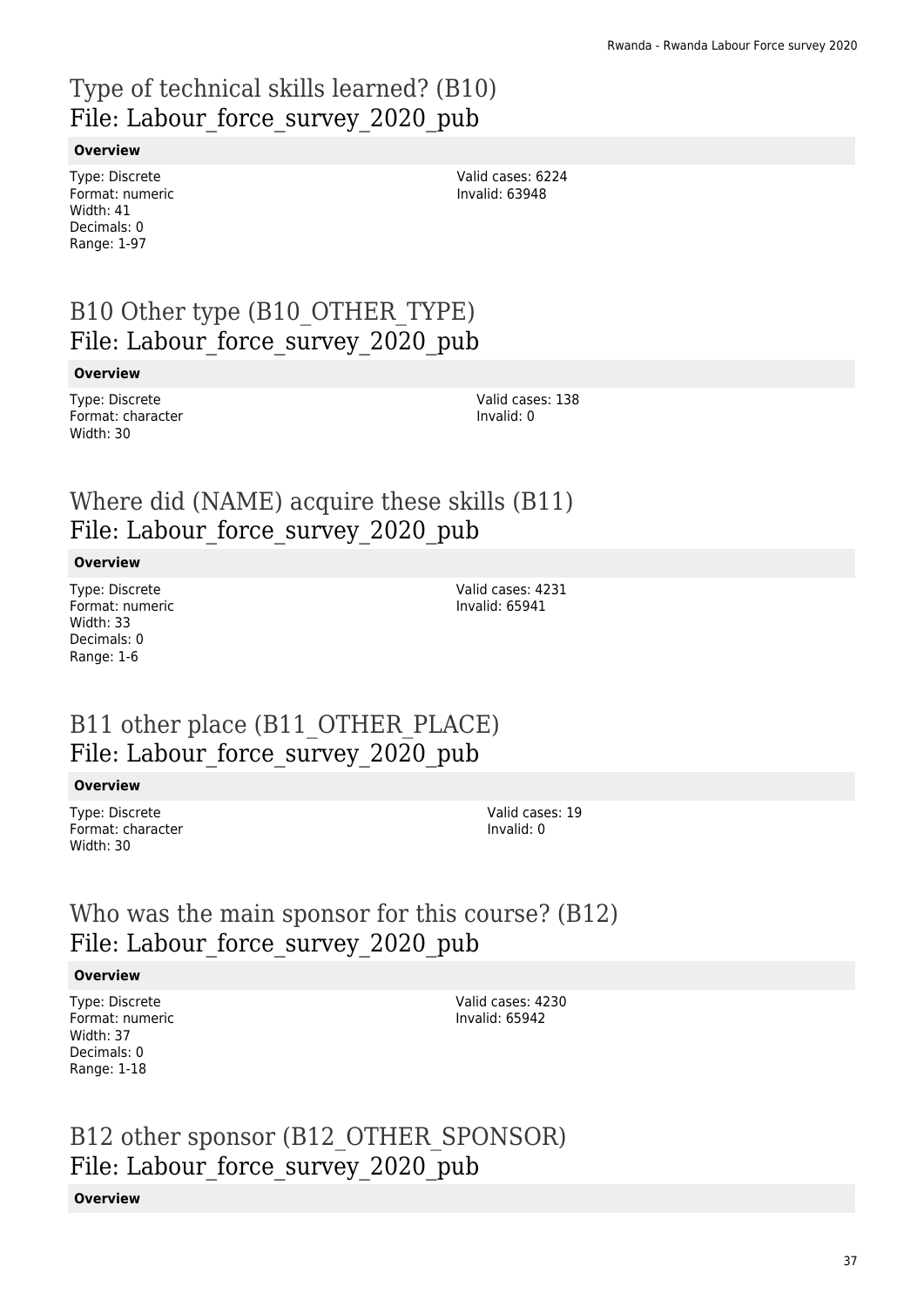# B12 other sponsor (B12\_OTHER\_SPONSOR) File: Labour force\_survey\_2020\_pub

Type: Discrete Format: character Width: 30

Valid cases: 1 Invalid: 0

# Did [NAME] complete the course? (B13) File: Labour force survey 2020 pub

#### **Overview**

Type: Discrete Format: numeric Width: 23 Decimals: 0 Range: 1-4

Valid cases: 6223 Invalid: 63949

## In which year did (Name) complete this course? (B13A) File: Labour force survey 2020 pub

### **Overview**

Type: Continuous Format: numeric Width: 8 Decimals: 0 Range: 1945-2020 Valid cases: 3419 Invalid: 66753 Minimum: 1945 Maximum: 2020 Mean: 2007.2 Standard deviation: 12.9

## What happened after you completed the course? (B14) File: Labour force survey 2020 pub

### **Overview**

Type: Discrete Format: numeric Width: 41 Decimals: 0 Range: 1-8

Valid cases: 3420 Invalid: 66752

## B14 other (B14\_OTHER) File: Labour force survey 2020 pub

### **Overview**

Type: Discrete Format: character Width: 30

Valid cases: 8 Invalid: 0

## At what level could you use of computer? (B15) File: Labour force survey 2020 pub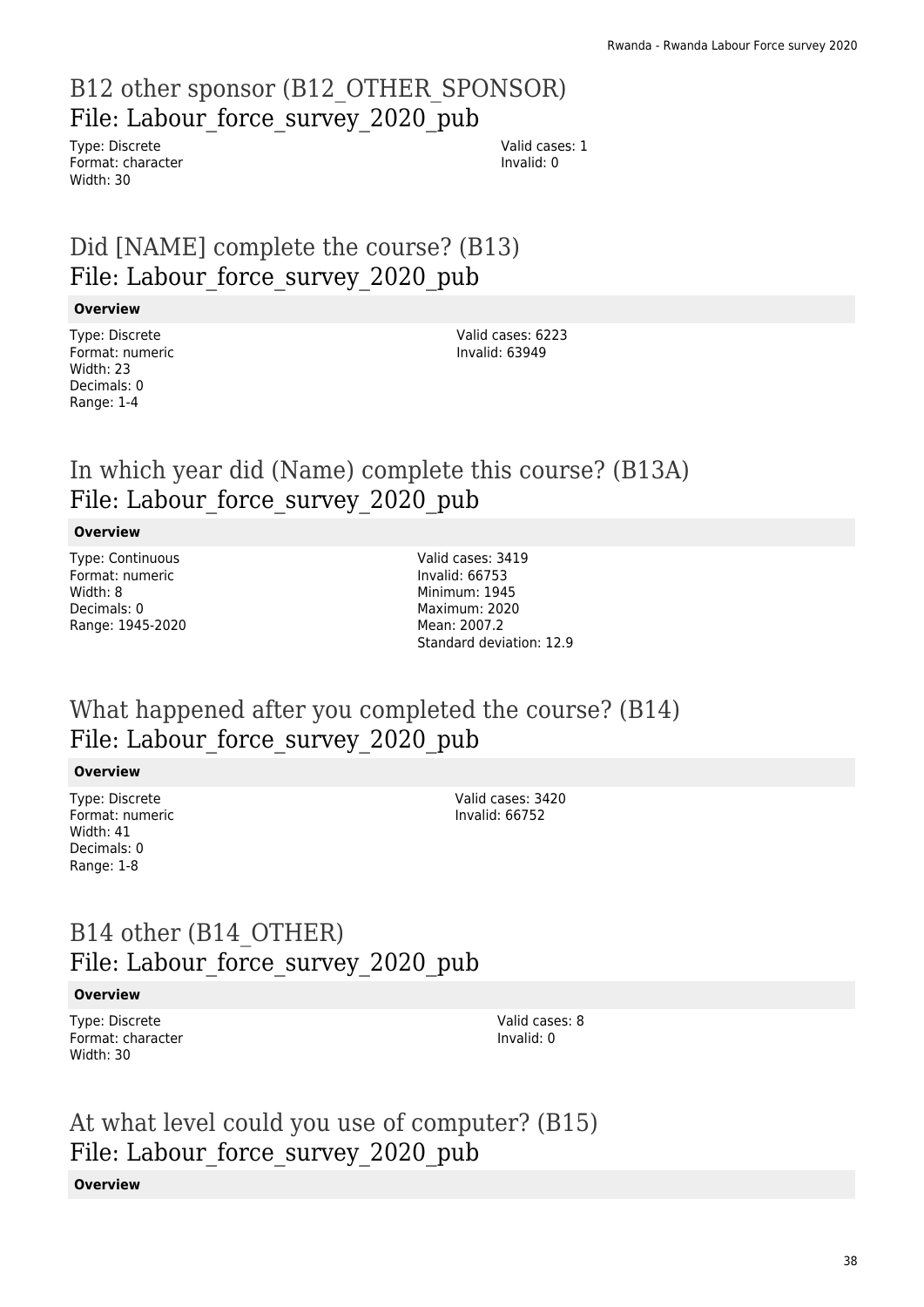# At what level could you use of computer? (B15) File: Labour force survey 2020 pub

Type: Discrete Format: numeric Width: 10 Decimals: 0 Range: 1-4

Valid cases: 35712 Invalid: 34460

# At what level could (Name) speak English (B16A) File: Labour force survey 2020 pub

### **Overview**

Type: Discrete Format: numeric Width: 10 Decimals: 0 Range: 1-4

Valid cases: 35712 Invalid: 34460

# At what level could (Name) speak French (B16B) File: Labour force survey 2020 pub

### **Overview**

Type: Discrete Format: numeric Width: 10 Decimals: 0 Range: 1-4

Valid cases: 35712 Invalid: 34460

## At what level could (Name) speak Swahili (B16C) File: Labour force survey 2020 pub

### **Overview**

Type: Discrete Format: numeric Width: 10 Decimals: 0 Range: 1-4

Valid cases: 35712 Invalid: 34460

## Is [Name] able to apply any of the following ICT skills (Choose all applicable s (B17) File: Labour force survey 2020 pub

### **Overview**

Type: Discrete Format: character Width: 7

Valid cases: 8252 Invalid: 0

Is [Name] able to apply Copying or moving file or folder (B17\_A) File: Labour force survey 2020 pub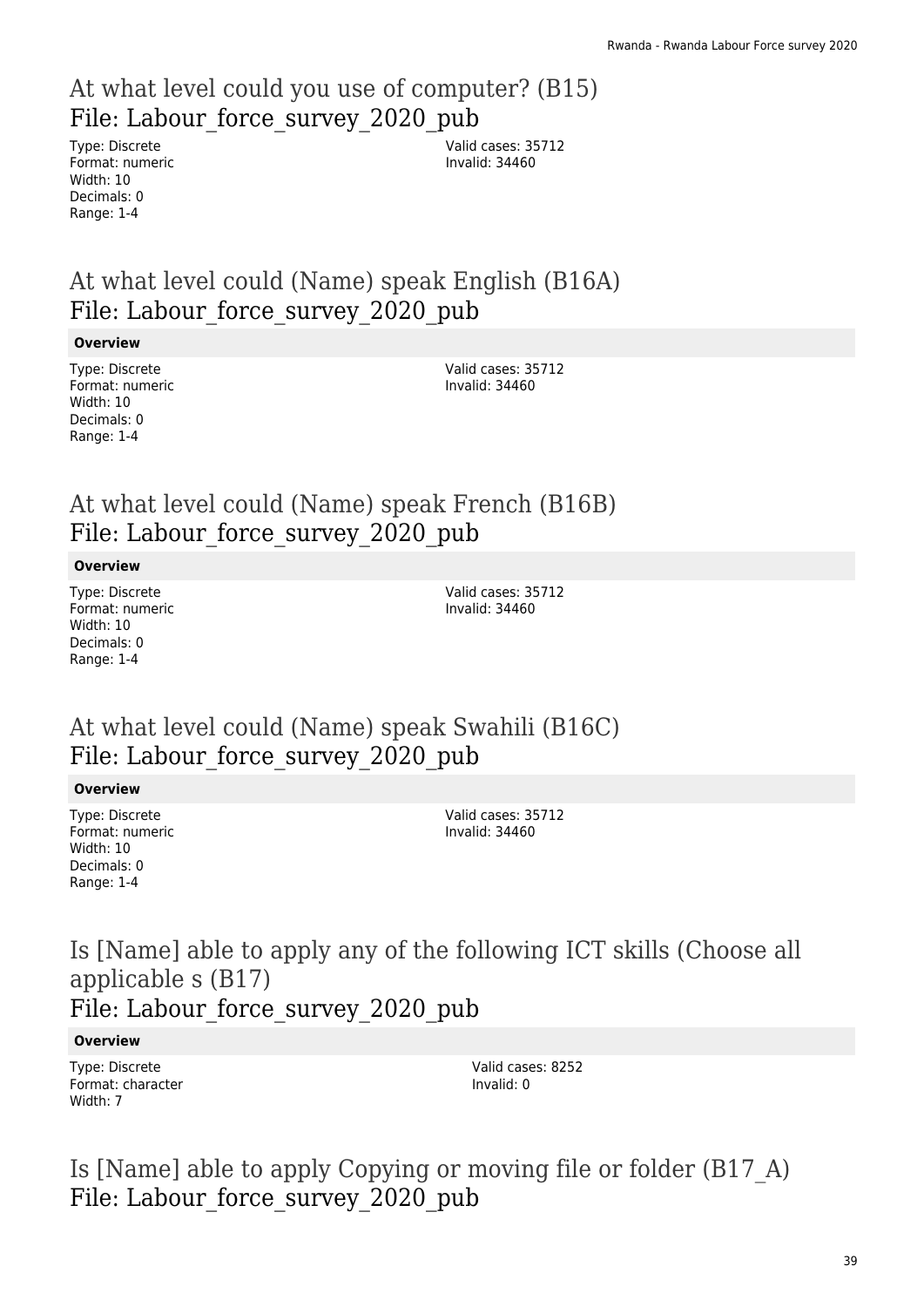# Is [Name] able to apply Copying or moving file or folder (B17\_A) File: Labour force survey 2020 pub

#### **Overview**

Type: Discrete Format: numeric Width: 8 Decimals: 0 Range: 1-2

Valid cases: 9132 Invalid: 61040

Is [Name] able to apply Using copy and paste to duplicate or move document (B17\_B)

File: Labour force survey 2020 pub

**Overview**

Type: Discrete Format: numeric Width: 8 Decimals: 0 Range: 1-2

Valid cases: 9132 Invalid: 61040

# Is [Name] able to apply Sending email with attached files (B17\_C) File: Labour force survey 2020 pub

**Overview**

Type: Discrete Format: numeric Width: 8 Decimals: 0 Range: 1-2

Valid cases: 9132 Invalid: 61040

## Is [Name] able to apply Using basic arithmetic formulae in a spreadsheet (B17\_D) File: Labour force survey 2020 pub

### **Overview**

Type: Discrete Format: numeric Width: 8 Decimals: 0 Range: 1-2

Valid cases: 9132 Invalid: 61040

## Is [Name] able to apply Connecting and installing new devices (E.g. Modem, print (B17\_E) File: Labour force survey 2020 pub

### **Overview**

Type: Discrete Format: numeric Width: 8 Decimals: 0 Range: 1-2

Valid cases: 9132 Invalid: 61040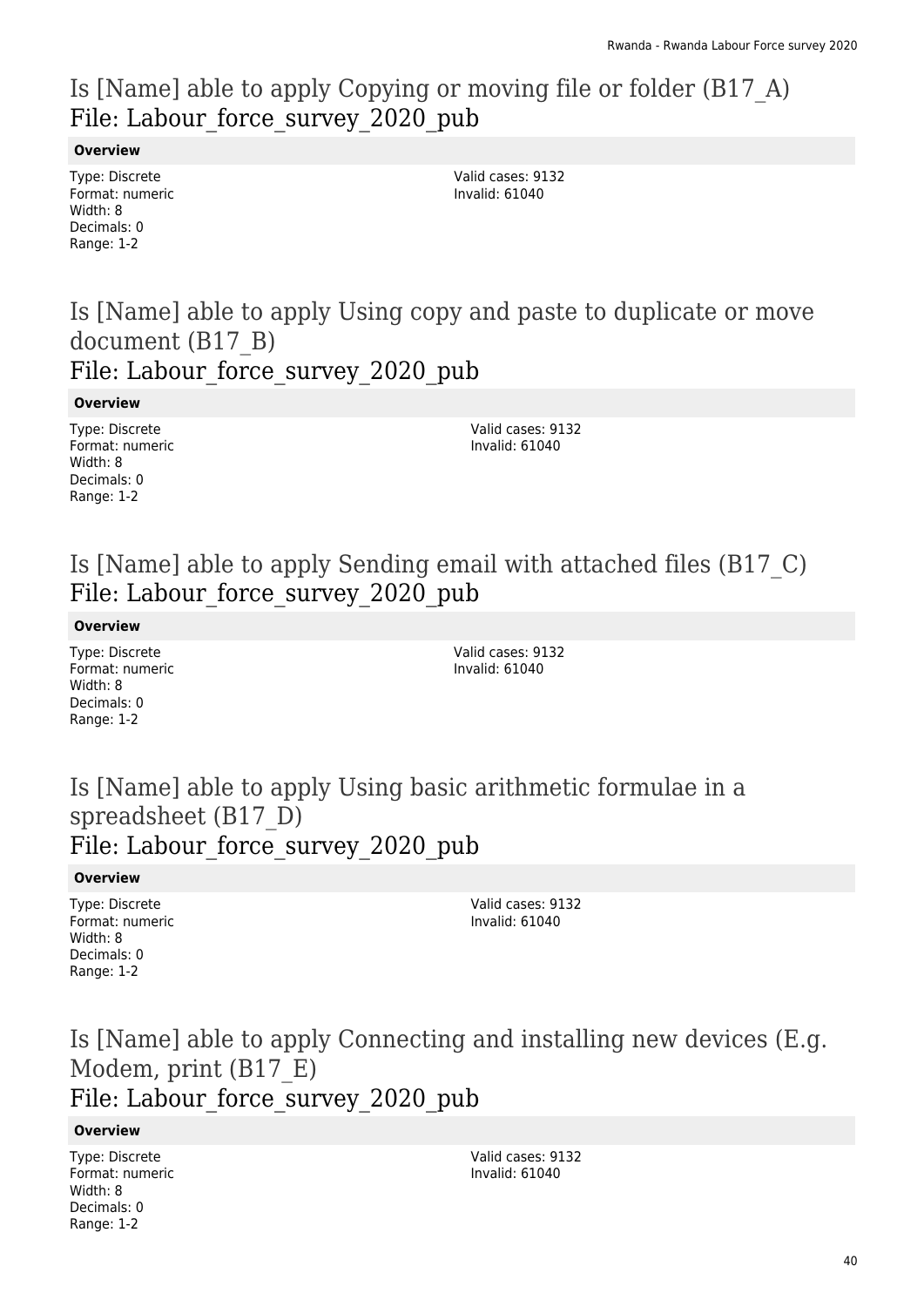## Is [Name] able to apply Transferring files between a computer and other devices (B17\_F) File: Labour force survey 2020 pub

### **Overview**

Type: Discrete Format: numeric Width: 8 Decimals: 0 Range: 1-2

Valid cases: 9132 Invalid: 61040

# Is [Name] able to apply (NONE) (B17\_G) File: Labour force survey 2020 pub

### **Overview**

Type: Discrete Format: numeric Width: 8 Decimals: 0 Range: 1-2

Valid cases: 9132 Invalid: 61040

## Has [Name] in last three months used any social media (facebook, whatsapp, tweet (B18) File: Labour force survey 2020 pub

### **Overview**

Type: Discrete Format: numeric Width: 8 Decimals: 0 Range: 1-3

Valid cases: 30615 Invalid: 39557

Has [Name] in the last three months used intenet? (for individual use not for of (B19) File: Labour force survey 2020 pub

### **Overview**

Type: Discrete Format: numeric Width: 8 Decimals: 0 Range: 1-3

Valid cases: 30612 Invalid: 39560

During the last 7 days,did he/she do any work for wage, salary, commission, tips (C01) File: Labour force survey 2020 pub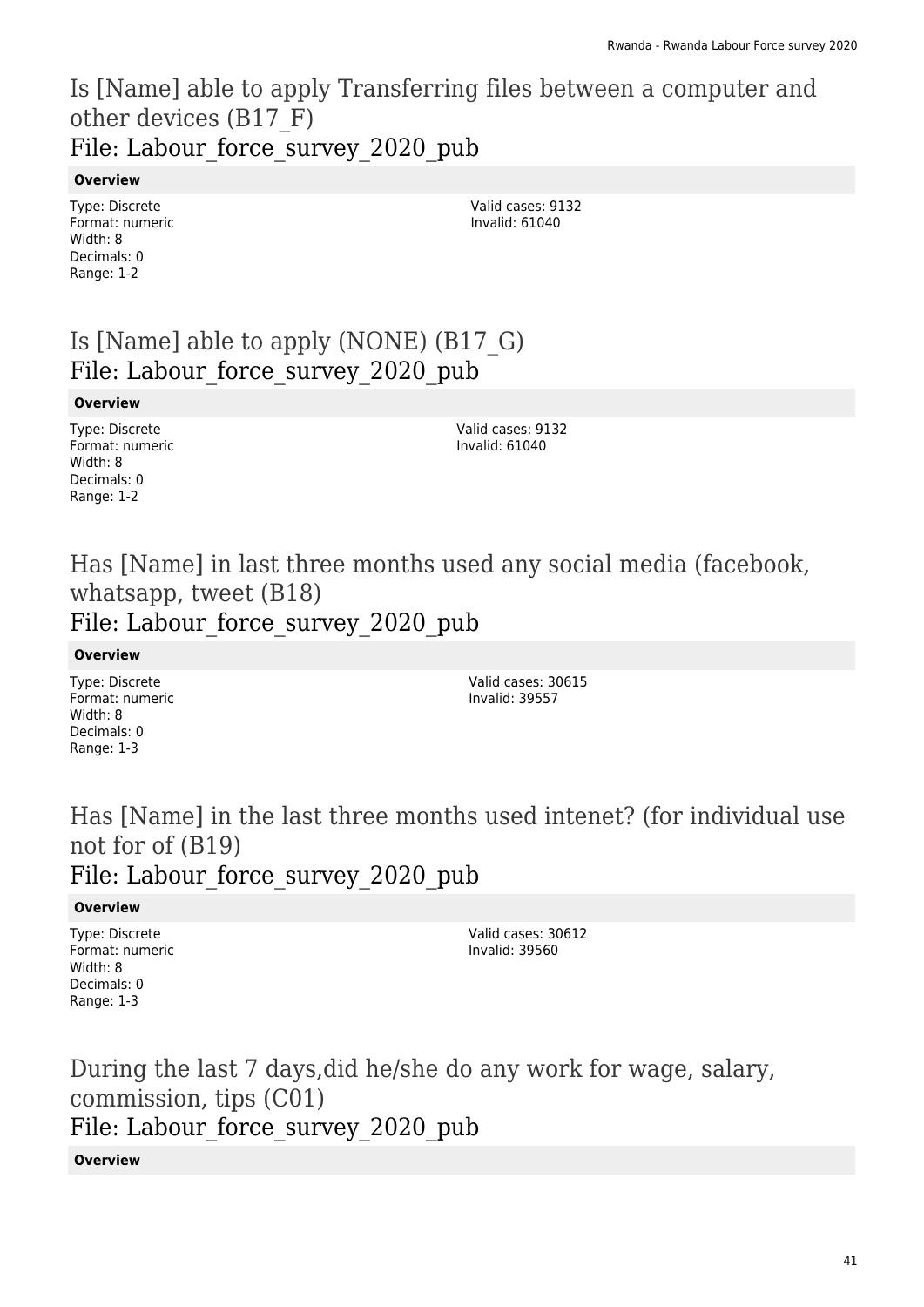During the last 7 days,did he/she do any work for wage, salary, commission, tips (C01) File: Labour force survey 2020 pub

Type: Discrete Format: numeric Width: 8 Decimals: 0 Range: 1-2

Valid cases: 35712 Invalid: 34460

During the past 7 days, did (NAME) run or do any kind of business, farming or ot (C02) File: Labour force survey 2020 pub

**Overview**

Type: Discrete Format: numeric Width: 8 Decimals: 0 Range: 1-2

Valid cases: 22727 Invalid: 47445

## During the past 7 days, did (NAME) help unpaid in a business owned by a househol (C03) File: Labour force survey 2020 pub

### **Overview**

Type: Discrete Format: numeric Width: 8 Decimals: 0 Range: 1-2

Valid cases: 17940 Invalid: 52232

Was this work in agriculture, farming or fishing? (C04) File: Labour force survey 2020 pub

### **Overview**

Type: Discrete Format: numeric Width: 10 Decimals: 0 Range: 1-3

Valid cases: 5739 Invalid: 64433

In general, are the products obtained from this activity for sale or for family (C05) File: Labour force survey 2020 pub

### **Overview**

Type: Discrete Format: numeric Width: 22 Decimals: 0 Range: 1-4

Valid cases: 3527 Invalid: 66645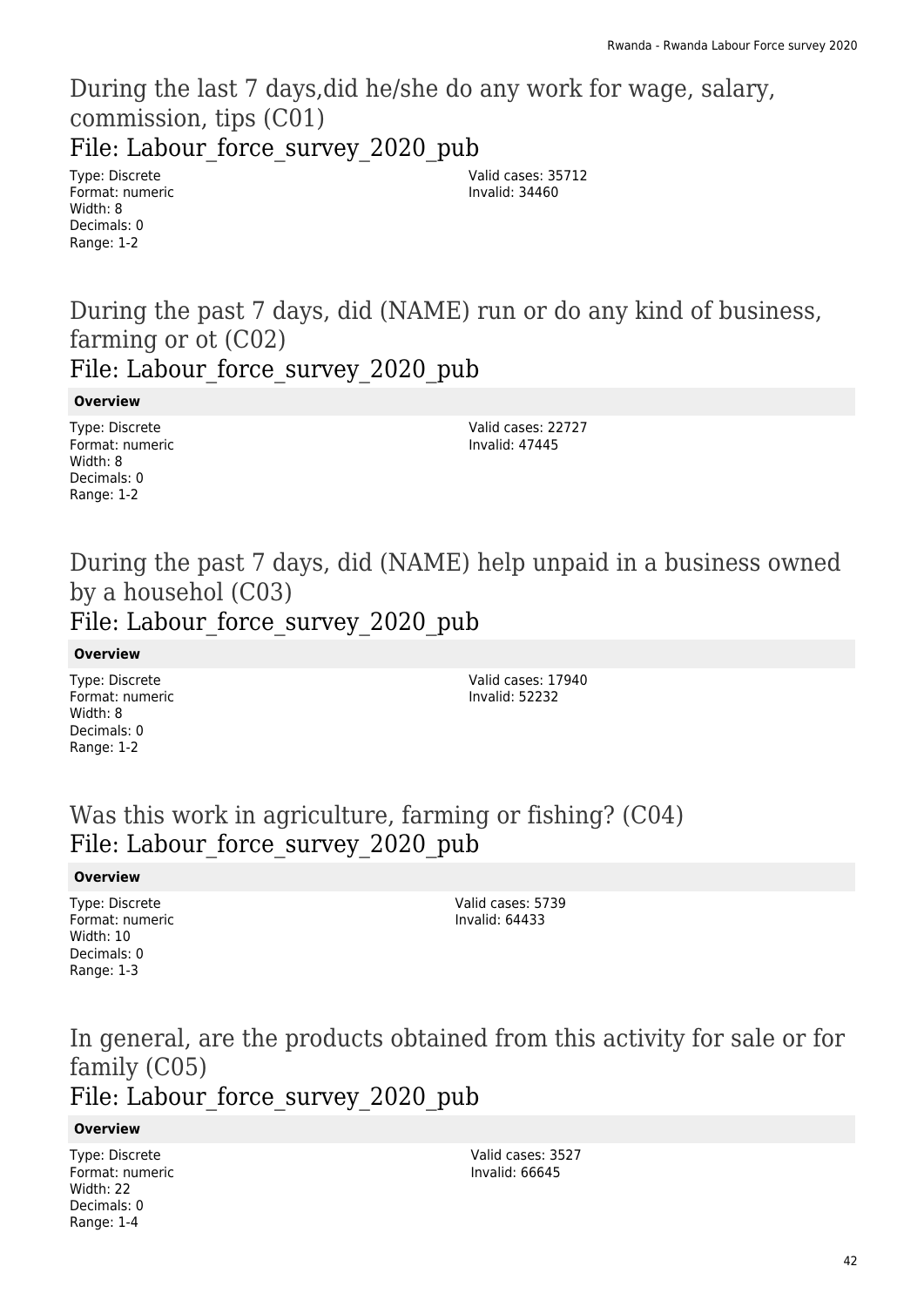During the last 7 days, did (NAME) have a paid job or a business from which he/s (C06) File: Labour force survey 2020 pub

#### **Overview**

Type: Discrete Format: numeric Width: 8 Decimals: 0 Range: 1-2

Valid cases: 19668 Invalid: 50504

## What was the main reason (NAME) was absent from work during the last 7 days? (C07) File: Labour force survey 2020 pub

#### **Overview**

Type: Discrete Format: numeric Width: 114 Decimals: 0 Range: 1-12

Valid cases: 555 Invalid: 69617

## C07 other reason (C07\_OTHER\_REASON) File: Labour force survey 2020 pub

#### **Overview**

Type: Discrete Format: character Width: 30

Valid cases: 14 Invalid: 0

## What is the expected total absence from work for (NAME)? (C08) File: Labour force survey 2020 pub

#### **Overview**

Type: Discrete Format: numeric Width: 26 Decimals: 0 Range: 1-3

Valid cases: 341 Invalid: 69831

# Does (NAME) continue receiving an income from his/her job during absence? (C09)

## File: Labour force survey 2020 pub

### **Overview**

Type: Discrete Format: numeric Width: 8 Decimals: 0 Range: 1-2

Valid cases: 228 Invalid: 69944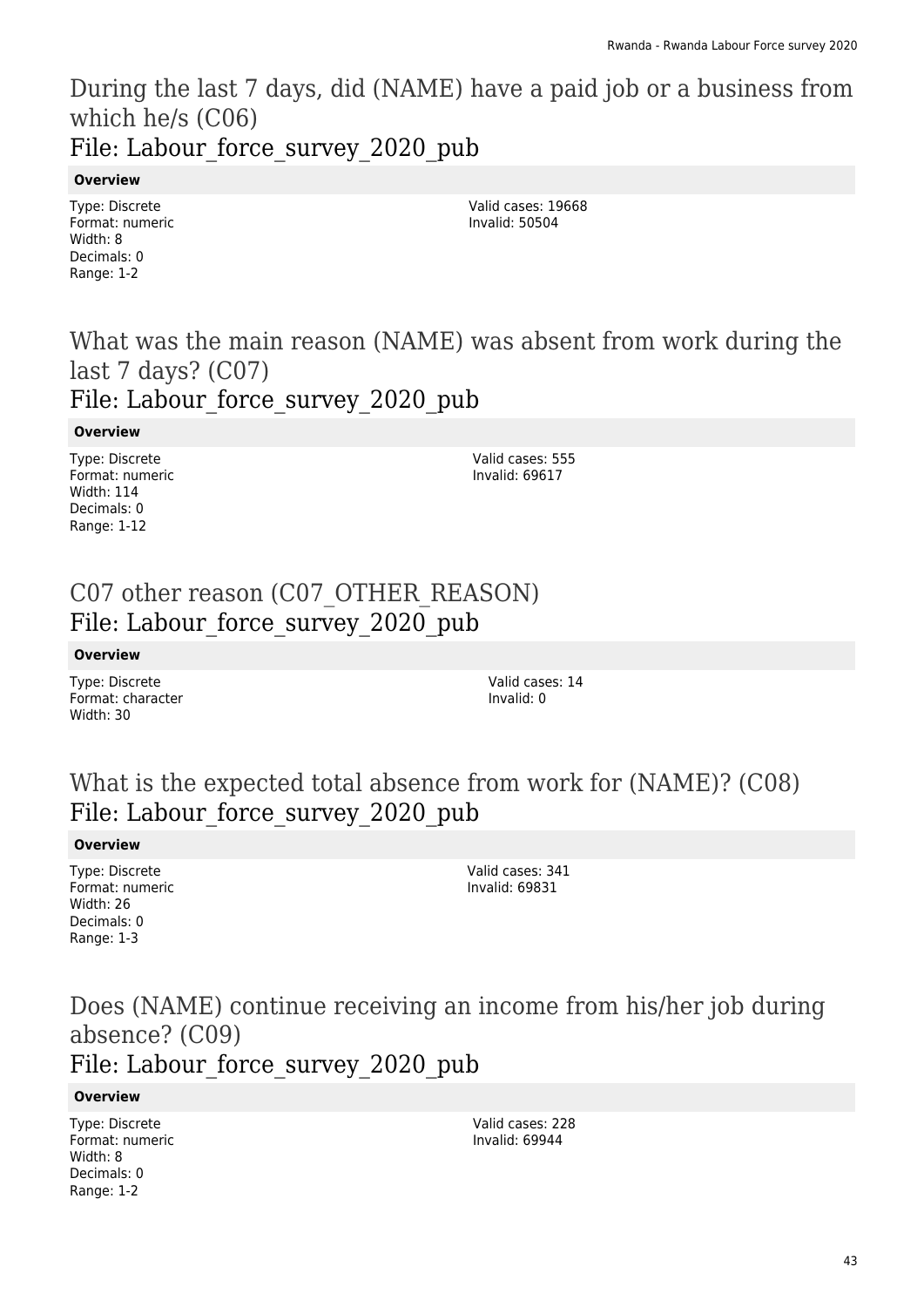## Among the following categories, which correspond to the (NAME)'s situation (C09A) File: Labour force survey 2020 pub

### **Overview**

Type: Discrete Format: numeric Width: 34 Decimals: 0 Range: 1-3

Valid cases: 864 Invalid: 69308

## Did [NAME] have any other paid job or business or performed any secondary activi (C10) File: Labour force survey 2020 pub

### **Overview**

Type: Discrete Format: numeric Width: 8 Decimals: 0 Range: 1-2

Valid cases: 16369 Invalid: 53803

## How many hours does [NAME] usually work per week?Main job/activity (C11A) File: Labour force survey 2020 pub

### **Overview**

Type: Continuous Format: numeric Width: 8 Decimals: 0 Range: 0-112

Valid cases: 16369 Invalid: 53803 Minimum: 0 Maximum: 112 Mean: 39 Standard deviation: 18.6

## How many hours does [NAME] usually work per week?Secondary job/activity (C11B) File: Labour force survey 2020 pub

### **Overview**

Type: Continuous Format: numeric Width: 8 Decimals: 0 Range: 0-60

Valid cases: 390 Invalid: 69782 Minimum: 0 Maximum: 60 Mean: 16.3 Standard deviation: 10.8

During the past 7 days, how many days did (NAME) actually work?Main job/activity (C12A) File: Labour force survey 2020 pub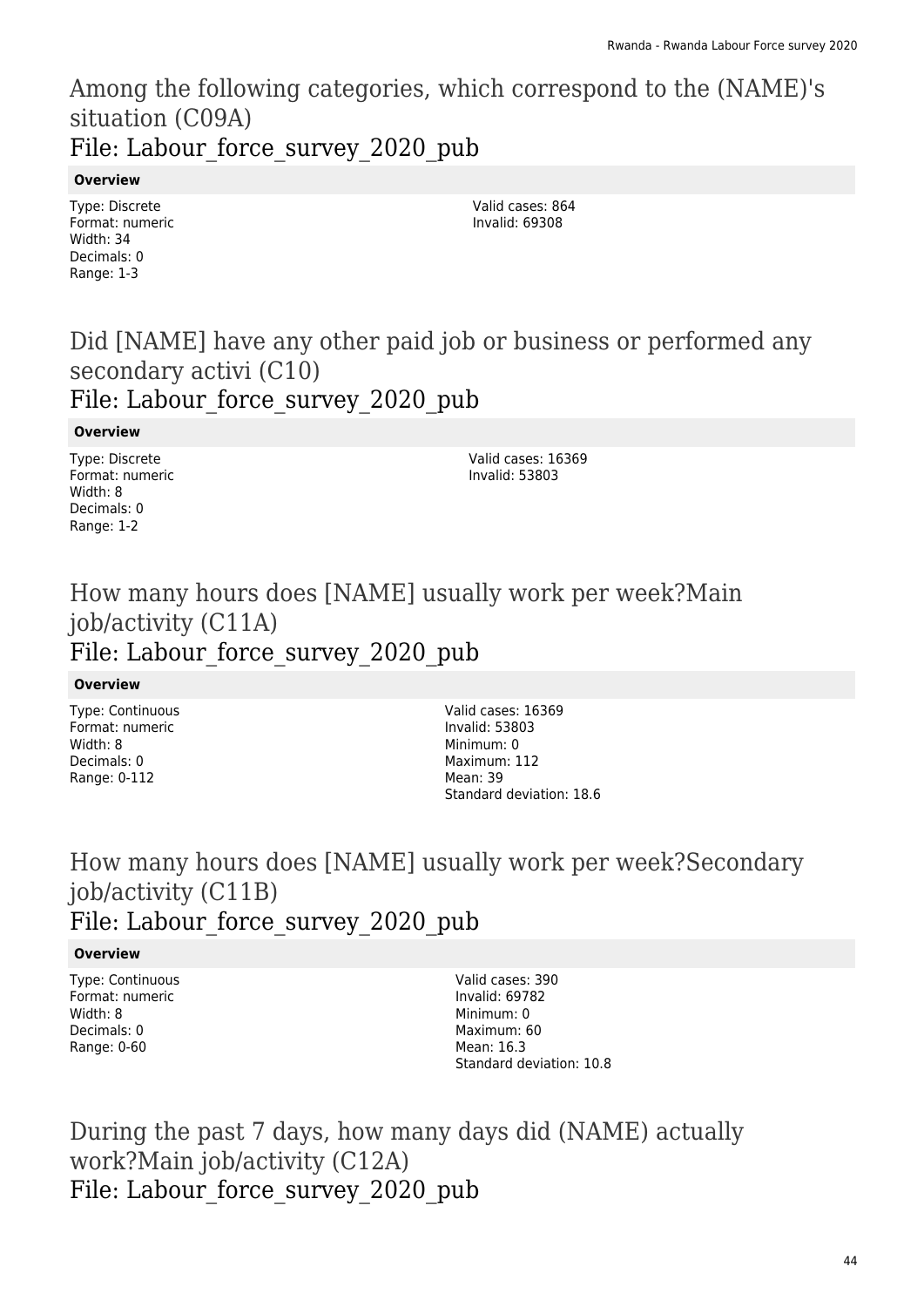## During the past 7 days, how many days did (NAME) actually work?Main job/activity (C12A) File: Labour force survey 2020 pub

### **Overview**

Type: Discrete Format: numeric Width: 8 Decimals: 0 Range: 0-7

Valid cases: 16369 Invalid: 53803

## During the past 7 days, how many days did (NAME) actually work?Secondary job/act (C12B) File: Labour force survey 2020 pub

### **Overview**

Type: Discrete Format: numeric Width: 8 Decimals: 0 Range: 0-7

Valid cases: 390 Invalid: 69782

# During the past 7 days, how many hours per day did (NAME) actually worked?Main j (C13A)

# File: Labour force survey 2020 pub

### **Overview**

Type: Continuous Format: numeric Width: 8 Decimals: 0 Range: 0-105

Valid cases: 16369 Invalid: 53803 Minimum: 0 Maximum: 105 Mean: 33 Standard deviation: 20.6

## During the past 7 days, how many hours per day did (NAME) actually worked?second (C13B) File: Labour force survey 2020 pub

### **Overview**

Type: Continuous Format: numeric Width: 8 Decimals: 0 Range: 0-72

Valid cases: 390 Invalid: 69782 Minimum: 0 Maximum: 72 Mean: 13.5 Standard deviation: 9.7

How many hours did [NAME) usually worked at all jobs combined? (C14) File: Labour force survey 2020 pub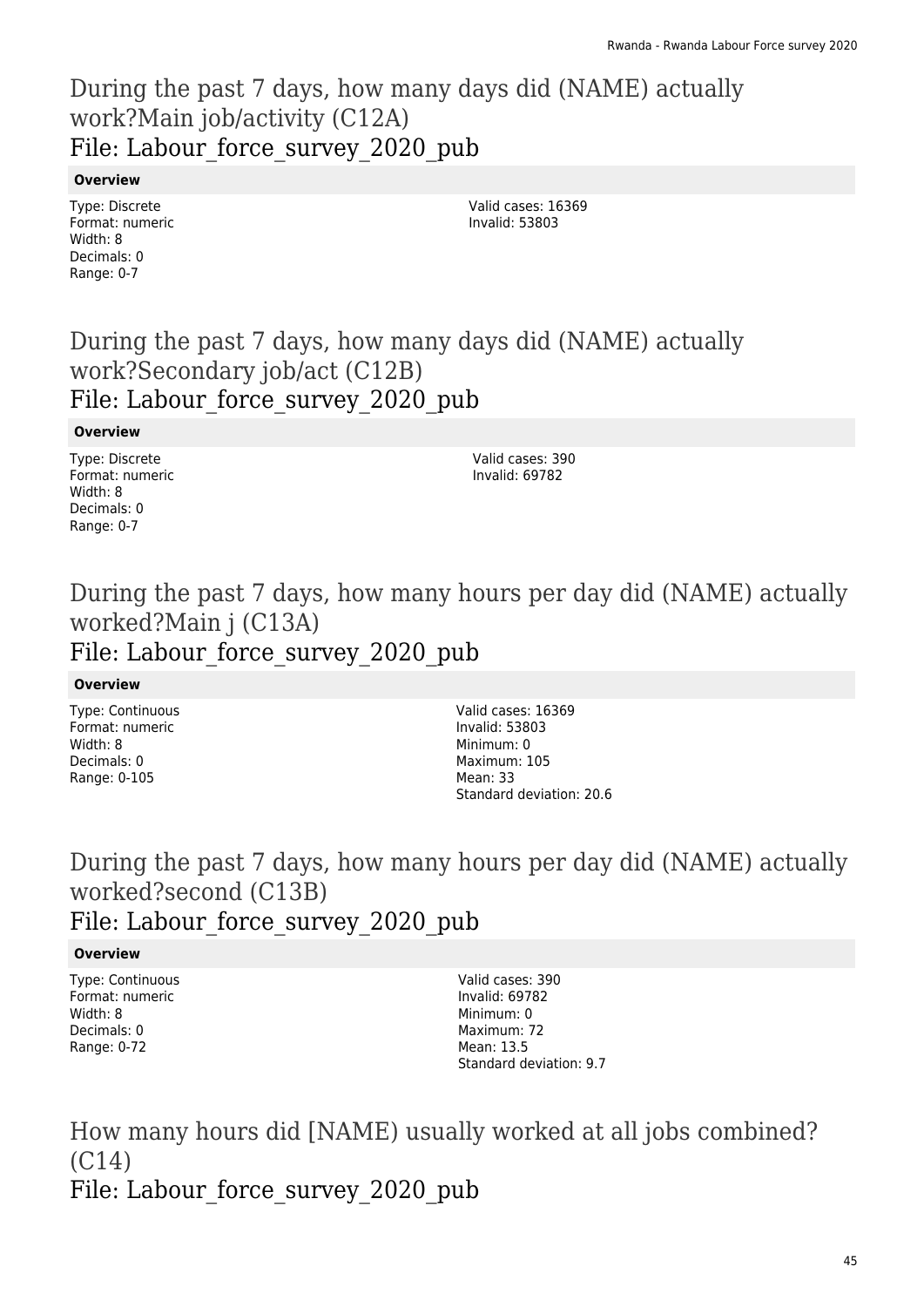How many hours did [NAME) usually worked at all jobs combined? (C14) File: Labour force survey 2020 pub

### **Overview**

Type: Discrete Format: numeric Width: 16 Decimals: 0 Range: 1-3

Valid cases: 16369 Invalid: 53803

## What was the main reason (NAME) usually worked long hours per week? (C15) File: Labour force survey 2020 pub

#### **Overview**

Type: Discrete Format: numeric Width: 18 Decimals: 0 Range: 1-5

Valid cases: 4437 Invalid: 65735

## C15 other reason (C15 OTHER REASON) File: Labour force survey 2020 pub

#### **Overview**

Type: Discrete Format: character Width: 30

Valid cases: 6 Invalid: 0

# During the last 4 weeks, did (NAME) look for additional or other work? (C16)

## File: Labour force survey 2020 pub

### **Overview**

Type: Discrete Format: numeric Width: 8 Decimals: 0 Range: 1-2

Valid cases: 6058 Invalid: 64114

Would want to work more hours per week than usualy worked provided the extra hou (C17) File: Labour force survey 2020 pub

#### **Overview**

Type: Discrete Format: numeric Width: 8 Decimals: 0 Range: 1-2

Valid cases: 4203 Invalid: 65969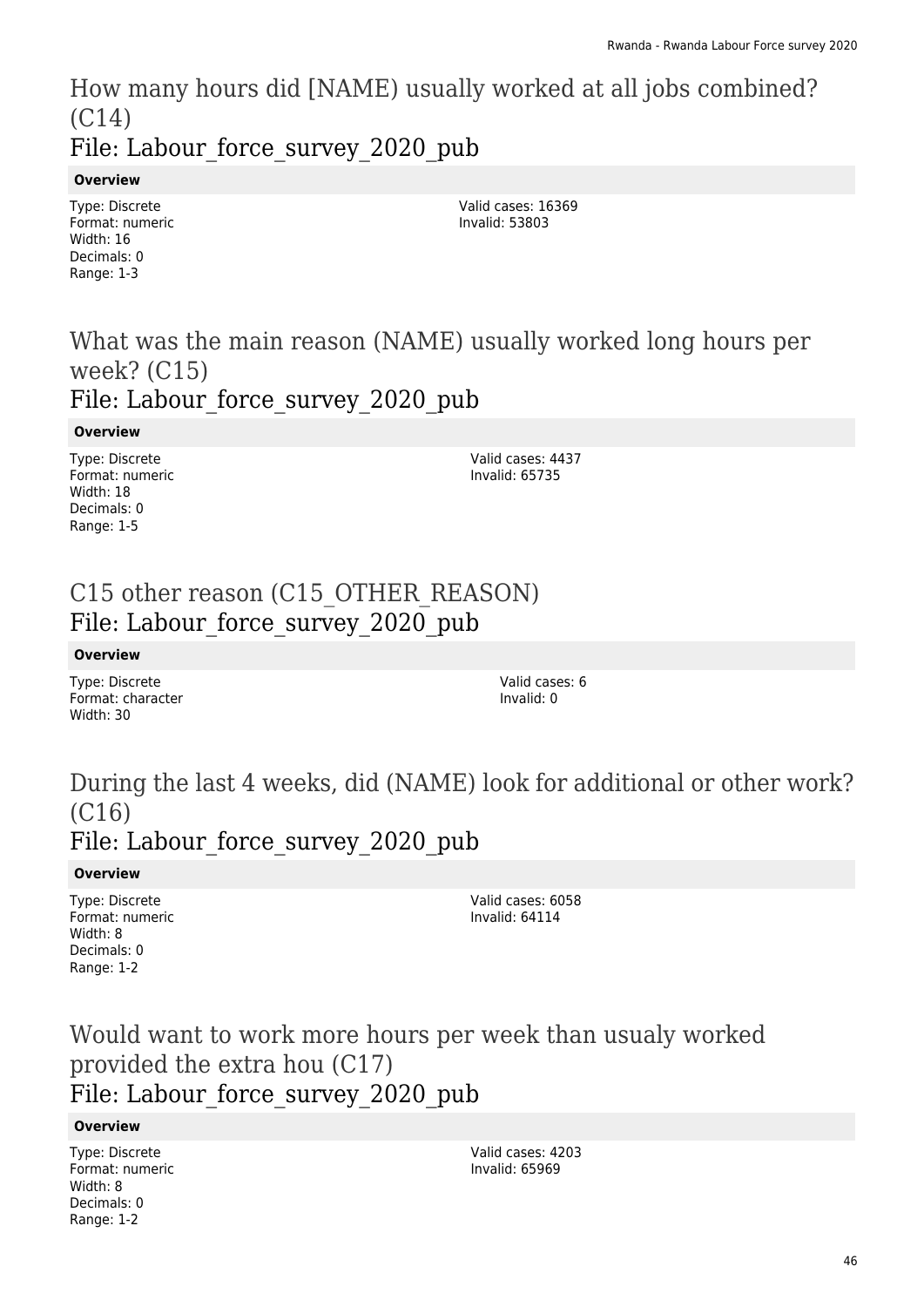If an opportunity for additional work became available, could (NAME) start worki (C18) File: Labour force survey 2020 pub

#### **Overview**

Type: Discrete Format: numeric Width: 8 Decimals: 0 Range: 1-2

Valid cases: 4785 Invalid: 65387

## During the last 4 weeks, did [NAME] look for any kind of paid job or try to star (C19) File: Labour force survey 2020 pub

#### **Overview**

Type: Discrete Format: numeric Width: 8 Decimals: 0 Range: 1-2

Valid cases: 19343 Invalid: 50829

# Has [NAME] already found a job or arranged to start a business in the next 4 wee (C20)

# File: Labour\_force\_survey\_2020\_pub

#### **Overview**

Type: Discrete Format: numeric Width: 8 Decimals: 0 Range: 1-2

Valid cases: 15973 Invalid: 54199

# what did [NAME] do in the last 4 weeks to find a paid job or start a business? (C21)

### File: Labour force survey 2020 pub

### **Overview**

Type: Discrete Format: character Width: 4

Valid cases: 3370 Invalid: 0

# C21 Other (C21\_OTHER) File: Labour force survey 2020 pub

#### **Overview**

Type: Discrete Format: character Width: 30

Valid cases: 1 Invalid: 0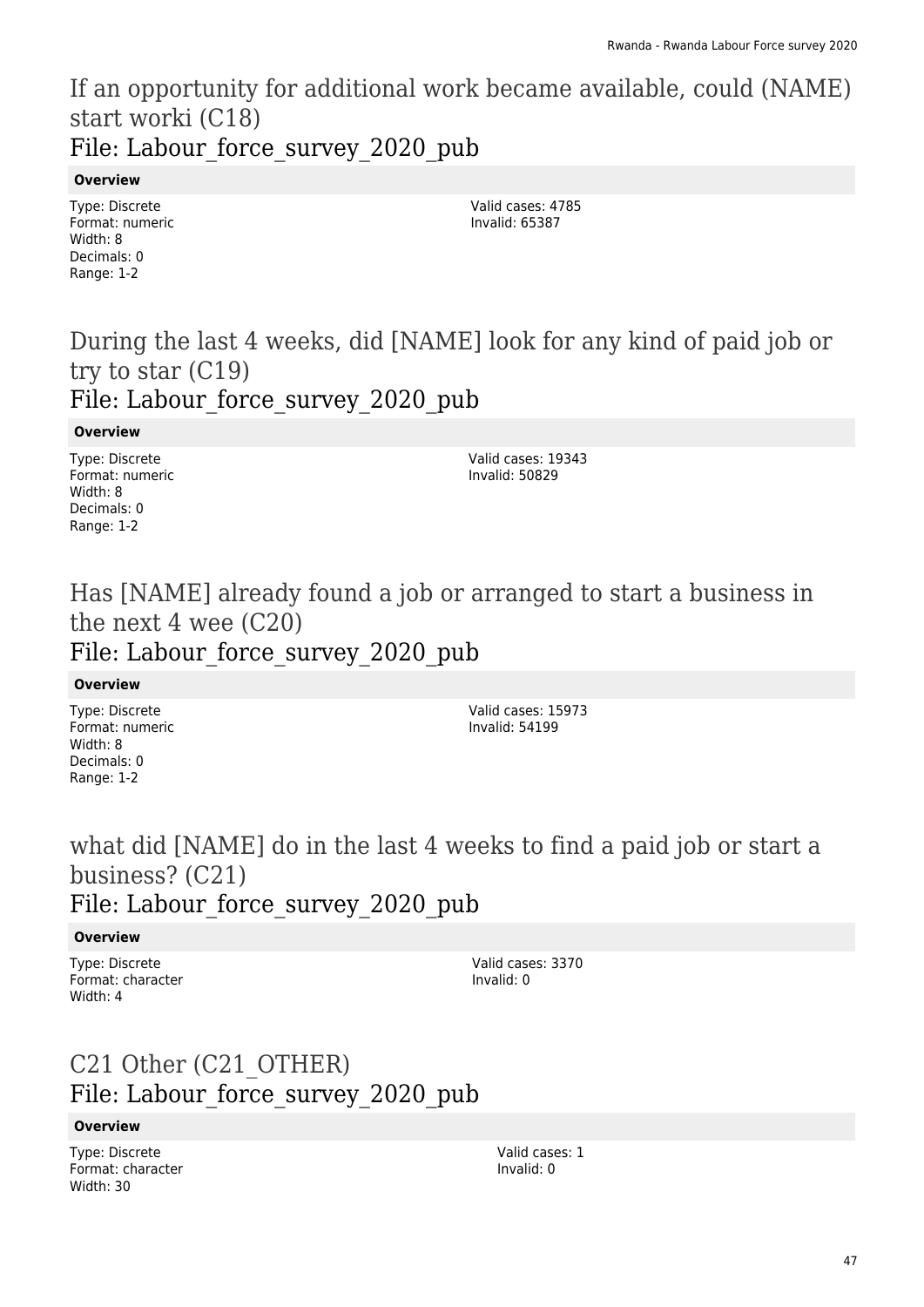## For how long has [NAME] been without work and trying to find a paid job or start (C22) File: Labour force survey 2020 pub

### **Overview**

Type: Continuous Format: numeric Width: 8 Decimals: 0 Range: 0-60

Valid cases: 3359 Invalid: 66813 Minimum: 0 Maximum: 60 Mean: 7.4 Standard deviation: 10.3

# Would [NAME] want to work if a paid job or business opportunity became availabl (C23)

### File: Labour force survey 2020 pub

### **Overview**

Type: Discrete Format: numeric Width: 8 Decimals: 0 Range: 1-2

Valid cases: 15792 Invalid: 54380

## What was the main reason (NAME) did not try to find a paid job or start a busine (C24) File: Labour force survey 2020 pub

### **Overview**

Type: Discrete Format: numeric Width: 75 Decimals: 0 Range: 1-16

Valid cases: 7336 Invalid: 62836

## C24 other reason (C24\_OTHER\_REASON) File: Labour force survey 2020 pub

### **Overview**

Type: Discrete Format: character Width: 30

Valid cases: 59 Invalid: 0

If a paid job or business opportunity become available, could [NAME] have starte (C25) File: Labour force survey 2020 pub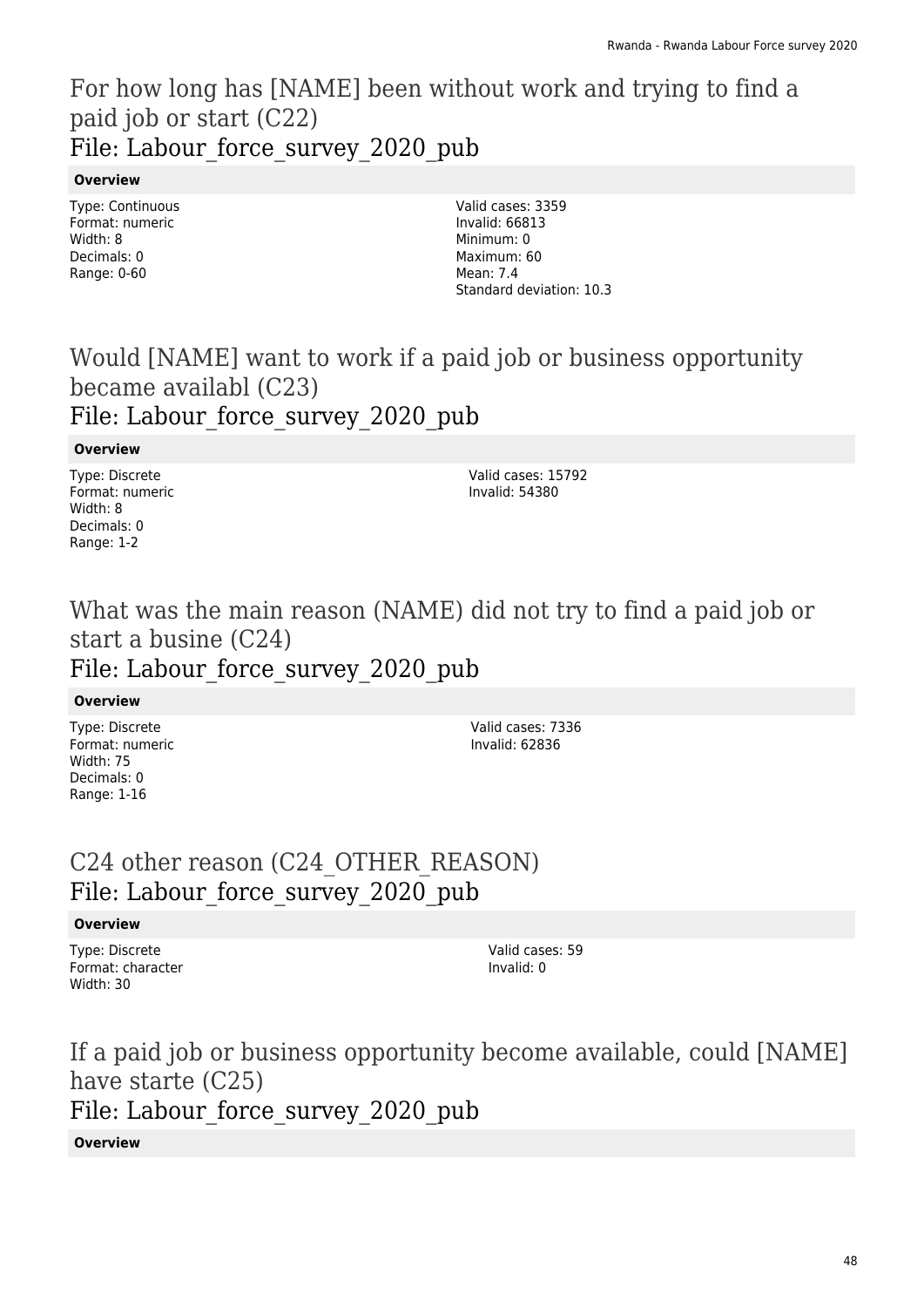If a paid job or business opportunity become available, could [NAME] have starte (C25)

File: Labour force\_survey\_2020\_pub

Type: Discrete Format: numeric Width: 8 Decimals: 0 Range: 1-2

Valid cases: 10912 Invalid: 59260

What is the mean reason why (NAME) could not start working in the last 7 days o (C26) File: Labour force survey 2020 pub

**Overview**

Type: Discrete Format: numeric Width: 54 Decimals: 0 Range: 1-5

Valid cases: 705 Invalid: 69467

## C26 Other reason (C26\_OTHER\_REASON) File: Labour force survey 2020 pub

**Overview**

Type: Discrete Format: character Width: 30

Valid cases: 33 Invalid: 0

## Arranging for financial ressources,applying for permits,licences (C21A) File: Labour force survey 2020 pub

#### **Overview**

Type: Discrete Format: numeric Width: 8 Decimals: 0 Range: 1-2

Valid cases: 1389 Invalid: 68783

## Looking for land,premises,machinery,supplies,farming inputs (C21B) File: Labour force survey 2020 pub

#### **Overview**

Type: Discrete Format: numeric Width: 8 Decimals: 0 Range: 1-2

Valid cases: 1389 Invalid: 68783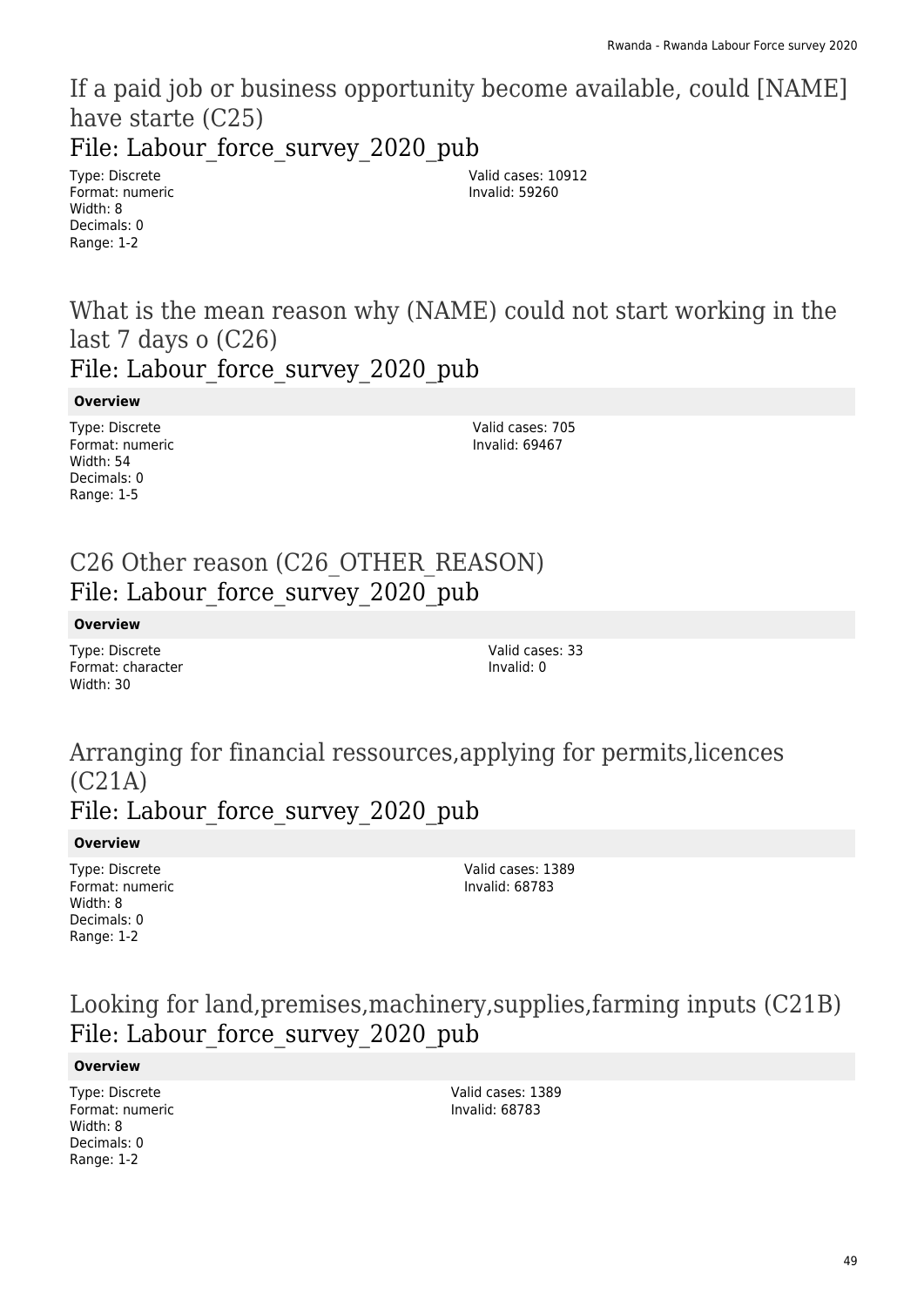## Seeking the assistance of friends,relatives or other types of intermediaries (C21C) File: Labour force survey 2020 pub

### **Overview**

Type: Discrete Format: numeric Width: 8 Decimals: 0 Range: 1-2

Valid cases: 1389 Invalid: 68783

## Registering with or contacting public or private employment services (C21D) File: Labour force survey 2020 pub

### **Overview**

Type: Discrete Format: numeric Width: 8 Decimals: 0 Range: 1-2

Valid cases: 1389 Invalid: 68783

# Applying to employers directly,checking at worksites,farms,factory gates,markets (C21E)

# File: Labour\_force\_survey\_2020\_pub

### **Overview**

Type: Discrete Format: numeric Width: 8 Decimals: 0 Range: 1-2

Valid cases: 1389 Invalid: 68783

## Placing or answering newspaper or online job advertisements (C21F) File: Labour force survey 2020 pub

### **Overview**

Type: Discrete Format: numeric Width: 8 Decimals: 0 Range: 1-2

Valid cases: 1389 Invalid: 68783

Placing and updating resumes on professional or social networking sites online (C21G) File: Labour force survey 2020 pub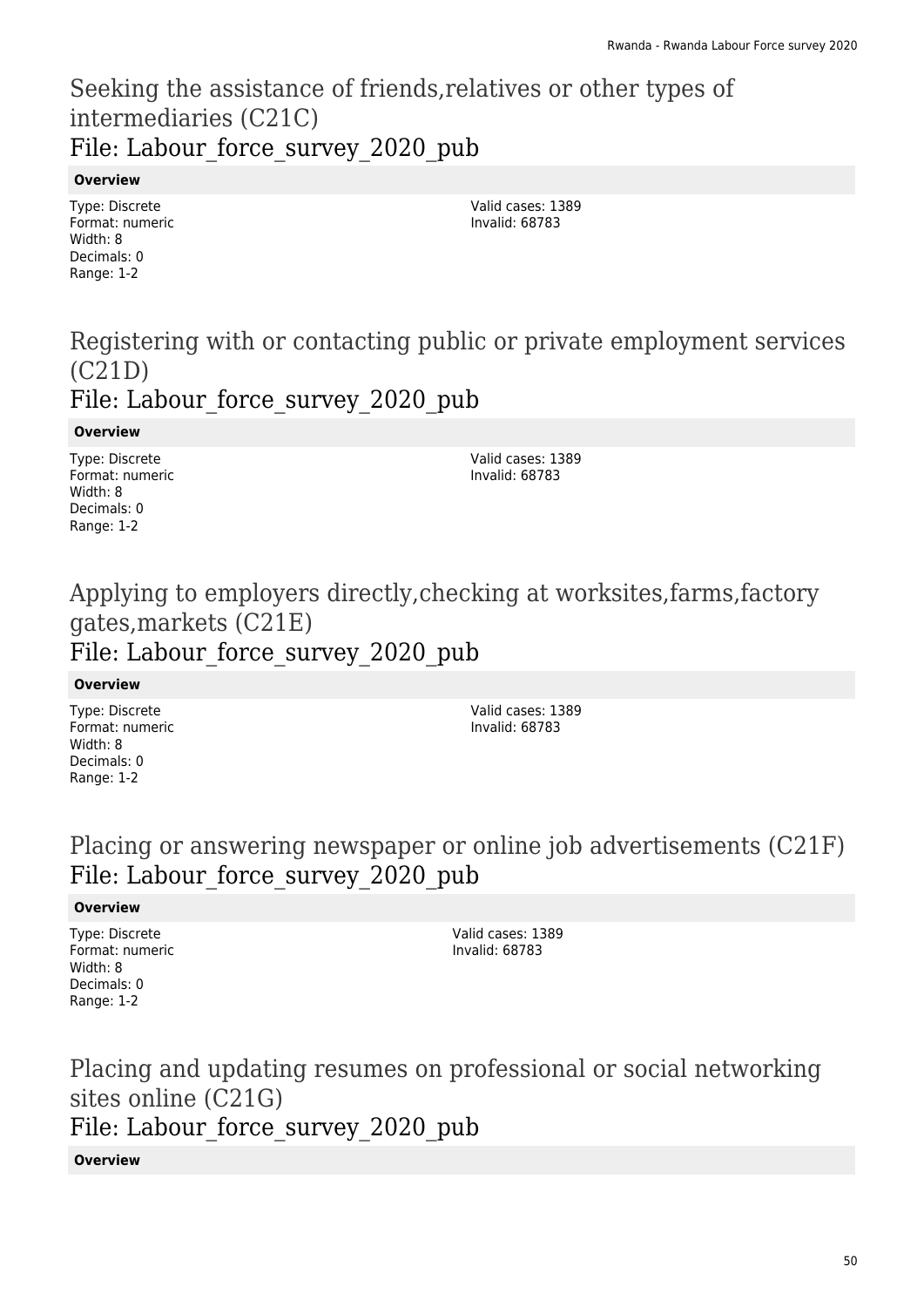# Placing and updating resumes on professional or social networking sites online (C21G)

File: Labour force\_survey\_2020\_pub

Type: Discrete Format: numeric Width: 8 Decimals: 0 Range: 1-2

Valid cases: 1389 Invalid: 68783

# No method (C21H) File: Labour force survey 2020 pub

#### **Overview**

Type: Discrete Format: numeric Width: 8 Decimals: 0 Range: 1-2

Valid cases: 6623 Invalid: 63549

## Other (C21L) File: Labour force survey 2020 pub

#### **Overview**

Type: Discrete Format: numeric Width: 8 Decimals: 0 Range: 1-2

Valid cases: 1389 Invalid: 68783

## Main tasks and duties(ISCO CODE) (D01B2) File: Labour force survey 2020 pub

### **Overview**

Type: Discrete Format: numeric Width: 79 Decimals: 0 Range: 110-9629

Valid cases: 16369 Invalid: 53803

## ISCO NAME (D01B3) File: Labour force survey 2020 pub

### **Overview**

Type: Discrete Format: character Width: 40

Valid cases: 16341 Invalid: 0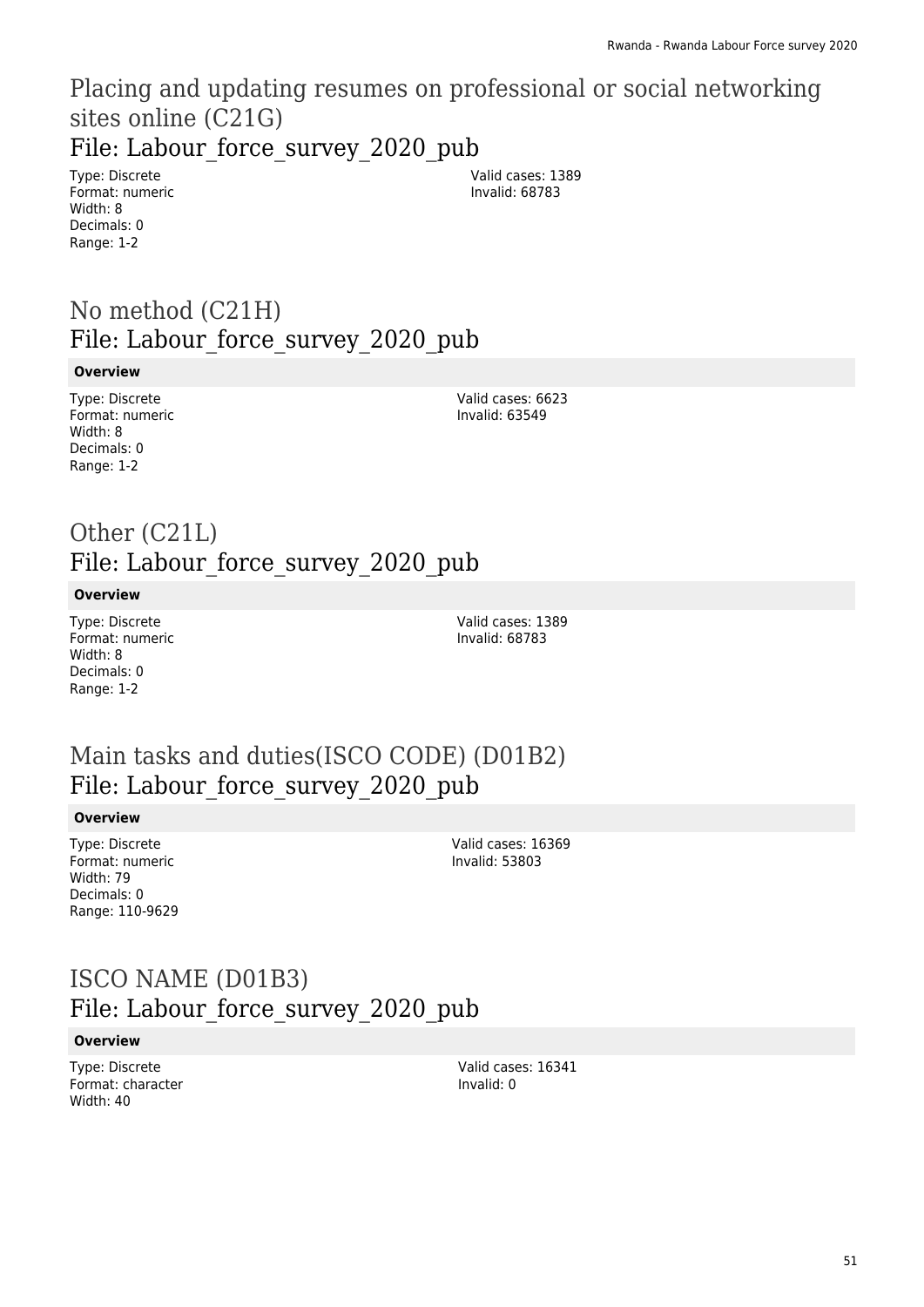What do you think could be the minimum level of education to carry out the job ( (D02) File: Labour force survey 2020 pub

#### **Overview**

Type: Discrete Format: numeric Width: 26 Decimals: 0 Range: 1-7

Valid cases: 11357 Invalid: 58815

# Main goods and services(ISIC code) (D03B1) File: Labour\_force\_survey\_2020\_pub

#### **Overview**

Type: Discrete Format: numeric Width: 136 Decimals: 0 Range: 111-9900

Valid cases: 16369 Invalid: 53803

## ISIC NAME (D03B2) File: Labour force survey 2020 pub

#### **Overview**

Type: Discrete Format: character Width: 130

Valid cases: 16327

## Does (Name) work in.... (D04) File: Labour force survey 2020 pub

#### **Overview**

Type: Discrete Format: numeric Width: 45 Decimals: 0 Range: 1-8

Valid cases: 16369 Invalid: 53803

## D04 Other (D04 OTHER) File: Labour\_force\_survey\_2020\_pub

#### **Overview**

Type: Discrete Format: character Width: 30

Valid cases: 38 Invalid: 0

In this job, is [NAME] working as?? (D05) File: Labour force survey 2020 pub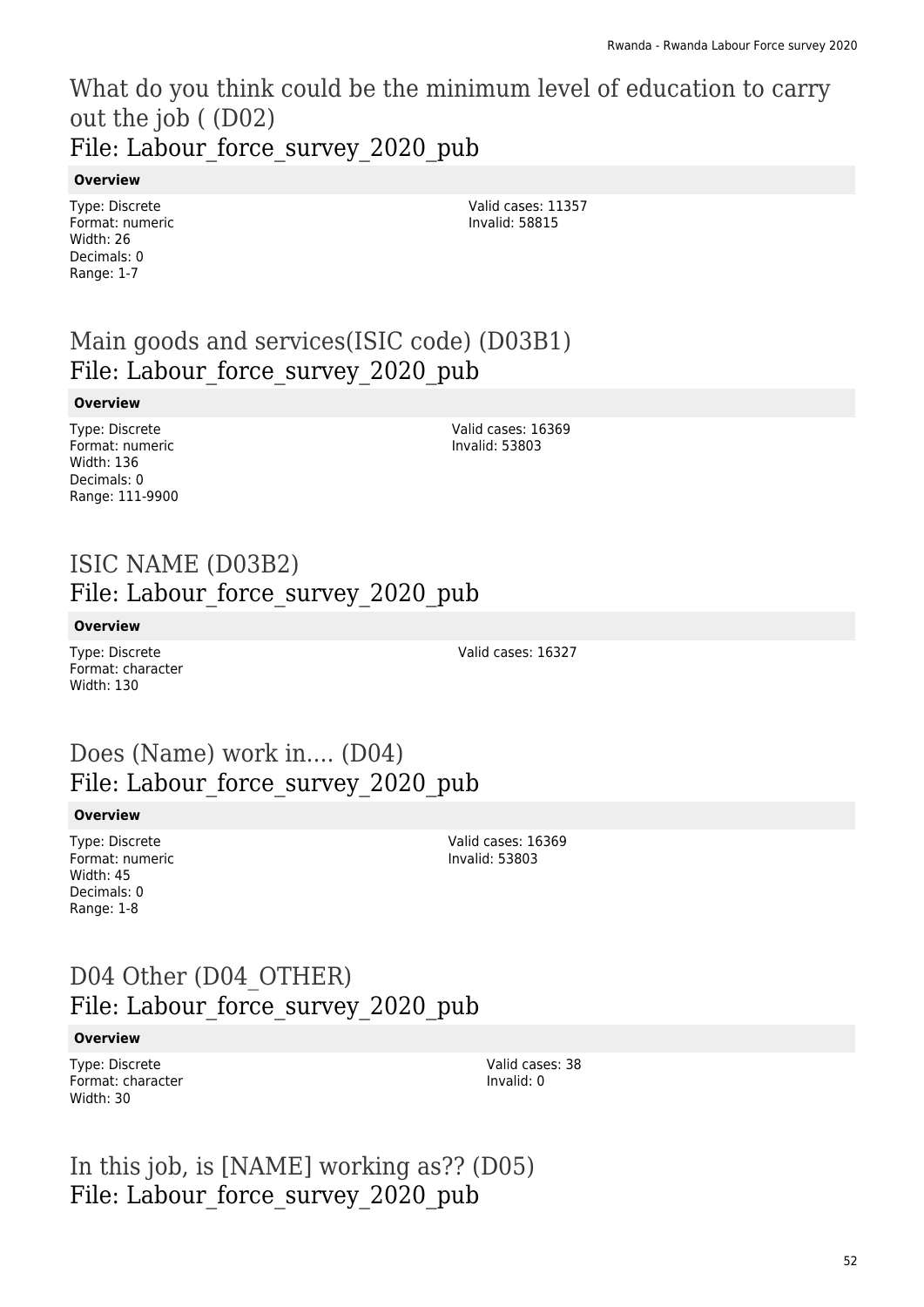# In this job, is [NAME] working as?? (D05) File: Labour force survey 2020 pub

#### **Overview**

Type: Discrete Format: numeric Width: 46 Decimals: 0 Range: 1-7

Valid cases: 16369 Invalid: 53803

## D05 Other (D05\_OTHER) File: Labour force survey 2020 pub

#### **Overview**

Type: Discrete Format: character Width: 30

Valid cases: 19 Invalid: 0

## Have [NAME] been employed on the basis of: (D06) File: Labour force survey 2020 pub

#### **Overview**

Type: Discrete Format: numeric Width: 16 Decimals: 0 Range: 1-3

Valid cases: 11080 Invalid: 59092

## Is [NAME]'s contract or agreement : (D07) File: Labour force survey 2020 pub

#### **Overview**

Type: Discrete Format: numeric Width: 44 Decimals: 0 Range: 1-2

Valid cases: 11080 Invalid: 59092

# The duration of the contract or agreement? (D08) File: Labour force survey 2020 pub

#### **Overview**

Type: Discrete Format: numeric Width: 18 Decimals: 0 Range: 1-5

Valid cases: 7741 Invalid: 62431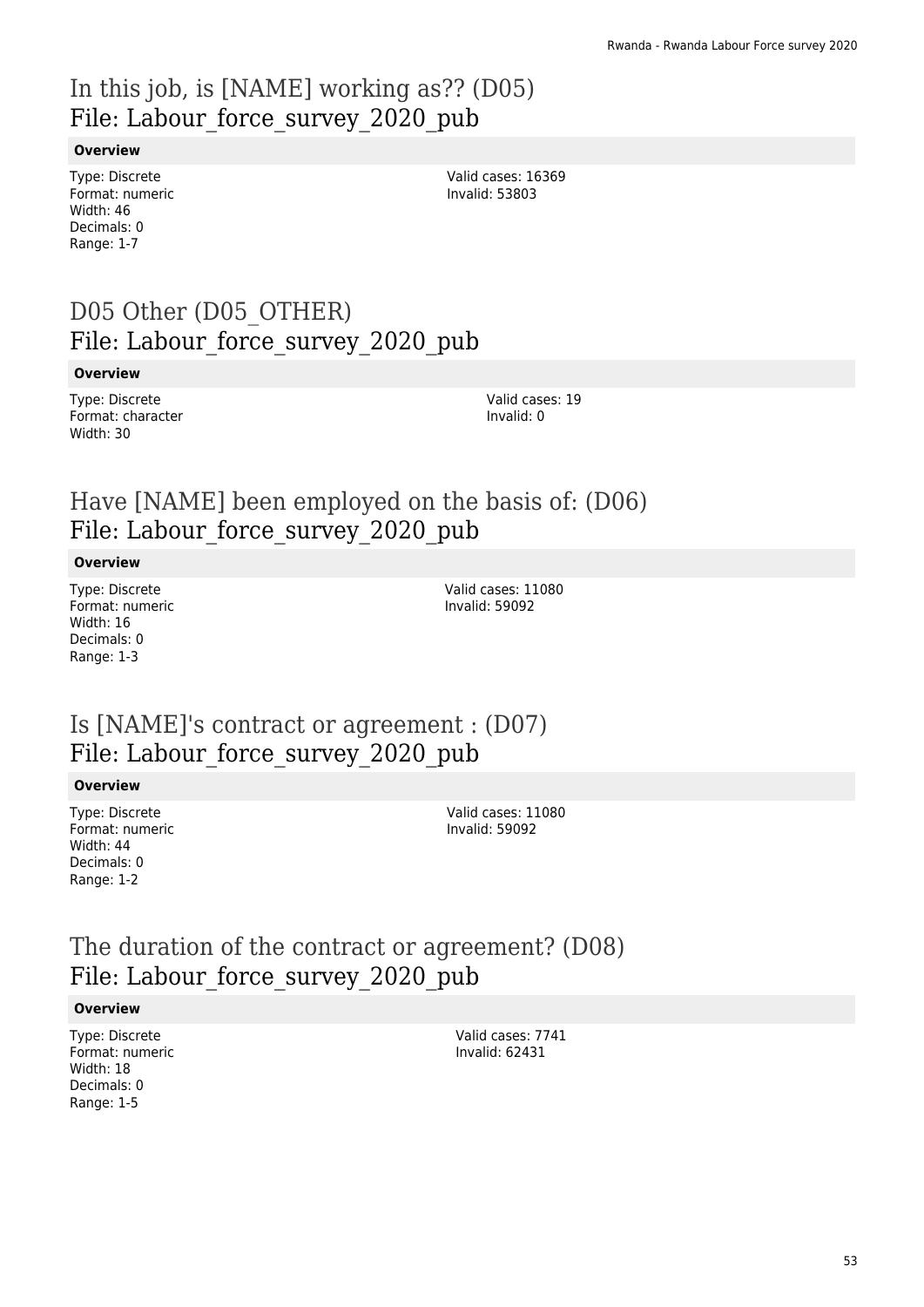## Does employer pay contributions on [NAME]?s behalf to social security fund (D09A) File: Labour force survey 2020 pub

### **Overview**

Type: Discrete Format: numeric Width: 10 Decimals: 0 Range: 1-3

Valid cases: 11080 Invalid: 59092

## Does employer pay contributions on [NAME]?s behalf to health insurance fund (D09B) File: Labour force survey 2020 pub

#### **Overview**

Type: Discrete Format: numeric Width: 10 Decimals: 0 Range: 1-3

Valid cases: 11080 Invalid: 59092

## Benefits paid for annual leave (D10A) File: Labour force\_survey\_2020\_pub

### **Overview**

Type: Discrete Format: numeric Width: 10 Decimals: 0 Range: 1-3

Valid cases: 11080 Invalid: 59092

## Benefits paid for sick leave (D10B) File: Labour\_force\_survey\_2020\_pub

### **Overview**

Type: Discrete Format: numeric Width: 10 Decimals: 0 Range: 1-3

Valid cases: 11080 Invalid: 59092

# Benefits paid for maternity/paternity leave (D10C) File: Labour force survey 2020 pub

### **Overview**

Type: Discrete Format: numeric Width: 10 Decimals: 0 Range: 1-3

Valid cases: 11080 Invalid: 59092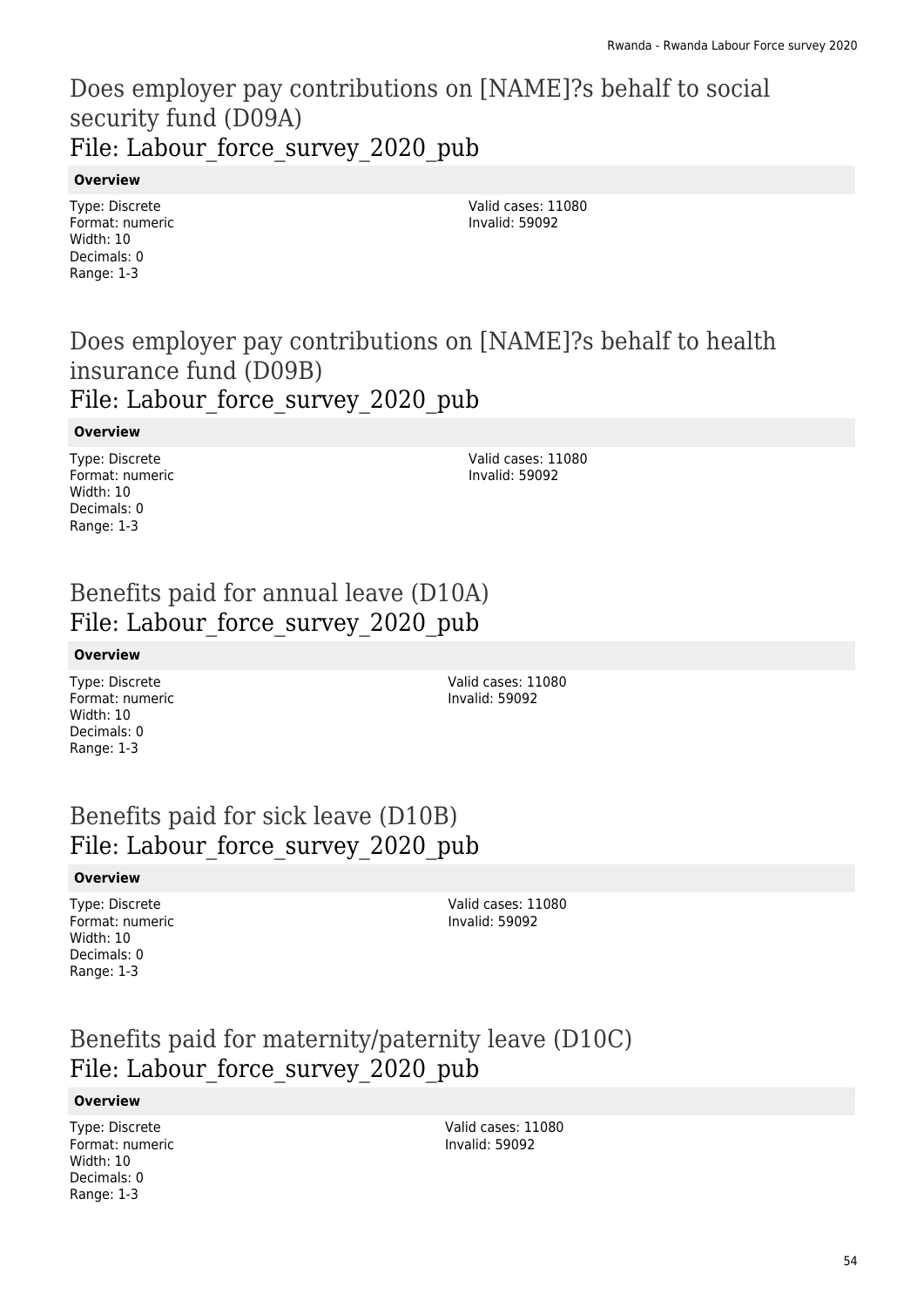# Is (Name)'s salary subjected to deduction of taxe (PAYE) (D10D) File: Labour force survey 2020 pub

### **Overview**

Type: Discrete Format: numeric Width: 10 Decimals: 0 Range: 1-3

Valid cases: 11080 Invalid: 59092

## Does [NAME] belong to any trade union or syndicate (D11) File: Labour force survey 2020 pub

#### **Overview**

Type: Discrete Format: numeric Width: 10 Decimals: 0 Range: 1-3

Valid cases: 11080 Invalid: 59092

## How much did he/she earn at main job last time in cash and in kind, before taxe (D12) File: Labour force survey 2020 pub

#### **Overview**

Type: Discrete Format: numeric Width: 11 Decimals: 0 Range: 1-3

Valid cases: 11080 Invalid: 59092

## Amount in Rwandan francs (D12A) File: Labour force survey 2020 pub

### **Overview**

Type: Continuous Format: numeric Width: 12 Decimals: 0 Range: 100-5550000 Valid cases: 10507 Invalid: 59665 Minimum: 100 Maximum: 5550000 Mean: 57898.9 Standard deviation: 220349.2

## How long did it cover? (D13) File: Labour\_force\_survey\_2020\_pub

### **Overview**

Type: Discrete Format: numeric Width: 9 Decimals: 0 Range: 1-5

Valid cases: 10507 Invalid: 59665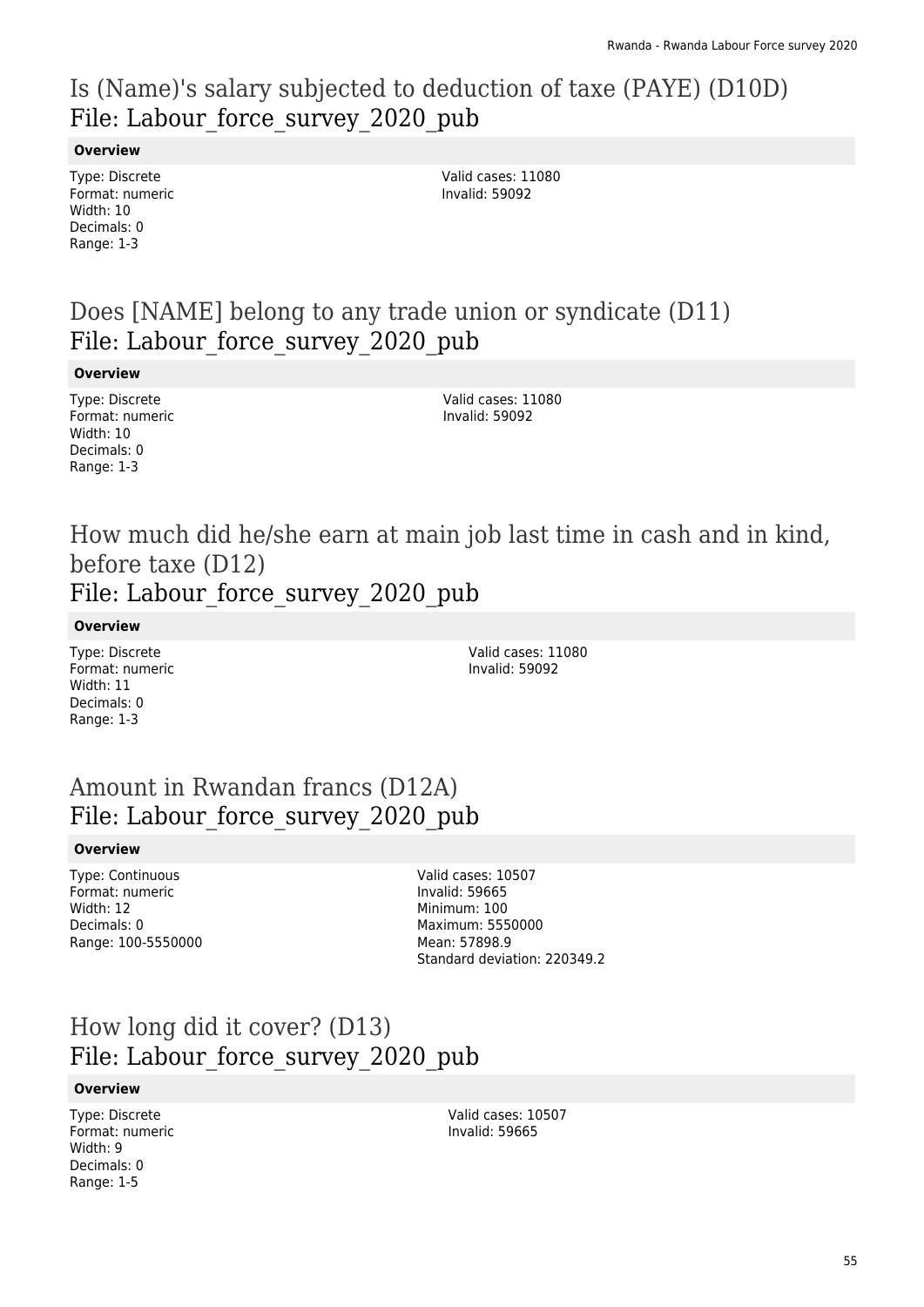## Does [NAME] receive in-kind payments in main job such as food, agricultural prod (D14) File: Labour force survey 2020 pub

### **Overview**

Type: Discrete Format: numeric Width: 8 Decimals: 0 Range: 1-2

Valid cases: 10507 Invalid: 59665

# What is the value of these in-kind payments? (D15) File: Labour force survey 2020 pub

### **Overview**

Type: Discrete Format: numeric Width: 13 Decimals: 0 Range: 1-3

Valid cases: 320 Invalid: 69852

# Amount in Rwandan francs (D15A) File: Labour force survey 2020 pub

### **Overview**

Type: Continuous Format: numeric Width: 12 Decimals: 0 Range: 200-6000000 Valid cases: 314 Invalid: 69858 Minimum: 200 Maximum: 6000000 Mean: 57707.6 Standard deviation: 373909.6

## What period did it cover? (D16) File: Labour force survey 2020 pub

### **Overview**

Type: Discrete Format: numeric Width: 9 Decimals: 0 Range: 1-5

Valid cases: 314 Invalid: 69858

# Taking into account both cash and in kind payments,Would you say the monthly amo (D17)

File: Labour force survey 2020 pub

### **Overview**

Type: Discrete Format: numeric Width: 21 Decimals: 0 Range: 1-7

Valid cases: 578 Invalid: 69594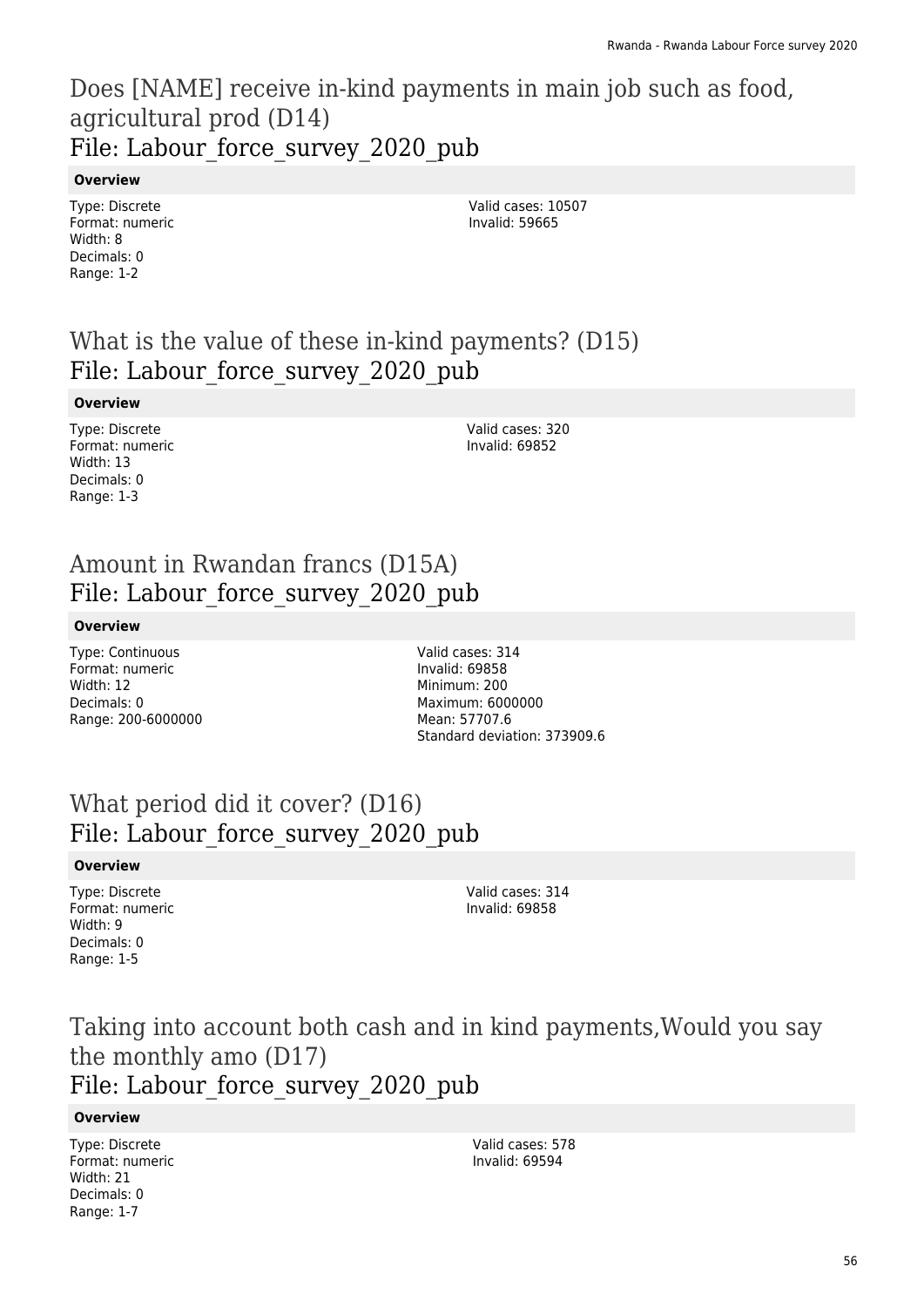## What is the net monthly earnings of (NAME) from his/her business Activity? (D18A) File: Labour force survey 2020 pub

### **Overview**

Type: Discrete Format: numeric Width: 12 Decimals: 0 Range: 1-3

Valid cases: 3390 Invalid: 66782

## What is the net monthly earnings of (NAME) from his/her business Activity?(Amoun (D18A1) File: Labour force survey 2020 pub

### **Overview**

Type: Continuous Format: numeric Width: 12 Decimals: 0 Range: 0-10000000

Valid cases: 3038 Invalid: 67134 Minimum: 0 Maximum: 10000000 Mean: 73636.6 Standard deviation: 281439.2

## What is the net monthly earnings of (NAME) from his/her business or activity? (D18B) File: Labour force survey 2020 pub

### **Overview**

Type: Discrete Format: numeric Width: 21 Decimals: 0 Range: 1-7

Valid cases: 352 Invalid: 69820

## Was this below average, above average, or average of monthly earnings during las (D19) File: Labour force survey 2020 pub

### **Overview**

Type: Discrete Format: numeric Width: 13 Decimals: 0 Range: 1-3

Valid cases: 3361 Invalid: 66811

Is the business/establishment where [NAME] works registered with the RRA or pay (D20) File: Labour force survey 2020 pub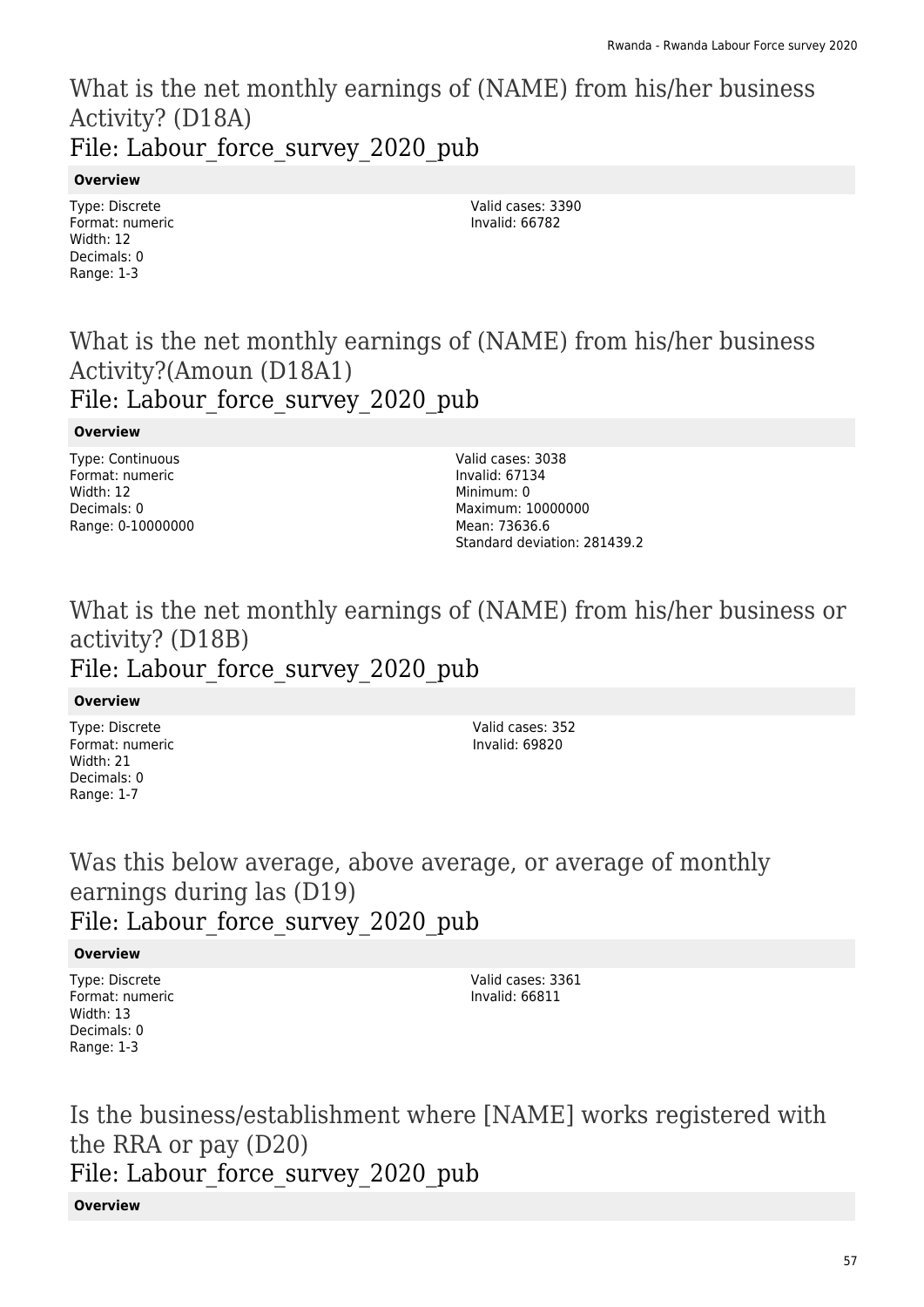## Is the business/establishment where [NAME] works registered with the RRA or pay (D20) File: Labour force\_survey\_2020\_pub

Type: Discrete Format: numeric Width: 10 Decimals: 0 Range: 1-3

Valid cases: 16369 Invalid: 53803

In order to report to an authority, does the business/establishment where (NAME) (D21)

File: Labour force survey 2020 pub

**Overview**

Type: Discrete Format: numeric Width: 10 Decimals: 0 Range: 1-3

Valid cases: 16369 Invalid: 53803

How many regular paid or unpaid employees including [NAME], work at [NAME]'s pl (D22A) File: Labour force survey 2020 pub

**Overview**

Type: Discrete Format: numeric Width: 8 Decimals: 0 Range: 0-9

Valid cases: 11357 Invalid: 58815

How many regular paid or unpaid employees including [NAME], work at [NAME]'s pl (D22B) File: Labour force survey 2020 pub

### **Overview**

Type: Discrete Format: numeric Width: 19 Decimals: 0 Range: 1-4

Valid cases: 2755 Invalid: 67417

In what type of place does [NAME] usually work? (D23) File: Labour force survey 2020 pub

### **Overview**

Type: Discrete Format: numeric Width: 56 Decimals: 0 Range: 1-11

Valid cases: 16369 Invalid: 53803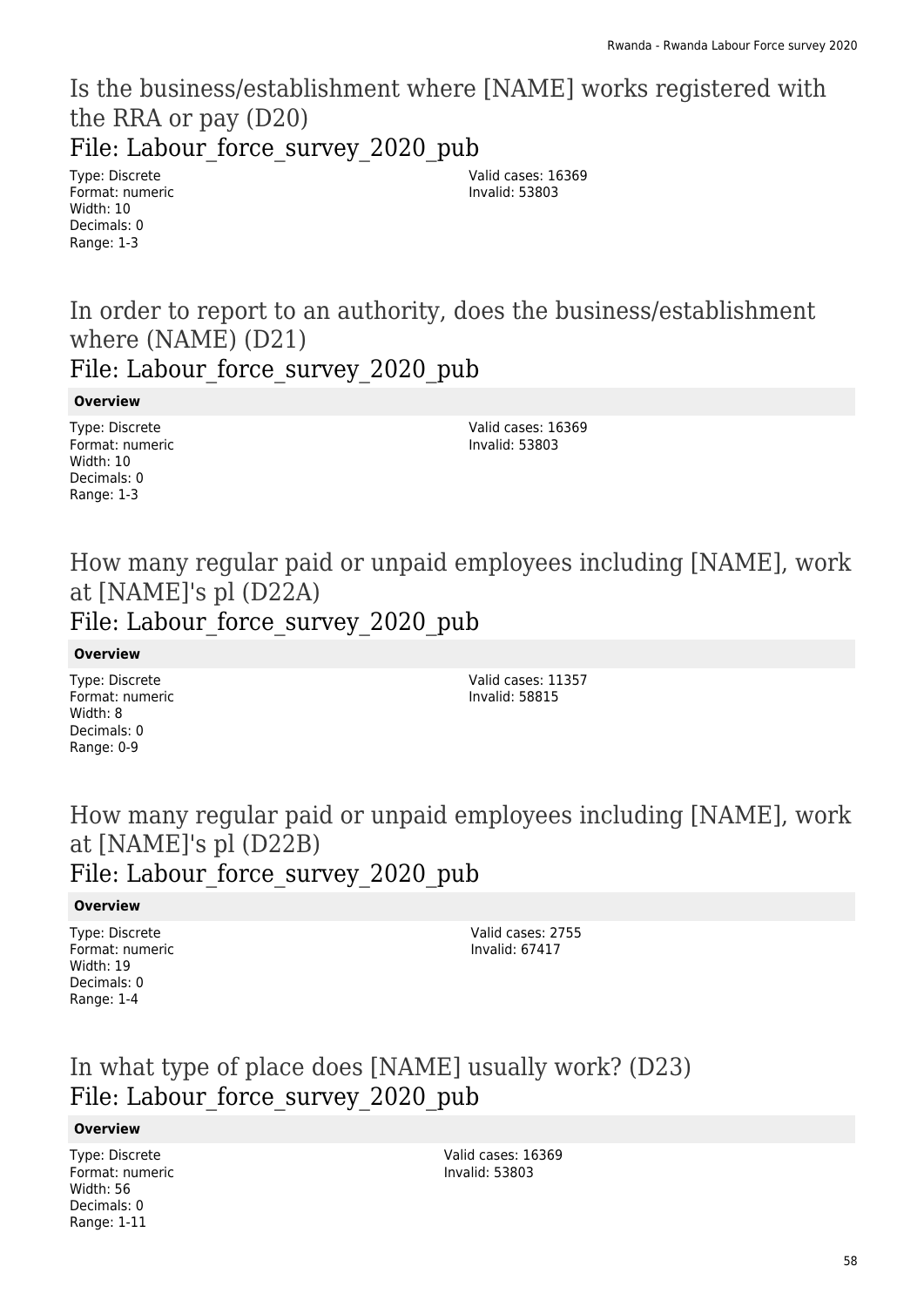# D23 Other (D23\_OTHER) File: Labour force survey 2020 pub

### **Overview**

Type: Discrete Format: character Width: 30

Valid cases: 14 Invalid: 0

## How long have [NAME] been working (total experience)-Years? (D24A) File: Labour force survey 2020 pub

### **Overview**

Type: Continuous Format: numeric Width: 8 Decimals: 0 Range: 0-75

Valid cases: 16369 Invalid: 53803 Minimum: 0 Maximum: 75 Mean: 10.2 Standard deviation: 9.9

## In day to day work does [NAME] need the computer to perform his/her duties? (D25) File: Labour force survey 2020 pub

### **Overview**

Type: Discrete Format: numeric Width: 8 Decimals: 0 Range: 1-2

Valid cases: 11357 Invalid: 58815

## Does (name) use computer in his/her day to day work? (D26) File: Labour force survey 2020 pub

#### **Overview**

Type: Discrete Format: numeric Width: 8 Decimals: 0 Range: 1-2

Valid cases: 1325 Invalid: 68847

## Is a secondary paid job or business/activity reported (D27) File: Labour force survey 2020 pub

#### **Overview**

Type: Discrete Format: numeric Width: 8 Decimals: 0 Range: 1-2

Valid cases: 4628 Invalid: 65544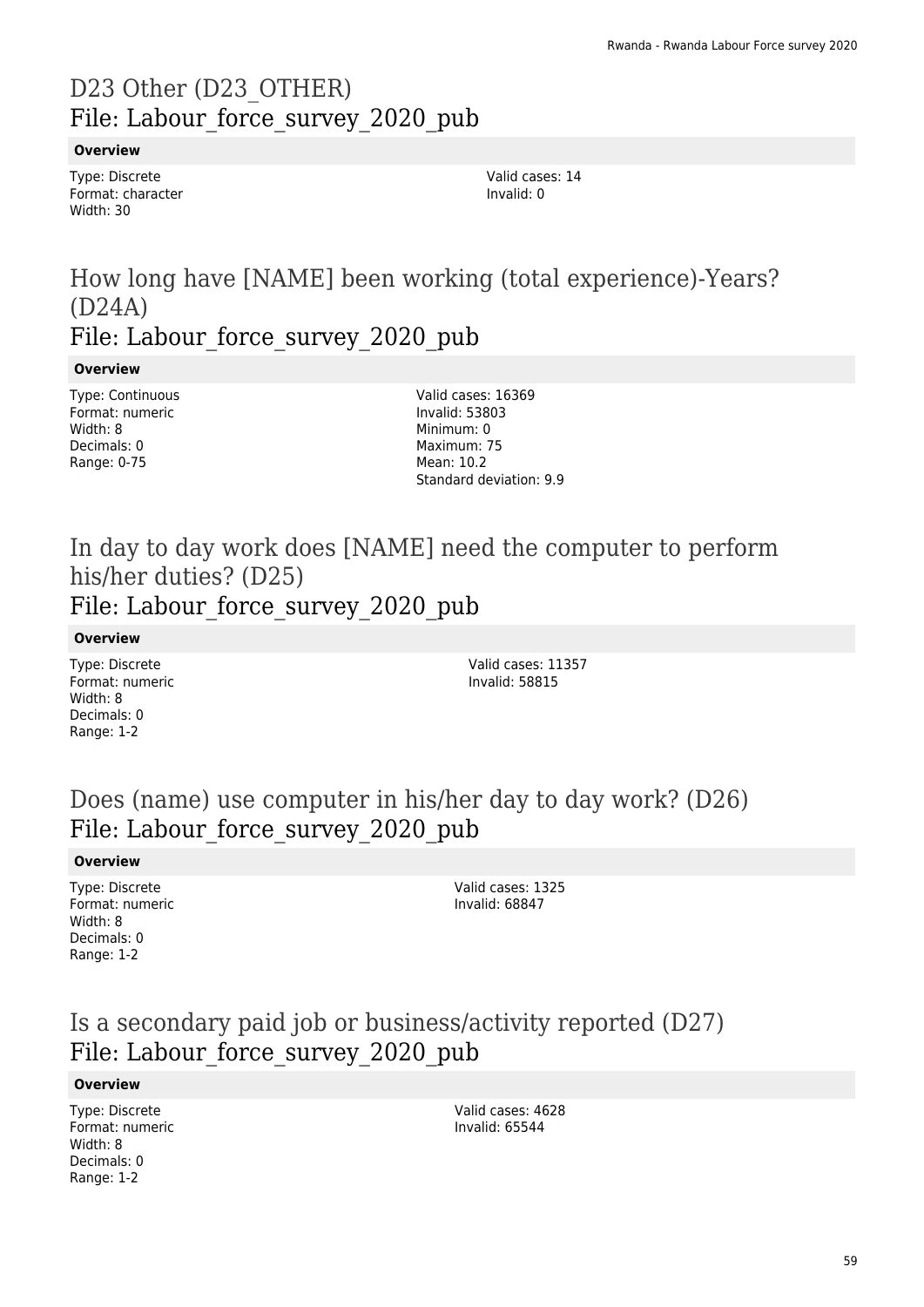## In the past 12 months, has (NAME) ever been hurt in an accident while working t (D28) File: Labour force survey 2020 pub

### **Overview**

Type: Discrete Format: numeric Width: 8 Decimals: 0 Range: 1-2

Valid cases: 11341 Invalid: 58831

## Did this injury result in (NAME) being absent or unable to work, for at least o (D29) File: Labour force survey 2020 pub

#### **Overview**

Type: Discrete Format: numeric Width: 8 Decimals: 0 Range: 1-2

Valid cases: 477 Invalid: 69695

# How long(NAME) were away from work (or are likely to be) because of the injury (D30A)

# File: Labour\_force\_survey\_2020\_pub

### **Overview**

Type: Discrete Format: numeric Width: 8 Decimals: 0 Range: 1-4

Valid cases: 409 Invalid: 69763

## How long(NAME) were away from work (or are likely to be) because of the injury (D30B) File: Labour force survey 2020 pub

### **Overview**

Type: Continuous Format: numeric Width: 8 Decimals: 0 Range: 1-60

Valid cases: 406 Invalid: 69766 Minimum: 1 Maximum: 60 Mean: 3.5 Standard deviation: 5.1

## Did (NAME) report the injury to the management? (D31) File: Labour force survey 2020 pub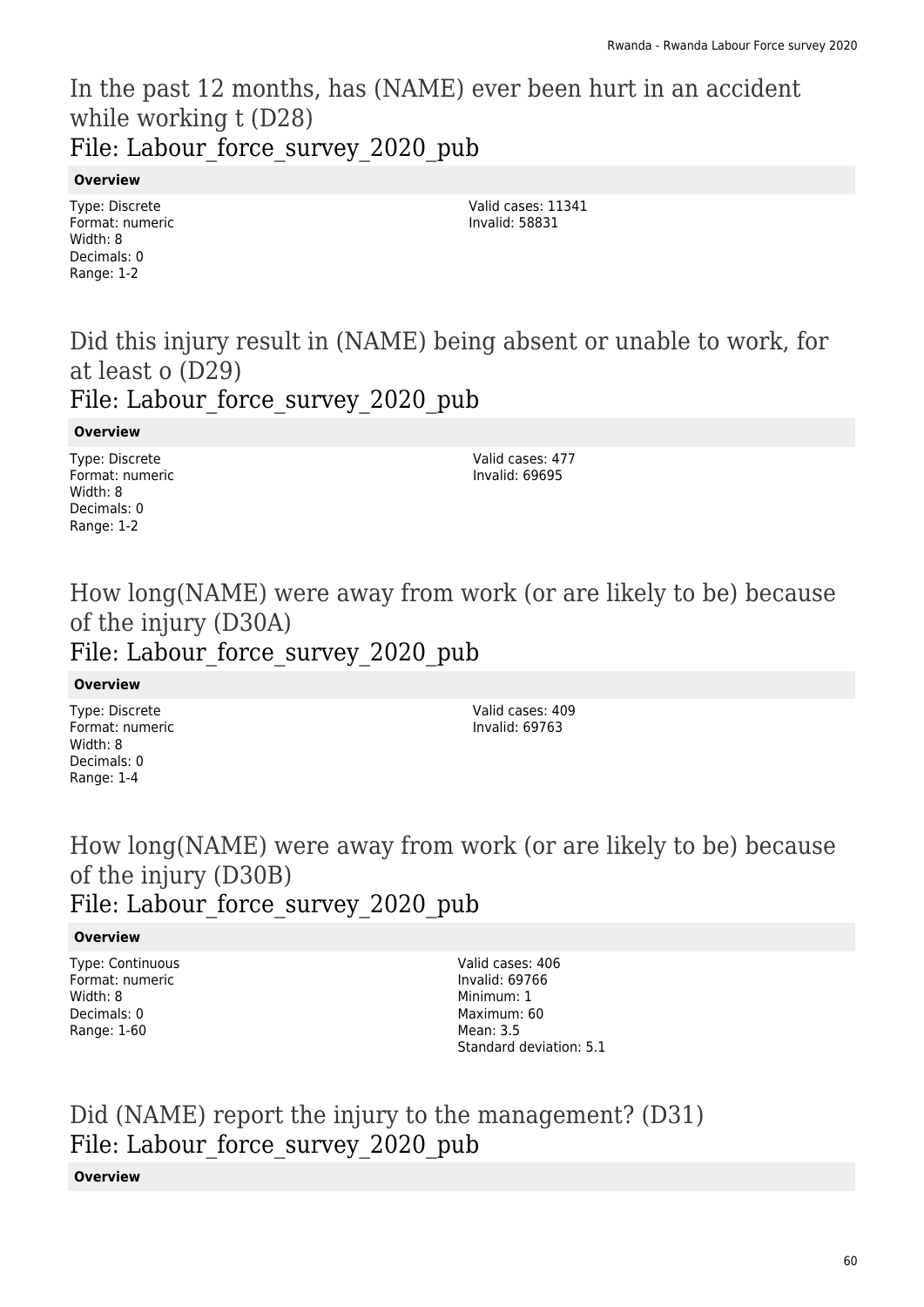## Did (NAME) report the injury to the management? (D31) File: Labour force survey 2020\_pub

Type: Discrete Format: numeric Width: 8 Decimals: 0 Range: 1-3

Valid cases: 406 Invalid: 69766

## Did you receive any financial compensation for the injury? (D32) File: Labour force survey 2020 pub

#### **Overview**

Type: Discrete Format: numeric Width: 8 Decimals: 0 Range: 1-3

Valid cases: 406 Invalid: 69766

## What was (NAME)'s occupational position in his/her secondary job/activity? (E01A) File: Labour force survey 2020 pub

**Overview**

Type: Discrete Format: character Width: 40

Valid cases: 390 Invalid: 0

# Main tasks and duties(ISCO CODE) (E01B1) File: Labour force survey 2020 pub

### **Overview**

Type: Discrete Format: numeric Width: 79 Decimals: 0 Range: 110-9629 Valid cases: 390 Invalid: 69782

# Main goods or services(ISIC CODE) (E02B1) File: Labour force survey 2020 pub

### **Overview**

Type: Discrete Format: numeric Width: 136 Decimals: 0 Range: 111-9900 Valid cases: 390 Invalid: 69782

## ISIC NAME (E02B2) File: Labour force survey 2020 pub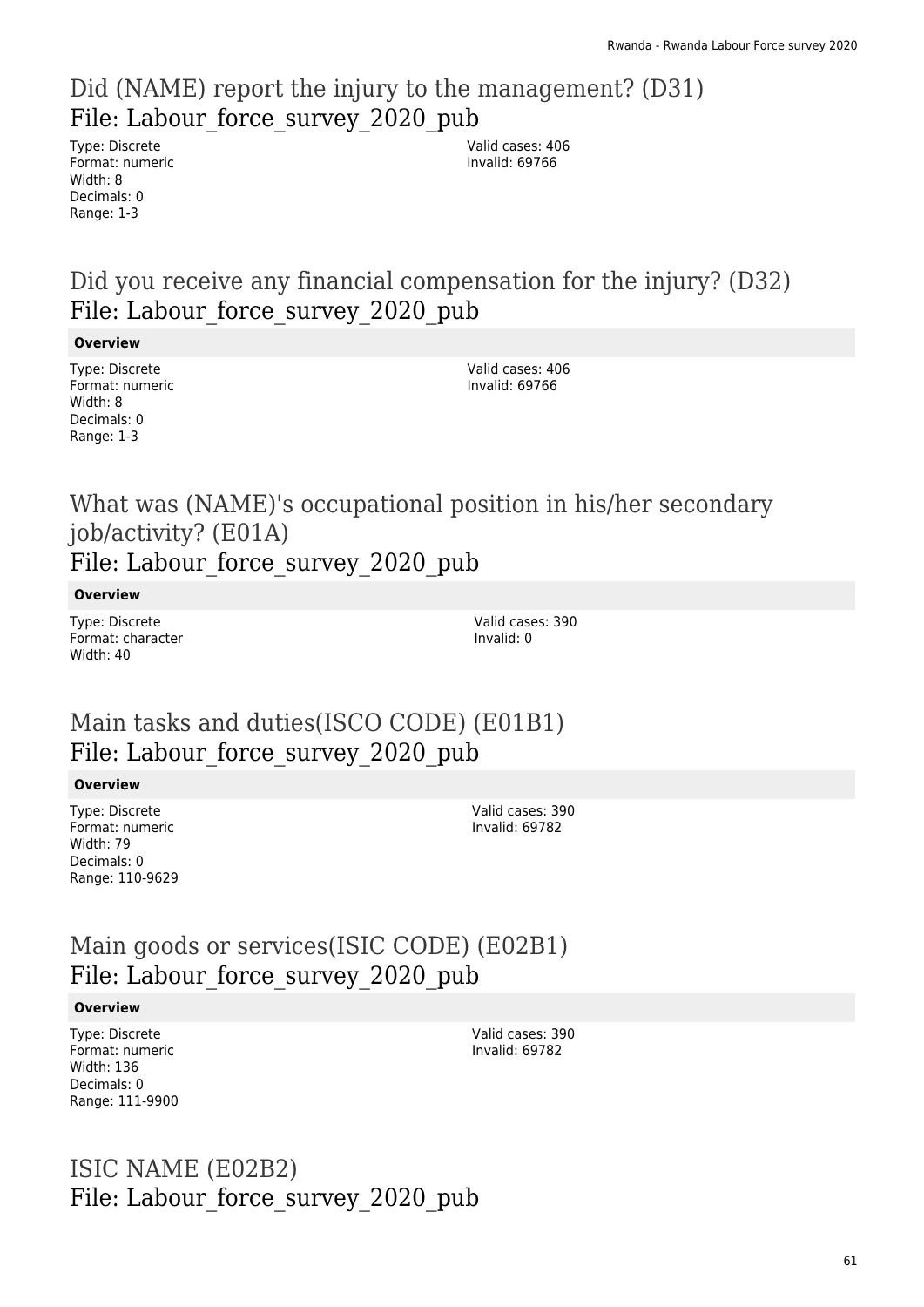# ISIC NAME (E02B2) File: Labour force survey 2020 pub

### **Overview**

Type: Discrete Format: character Width: 40

Valid cases: 389 Invalid: 0

# In his/her secondary job/activity, does (NAME) work in ?? (E03) File: Labour force survey 2020 pub

### **Overview**

Type: Discrete Format: numeric Width: 44 Decimals: 0 Range: 1-8

Valid cases: 293 Invalid: 69879

## E03 other (E03\_OTHER) File: Labour force survey 2020 pub

#### **Overview**

Type: Discrete Format: character Width: 30

Valid cases: 3 Invalid: 0

## In his/her secondary job/business, does (NAME) work as ?? (E04) File: Labour force survey 2020 pub

**Overview**

Type: Discrete Format: numeric Width: 45 Decimals: 0 Range: 1-7

Valid cases: 293 Invalid: 69879

## Does the employer pay contributions on (Name)'s behalf to social security fund? (E05A) File: Labour force survey 2020 pub

**Overview**

Type: Discrete Format: numeric Width: 10 Decimals: 0 Range: 1-3

Valid cases: 119 Invalid: 70053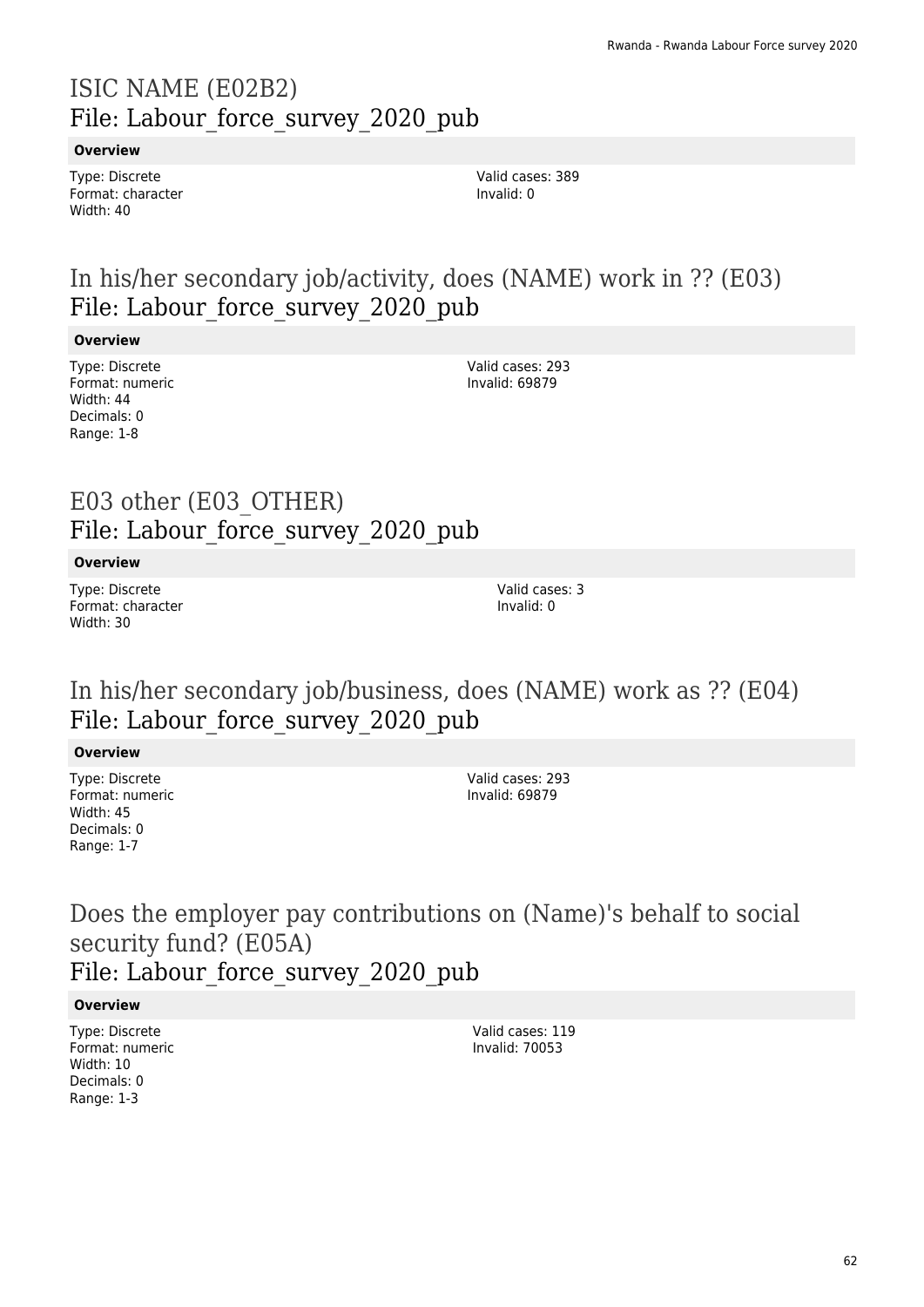## Does the employer pay contributions on (Name)'sbehalf to health insurance? (E05B) File: Labour force survey 2020 pub

### **Overview**

Type: Discrete Format: numeric Width: 10 Decimals: 0 Range: 1-3

Valid cases: 119 Invalid: 70053

# Is (Name) paid annual leave (E06A) File: Labour force survey 2020 pub

### **Overview**

Type: Discrete Format: numeric Width: 10 Decimals: 0 Range: 1-3

Valid cases: 119 Invalid: 70053

## Is (Name) paid sick leave. (E06B) File: Labour force survey 2020 pub

### **Overview**

Type: Discrete Format: numeric Width: 10 Decimals: 0 Range: 1-3

Valid cases: 119 Invalid: 70053

## Is (NAME)Paid maternity/paternity leave? (E06C) File: Labour force survey 2020 pub

### **Overview**

Type: Discrete Format: numeric Width: 10 Decimals: 0 Range: 1-3

Valid cases: 119 Invalid: 70053

# Is the business/establishment where (Name) works for registered with the RRA or (E07)

## File: Labour force survey 2020 pub

### **Overview**

Type: Discrete Format: numeric Width: 10 Decimals: 0 Range: 1-3

Valid cases: 283 Invalid: 69889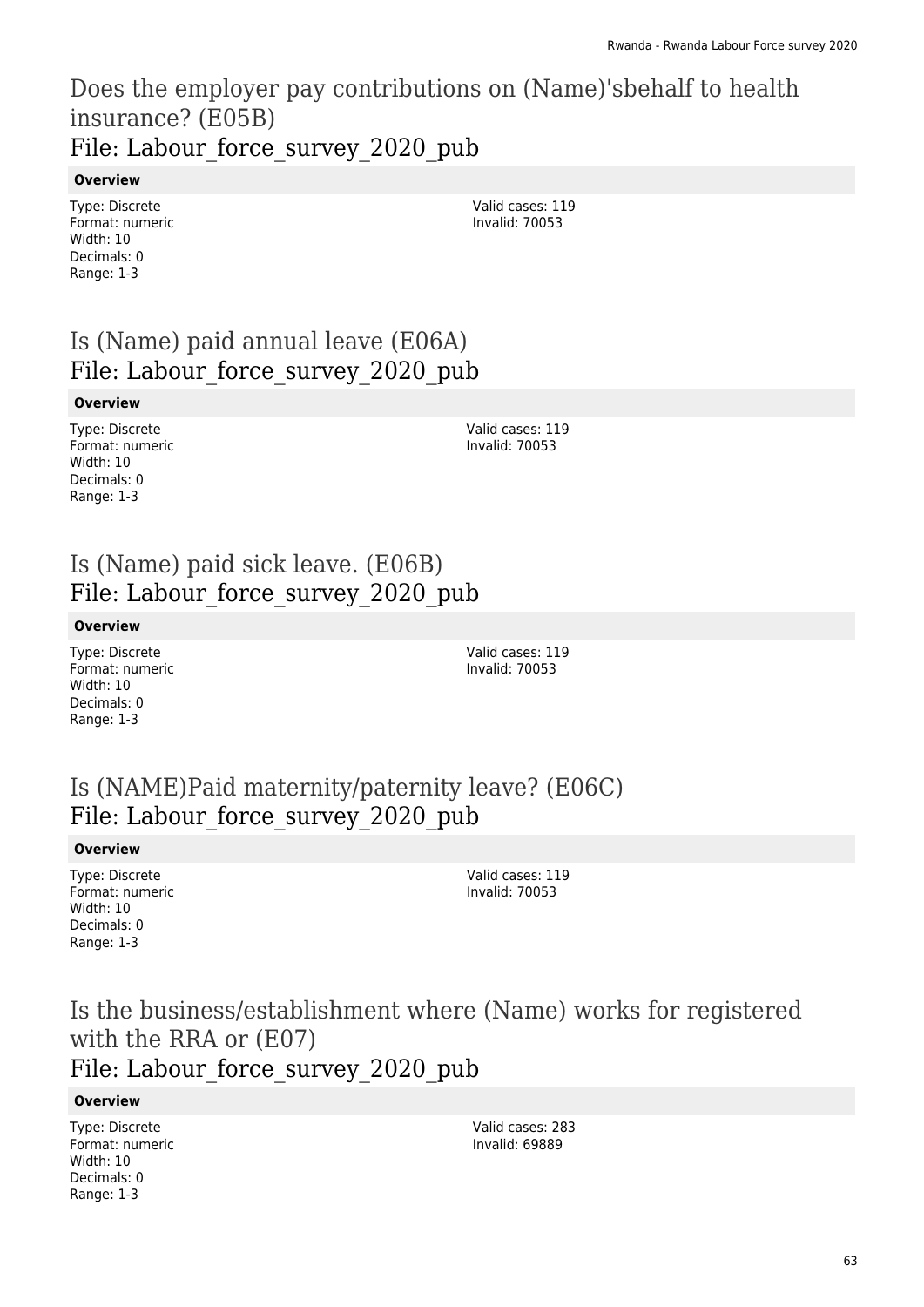## Does [NAME]'s employer keep any written records or accounts? (E08) File: Labour force survey 2020 pub

### **Overview**

Type: Discrete Format: numeric Width: 10 Decimals: 0 Range: 1-3

Valid cases: 283 Invalid: 69889

# Including (Name) how many regular paid or unpaid employees(less than 10) (E09A)

File: Labour force survey 2020 pub

**Overview**

Type: Discrete Format: numeric Width: 8 Decimals: 0 Range: 0-8

Valid cases: 283 Invalid: 69889

## Including (Name) how many regular paid or unpaid employees(More than 10) (E09B) File: Labour force survey 2020 pub

### **Overview**

Type: Discrete Format: numeric Width: 19 Decimals: 0 Range: 1-4

Valid cases: 38 Invalid: 70134

## In what type of place does (Name) usually work? (E10) File: Labour force survey 2020 pub

### **Overview**

Type: Discrete Format: numeric Width: 56 Decimals: 0 Range: 1-11

Valid cases: 293 Invalid: 69879

## E10 others (E10\_OTHERS) File: Labour force survey 2020 pub

### **Overview**

Type: Discrete Format: character Width: 30

Valid cases: 1 Invalid: 0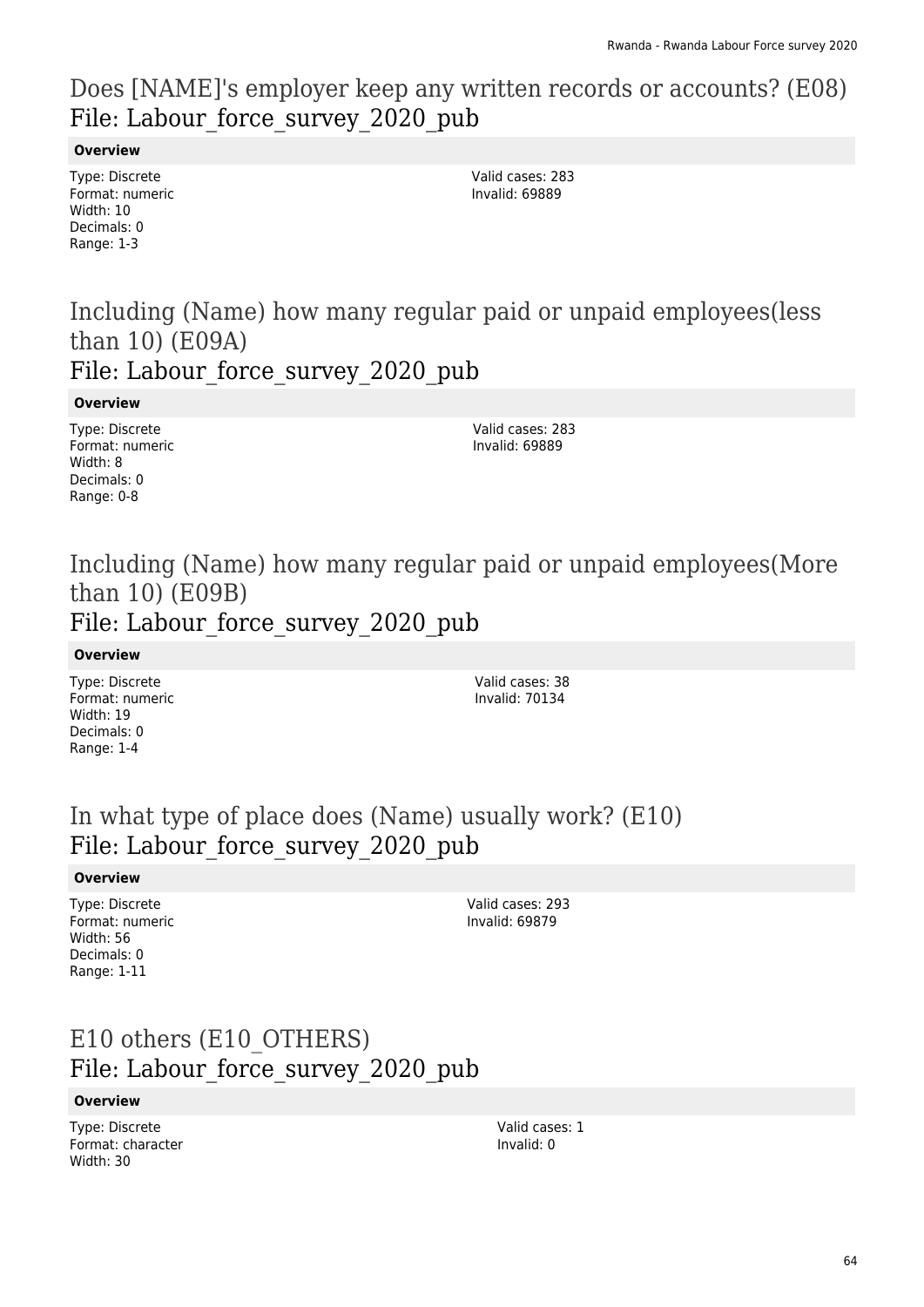Apart from the main job:how many Job did(Name) had in the last 7 days? (E11) File: Labour force survey 2020 pub

### **Overview**

Type: Discrete Format: numeric Width: 8 Decimals: 0 Range: 1-3

Valid cases: 390 Invalid: 69782

## How much did (Name) earn from other jobs or activities had last week in cash? (E12) File: Labour force survey 2020 pub

#### **Overview**

Type: Discrete Format: numeric Width: 39 Decimals: 0 Range: 1-4

Valid cases: 390 Invalid: 69782

## Amount in Rwandan francs (E12B) File: Labour force survey 2020 pub

#### **Overview**

Type: Continuous Format: numeric Width: 12 Decimals: 0 Range: 100-2500000 Valid cases: 365 Invalid: 69807 Minimum: 100 Maximum: 2500000 Mean: 73562.5 Standard deviation: 219981

## How long did it cover? (E13) File: Labour\_force\_survey\_2020\_pub

### **Overview**

Type: Discrete Format: numeric Width: 9 Decimals: 0 Range: 1-5

Valid cases: 365 Invalid: 69807

Has [NAME]ever worked previously for a wage, salary or for other income in cash (F01) File: Labour force survey 2020 pub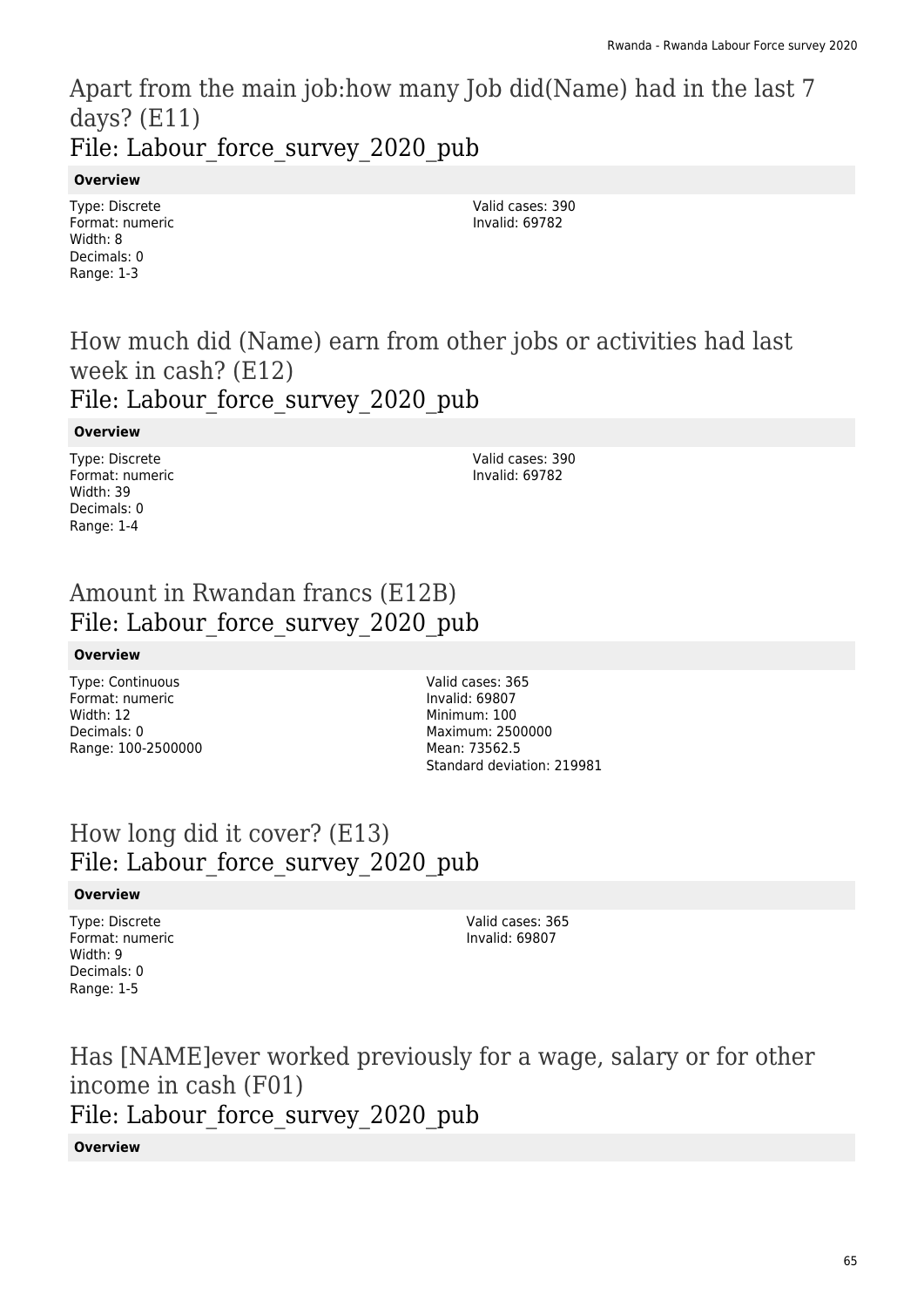Has [NAME]ever worked previously for a wage, salary or for other income in cash (F01)

File: Labour force survey 2020 pub

Type: Discrete Format: numeric Width: 8 Decimals: 0 Range: 1-2

Valid cases: 17465 Invalid: 52707

The main reason to stop working in his/her last paid job / business? (F02)

File: Labour force survey 2020 pub

### **Overview**

Type: Discrete Format: numeric Width: 72 Decimals: 0 Range: 1-15

Valid cases: 7757 Invalid: 62415

## F02 other (F02\_OTHER) File: Labour force survey 2020 pub

**Overview**

Type: Discrete Format: character Width: 30

Valid cases: 116 Invalid: 0

# Main tasks and duties(ISCO CODE) (F03B1) File: Labour force survey 2020 pub

### **Overview**

Type: Discrete Format: numeric Width: 79 Decimals: 0 Range: 110-9629

Valid cases: 8300 Invalid: 61872

## ISCO NAME (F03B2) File: Labour force survey 2020 pub

#### **Overview**

Type: Discrete Format: character Width: 40

Valid cases: 8259 Invalid: 0

Name of workplace (F04A1) File: Labour force survey 2020 pub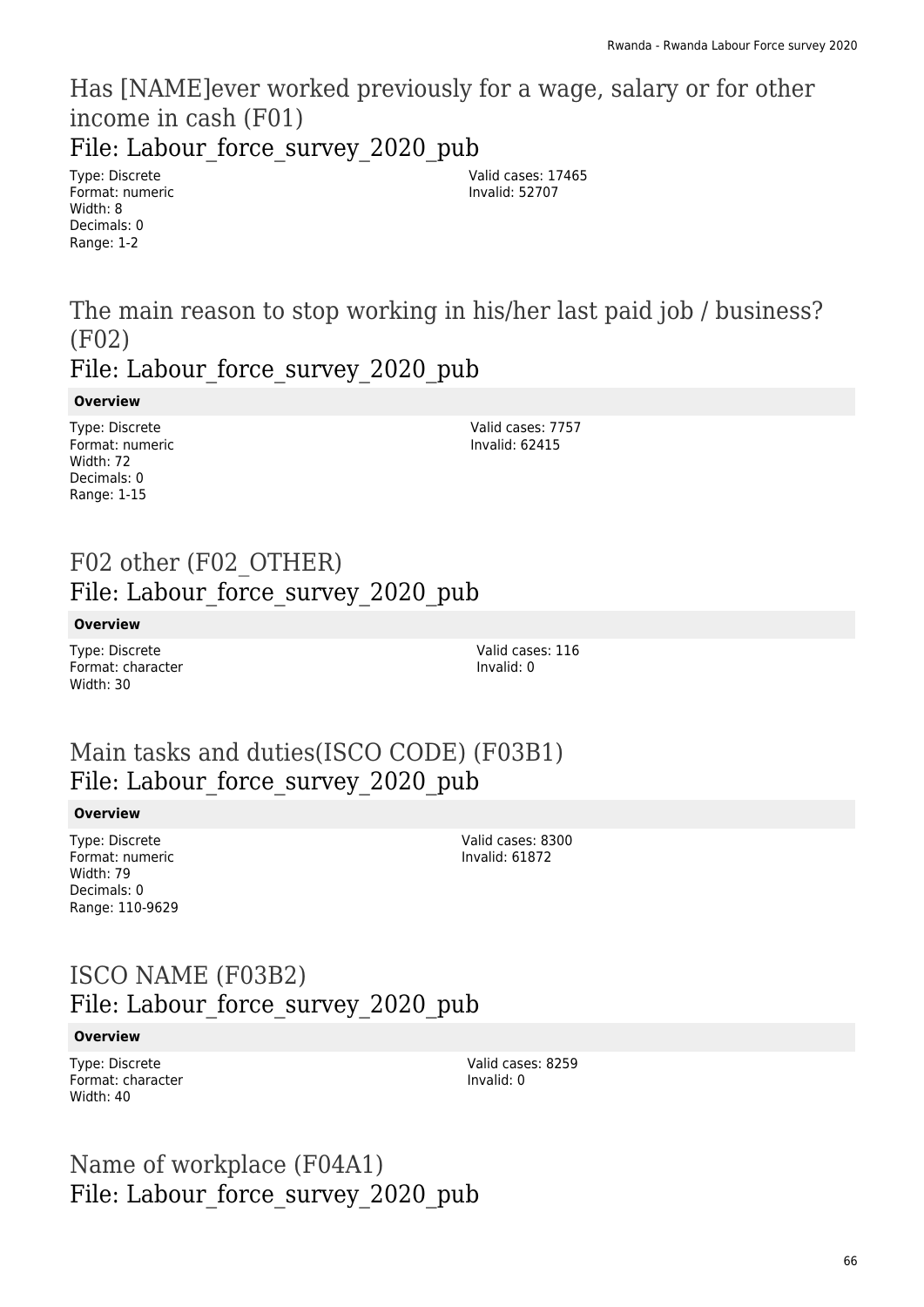# Name of workplace (F04A1) File: Labour\_force\_survey\_2020\_pub

### **Overview**

Type: Discrete Format: character Width: 40

# Main goods and services(ISIC CODE) (F04B1) File: Labour force survey 2020 pub

#### **Overview**

Type: Discrete Format: numeric Width: 136 Decimals: 0 Range: 111-9900 Valid cases: 8299 Invalid: 61873

## ISIC NAME (F04B2) File: Labour force survey 2020 pub

#### **Overview**

Type: Discrete Format: character Width: 40

Valid cases: 8259 Invalid: 0

## What is (Name) main source of income at present? (F05) File: Labour force survey 2020 pub

### **Overview**

Type: Discrete Format: numeric Width: 40 Decimals: 0 Range: 1-14

Valid cases: 19137 Invalid: 51035

## F05 other (F05\_OTHER) File: Labour force survey 2020 pub

### **Overview**

Type: Discrete Format: character Width: 30

Valid cases: 30 Invalid: 0

What Competencies do you need to increase your employment opportunities? (F07) File: Labour force survey 2020 pub

#### **Overview**

Valid cases: 1570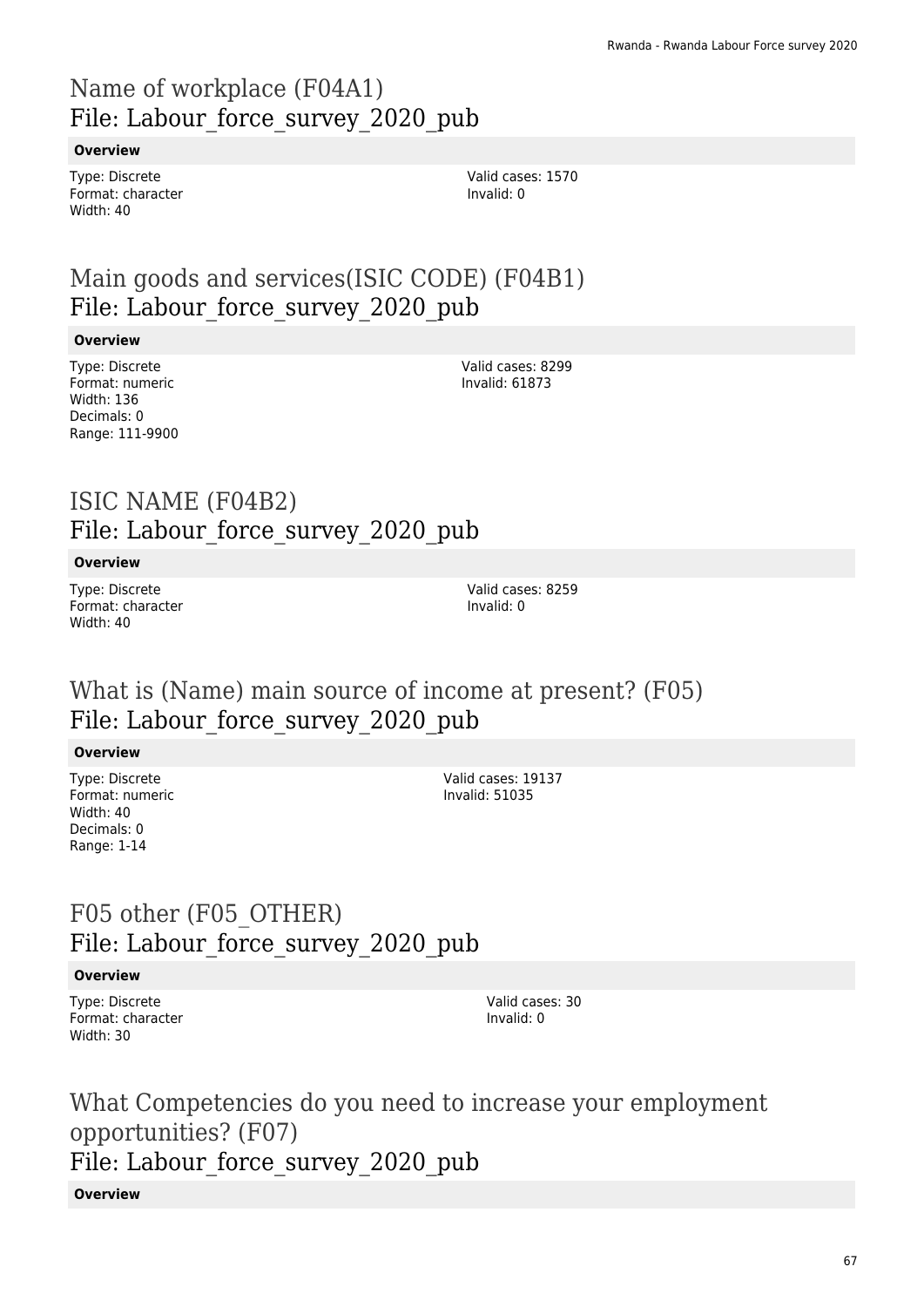### What Competencies do you need to increase your employment opportunities? (F07) File: Labour force survey 2020 pub

Type: Discrete Format: numeric Width: 40 Decimals: 0 Range: 1-5

Valid cases: 12625 Invalid: 57547

# F07 other (F07\_OTHER) File: Labour force survey 2020 pub

#### **Overview**

Type: Discrete Format: character Width: 30

Valid cases: 32 Invalid: 0

In the last 7 days, did [NAME] spend time collecting firewood for the household (G01A) File: Labour force survey 2020 pub

**Overview**

Type: Discrete Format: numeric Width: 8 Decimals: 0 Range: 1-2

Valid cases: 34678 Invalid: 35494

## In the last 7 days, how many hours did [NAME] spend collecting firewood for the (G01) File: Labour force survey 2020 pub

#### **Overview**

Type: Continuous Format: numeric Width: 8 Decimals: 0 Range: 0-49

Valid cases: 11607 Invalid: 58565 Minimum: 0 Maximum: 49 Mean: 4.8 Standard deviation: 3.9

In the last 7 days, Did [Name] spent time on fetching water for the household? (G02A)

File: Labour force survey 2020 pub

### **Overview**

Type: Discrete Format: numeric Width: 8 Decimals: 0 Range: 1-2

Valid cases: 34677 Invalid: 35495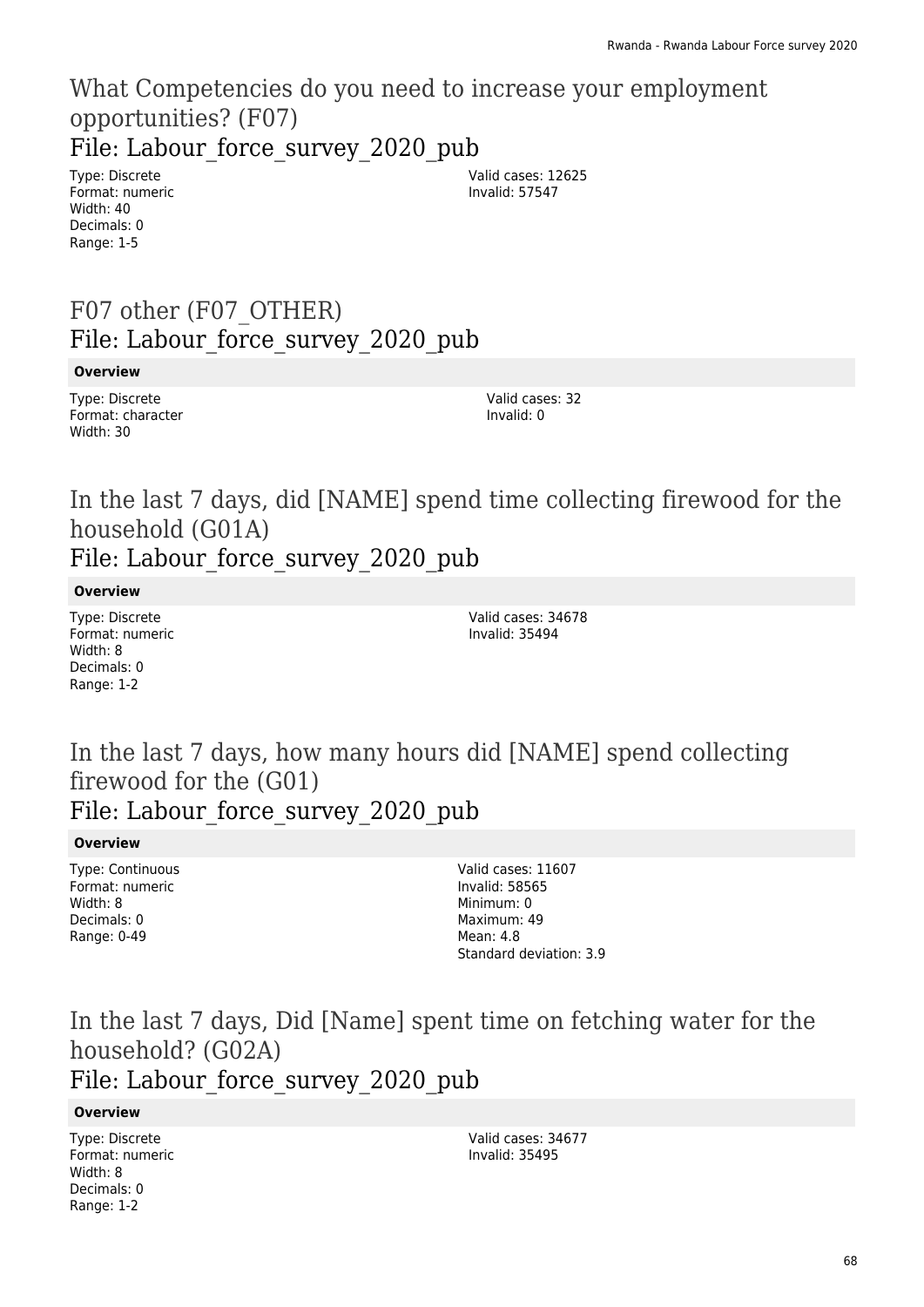## In the last 7 days, how many hours did [NAME] spend fetching water for the house (G02) File: Labour force survey 2020 pub

### **Overview**

Type: Continuous Format: numeric Width: 8 Decimals: 0 Range: 0-42

Valid cases: 15721 Invalid: 54451 Minimum: 0 Maximum: 42 Mean: 3.9 Standard deviation: 3.6

In the last 7 days, Did [Name] spent time on grazing or feeding hiusehold animal (G03A) File: Labour force survey 2020 pub

### **Overview**

Type: Discrete Format: numeric Width: 8 Decimals: 0 Range: 1-2

Valid cases: 34677 Invalid: 35495

## In the last 7 days, how many hours did [NAME] spend searching for fodder or gra (G03) File: Labour force survey 2020 pub

### **Overview**

Type: Continuous Format: numeric Width: 8 Decimals: 0 Range: 0-50

Valid cases: 10056 Invalid: 60116 Minimum: 0 Maximum: 50 Mean: 7.8 Standard deviation: 6.8

## In the last 7 days, Did [Name] spent time on manufacturing of goods for family u (G04A) File: Labour force survey 2020 pub

### **Overview**

Type: Discrete Format: numeric Width: 8 Decimals: 0 Range: 1-2

Valid cases: 34677 Invalid: 35495

In the last 7 days, how many hours did [NAME] spend manufacturing household good (G04) File: Labour force survey 2020 pub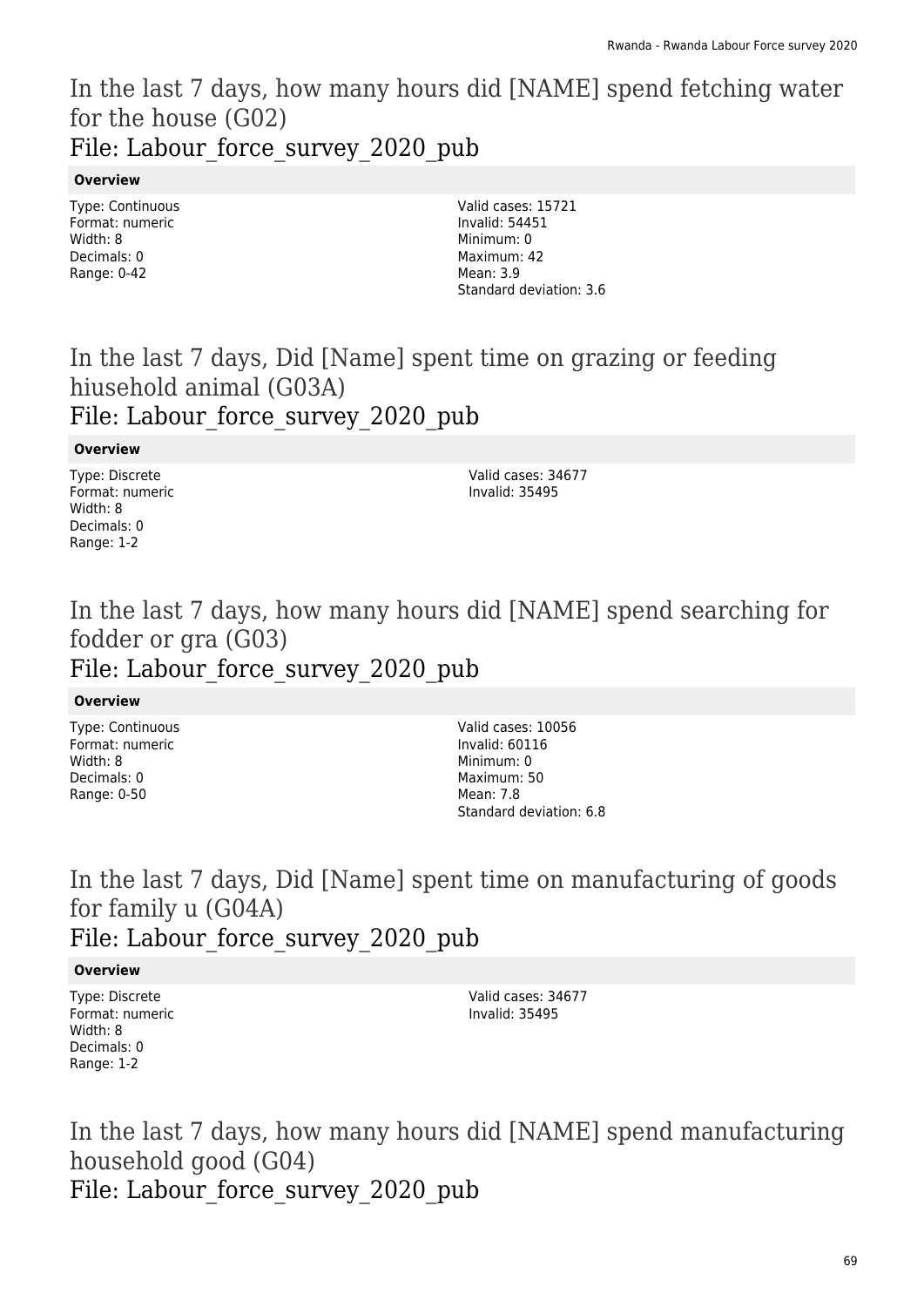## In the last 7 days, how many hours did [NAME] spend manufacturing household good (G04) File: Labour force survey 2020 pub

### **Overview**

Type: Continuous Format: numeric Width: 8 Decimals: 0 Range: 0-35

Valid cases: 505 Invalid: 69667 Minimum: 0 Maximum: 35 Mean: 6.8 Standard deviation: 5.8

## In the last 7 days, Did [Name] spent time on construction of own building? (G05A) File: Labour force survey 2020 pub

### **Overview**

Type: Discrete Format: numeric Width: 8 Decimals: 0 Range: 1-2

Valid cases: 34677 Invalid: 35495

## In the last 7 days, how many hours did [NAME] spend constructing your dwelling, (G05) File: Labour force survey 2020 pub

### **Overview**

Type: Continuous Format: numeric Width: 8 Decimals: 0 Range: 0-63

Valid cases: 1447 Invalid: 68725 Minimum: 0 Maximum: 63 Mean: 7.8 Standard deviation: 8.7

## In the last 7 days, Did [Name] spent time on doing household chores? (G06A) File: Labour force survey 2020 pub

### **Overview**

Type: Discrete Format: numeric Width: 8 Decimals: 0 Range: 1-2

Valid cases: 34677 Invalid: 35495

In the last 7 days, how many hours did [NAME] spend doing household chores inclu (G06) File: Labour force survey 2020 pub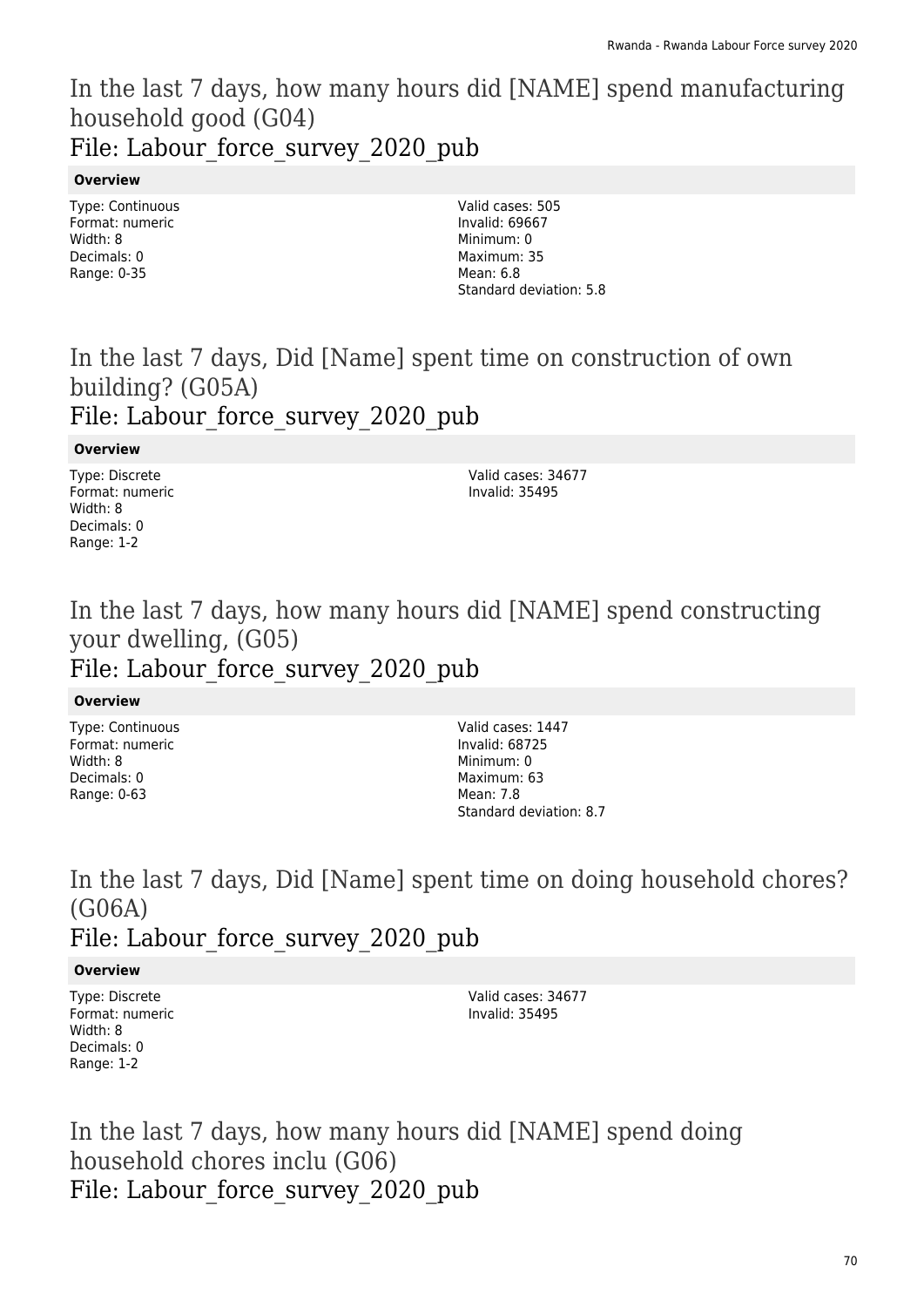## In the last 7 days, how many hours did [NAME] spend doing household chores inclu (G06) File: Labour force survey 2020 pub

### **Overview**

Type: Continuous Format: numeric Width: 8 Decimals: 0 Range: 0-84

Valid cases: 21457 Invalid: 48715 Minimum: 0 Maximum: 84 Mean: 9.5 Standard deviation: 7.4

## In the last 7 days, Did [Name] tooktime to look under children or adults (G07A) File: Labour force survey 2020 pub

### **Overview**

Type: Discrete Format: numeric Width: 8 Decimals: 0 Range: 1-2

Valid cases: 34677 Invalid: 35495

## In the last 7 days, how many hours did [NAME] spend looking after children and e (G07) File: Labour force survey 2020 pub

### **Overview**

Type: Continuous Format: numeric Width: 8 Decimals: 0 Range: 0-95

Valid cases: 10244 Invalid: 59928 Minimum: 0 Maximum: 95 Mean: 7.2 Standard deviation: 7

### How would you describe your main situation on labour market at present? (H00) File: Labour force survey 2020 pub

### **Overview**

Type: Discrete Format: numeric Width: 61 Decimals: 0 Range: 1-9

Valid cases: 35707 Invalid: 34465

# H00 other (H00\_OTHER) File: Labour force survey 2020 pub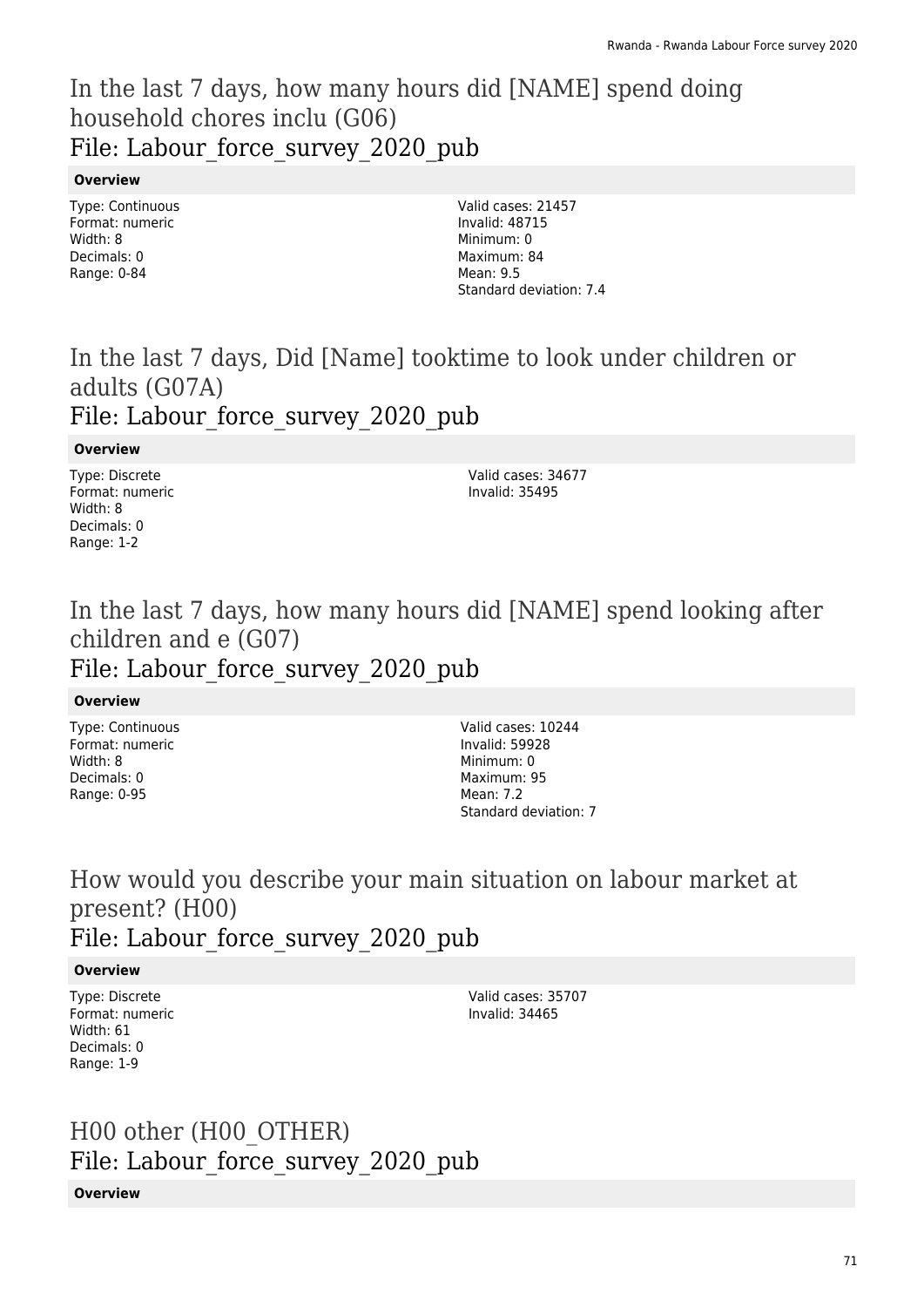# H00 other (H00\_OTHER) File: Labour force survey 2020 pub

Type: Discrete Format: character Width: 30

Valid cases: 28 Invalid: 0

## During the last four weeks did he/she do any of the following work mainly for o (H01) File: Labour force survey 2020 pub

### **Overview**

Type: Discrete Format: numeric Width: 8 Decimals: 0 Range: 1-2

Valid cases: 35712 Invalid: 34460

How many days per week did [NAME] usually worked in these activities? (H02) File: Labour force survey 2020 pub

#### **Overview**

Type: Discrete Format: numeric Width: 8 Decimals: 0 Range: 1-7

Valid cases: 13581 Invalid: 56591

How many hours per day has [NAME] usually worked in these activities? (H03) File: Labour force survey 2020 pub

#### **Overview**

Type: Discrete Format: numeric Width: 8 Decimals: 0 Range: 1-18

Valid cases: 13581 Invalid: 56591

## In general, did the household sell or barter any part of the goods obtained from (H05) File: Labour force survey 2020 pub

#### **Overview**

Type: Discrete Format: numeric Width: 30 Decimals: 0 Range: 1-3

Valid cases: 32683 Invalid: 37489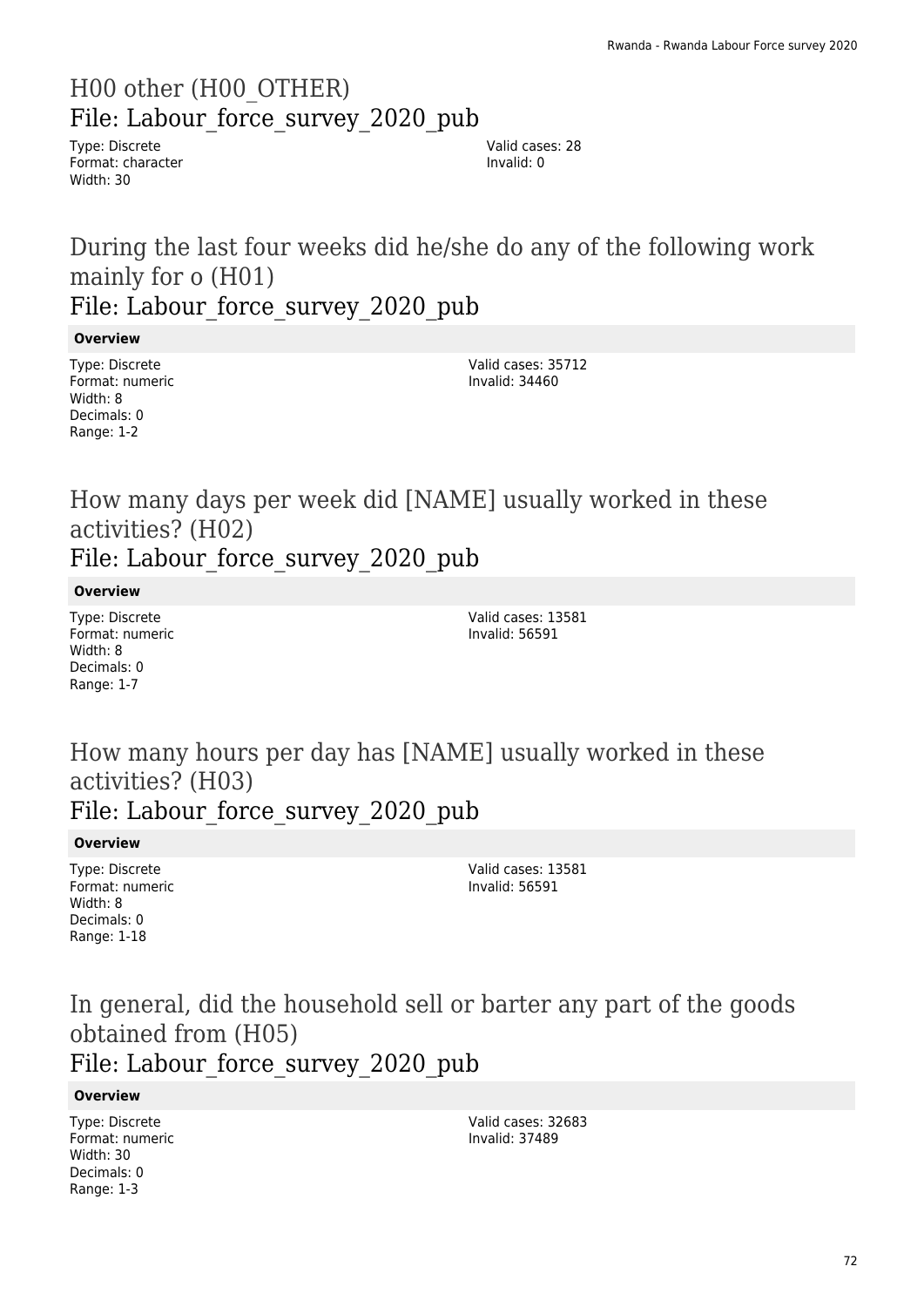# About how much does the household regularly sell? (H06) File: Labour force survey 2020 pub

### **Overview**

Type: Discrete Format: numeric Width: 31 Decimals: 0 Range: 1-3

Valid cases: 800 Invalid: 69372

What was the net Value in Frw the household get from agricultural activities dur (H07)

File: Labour force survey 2020 pub

**Overview**

Type: Discrete Format: numeric Width: 17 Decimals: 0 Range: 1-6

Valid cases: 21528 Invalid: 48644

### Compared to previous season Was the production below/above average or an avera (H08) File: Labour force survey 2020 pub

**Overview**

Type: Discrete Format: numeric Width: 13 Decimals: 0 Range: 1-3

Valid cases: 21528 Invalid: 48644

Do you regularly or sometimes engage paid employee in the farming activity? (H09) File: Labour force survey 2020 pub

### **Overview**

Type: Discrete Format: numeric Width: 13 Decimals: 0 Range: 1-3

Valid cases: 32683 Invalid: 37489

Excluding family members, how many paid employees do you usually engage in thes (H10) File: Labour force survey 2020 pub

### **Overview**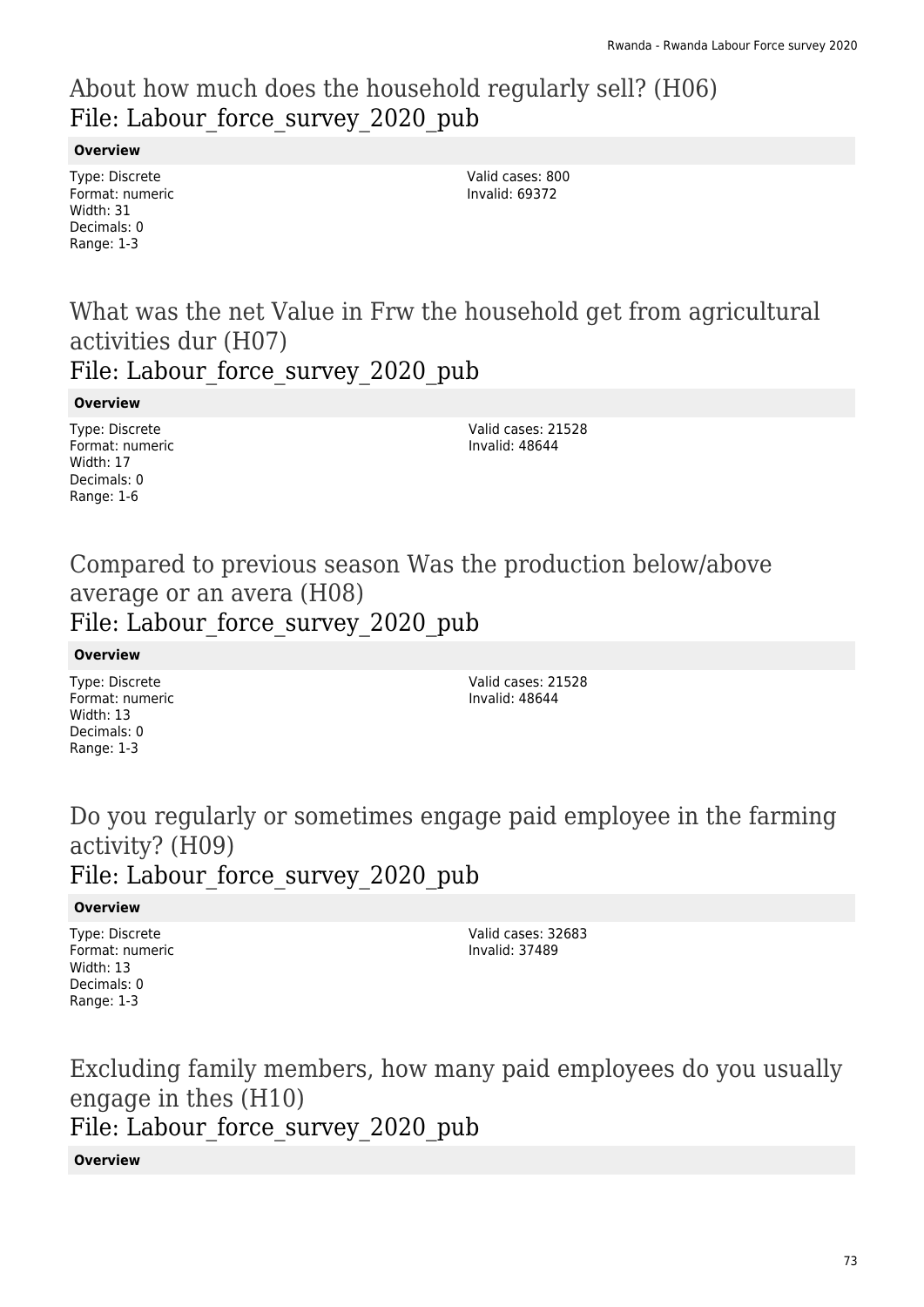Excluding family members, how many paid employees do you usually engage in thes (H10)

File: Labour force survey 2020 pub

Type: Discrete Format: numeric Width: 15 Decimals: 0 Range: 1-3

Valid cases: 9282 Invalid: 60890

Did you get access to the land for the agricultural work by leasing (have land t (H11A) File: Labour force survey 2020 pub

**Overview**

Type: Discrete Format: numeric Width: 8 Decimals: 0 Range: 1-2

Valid cases: 21528 Invalid: 48644

Did you get access to the land for the agricultural work by Renting (share-cropp (H11B) File: Labour force survey 2020 pub

**Overview**

Type: Discrete Format: numeric Width: 8 Decimals: 0 Range: 1-2

Valid cases: 21528 Invalid: 48644

Did you get access to the land for the agricultural work by renting (fixed rent) (H11C) File: Labour force survey 2020 pub

### **Overview**

Type: Discrete Format: numeric Width: 8 Decimals: 0 Range: 1-2

Valid cases: 21528 Invalid: 48644

Did you get access to the land for the agricultural work by renting (free of cha (H11D) File: Labour force survey 2020 pub

#### **Overview**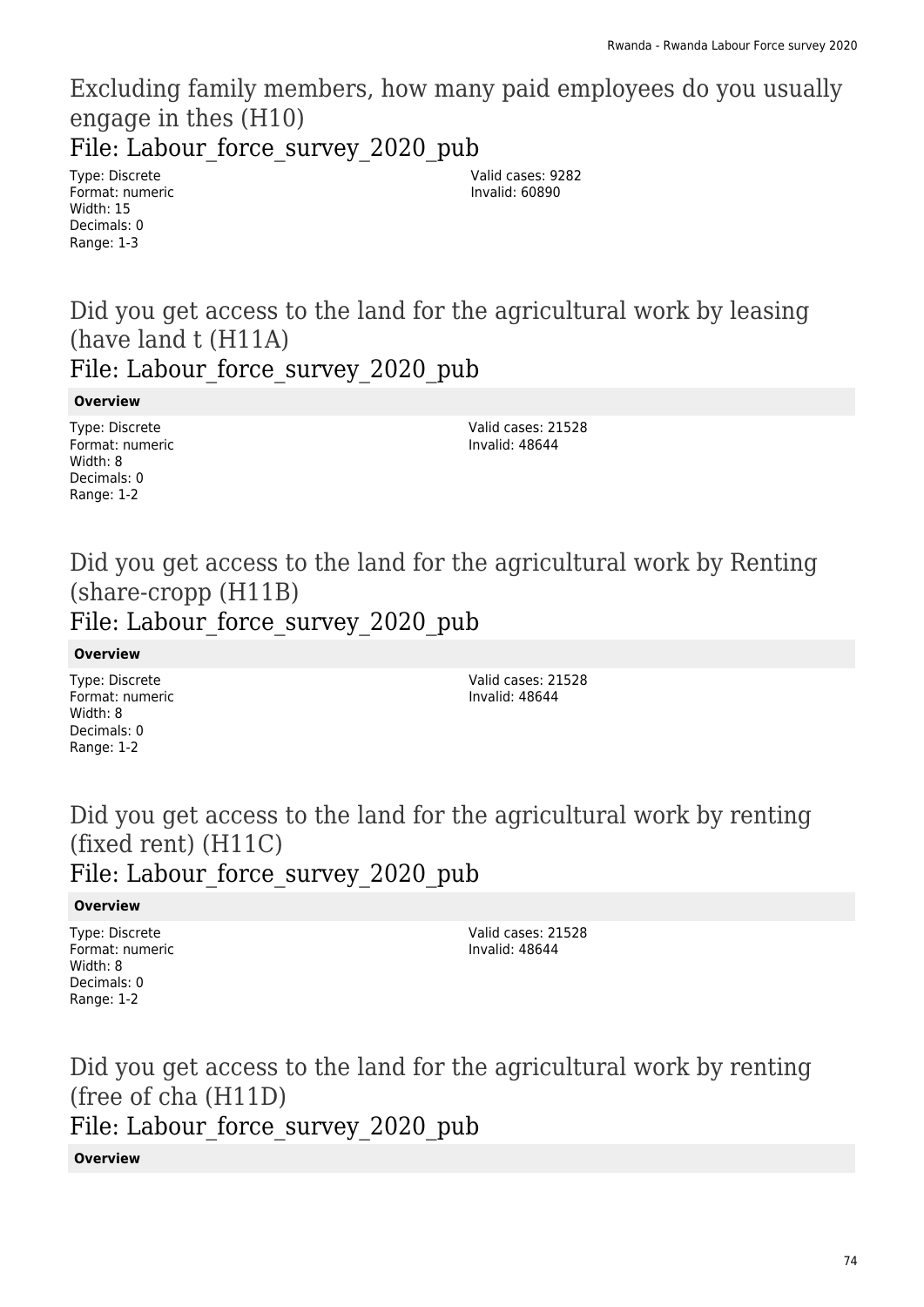Did you get access to the land for the agricultural work by renting (free of cha (H11D) File: Labour force survey 2020 pub

Type: Discrete Format: numeric Width: 8 Decimals: 0 Range: 1-2

Valid cases: 21528 Invalid: 48644

Did you get access to the land for the agricultural work by communal rights/publ (H11E) File: Labour force survey 2020 pub

**Overview**

Type: Discrete Format: numeric Width: 8 Decimals: 0 Range: 1-2

Valid cases: 21528 Invalid: 48644

### Main material used in building this house for roof (I01\_A) File: Labour force survey 2020 pub

**Overview**

Type: Discrete Format: numeric Width: 36 Decimals: 0 Range: 1-5

Valid cases: 55389 Invalid: 14783

# Main material used in building this house for exterior walls (I01\_B) File: Labour force survey 2020 pub

#### **Overview**

Type: Discrete Format: numeric Width: 31 Decimals: 0 Range: 1-10

Valid cases: 55389 Invalid: 14783

# I01B Other (I01B\_OTHER) File: Labour force survey 2020 pub

#### **Overview**

Type: Discrete Format: character Width: 30

Valid cases: 21 Invalid: 0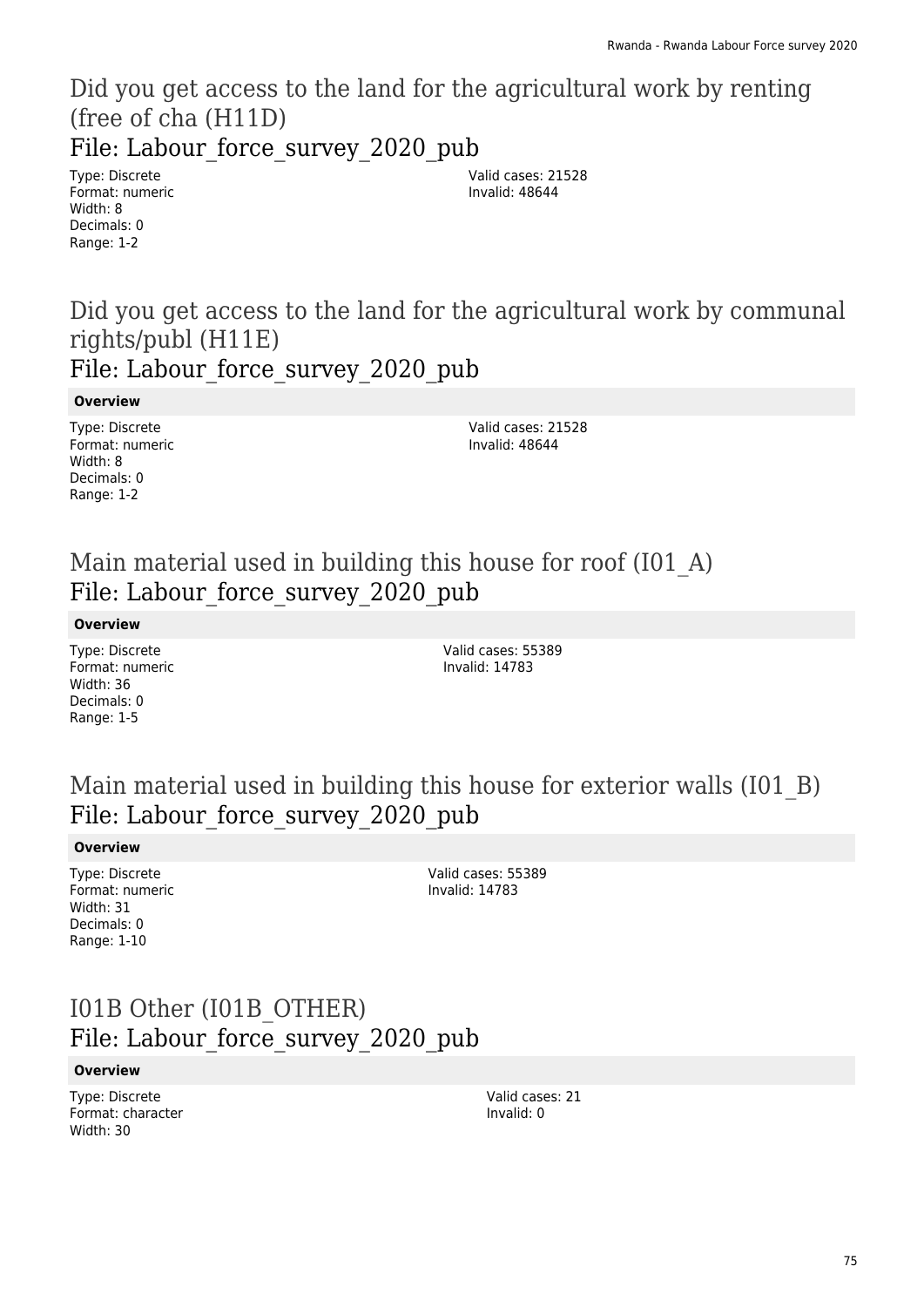# Main material used in building this house for floor (I01\_C) File: Labour force survey 2020 pub

### **Overview**

Type: Discrete Format: numeric Width: 15 Decimals: 0 Range: 1-7

Valid cases: 55389 Invalid: 14783

# I01 c other (I01\_C\_OTHER) File: Labour force survey 2020 pub

### **Overview**

Type: Discrete Format: character Width: 30

Valid cases: 16 Invalid: 0

### How many rooms in your household are used for sleeping? (I02) File: Labour force survey 2020 pub

### **Overview**

Type: Discrete Format: numeric Width: 8 Decimals: 0 Range: 1-11

Valid cases: 55389 Invalid: 14783

### What type of toilet does your household have? (I03) File: Labour force survey 2020 pub

### **Overview**

Type: Discrete Format: numeric Width: 45 Decimals: 0 Range: 1-6

Valid cases: 55389 Invalid: 14783

# I03 other (I03\_OTHER) File: Labour force survey 2020 pub

### **Overview**

Type: Discrete Format: character Width: 30

Valid cases: 55 Invalid: 0

What is the main source of energy in your household for lighting? (I04) File: Labour force survey 2020 pub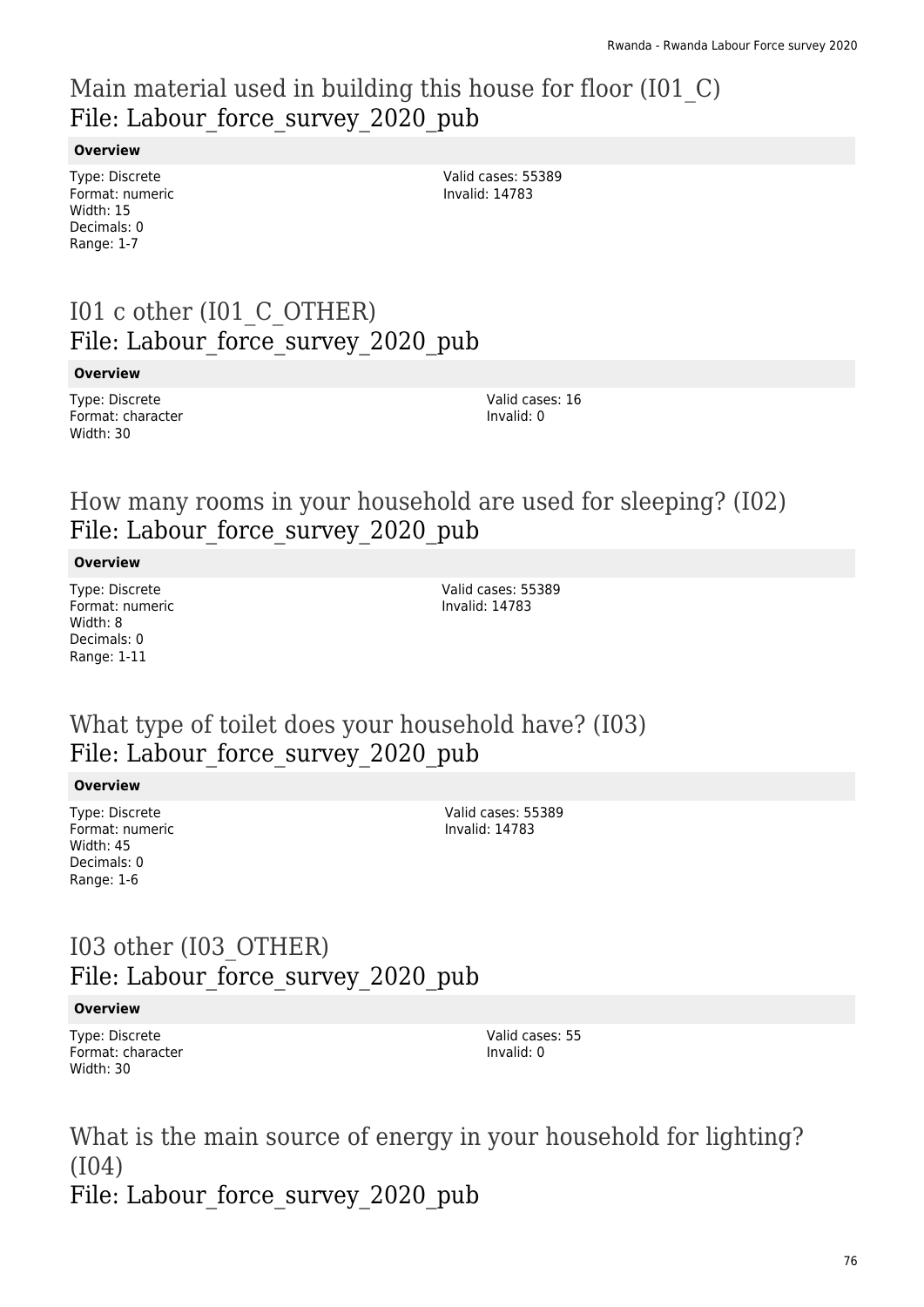What is the main source of energy in your household for lighting? (I04)

File: Labour force survey 2020 pub

### **Overview**

Type: Discrete Format: numeric Width: 19 Decimals: 0 Range: 1-10

Valid cases: 55389 Invalid: 14783

# I04 other (I04\_OTHER) File: Labour\_force\_survey\_2020\_pub

### **Overview**

Type: Discrete Format: character Width: 30

Valid cases: 64 Invalid: 0

# What is the main source of energy in your household for cooking? (I05)

### File: Labour force survey 2020 pub

**Overview**

Type: Discrete Format: numeric Width: 13 Decimals: 0 Range: 1-11

Valid cases: 55389 Invalid: 14783

# I05 other (I05\_OTHER) File: Labour force survey 2020 pub

### **Overview**

Type: Discrete Format: character Width: 30

Valid cases: 19 Invalid: 0

What is the main source of water in your household for drinking? (I06A) File: Labour force survey 2020 pub

### **Overview**

Type: Discrete Format: numeric Width: 57 Decimals: 0 Range: 1-13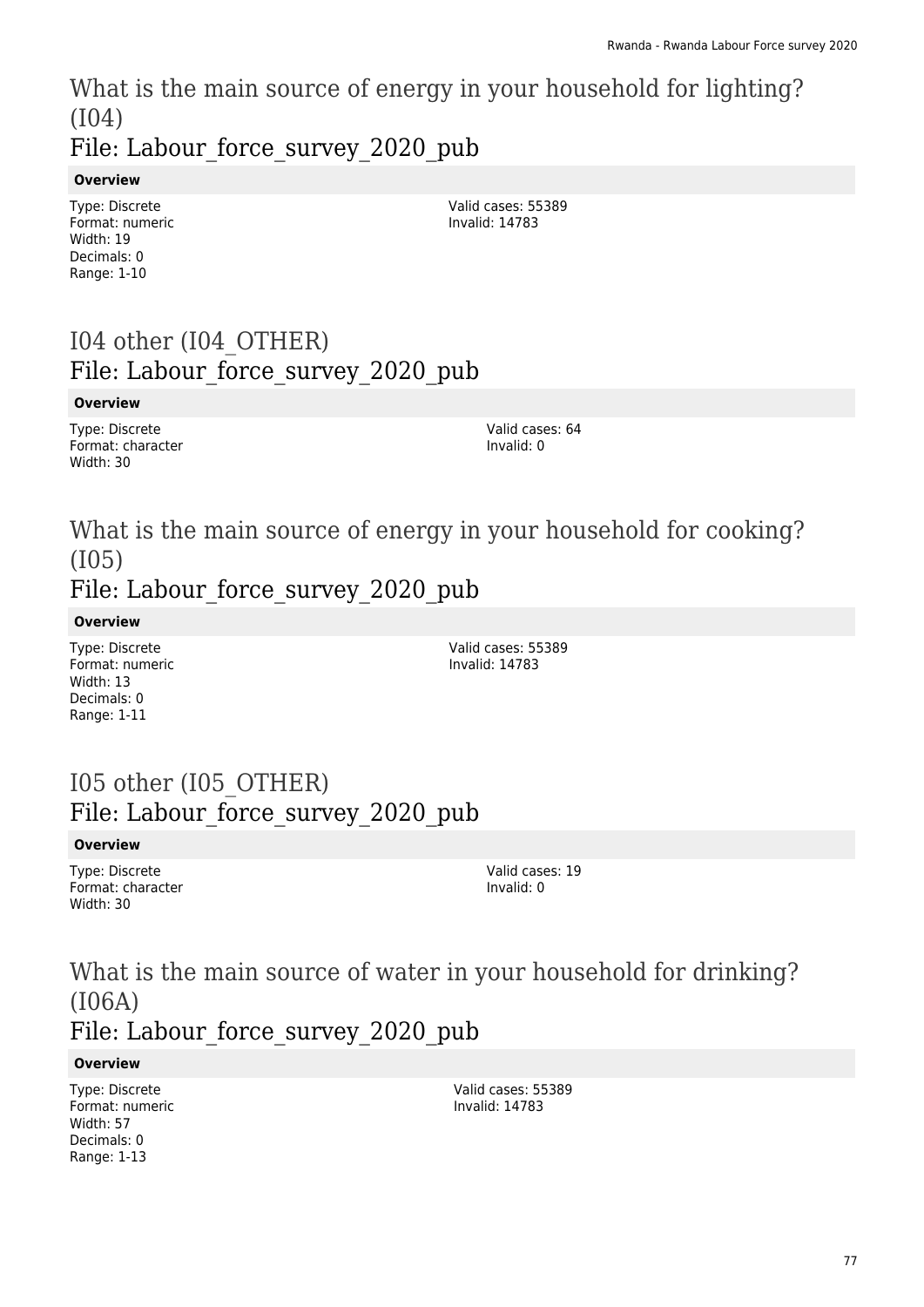# I06A other (I06A\_OTHER) File: Labour force survey 2020 pub

### **Overview**

Type: Discrete Format: character Width: 30

Valid cases: 16 Invalid: 0

### What is the main source of water in your household for other uses? (I06B) File: Labour force survey 2020 pub

**Overview**

Type: Discrete Format: numeric Width: 57 Decimals: 0 Range: 1-13

Valid cases: 55389 Invalid: 14783

# Does this household own Refrigerator/Freezer? (I07A) File: Labour force survey 2020 pub

#### **Overview**

Type: Discrete Format: numeric Width: 8 Decimals: 0 Range: 1-2

Valid cases: 55389 Invalid: 14783

# Does this household own radio? (I07B) File: Labour force survey 2020 pub

#### **Overview**

Type: Discrete Format: numeric Width: 8 Decimals: 0 Range: 1-2

Valid cases: 55389 Invalid: 14783

Does this household own TV set? (I07C) File: Labour\_force\_survey\_2020\_pub

### **Overview**

Type: Discrete Format: numeric Width: 8 Decimals: 0 Range: 1-2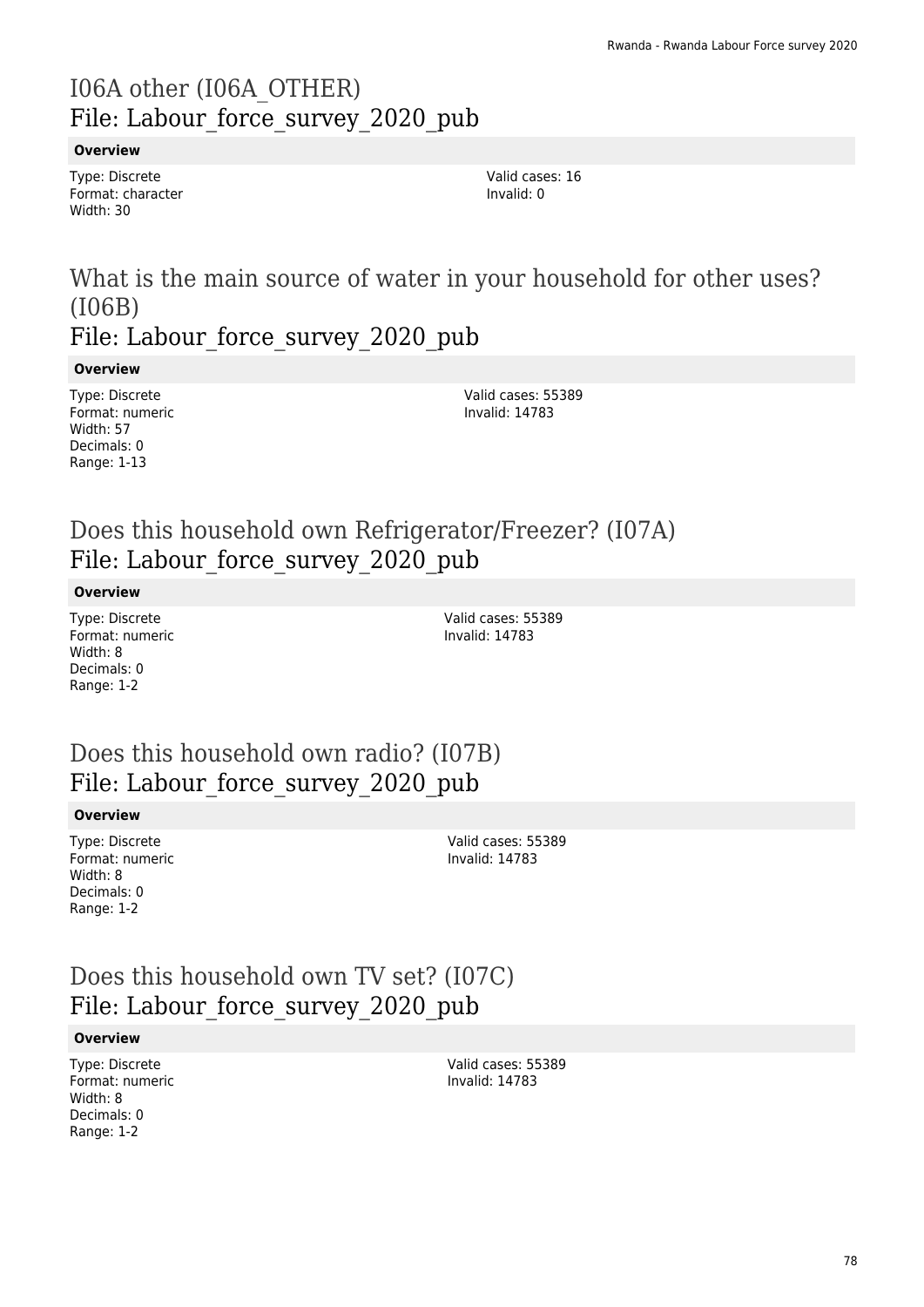# Does this household own parabolic antena? (I07D) File: Labour force survey 2020 pub

### **Overview**

Type: Discrete Format: numeric Width: 8 Decimals: 0 Range: 1-2

Valid cases: 55389 Invalid: 14783

# Does this household own Video/DVD player? (I07E) File: Labour force survey 2020 pub

#### **Overview**

Type: Discrete Format: numeric Width: 8 Decimals: 0 Range: 1-2

Valid cases: 55389 Invalid: 14783

# Does this household own Computer and accessories? (I07F) File: Labour force survey 2020 pub

#### **Overview**

Type: Discrete Format: numeric Width: 8 Decimals: 0 Range: 1-2

Valid cases: 55389 Invalid: 14783

### Does this household own Music system? (I07G) File: Labour force survey 2020 pub

#### **Overview**

Type: Discrete Format: numeric Width: 8 Decimals: 0 Range: 1-2

Valid cases: 55389 Invalid: 14783

# Does this household own Cooker? (I07H) File: Labour force survey 2020 pub

#### **Overview**

Type: Discrete Format: numeric Width: 8 Decimals: 0 Range: 1-2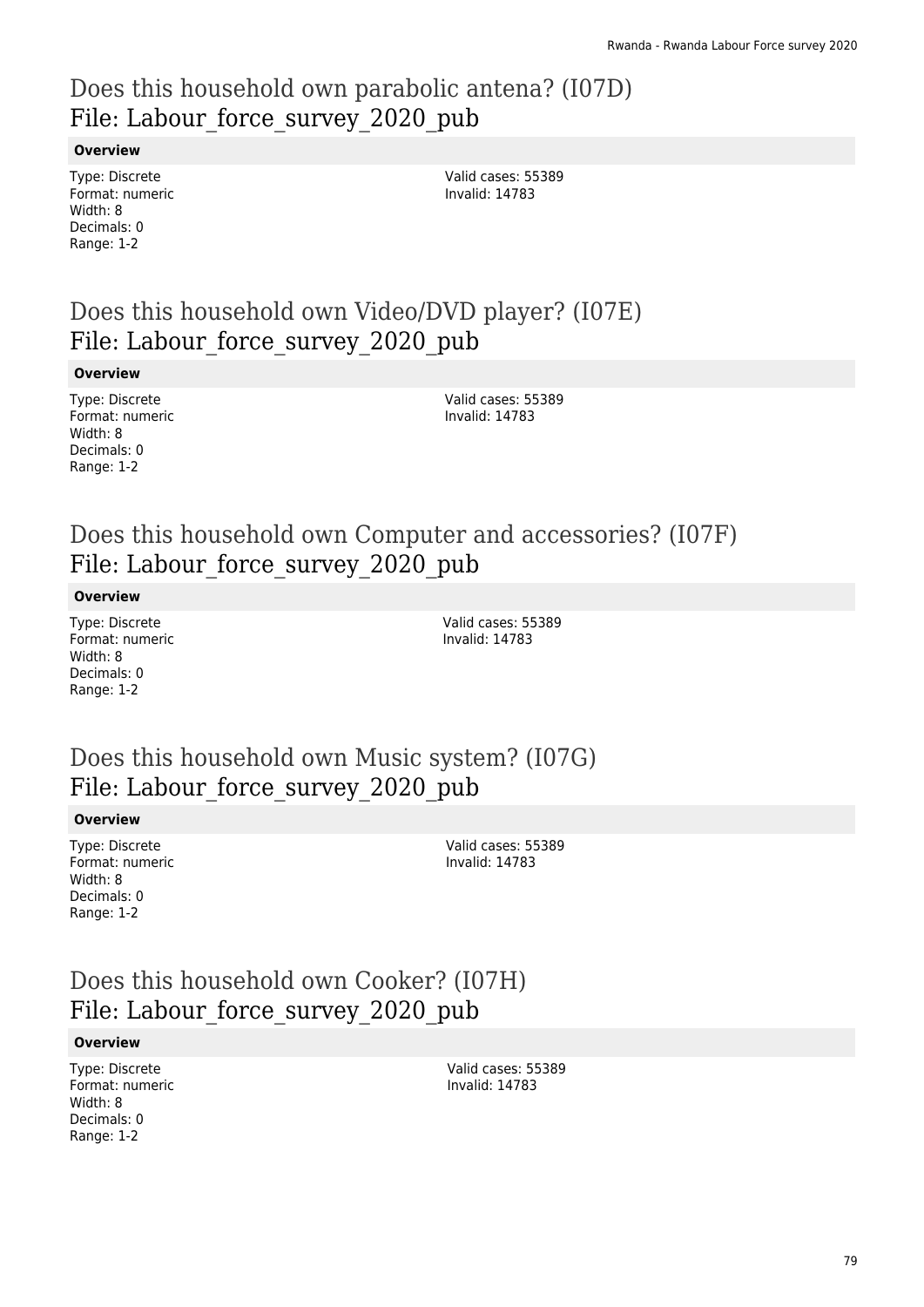# Does this household own Sewing machine? (I07I) File: Labour force survey 2020 pub

### **Overview**

Type: Discrete Format: numeric Width: 8 Decimals: 0 Range: 1-2

Valid cases: 55389 Invalid: 14783

# Does this household own Laundry machine? (I07J) File: Labour force survey 2020 pub

#### **Overview**

Type: Discrete Format: numeric Width: 8 Decimals: 0 Range: 1-2

Valid cases: 55389 Invalid: 14783

# Does this household own Electric fan? (I07K) File: Labour force survey 2020 pub

#### **Overview**

Type: Discrete Format: numeric Width: 8 Decimals: 0 Range: 1-2

Valid cases: 55389 Invalid: 14783

### Does this household own Camera? (I07L) File: Labour force survey 2020 pub

#### **Overview**

Type: Discrete Format: numeric Width: 8 Decimals: 0 Range: 1-2

Valid cases: 55389 Invalid: 14783

# Does this household own Mobile phone? (I07M) File: Labour force survey 2020 pub

#### **Overview**

Type: Discrete Format: numeric Width: 8 Decimals: 0 Range: 1-2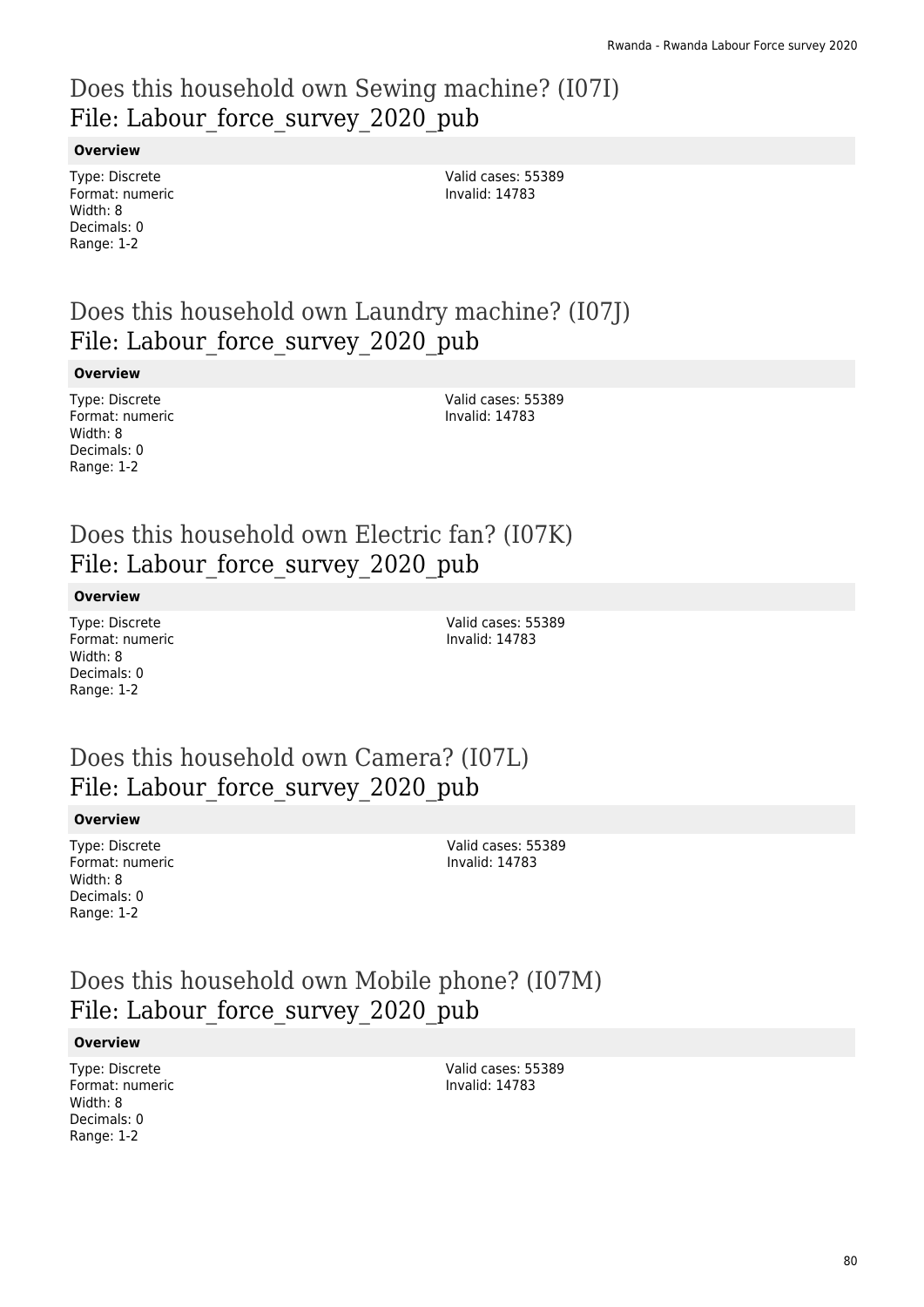# Does this household own Car ? (I07N) File: Labour force survey 2020 pub

### **Overview**

Type: Discrete Format: numeric Width: 8 Decimals: 0 Range: 1-2

Valid cases: 55389 Invalid: 14783

# Does this household own Bicycle ? (I07O) File: Labour force survey 2020 pub

#### **Overview**

Type: Discrete Format: numeric Width: 8 Decimals: 0 Range: 1-2

Valid cases: 55389 Invalid: 14783

# Does this household own Motorcycle ? (I07P) File: Labour force survey 2020 pub

#### **Overview**

Type: Discrete Format: numeric Width: 8 Decimals: 0 Range: 1-2

Valid cases: 55389 Invalid: 14783

### Does this household own internet connection ? (I07Q) File: Labour force survey 2020 pub

### **Overview**

Type: Discrete Format: numeric Width: 8 Decimals: 0 Range: 1-2

Valid cases: 55384 Invalid: 14788

How many of this household members aged 10 and above who know to use at least on (I13) File: Labour force survey 2020 pub

#### **Overview**

Type: Discrete Format: numeric Width: 8 Decimals: 0 Range: 0-12

Valid cases: 37313 Invalid: 32859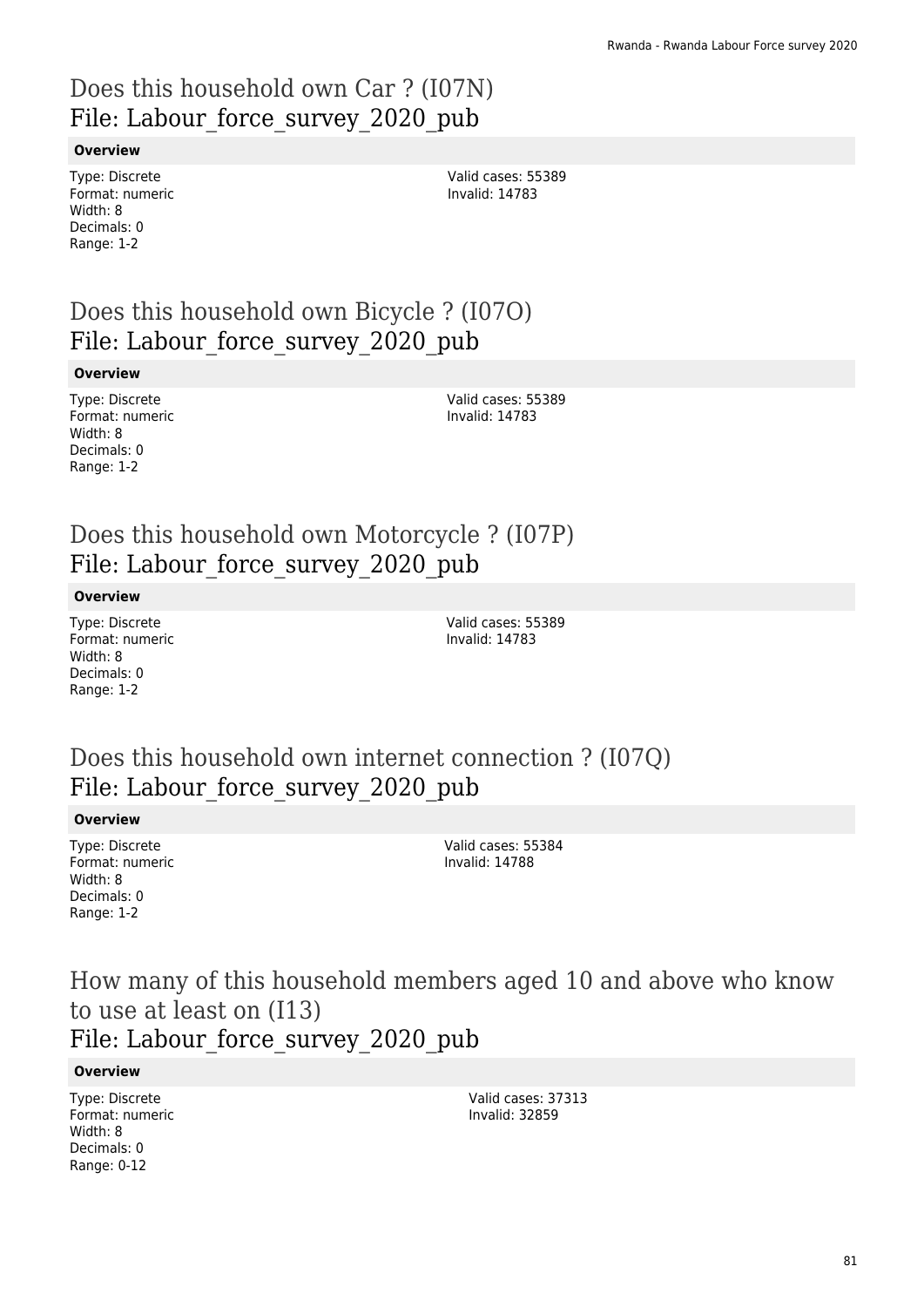# Serial Number (PID) File: Labour force survey 2020 pub

### **Overview**

Type: Discrete Format: numeric Width: 8 Decimals: 0 Range: 1-20

Valid cases: 70172 Invalid: 0

# District (code dis) File: Labour force survey 2020 pub

#### **Overview**

Type: Discrete Format: numeric Width: 10 Decimals: 0 Range: 11-57

Valid cases: 70172 Invalid: 0

### Weight (weight) File: Labour force survey 2020 pub

#### **Overview**

Type: Continuous Format: numeric Width: 10 Decimals: 0 Range: 6.644894-5500.86572265625 Valid cases: 70172 Invalid: 0 Minimum: 6.6 Maximum: 5500.9 Mean: 712.5 Standard deviation: 520.5

### Labour force status with  $14+$  (status1) File: Labour force survey 2020 pub

#### **Overview**

Type: Discrete Format: numeric Width: 19 Decimals: 0 Range: 1-3

Valid cases: 45039 Invalid: 25133

# Working age population (wap16) File: Labour force survey 2020 pub

#### **Overview**

Type: Discrete Format: numeric Width: 9 Decimals: 0 Range: 1-1

Valid cases: 42106 Invalid: 28066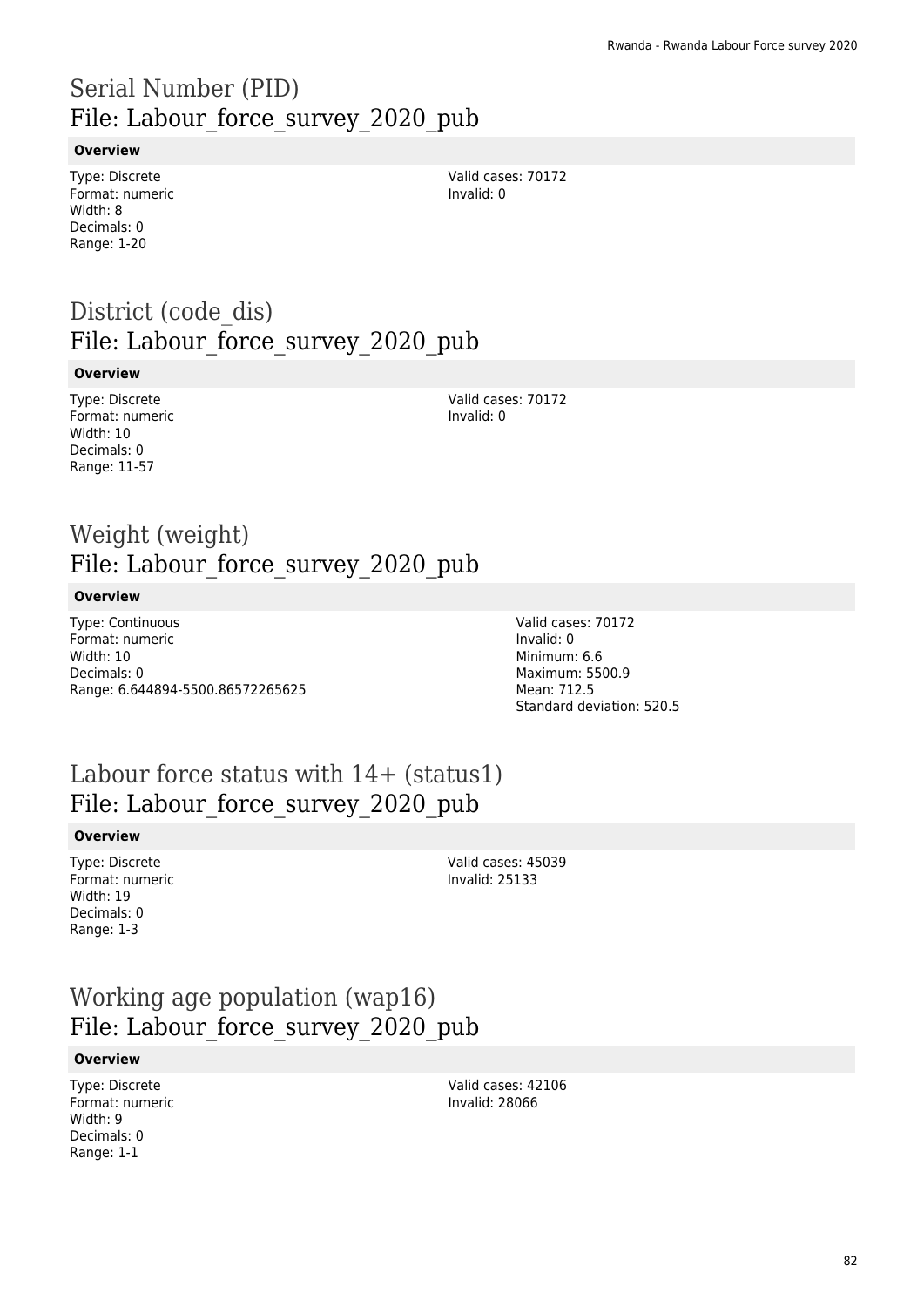# Employment to population ratio (employed16) File: Labour force survey 2020 pub

### **Overview**

Type: Continuous Format: numeric Width: 9 Decimals: 0 Range: 0-100

Valid cases: 42106 Invalid: 28066 Minimum: 0 Maximum: 100 Mean: 48.1 Standard deviation: 50

# Unemployment rate (UR1) File: Labour force survey 2020 pub

### **Overview**

| <b>Type: Continuous</b> |
|-------------------------|
| Format: numeric         |
| Width: 9                |
| Decimals: 0             |
| Range: 0-100            |

Valid cases: 24827 Invalid: 45345 Minimum: 0 Maximum: 100 Mean: 18.4 Standard deviation: 38.8

# Labour force particiaption rate (LFPR) File: Labour force survey 2020 pub

### **Overview**

Type: Continuous Format: numeric Width: 9 Decimals: 0 Range: 0-100

Valid cases: 42106 Invalid: 28066 Minimum: 0 Maximum: 100 Mean: 59 Standard deviation: 49.2

# Dimunished Subsistance foodstaff producers (sub) File: Labour force survey 2020 pub

### **Overview**

Type: Discrete Format: numeric Width: 15 Decimals: 0 Range: 1-2

Valid cases: 42106 Invalid: 28066

### Not employed with jobseach (jobsearch) File: Labour force survey 2020 pub

### **Overview**

Type: Discrete Format: numeric Width: 9 Decimals: 0 Range: 0-1

Valid cases: 70172 Invalid: 0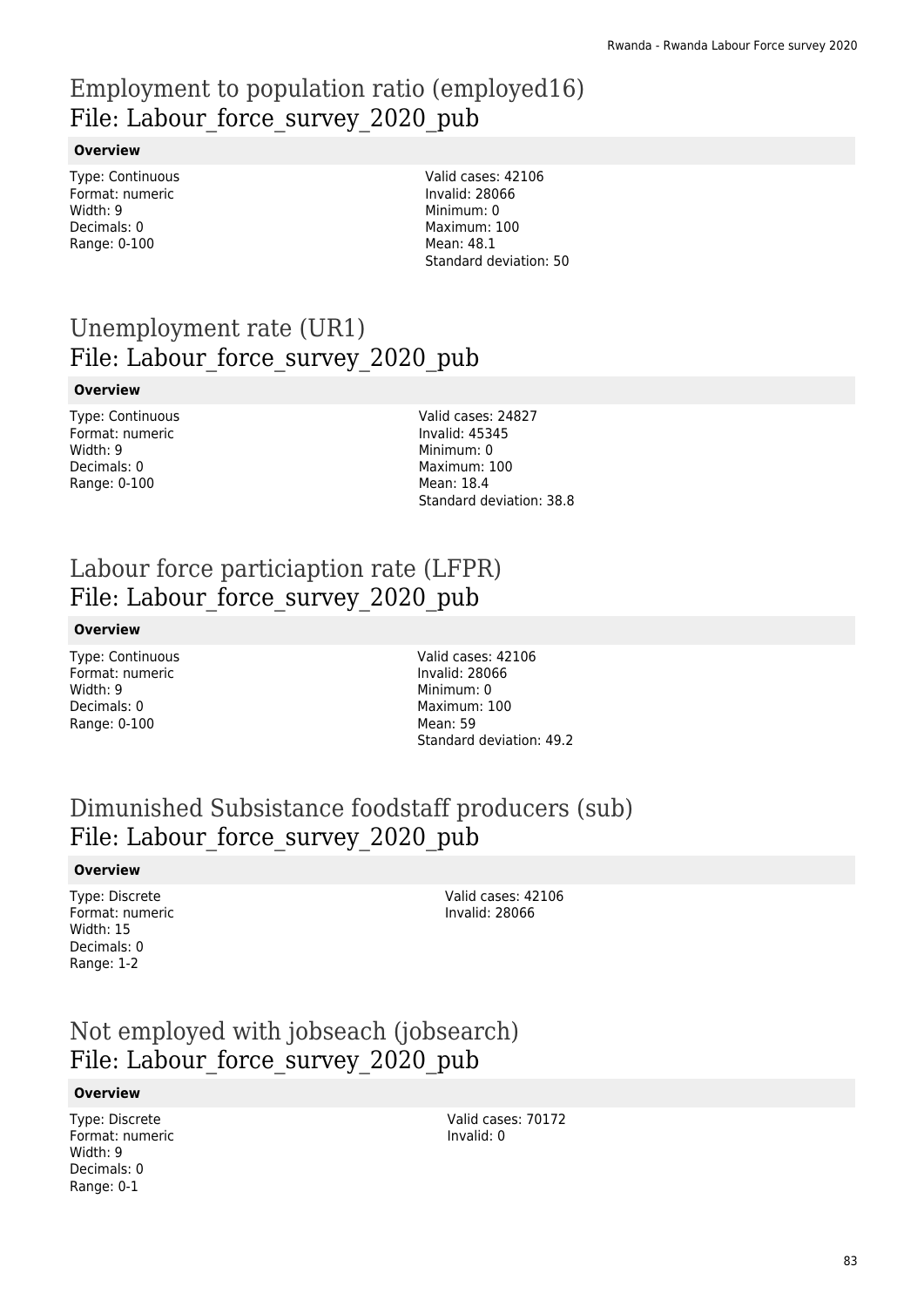# Potential labour force (PLF) File: Labour\_force\_survey\_2020\_pub

### **Overview**

Type: Discrete Format: numeric Width: 24 Decimals: 0 Range: 1-2

Valid cases: 8953 Invalid: 61219

# Youth 16 to 24 years old (youth) File: Labour force survey 2020 pub

#### **Overview**

Type: Discrete Format: numeric Width: 9 Decimals: 0 Range: 1-1

Valid cases: 12685 Invalid: 57487

### Young 16 to 30 years old (young) File: Labour force survey 2020 pub

### **Overview**

Type: Discrete Format: numeric Width: 9 Decimals: 0 Range: 1-1

Valid cases: 19817 Invalid: 50355

### person with disability (disable) File: Labour force survey 2020 pub

#### **Overview**

Type: Discrete Format: numeric Width: 8 Decimals: 0 Range: 0-1

Valid cases: 55389 Invalid: 14783

# Head of the household (head) File: Labour force survey 2020 pub

#### **Overview**

Type: Discrete Format: numeric Width: 9 Decimals: 0 Range: 1-1

Valid cases: 13315 Invalid: 56857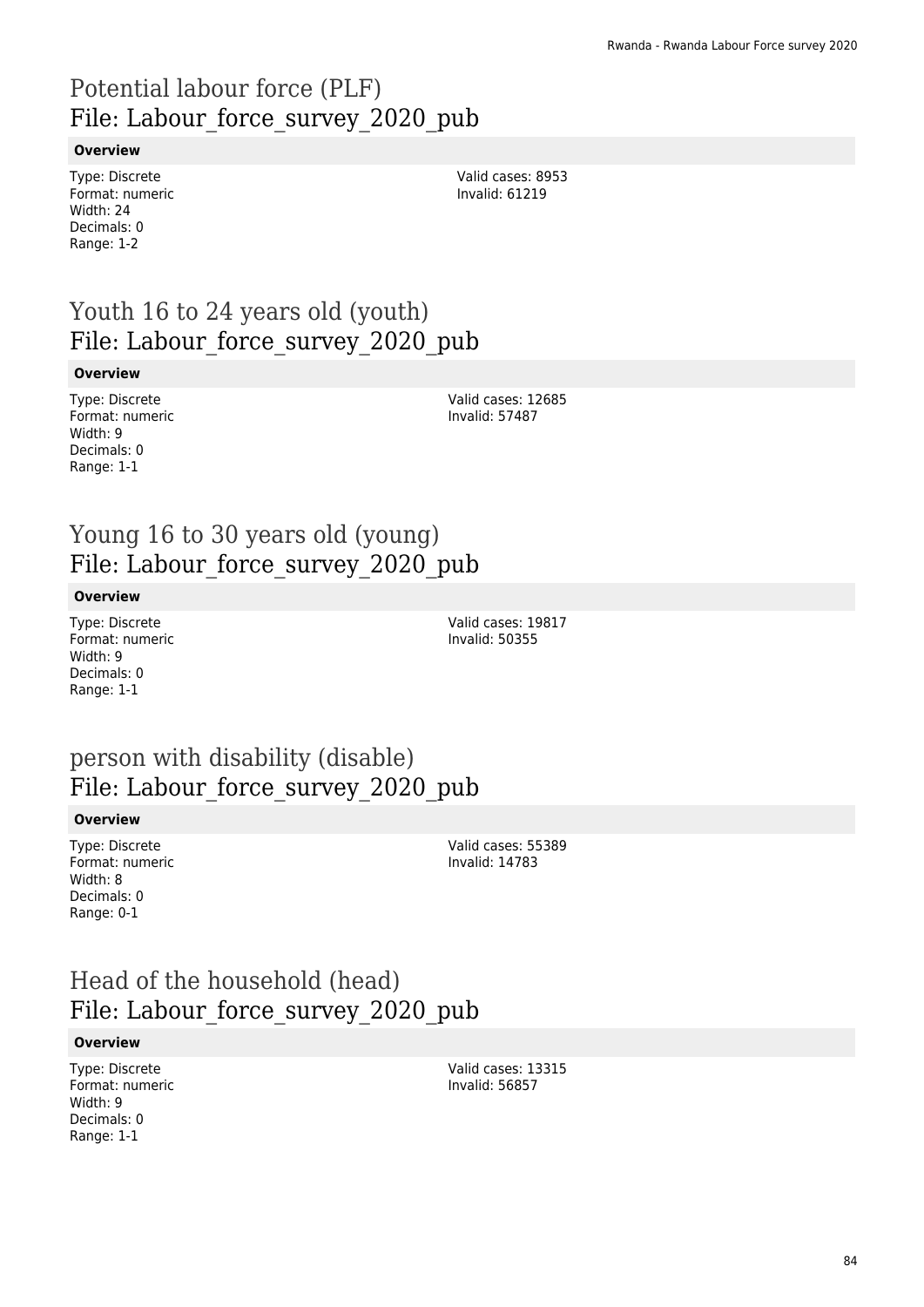# fetch firewood (dG01) File: Labour force survey 2020 pub

### **Overview**

Type: Discrete Format: numeric Width: 9 Decimals: 0 Range: 1-1

Valid cases: 11542 Invalid: 58630

# fetch water (dG02) File: Labour force survey 2020 pub

#### **Overview**

Type: Discrete Format: numeric Width: 9 Decimals: 0 Range: 1-1

Valid cases: 15125 Invalid: 55047

### searching fooder or grazing (dG03) File: Labour force survey 2020 pub

#### **Overview**

Type: Discrete Format: numeric Width: 9 Decimals: 0 Range: 1-1

Valid cases: 10011 Invalid: 60161

### manufacturing household goods (dG04) File: Labour force survey 2020 pub

#### **Overview**

Type: Discrete Format: numeric Width: 9 Decimals: 0 Range: 1-1

Valid cases: 497 Invalid: 69675

### repairing household (dG05) File: Labour force survey 2020 pub

#### **Overview**

Type: Discrete Format: numeric Width: 9 Decimals: 0 Range: 1-1

Valid cases: 1428 Invalid: 68744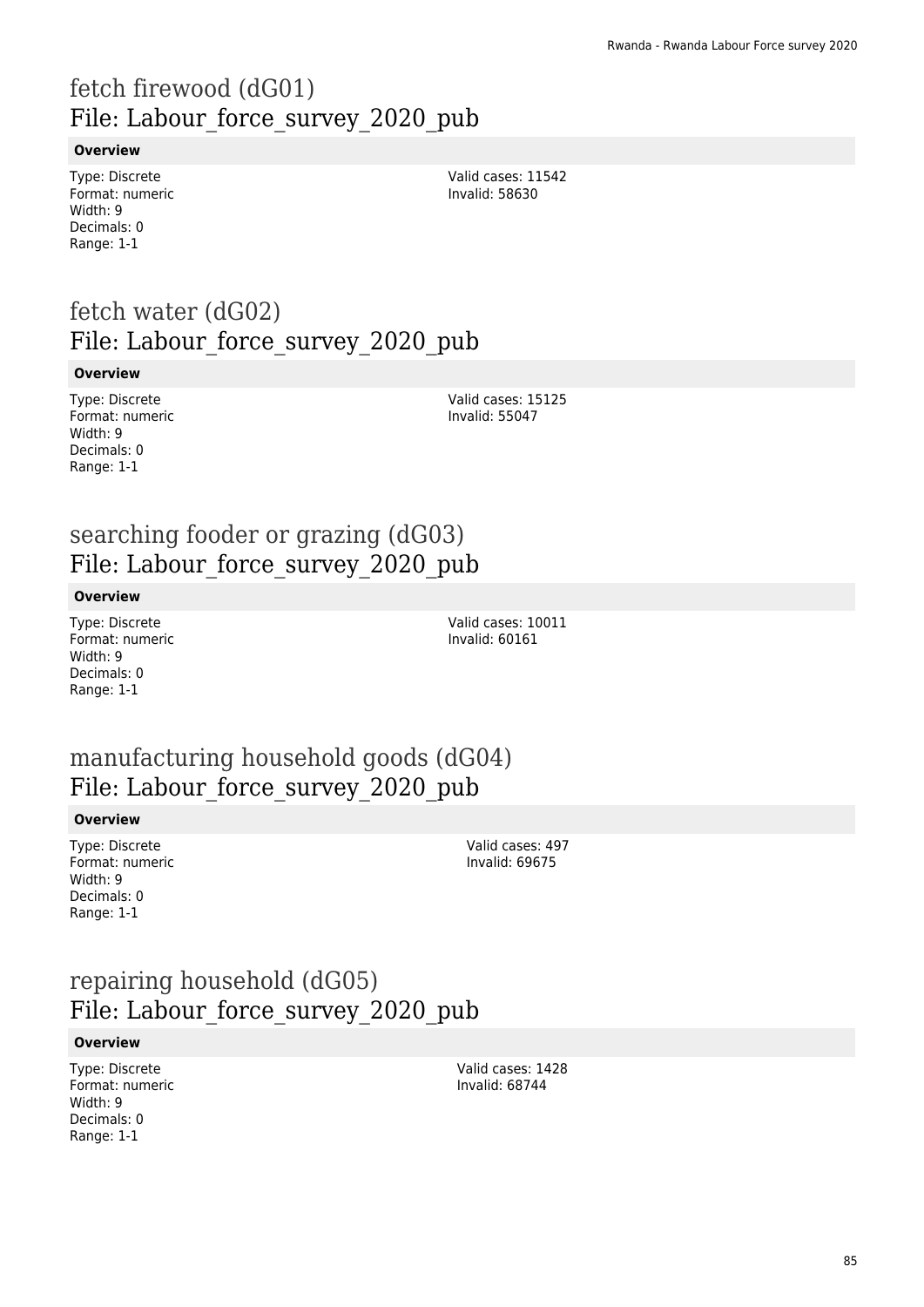# Cooking and shopping (dG06) File: Labour force survey 2020 pub

### **Overview**

Type: Discrete Format: numeric Width: 9 Decimals: 0 Range: 1-1

Valid cases: 21367 Invalid: 48805

# Looking after children and aldery (dG07) File: Labour force survey 2020 pub

#### **Overview**

Type: Discrete Format: numeric Width: 9 Decimals: 0 Range: 1-1

Valid cases: 10166 Invalid: 60006

### Participation in unpaid homework (G) File: Labour force survey 2020 pub

#### **Overview**

Type: Discrete Format: numeric Width: 35 Decimals: 0 Range: 0-1

Valid cases: 32080 Invalid: 38092

# (LFS\_round) File: Labour force\_survey\_2020\_pub

#### **Overview**

Type: Discrete Format: numeric Width: 9 Decimals: 0 Range: 1-4

Valid cases: 70172 Invalid: 0

### Urban\_rural (Code\_UR) File: Labour force survey 2020 pub

#### **Overview**

Type: Discrete Format: numeric Width: 9 Decimals: 0 Range: 1-2

Valid cases: 70172 Invalid: 0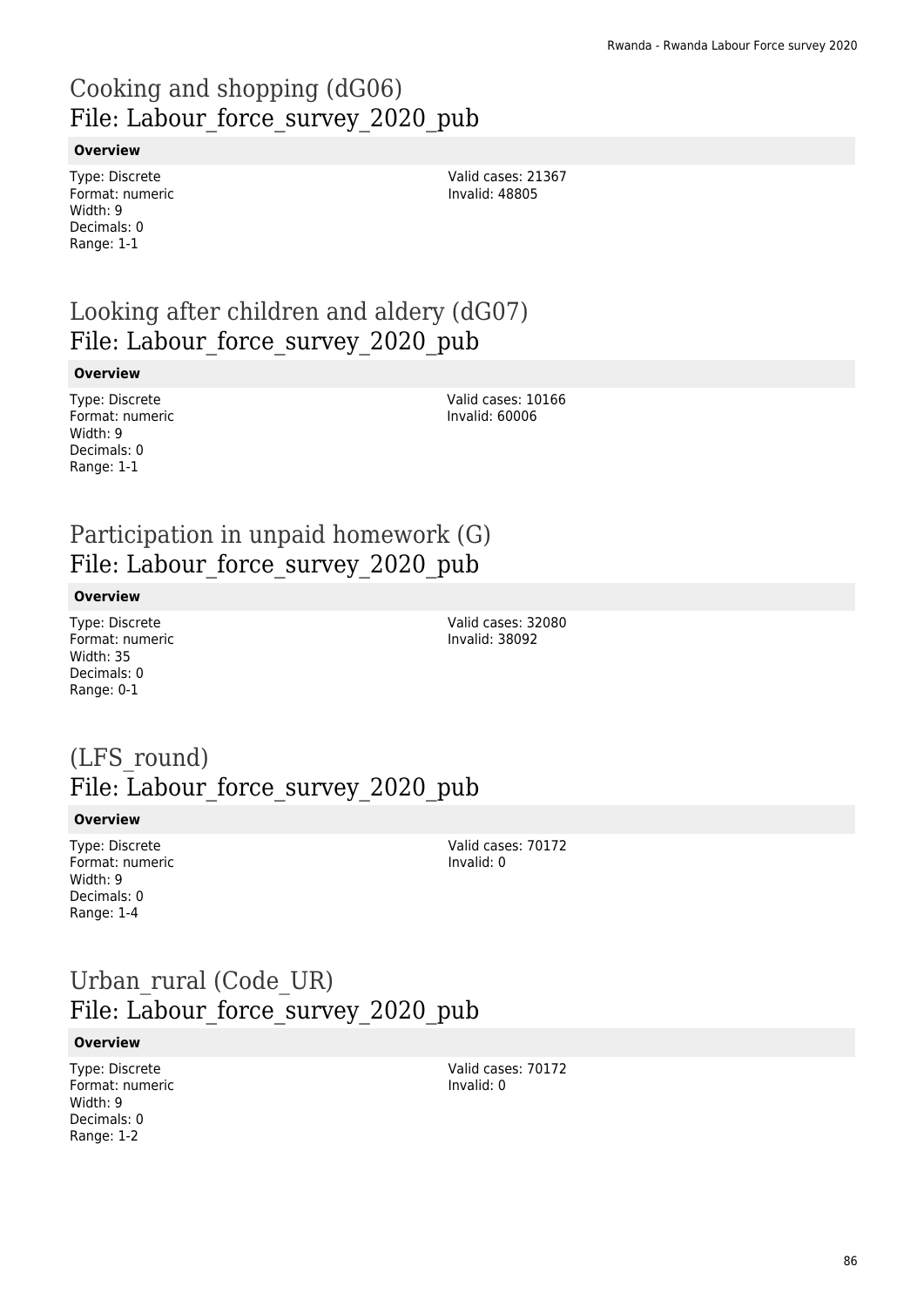# Household Number (hhlno) File: Labour force survey 2020 pub

### **Overview**

Type: Continuous Format: numeric Width: 8 Decimals: 0 Range: 1-941

Valid cases: 14783 Invalid: 55389 Minimum: 1 Maximum: 941 Mean: 117.7 Standard deviation: 96.3

# Date of birth year(MONTH) (a04m) File: Labour\_force\_survey\_2020\_pub

### **Overview**

Type: Discrete Format: numeric Width: 8 Decimals: 0 Range: 1-12

Valid cases: 14783 Invalid: 55389

### Date of Birth(YEAR) (a04y) File: Labour force survey 2020 pub

### **Overview**

Type: Continuous Format: numeric Width: 8 Decimals: 0 Range: 1925-2020 Valid cases: 14783 Invalid: 55389 Minimum: 1925 Maximum: 2020 Mean: 1996.1 Standard deviation: 17.5

### Anyone aged 15years and above joined you (V300) File: Labour force survey 2020 pub

#### **Overview**

Type: Discrete Format: numeric Width: 8 Decimals: 0 Range: 1-2

Valid cases: 14783 Invalid: 55389

### new serial (V301) File: Labour force survey 2020 pub

#### **Overview**

Type: Discrete Format: numeric Width: 8 Decimals: 0 Range: 1-13

Valid cases: 14737 Invalid: 55435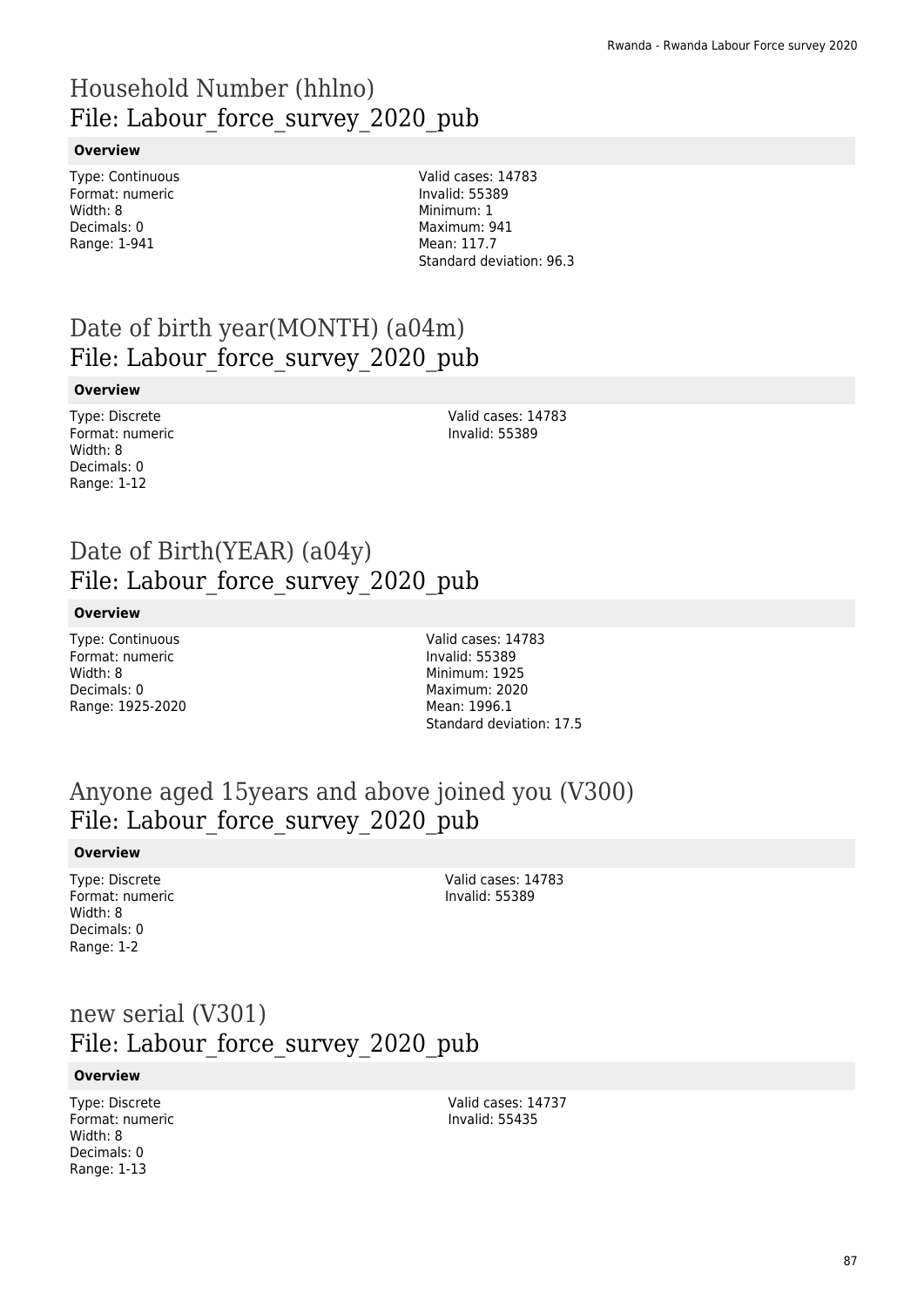# Highest level of education (V302) File: Labour force survey 2020 pub

### **Overview**

Type: Discrete Format: numeric Width: 29 Decimals: 0 Range: 1-6

Valid cases: 9327 Invalid: 60845

### Any trade or technical Vocational (V303) File: Labour force survey 2020 pub

#### **Overview**

Type: Discrete Format: numeric Width: 8 Decimals: 0 Range: 1-2

Valid cases: 9327 Invalid: 60845

Did [NAME] do at least one of the following given even if only for one hour? (V304) File: Labour force survey 2020 pub

#### **Overview**

Type: Discrete Format: numeric Width: 8 Decimals: 0 Range: 1-2

Valid cases: 9327 Invalid: 60845

### Did [NAME] have a paid job or a business temporaly absent and expect to return (b02) File: Labour force survey 2020 pub

#### **Overview**

Type: Discrete Format: numeric Width: 8 Decimals: 0 Range: 1-2

Valid cases: 5488 Invalid: 64684

### The main reason [NAME] was absent from work (V306) File: Labour force survey 2020 pub

#### **Overview**

Type: Discrete Format: numeric Width: 74 Decimals: 0 Range: 1-13

Valid cases: 728 Invalid: 69444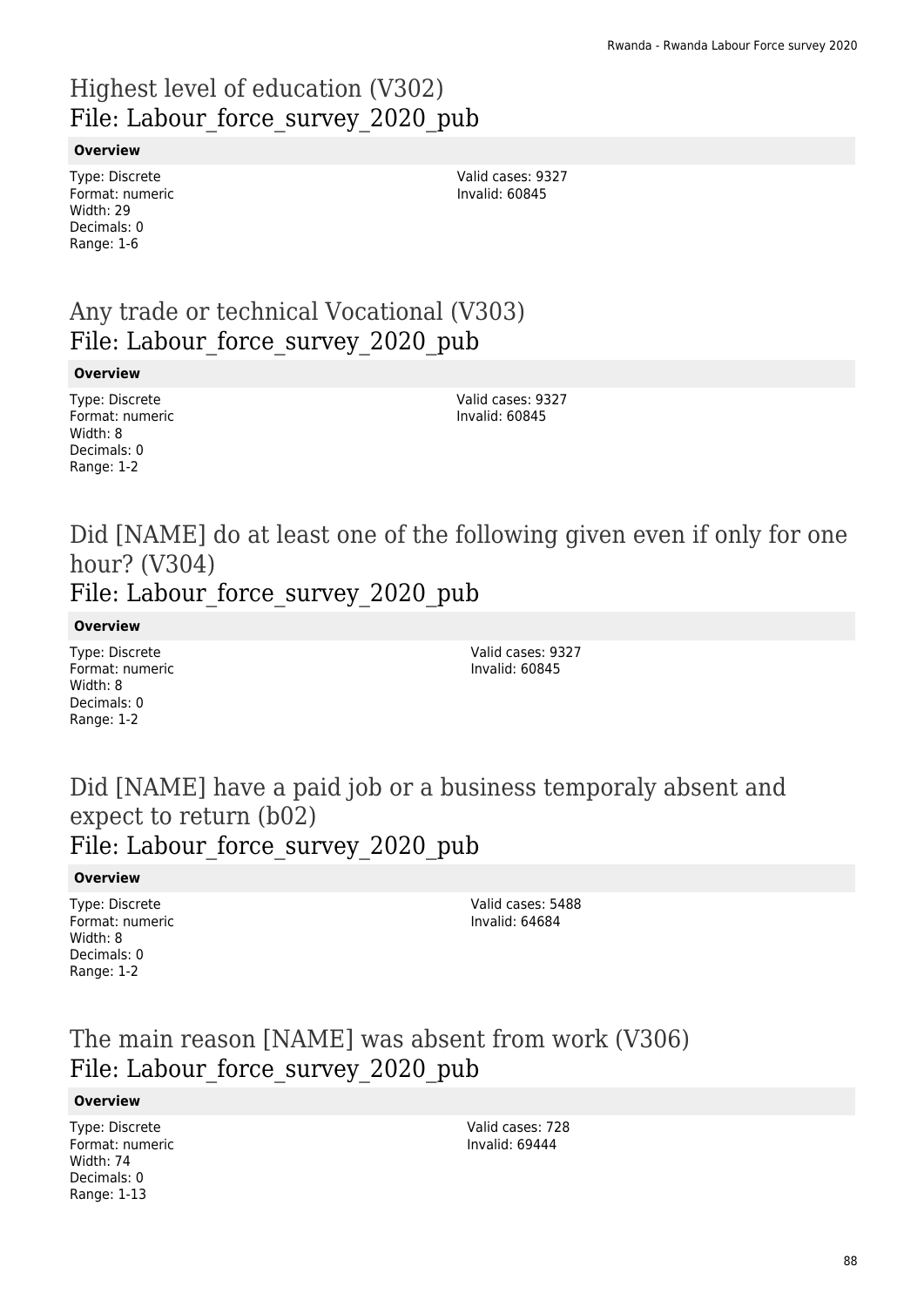# B03 other (b03\_other) File: Labour force survey 2020 pub

### **Overview**

Type: Discrete Format: character Width: 30

Valid cases: 4 Invalid: 0

# The expected total absence from work for [NAME] (V308) File: Labour force survey 2020 pub

### **Overview**

Type: Discrete Format: numeric Width: 32 Decimals: 0 Range: 1-4

Valid cases: 642 Invalid: 69530

Does [NAME] continue receiving an income from job during absence? (b05) File: Labour force survey 2020 pub

### **Overview**

Type: Discrete Format: numeric Width: 13 Decimals: 0 Range: 1-3

Valid cases: 541 Invalid: 69631

### Was [NAME] employed in March 2020? (V310) File: Labour force survey 2020 pub

#### **Overview**

Type: Discrete Format: numeric Width: 8 Decimals: 0 Range: 1-2

Valid cases: 5256 Invalid: 64916

### Write Main goods or Services (b07c) File: Labour force survey 2020 pub

#### **Overview**

Type: Discrete Format: character Width: 90

Valid cases: 1180 Invalid: 0

Main goods or services(ISIC CODE) (b07a) File: Labour force survey 2020 pub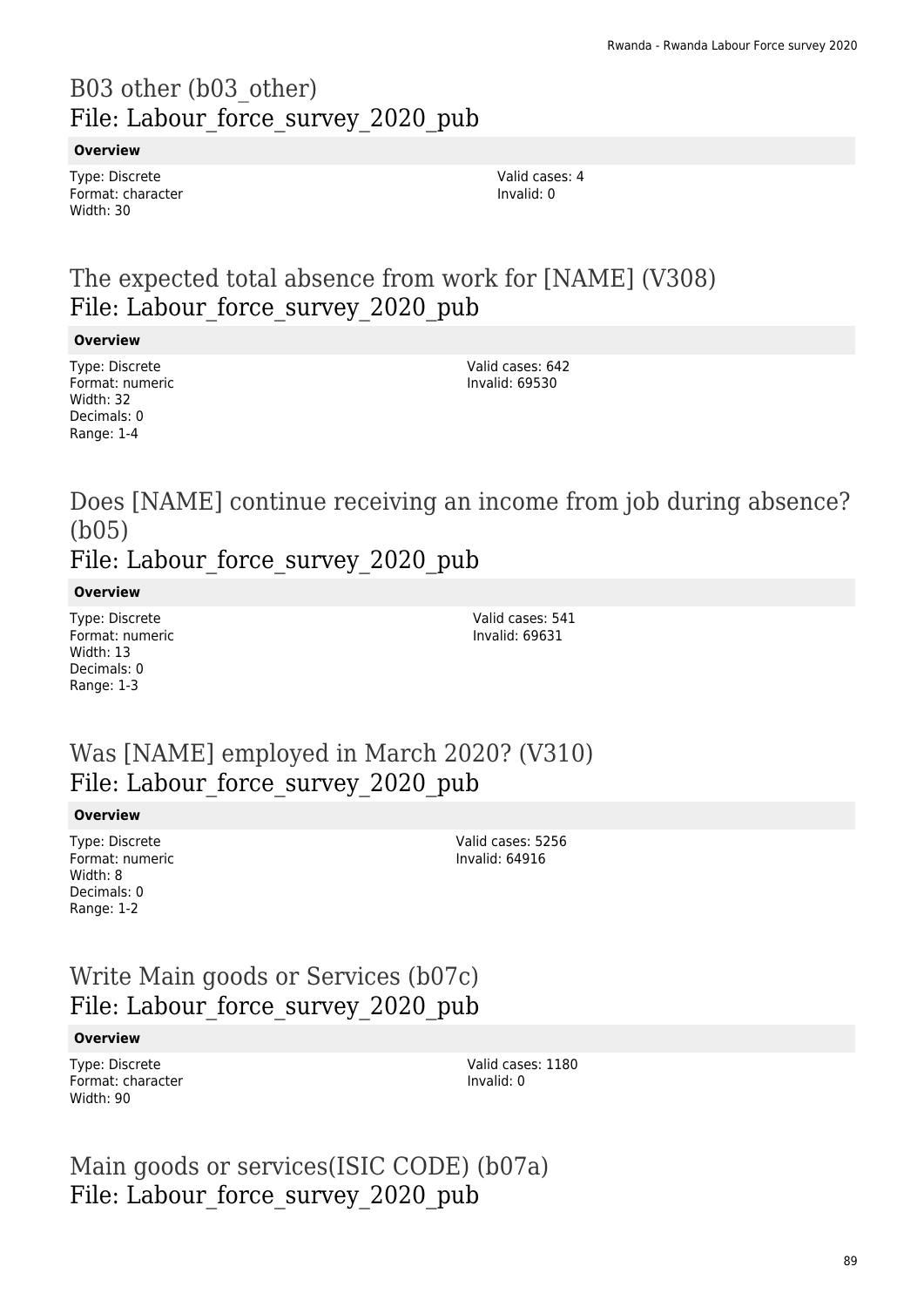# Main goods or services(ISIC CODE) (b07a) File: Labour force survey 2020 pub

### **Overview**

Type: Discrete Format: numeric Width: 142 Decimals: 0 Range: 111-9900

Valid cases: 1180 Invalid: 68992

# ISIC Description (b07b) File: Labour force survey 2020 pub

#### **Overview**

Type: Discrete Format: character Width: 40

Valid cases: 1174 Invalid: 0

### why did [NAME] stop working? (V314) File: Labour force survey 2020 pub

#### **Overview**

Type: Discrete Format: numeric Width: 70 Decimals: 0 Range: 1-99

Valid cases: 1180 Invalid: 68992

### b08 other (b08\_other) File: Labour force survey 2020 pub

#### **Overview**

Type: Discrete Format: character Width: 30

Valid cases: 1 Invalid: 0

# Did [NAME] look for any kind of paid job or try to start any kind of business? (V316) File: Labour force survey 2020 pub

#### **Overview**

Type: Discrete Format: numeric Width: 8 Decimals: 0 Range: 1-2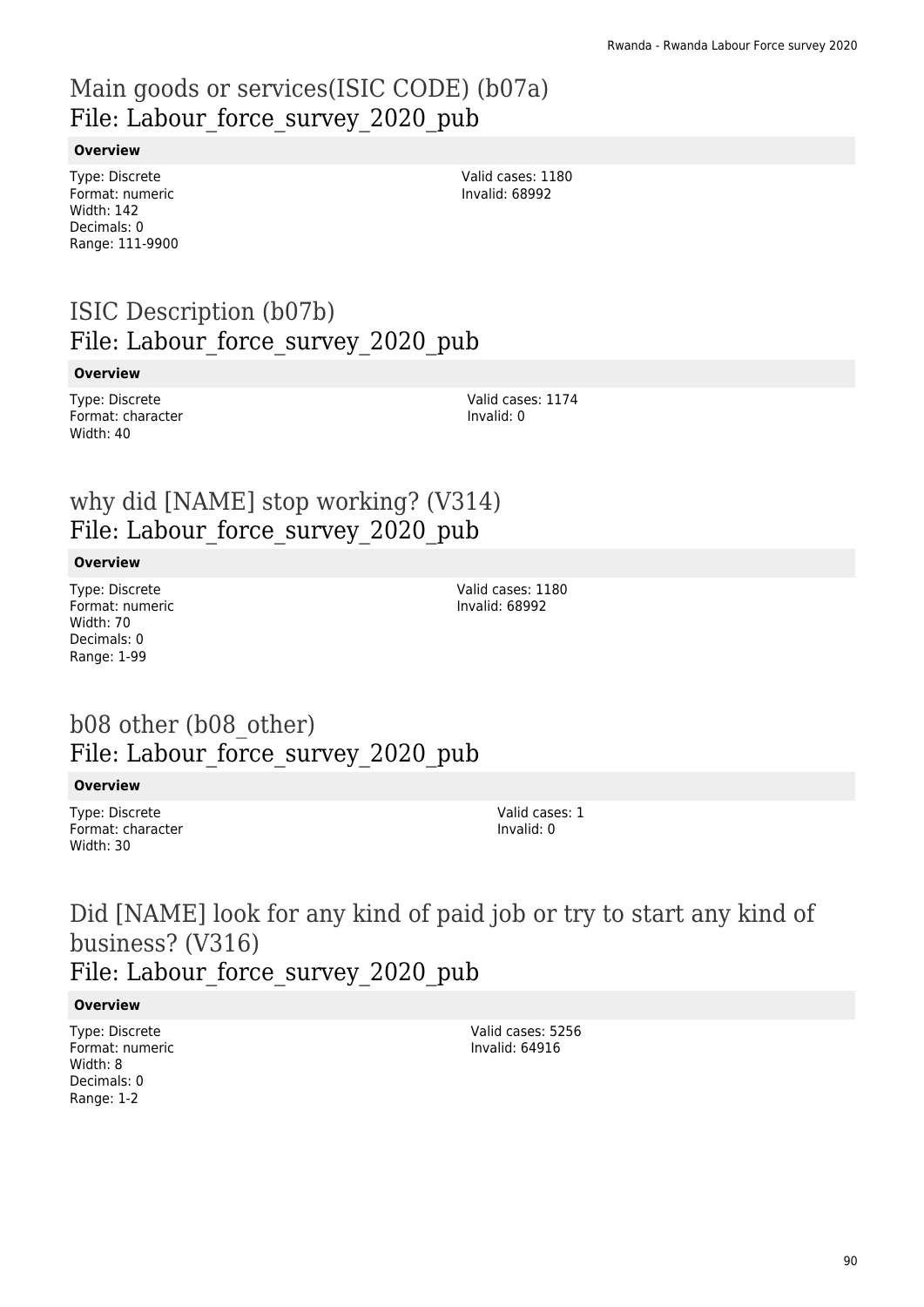### Has [NAME] already found a job or arranged to start a business in next 4 weeks? (V317) File: Labour force survey 2020 pub

### **Overview**

Type: Discrete Format: numeric Width: 8 Decimals: 0 Range: 1-2

Valid cases: 4207 Invalid: 65965

### What did [NAME] do in the last 4 weeks to find a paid job or start a business? (V318) File: Labour force survey 2020 pub

### **Overview**

Type: Discrete Format: character Width: 4

Valid cases: 1049 Invalid: 0

### Arranging for financial ressources,applying for permits,licences (b11a) File: Labour force survey 2020 pub

**Overview**

Type: Discrete Format: numeric Width: 8 Decimals: 0 Range: 1-2

Valid cases: 4 Invalid: 70168

# Looking for land,premises,machinery,supplies,farming inputs (b11b) File: Labour force survey 2020 pub

### **Overview**

Type: Discrete Format: numeric Width: 8 Decimals: 0 Range: 1-2

Valid cases: 4 Invalid: 70168

# Seeking the assistance of friends,relatives or other types of intermediaries (b11c) File: Labour force survey 2020 pub

### **Overview**

Type: Discrete Format: numeric Width: 8 Decimals: 0 Range: 1-2

Valid cases: 4 Invalid: 70168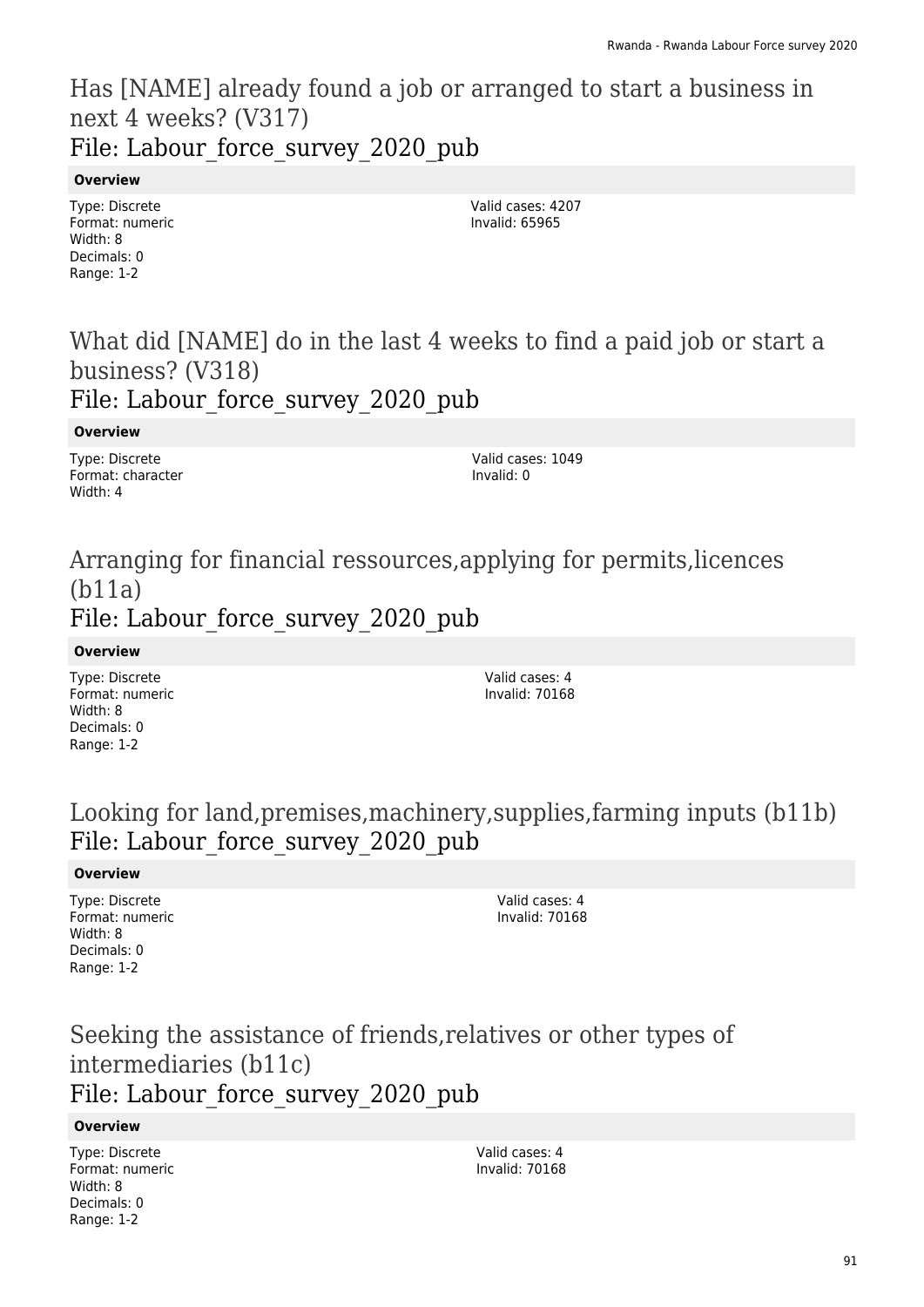Registering with or contacting public or private employment services (b11d) File: Labour force survey 2020 pub

### **Overview**

Type: Discrete Format: numeric Width: 8 Decimals: 0 Range: 1-2

Valid cases: 4 Invalid: 70168

### Applying to employers directly,checking at worksites,farms,factory gates,markets (b11e) File: Labour force\_survey\_2020\_pub

#### **Overview**

Type: Discrete Format: numeric Width: 8 Decimals: 0 Range: 1-2

Valid cases: 4 Invalid: 70168

# Placing or answering newspaper or online job advertisements (b11f) File: Labour force survey 2020 pub

### **Overview**

Type: Discrete Format: numeric Width: 8 Decimals: 0 Range: 1-2

Valid cases: 4 Invalid: 70168

### Placing and updating resumes on professional or social networking sites online (b11g) File: Labour force survey 2020 pub

### **Overview**

Type: Discrete Format: numeric Width: 8 Decimals: 0 Range: 1-2

Valid cases: 4 Invalid: 70168

# No method (b11h) File: Labour force\_survey\_2020\_pub

### **Overview**

Type: Discrete Format: numeric Width: 8 Decimals: 0 Range: 1-2

Valid cases: 4 Invalid: 70168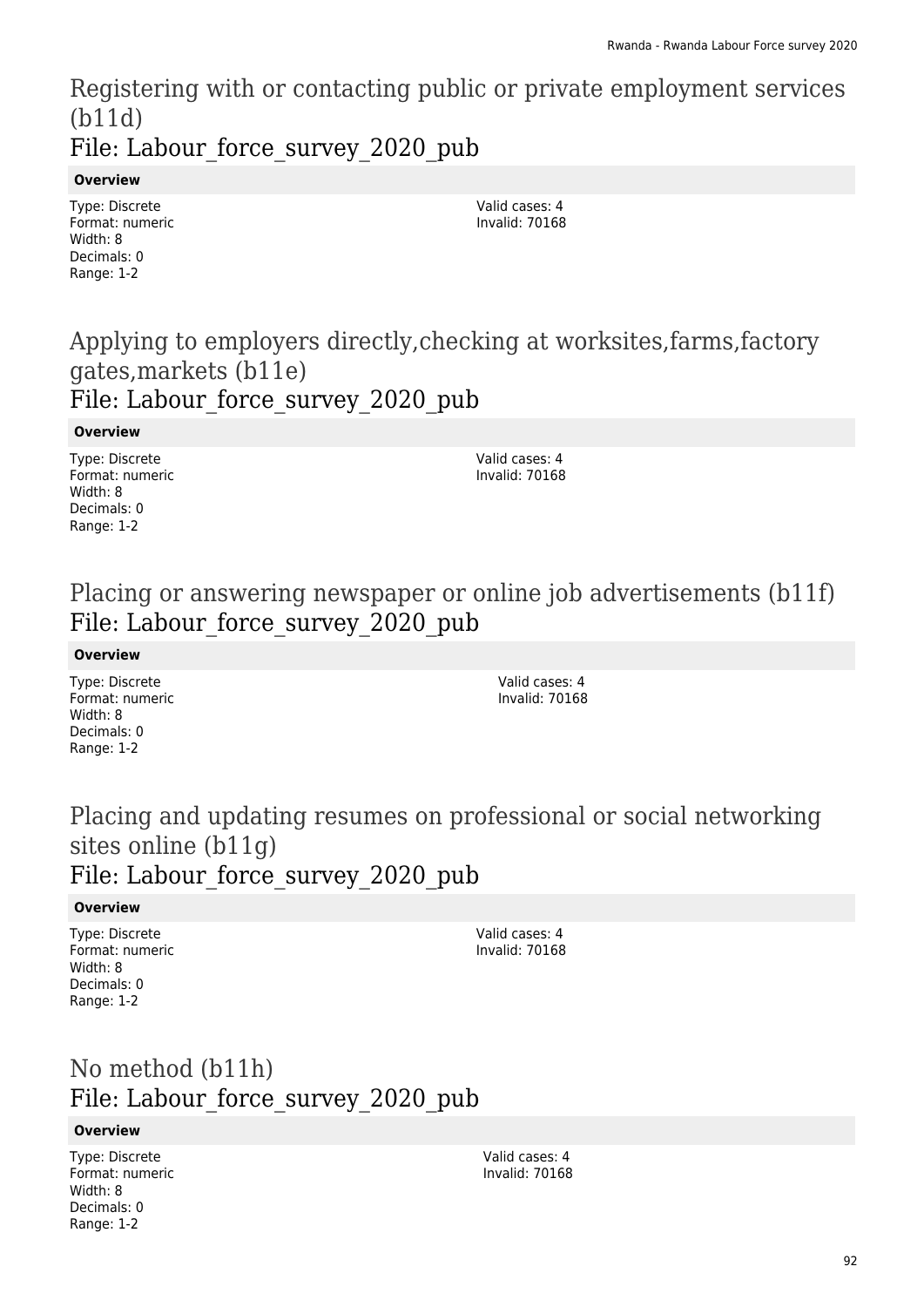# Other (b11i) File: Labour force survey 2020 pub

### **Overview**

Type: Discrete Format: numeric Width: 8 Decimals: 0 Range: 1-2

Valid cases: 4 Invalid: 70168

What was the main reason [NAME] did not try to find a paid job or to start a bus (V328)

File: Labour force survey 2020 pub

**Overview**

Type: Discrete Format: numeric Width: 96 Decimals: 0 Range: 1-18

Valid cases: 4173 Invalid: 65999

### B12 Other (b12\_other) File: Labour force survey 2020 pub

### **Overview**

Type: Discrete Format: character Width: 30

Valid cases: 10 Invalid: 0

# could [NAME] have started work during the 7days or within next 2 weeks? (V330)

# File: Labour force survey 2020 pub

### **Overview**

Type: Discrete Format: numeric Width: 8 Decimals: 0 Range: 1-2

Valid cases: 5256 Invalid: 64916

### How many Hours does [NAME] usually work per week? (V331) File: Labour force survey 2020 pub

### **Overview**

Type: Continuous Format: numeric Width: 8 Decimals: 0 Range: 1-99

Valid cases: 4071 Invalid: 66101 Minimum: 1 Maximum: 99 Mean: 39.7 Standard deviation: 20.1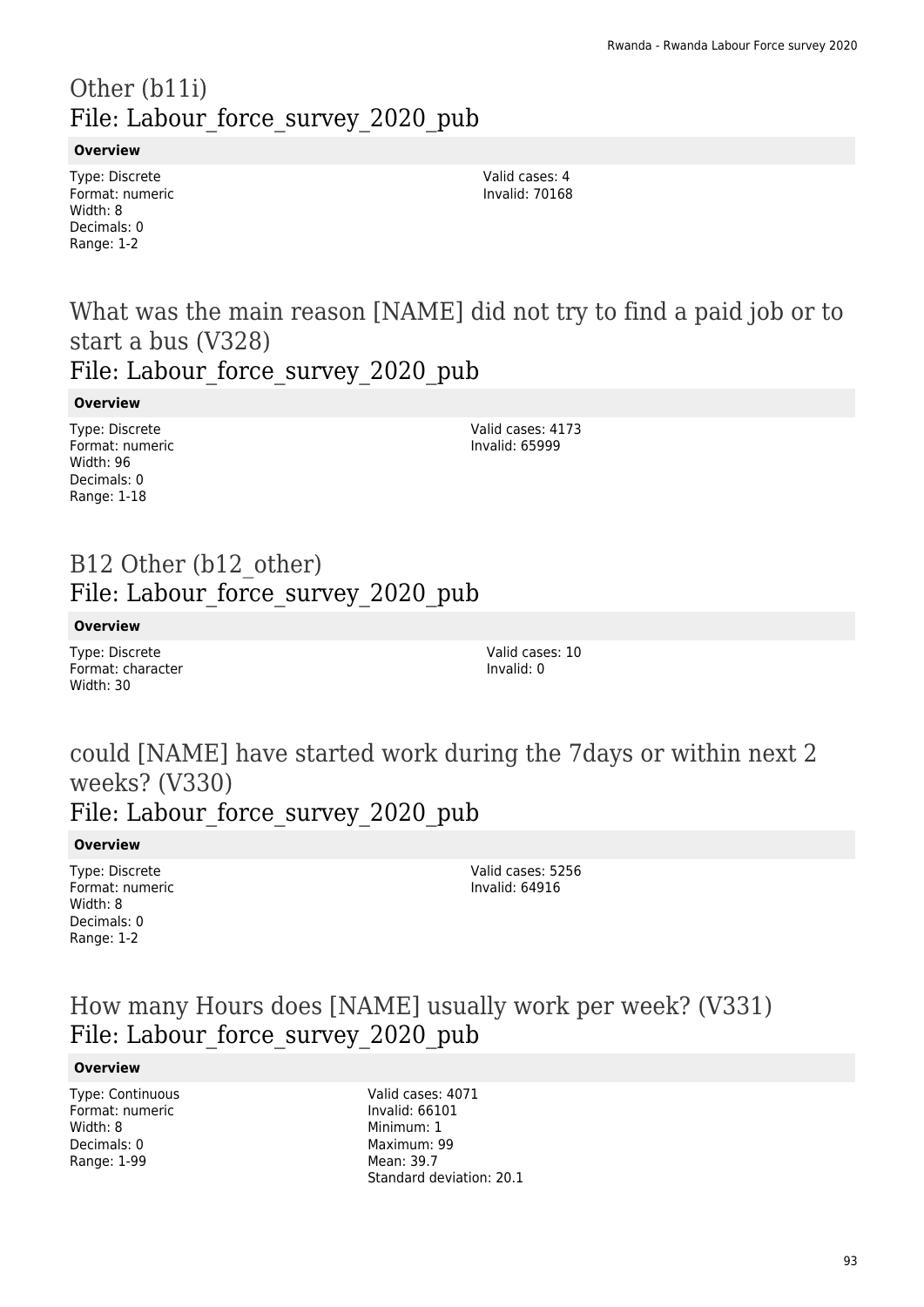# How many hours did [NAME] actually workks in total? (V332) File: Labour force survey 2020 pub

### **Overview**

Type: Continuous Format: numeric Width: 8 Decimals: 0 Range: 0-99

Valid cases: 4071 Invalid: 66101 Minimum: 0 Maximum: 99 Mean: 30.8 Standard deviation: 22.5

# Main goods or services(ISIC CODE) (V333) File: Labour force survey 2020 pub

### **Overview**

Type: Discrete Format: numeric Width: 142 Decimals: 0 Range: 111-9900

Valid cases: 4071 Invalid: 66101

### ISIC Description (V334) File: Labour force survey 2020 pub

### **Overview**

Type: Discrete Format: character Width: 40

Valid cases: 4029 Invalid: 0

# b16c (V335) File: Labour force survey 2020 pub

### **Overview**

Type: Discrete Format: character Width: 90

Valid cases: 4131 Invalid: 0

### Does [NAME] work in.............? (V336) File: Labour force survey 2020 pub

### **Overview**

Type: Discrete Format: numeric Width: 48 Decimals: 0 Range: 1-8

Valid cases: 4071 Invalid: 66101

B17 Other work place (b17 other work place) File: Labour force survey 2020 pub

### **Overview**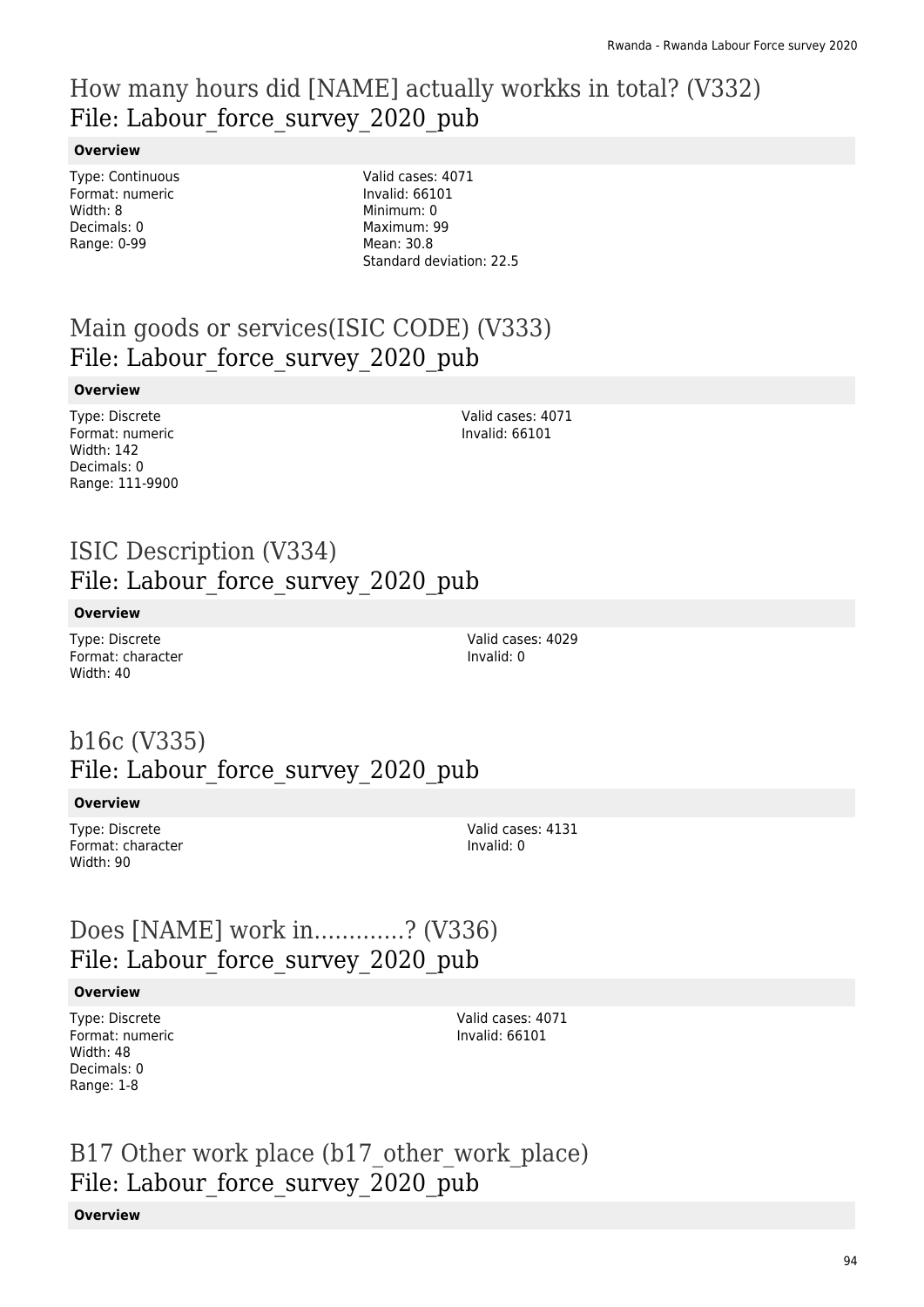# B17 Other work place (b17 other work place) File: Labour force survey 2020 pub

Type: Discrete Format: character Width: 30

Valid cases: 1 Invalid: 0

# In this job ,is [NAME] working as....? (V338) File: Labour force survey 2020 pub

### **Overview**

Type: Discrete Format: numeric Width: 55 Decimals: 0 Range: 1-7

Valid cases: 4071 Invalid: 66101

### B18 Other (b18\_other) File: Labour force survey 2020 pub

### **Overview**

Type: Discrete Format: character Width: 30

Valid cases: 1 Invalid: 0

# The duration of the contract or agreement (V340) File: Labour force survey 2020 pub

### **Overview**

Type: Discrete Format: numeric Width: 21 Decimals: 0 Range: 1-6

Valid cases: 2514 Invalid: 67658

what is the net monthly earnings of (NAME) from his/her business or activity? (b20) File: Labour force survey 2020 pub

### **Overview**

Type: Discrete Format: numeric Width: 19 Decimals: 0 Range: 1-3

Valid cases: 3885 Invalid: 66287

# Amount(FRW) (b20a) File: Labour\_force\_survey\_2020\_pub

### **Overview**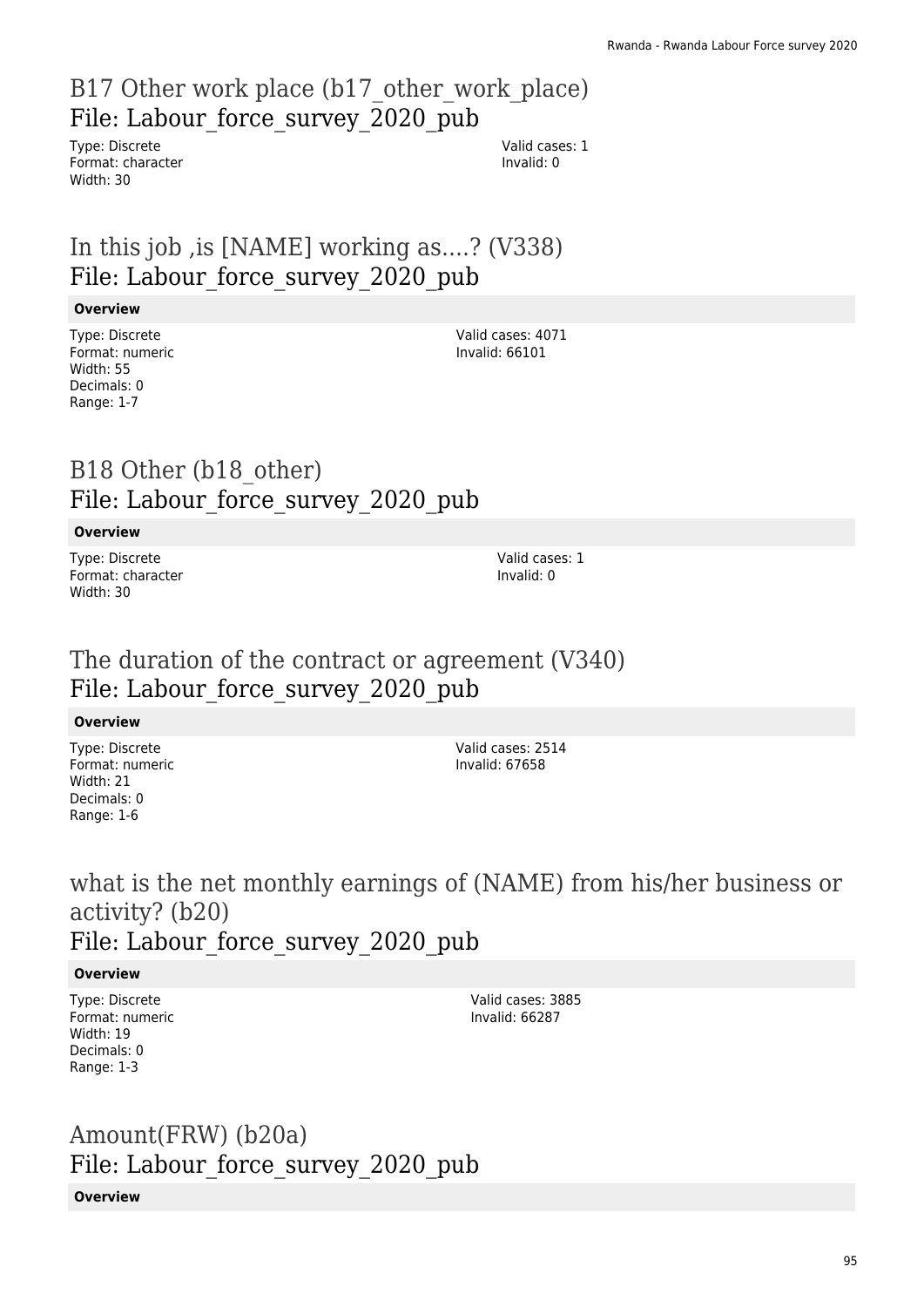# Amount(FRW) (b20a) File: Labour force survey 2020 pub

Type: Continuous Format: numeric Width: 12 Decimals: 0 Range: 0-6000000 Valid cases: 3569 Invalid: 66603 Minimum: 0 Maximum: 6000000 Mean: 68191.2 Standard deviation: 260304.6

# How long did it cover? (b21) File: Labour force survey 2020 pub

### **Overview**

Type: Discrete Format: numeric Width: 13 Decimals: 0 Range: 1-5

Valid cases: 2352 Invalid: 67820

# What was the range of income from business? (b22) File: Labour force survey 2020 pub

### **Overview**

Type: Discrete Format: numeric Width: 24 Decimals: 0 Range: 1-7

Valid cases: 363 Invalid: 69809

### Same job was (NAME) doing in March 2020 or he/she was not working? (b23) File: Labour force survey 2020 pub

### **Overview**

Type: Discrete Format: numeric Width: 21 Decimals: 0 Range: 1-3

Valid cases: 3885 Invalid: 66287

### Salary / income (NAME) received the same as before March or different ? (b24) File: Labour force survey 2020 pub

### **Overview**

Type: Discrete Format: numeric Width: 22 Decimals: 0 Range: 1-4

Valid cases: 3026 Invalid: 67146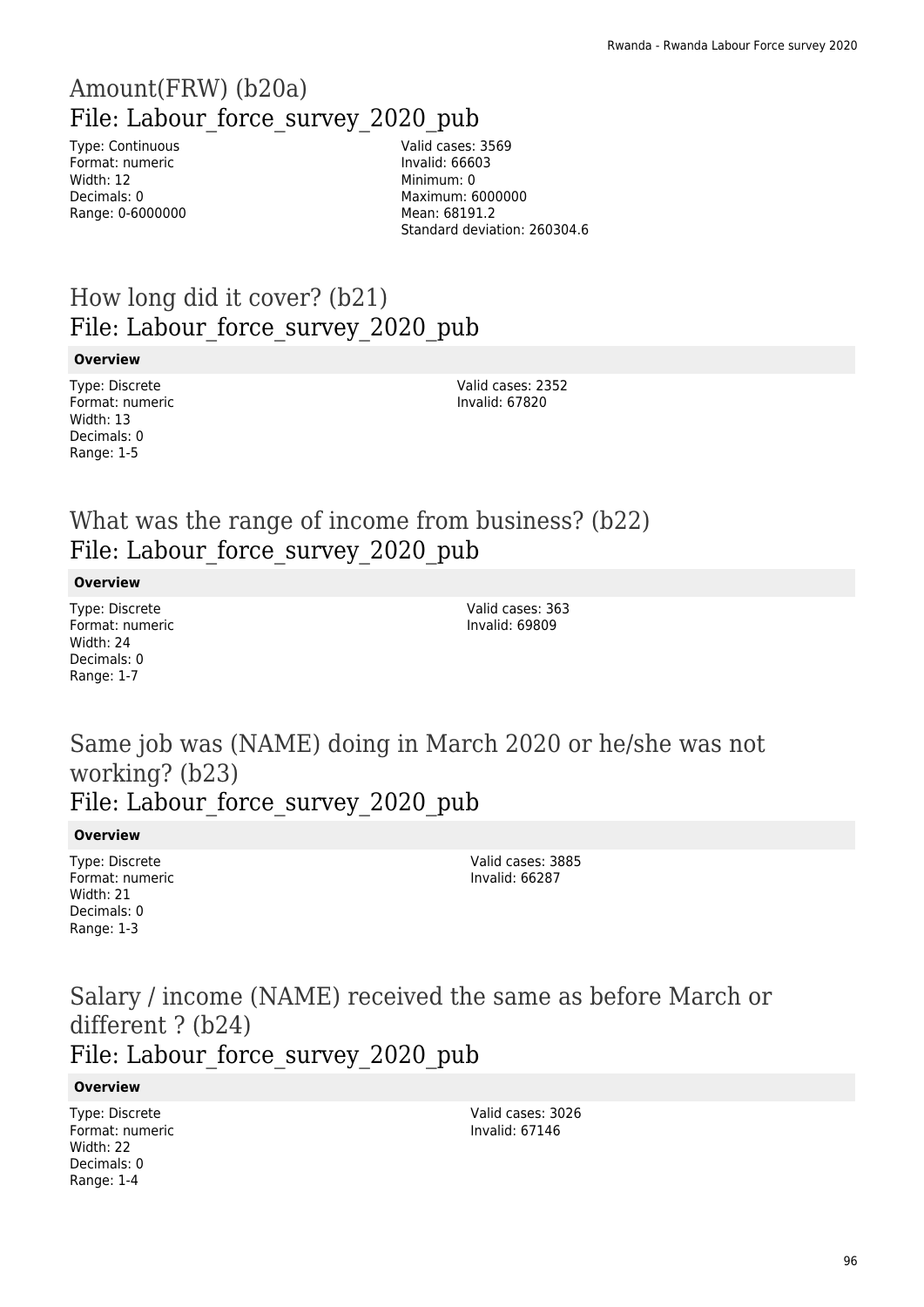# Write Main goods or Services (b25c) File: Labour force survey 2020 pub

### **Overview**

Type: Discrete Format: character Width: 90

# Main goods or services produced (ISIC CODE) (b25a) File: Labour force survey 2020 pub

### **Overview**

Type: Discrete Format: numeric Width: 142 Decimals: 0 Range: 111-9900 Valid cases: 331 Invalid: 69841

# ISIC Description (b25b) File: Labour force survey 2020 pub

### **Overview**

Type: Discrete Format: character Width: 40

Valid cases: 338 Invalid: 0

Did (NAME) continue working or continue to receive income without working in Apr (b26)

File: Labour force survey 2020 pub

### **Overview**

Type: Discrete Format: numeric Width: 47 Decimals: 0 Range: 1-5

Valid cases: 9141 Invalid: 61031

### b26a: Is this the same job(Name) was doing in april 2020? (b26a) File: Labour force survey 2020 pub

### **Overview**

Type: Discrete Format: numeric Width: 10 Decimals: 0 Range: 1-1

Valid cases: 4071 Invalid: 66101

b26b\_isic description (b26b) File: Labour force survey 2020 pub

Valid cases: 343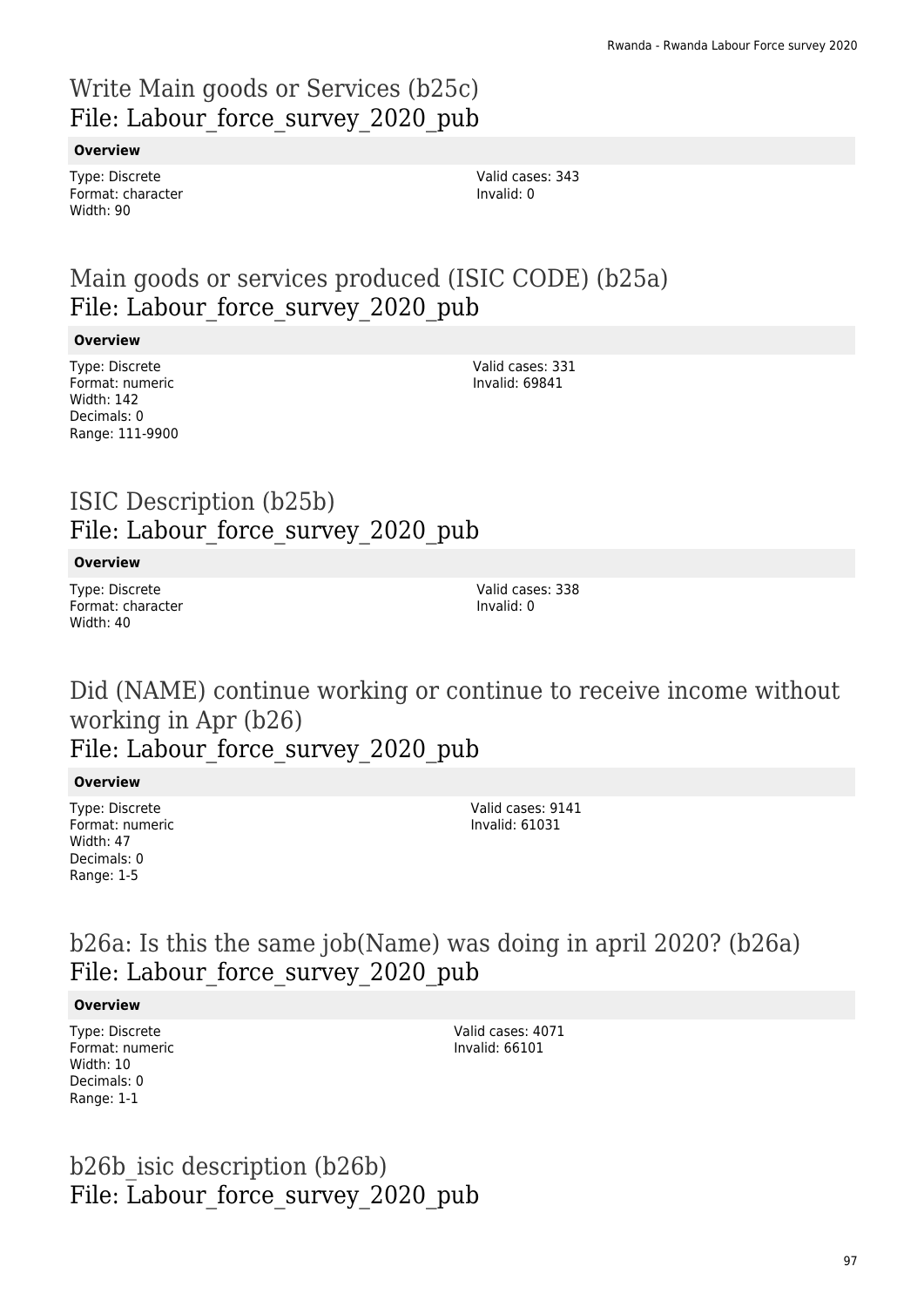# b26b\_isic description (b26b) File: Labour force survey 2020 pub

### **Overview**

Type: Discrete Format: character Width: 42

# b26c\_isic code (b26c) File: Labour force survey 2020 pub

#### **Overview**

Type: Discrete Format: character Width: 4

Valid cases: 87 Invalid: 0

Valid cases: 87 Invalid: 0

# b26c\_isic code (b26d) File: Labour force survey 2020 pub

### **Overview**

Type: Continuous Format: numeric Width: 10 Decimals: 0 Range: 111-9601

Valid cases: 87 Invalid: 70085 Minimum: 111 Maximum: 9601 Mean: 1913.7 Standard deviation: 2787.3

# b26c\_isic code (b26cc) File: Labour force survey 2020 pub

### **Overview**

Type: Continuous Format: numeric Width: 10 Decimals: 0 Range: 111-9601

Valid cases: 87 Invalid: 70085 Minimum: 111 Maximum: 9601 Mean: 1914.9 Standard deviation: 2788.5

### Did (NAME) do any of the following work mainly for own consumption? (b27) File: Labour\_force\_survey\_2020\_pub

### **Overview**

Type: Discrete Format: numeric Width: 8 Decimals: 0 Range: 1-2

Valid cases: 9327 Invalid: 60845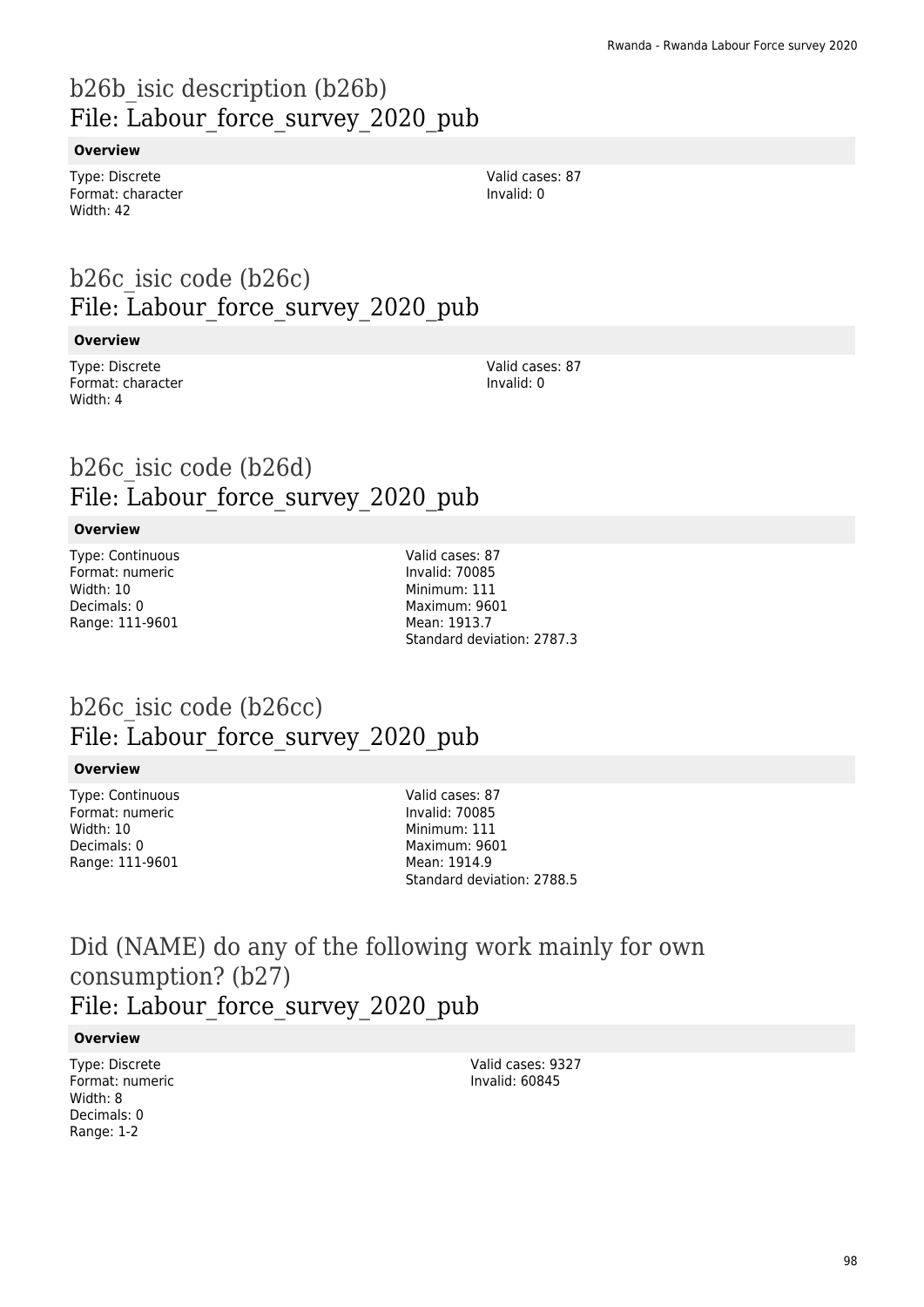Did (NAME) participated in one of this activities since the beginning of 2020. (b28) File: Labour force survey 2020 pub

#### **Overview**

Type: Discrete Format: numeric Width: 8 Decimals: 0 Range: 1-2

Valid cases: 4526 Invalid: 65646

# Why did (NAME) Stop working in subsistance farming? (b29) File: Labour force survey 2020 pub

#### **Overview**

Type: Discrete Format: numeric Width: 70 Decimals: 0 Range: 1-9

Valid cases: 401 Invalid: 69771

# PID OF RESPONDENT (respond\_PID) File: Labour force survey 2020 pub

#### **Overview**

Type: Continuous Format: numeric Width: 8 Decimals: 0 Range: 1-98

Valid cases: 14783 Invalid: 55389 Minimum: 1 Maximum: 98 Mean: 1.3 Standard deviation: 2.2

# Labour force (LF) File: Labour force survey 2020 pub

#### **Overview**

Type: Continuous Format: numeric Width: 9 Decimals: 0 Range: 0-100

Valid cases: 9009 Invalid: 61163 Minimum: 0 Maximum: 100 Mean: 57.1 Standard deviation: 49.5

### Attended TVT or not (TVT) File: Labour force survey 2020 pub

#### **Overview**

Type: Discrete Format: numeric Width: 12 Decimals: 0 Range: 0-1

Valid cases: 32961 Invalid: 37211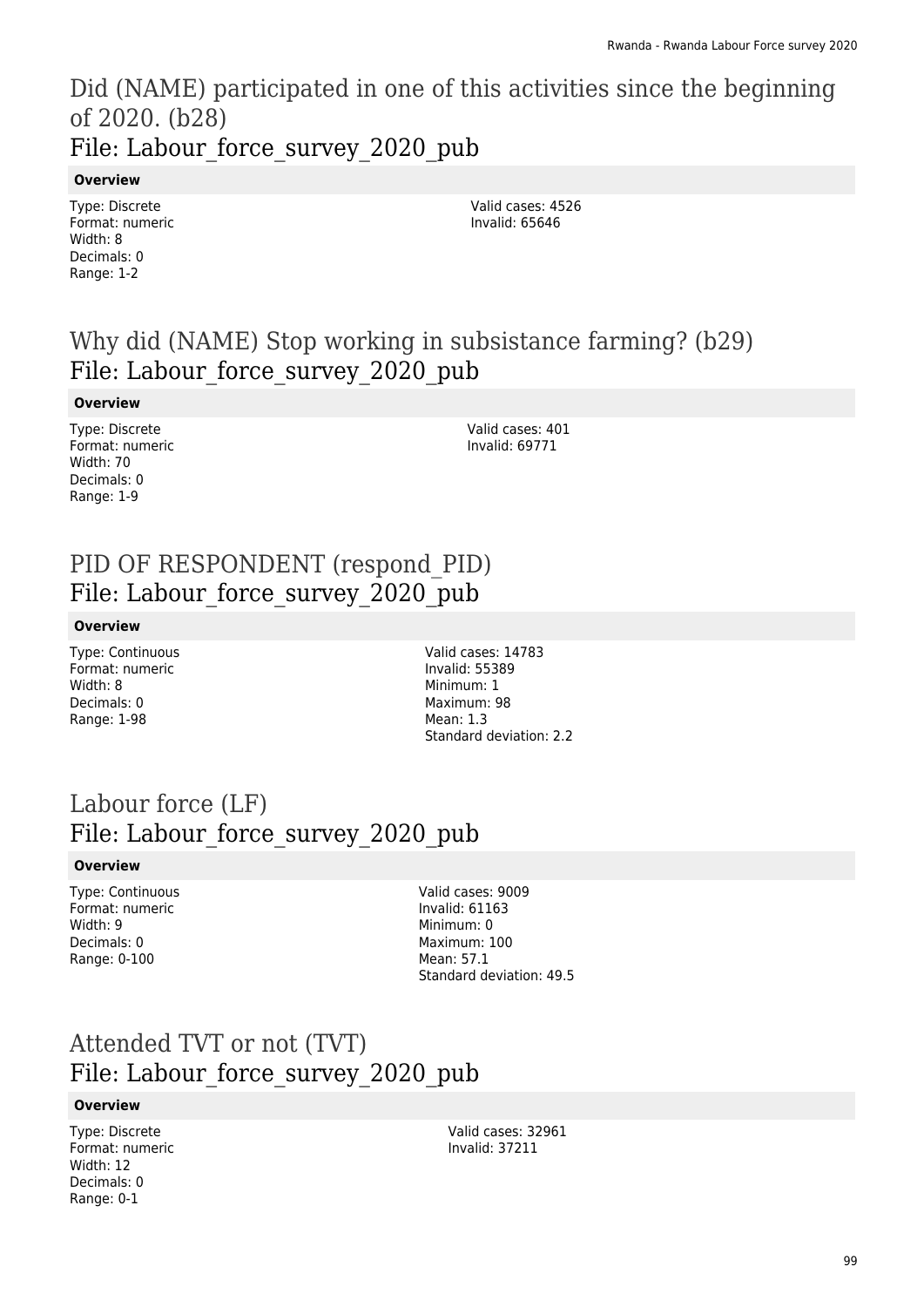# employed for pay or profit in June or July 2020? (F00A) File: Labour force survey 2020 pub

### **Overview**

Type: Discrete Format: numeric Width: 33 Decimals: 0 Range: 1-4

Valid cases: 11999 Invalid: 58173

### employed in the same economic activity? (F00B) File: Labour force survey 2020 pub

#### **Overview**

Type: Discrete Format: numeric Width: 8 Decimals: 0 Range: 1-2

Valid cases: 9127 Invalid: 61045

### (emp\_sept) File: Labour force survey 2020 pub

### **Overview**

Type: Discrete Format: numeric Width: 9 Decimals: 0 Range: 1-3

Valid cases: 4893 Invalid: 65279

# Annual weight 2020 (weight2) File: Labour force survey 2020 pub

### **Overview**

Type: Continuous Format: numeric Width: 9 Decimals: 0 Range: 1.66122353076935-1375.21643066406 Valid cases: 70172 Invalid: 0 Minimum: 1.7 Maximum: 1375.2 Mean: 178.1 Standard deviation: 130.1